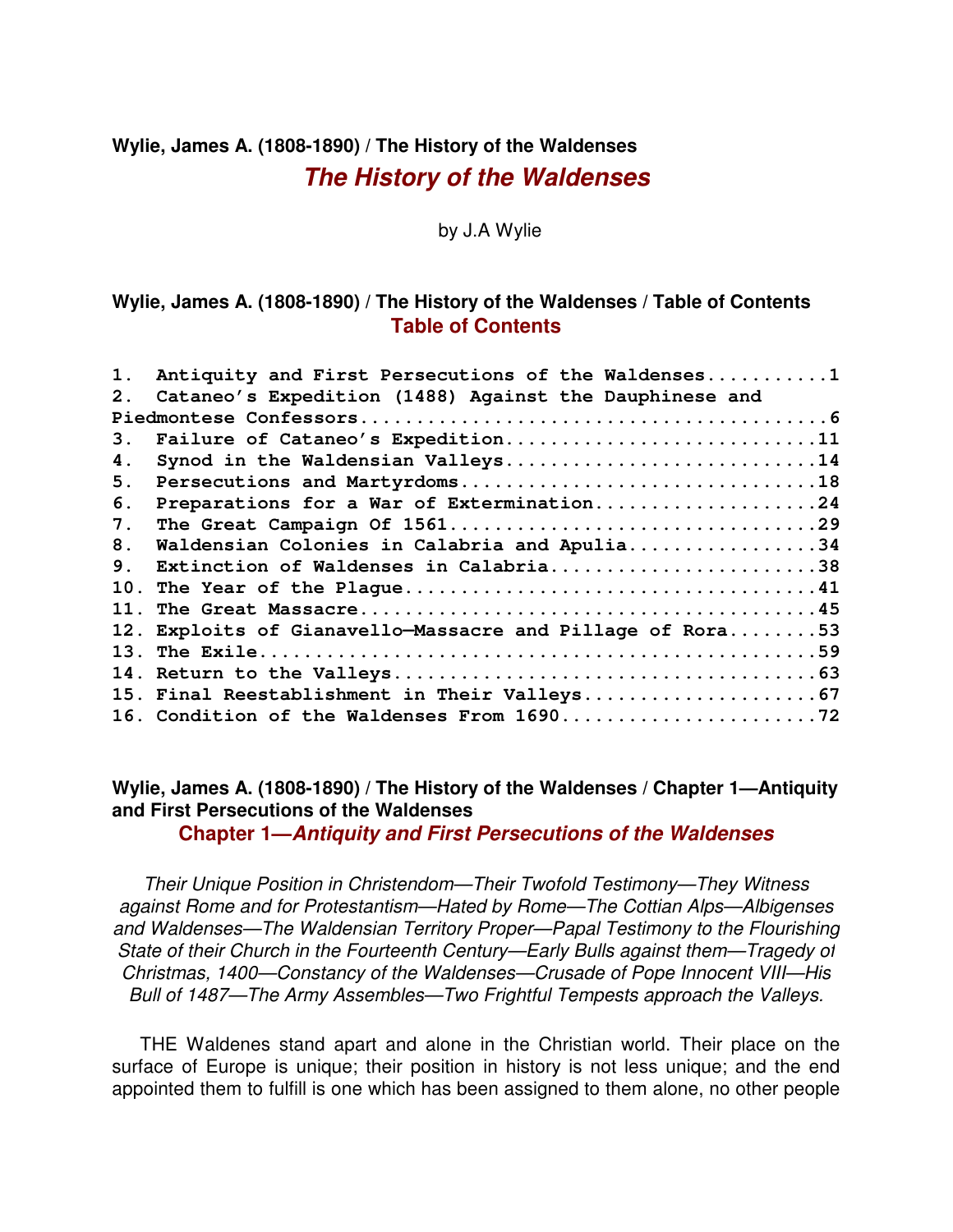being permitted to share it with them. The Waldenses bear a twofold testimony. Like the snow-clad peaks amid which their dwelling is placed, which look down upon the plains of Italy on the one side, and the provinces of France on the other, this people stand equally related to primitive ages and modern times, and give by no means equivocal testimony respecting both Rome and the Reformation. If they are old, then Rome is new; if they are pure, then Rome is corrupt; and if they have retained the faith of the apostles, it follows incontestably that Rome has departed from it. That the Waldensian faith and worship existed many centuries before Protestantism arose is undeniable; the proofs and monuments of this fact lie scattered over all the histories and all the lands of mediaeval Europe; but the antiquity of the Waldenses is the antiquity of Protestantism. The Church of the Reformation was in the loins of the Waldensian Church ages before the birth of Luther; her first cradle was placed amid those terrors and sublimities, those ice-clad peaks and great bulwarks of rock. In their dispersions over so many lands–over France, the Low Countries,

2

Germany, Poland, Bohemia, Moravia, England, Calabria, Naples–the Waldenses sowed the seeds of that great spiritual revival which, beginning in the days of Wycliffe, and advancing in the times of Luther and Calvin, awaits its full consummation in the ages to come.

In the place which the Church of the Alps has held, and the office she has discharged, we see the reason of that peculiar and bitter hostility which Rome has ever borne this holy and venerable community. It was natural that Rome should wish to efface so conclusive a proof of her apostasy, and silence a witness whose testimony so emphatically corroborates the position of Protestantism. The great bulwark of the Reformed Church is the Word of God; but next to this is the pre-existence of a community spread throughout Western Christendom, with doctrines and worship substantially one with those of the Reformation.

The Persecutions of this remarkable people form one of the most heroic pages of the Church's history. These persecutions, protracted through many centuries, were endured with a patience, a constancy, a bravery honorable to the Gospel, as well as to those simple people, whom the Gospel converted into heroes and martyrs. Their resplendent virtues illumined the darkness of their age; and we turn with no little relief from a Christendom sunk in barbarism and superstition to this remnant of an ancient people, who here in their mountain-engirdled territory practiced the simplicity, the piety, and the heroism of a better age. It is mainly those persecutions of the Waldenses which connect themselves with the Reformation, and which were, in fact, part of the mighty effort made by Rome to extinguish Protestantism, on which we shall dwell. But we must introduce ourselves to the great tragedy by a brief notice of the attacks which led up to it.

That part of the great Alpine chain that extends between Turin on the east and Grenoble on the west is known as the Cottian Alps. This is the dwelling-place of the Waldenses, the land of ancient Protestantism. On the west the mountains slope towards the plains of France, and on the east they run down to those of Piedmont. That line of glittering summits, conspicuous among which is the lofty snow-clad peak of Monte Viso on the west, and the craggy escarpments of Genevre on the east, forms the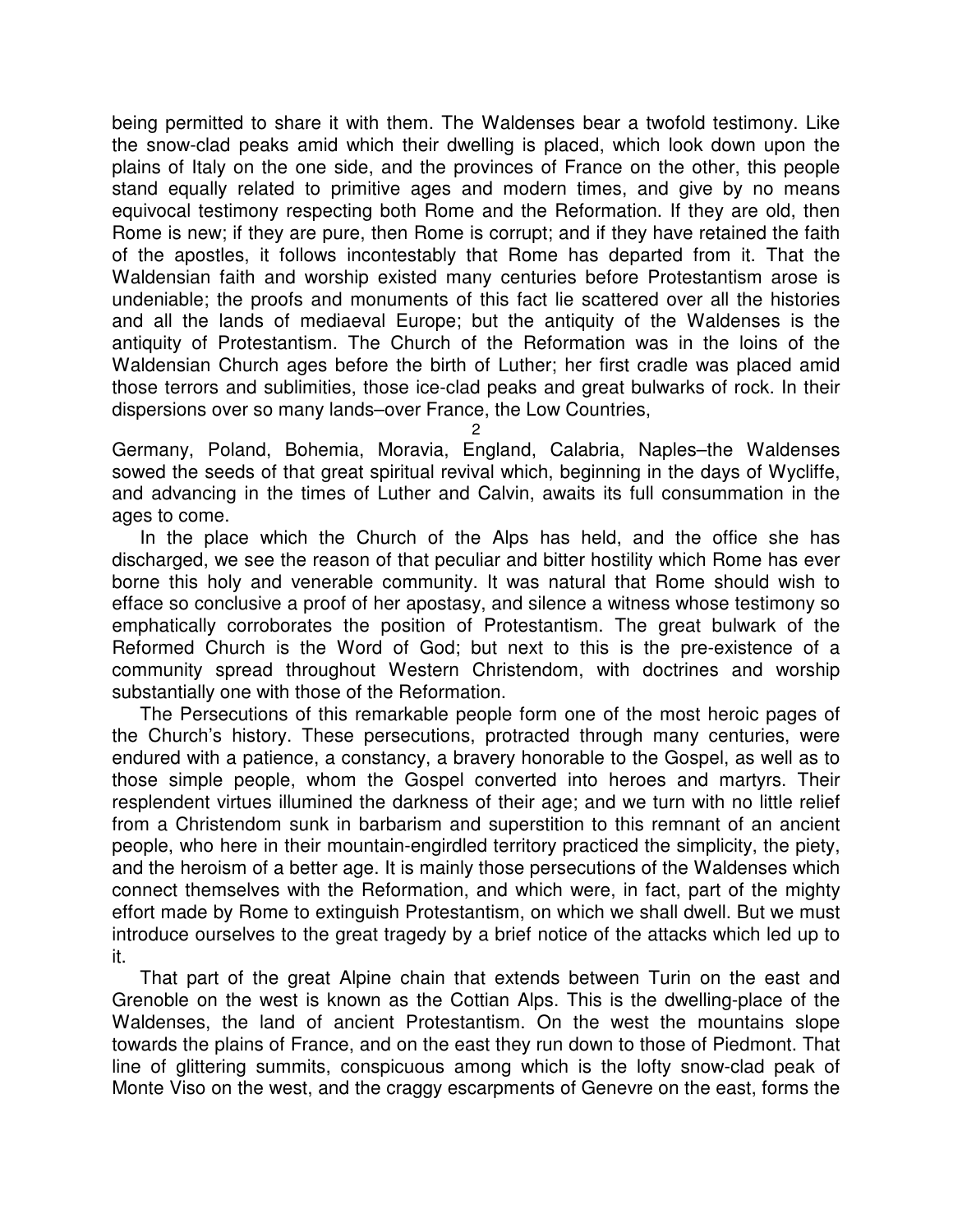boundary between the Albigenses and the Waldenses, the two bodies of these early witnesses. On the western slope were the dwellings of the former people, and on the eastern those of the latter. Not entirely so, however, for the Waldenses, crossing the summits, had taken possession of the more elevated portion of the western declivities, and scarcely was there a valley in which their villages and sanctuaries were not to be found.

But in the lower valleys, and more particularly in the vast and fertile plains of Dauphine and Provence, spread out at the foot of the Alps, the inhabitants were mainly of cis-Alpine or Gallic extraction, and are known in history as the Albigenses. How flourishing they were, how numerous and opulent their towns, how rich their corn-fields and vineyards, and how polished the manners and cultured the genius of the people, we have already said. We have also described the terrible expiation Innocent III exacted of them for their attachment to a purer Christianity than that of Rome. He launched his bull; he sent forth his inquisitors; and soon the fertility and beauty of the region were swept away; city and sanctuary sank in ruins; and the plains so recently covered with smiling fields were converted into a desert. The work of destruction had been done with tolerable completeness on the west of the Alps; and after a short pause it was commenced on the east, it being resolved to pursue these confessors of a pure faith across the mountains, and attack them in those grand valleys which open into Italy, where they lay entrenched, as in a fastness formed of massy chestnut forests and mighty pinnacles of rock.

We place ourselves at the foot of the eastern declivity, about thirty miles to the west of Turin. Behind us is the vast sweep of the plain of Piedmont. Above us in front tower the Alps, here forming a crescent of grand mountains, extending from the escarped summit that leans over Pinerolo on the right, to the pyramidal peak of Monte Viso, which cleaves the ebon like a horn of silver, and marks the furthest limit of the Waldensian territory on the left. In the bosom of that mountain crescent, shaded by

3

its chestnut forests, and encircled by its glittering peaks, are hung the famous valleys of that people whose martyrdoms we are now to narrate.

In the center of the picture, right before us, rises the pillar-like Castelluzzo; behind it is the towering mass of the Vandalin; and in front, as if to bar the way against the entrance of any hostile force into this sacred territory, is drawn the long, low hill of Bricherasio, feathery with woods, bristling with great rocks, and leaving open, between its rugged mass and the spurs of Monte Friolante on the west, only a narrow avenue, shaded by walnut and acacia trees, which leads up to the point where the valleys, spreading out fan-like, bury themselves in the mountains that open their stony arms to receive them. Historians have enumerated some thirty persecutions enacted on this little spot.

One of the earliest dates in the martyr-history of this people is 1332, or thereabouts, for the time is not distinctly marked. The reigning Pope was John XXII. Desirous of resuming the work of Innocent III, he ordered the inquisitors to repair to the Valleys of Lucerne and Perosa, and execute the laws of the Vatican against the heretics that peopled them. What success attended the expedition is not known, and we instance it chiefly on this account, that the bull commanding it bears undesigned testimony to the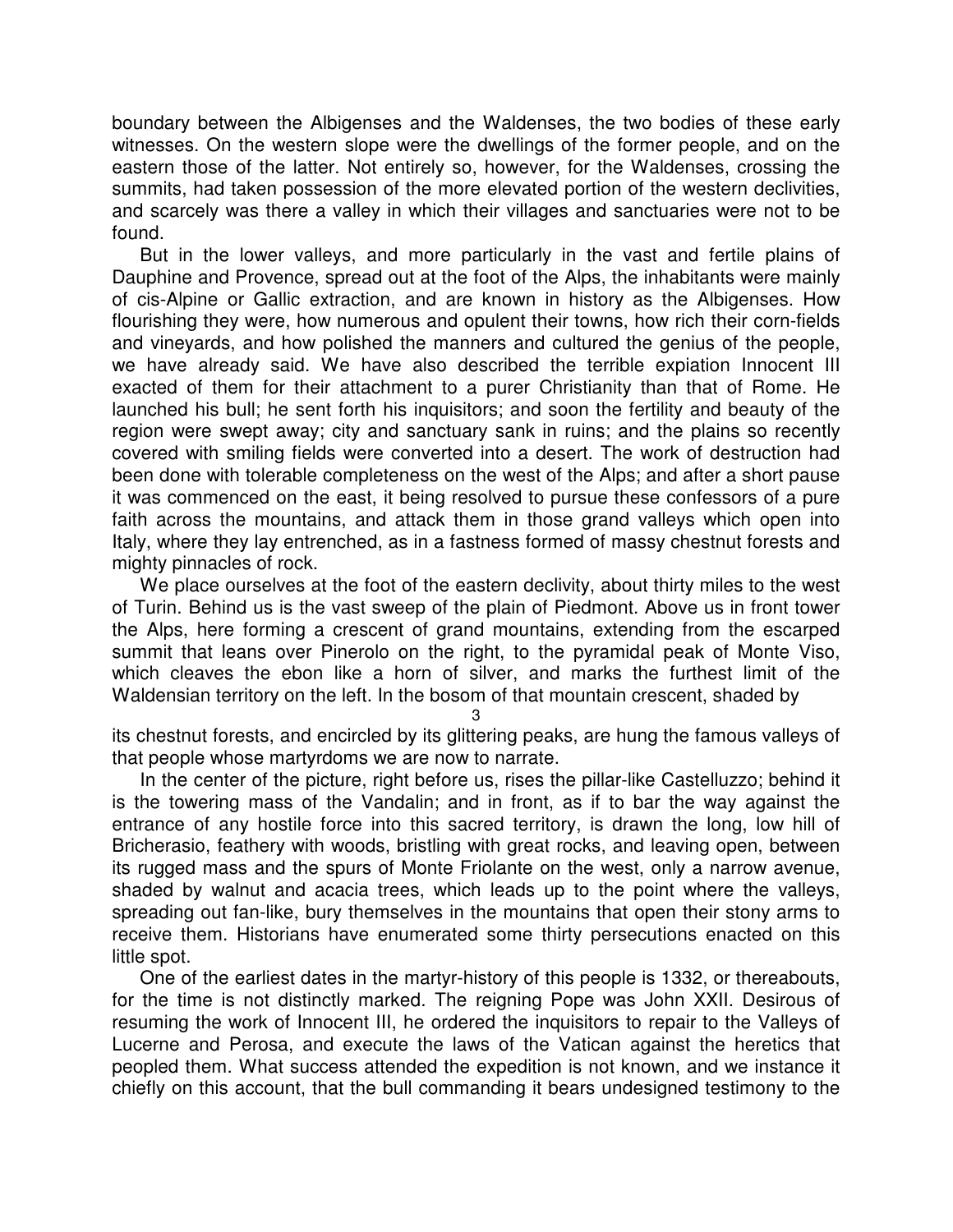then flourishing condition of the Waldensian Church, inasmuch as it complains that synods, which the Pope calls chapters, were used to assemble in the Valley of Angrogna, attended by 500 delegates. 1(1) This was before Wycliffe had begun his career in England.

After this date scarcely was there a Pope who did not bear unintentional testimony to their great numbers and wide diffusion. In 1352 we find Pope Clement VI charging the Bishop of Embrun, with whom he associates a Franciscan friar and inquisitor, to essay the purification of those parts adjoining his diocese which were known to be infected with heresy. The territorial lords and city syndics were invited to aid him. While providing for the heretics of the Valleys, the Pope did not overlook those farther off. He urged the Dauphin, Charles of France, and Louis, King of Naples, to seek out and punish those of their subjects who had strayed from the faith. Clement referred doubtless to the Vaudois colonies, which are known to have existed in that age at Naples. The fact that the heresy of the Waldensian mountains extended to the plains at their feet, is attested by the letter of the Pope to Joanna, wife of the King of Naples, who owned lands in the Marquisate 2(2) of Saluzzo, near the Valleys, urging her to purge her territory of the heretics that lived in it.

The zeal of the Pope, however, was but indifferently seconded by that of the secular lords. The men they were enjoined to exterminate were the most industrious and peaceable of their subjects; and willing as they no doubt were to oblige the Pope, they were naturally averse to incur so great a loss as would be caused by the destruction of the flower of their populations. Besides, the princes of that age were often at war among themselves, and had not much leisure or inclination to make war on the Pope's behalf. Therefore the Papal thunder sometimes rolled harmlessly over the Valleys, and the mountain-home of these confessors was wonderfully shielded till very nearly the era of the Reformation, We find Gregory XI, in 1373, writing to Charles V of France, to complain that his officers thwarted his inquisitors in Dauphine; that the Papal judges were not permitted to institute proceedings against the suspected without the consent of the civil judge; and that the disrespect to the spiritual tribunal was sometimes carried so far as to release condemned heretics from prison. 3(3) Notwithstanding this leniency–so culpable in the eyes of Rome– on the part of princes and magistrates, the inquisitors were able to make not a few victims. These acts of violence provoked reprisals at times on the part of the Waldenses. On one occasion (1375) the Popish city of Susa was attacked, the Dominican convent forced, and the inquisitor put to death. Other Dominicans were called to expiate

4

their rigor against the Vaudois with the penalty of their lives. An obnoxious inquisitor of Turin is said to have been slain on the highway near Bricherasio. 4(4)

There came evil days to the Popes themselves. First, they were chased to Avignon; next, the yet greater calamity of the "schism" befell them; but their own afflictions had not the effect of softening their hearts towards the confessors of the Alps. During the clouded era of their "captivity," and the tempestuous days of the schism, they pursued with the same inflexible rigor their policy of extermination. They were ever and anon fulminating their persecuting edicts, and their inquisitors were scouring the Valleys in pursuit of victims. An inquisitor of the name of Borelli had 150 Vaudois men, besides a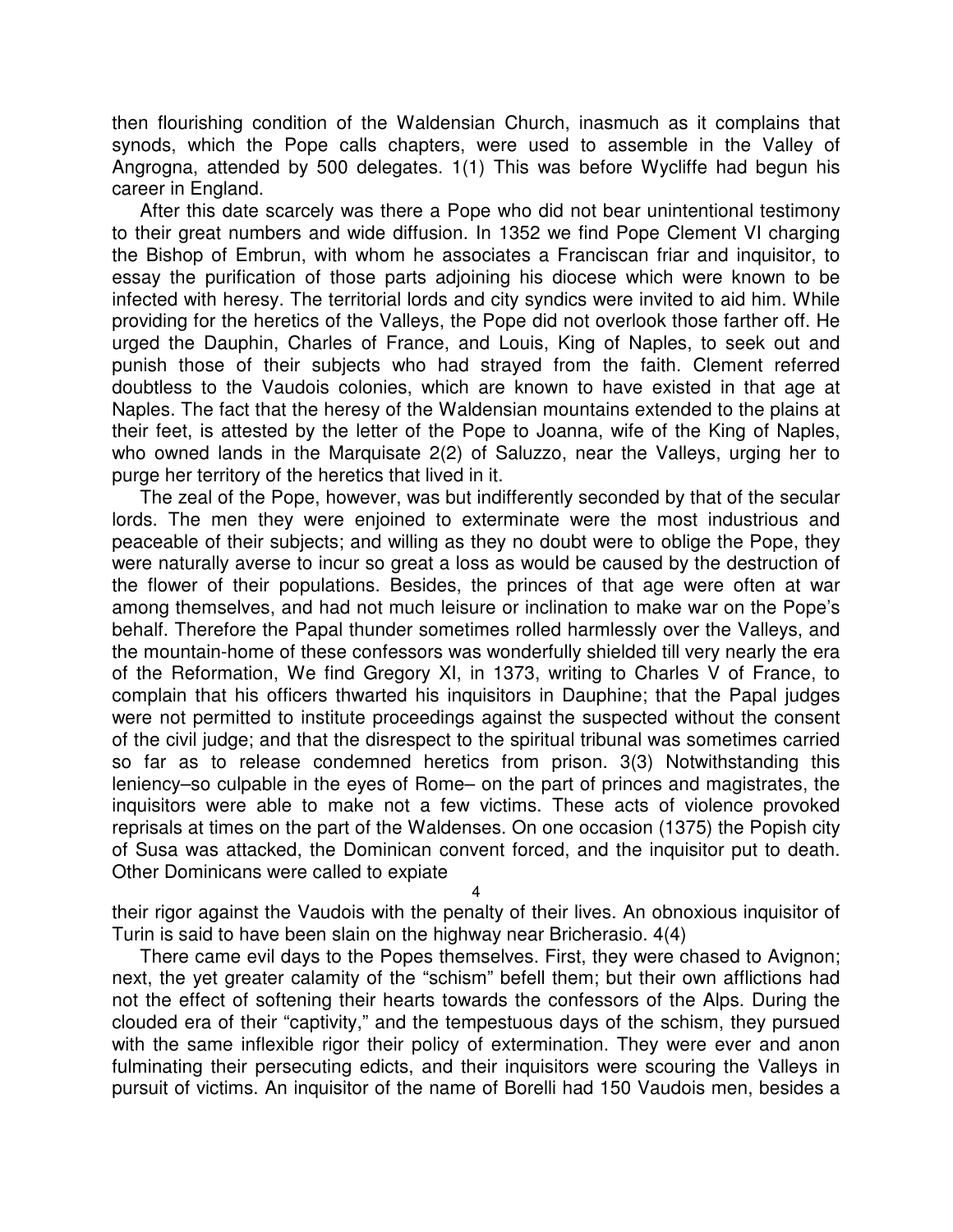great number of women, girls, and even young children, brought to Grenoble and burned alive. 5(5)

The closing days of the year 1400 witnessed a terrible tragedy, the memory of which has not been obliterated by the many greater which have followed it. The scene of this catastrophe was the Valley of Pragelas, one of the higher reaches of Perosa, which opens near Pinerolo, and is watered by the Clusone. It was the Christmas of 1400, and the inhabitants dreaded no attack, believing themselves sufficiently protected by the snows which then lay deep on their mountains. They were destined to experience the bitter fact that the rigors of the season had not quenched the fire of their persecutor's malice. The man named above, Borelli, at the head of an armed troop, broke suddenly into Pragelas, meditating the entire extinction of its population. The miserable inhabitants fled in haste to the mountains, carrying on their shoulders their old men, their sick, and their infants, knowing what fate awaited them should they leave them behind. In their flight a great many were overtaken and slain. Nightfall brought them deliverance from the pursuit, but no deliverance from horrors not less dreadful. The main body of the fugitives wandered in the direction of Macel, in the storm-swept and now ice-clad valley of San Martino, where they encamped on a summit which has ever since, in memory of the event, borne the name of the Alberge or Refuge. Without shelter, without food, the frozen snow around them, the winter's sky overhead, their sufferings were inexpressibly great. When morning broke what a heart-rending spectacle did day disclose! Of the miserable group the hands and feet of many were frozen; while others were stretched out on the snow, stiffened corpses. Fifty young children, some say eighty, were found dead with cold, some lying on the bare ice, others locked in the frozen arms of their mothers, who had perished on that dreadful night along with their babes. 6(6) In the Valley of Pragelas, to this day, sire recites to son the tale of that Christmas tragedy.

The century, the opening of which had been so fearfully marked, passed on amid continuous executions of the Waldenses. In the absence of such catastrophes as that of Christmas, 1400, individual Vaudois were kidnapped by the inquisitors, ever on the track for them, or waylaid, whenever they ventured down into the plain of Piedmont, were carried to Turin and other towns, and burned alive. But Rome saw that she was making no progress in the extermination of a heresy which had found a seat amid these hills, as firm as it was ancient. The numbers of the Waldenses were not thinned; their constancy was not shaken, they still refused to enter the Roman Church, and they met all the edicts and inquisitors, all the torturings and burnings of their great persecutor with a resistance as unyielding as that which their rocks offer to the tempests of hail and snow, which the whirlwinds of winter hurl against them.

It was the year 1487. A great blow was meditated. The process of purging the Valleys languished. Pope Innocent VIII, who then filled the Papal chair, remembered how his renowned namesake, Innocent III, by an act of summary vengeance, had swept the Albigensian heresy from the south of France. Imitating the rigor of his predecessor, he would purge the Valleys as effectually and as speedily as Innocent III had done the plains of Dauphine and Provence.

The first step of the Pope was to issue a bull, denouncing as heretical those whom he delivered over to slaughter. This bull, after the manner of all such documents, was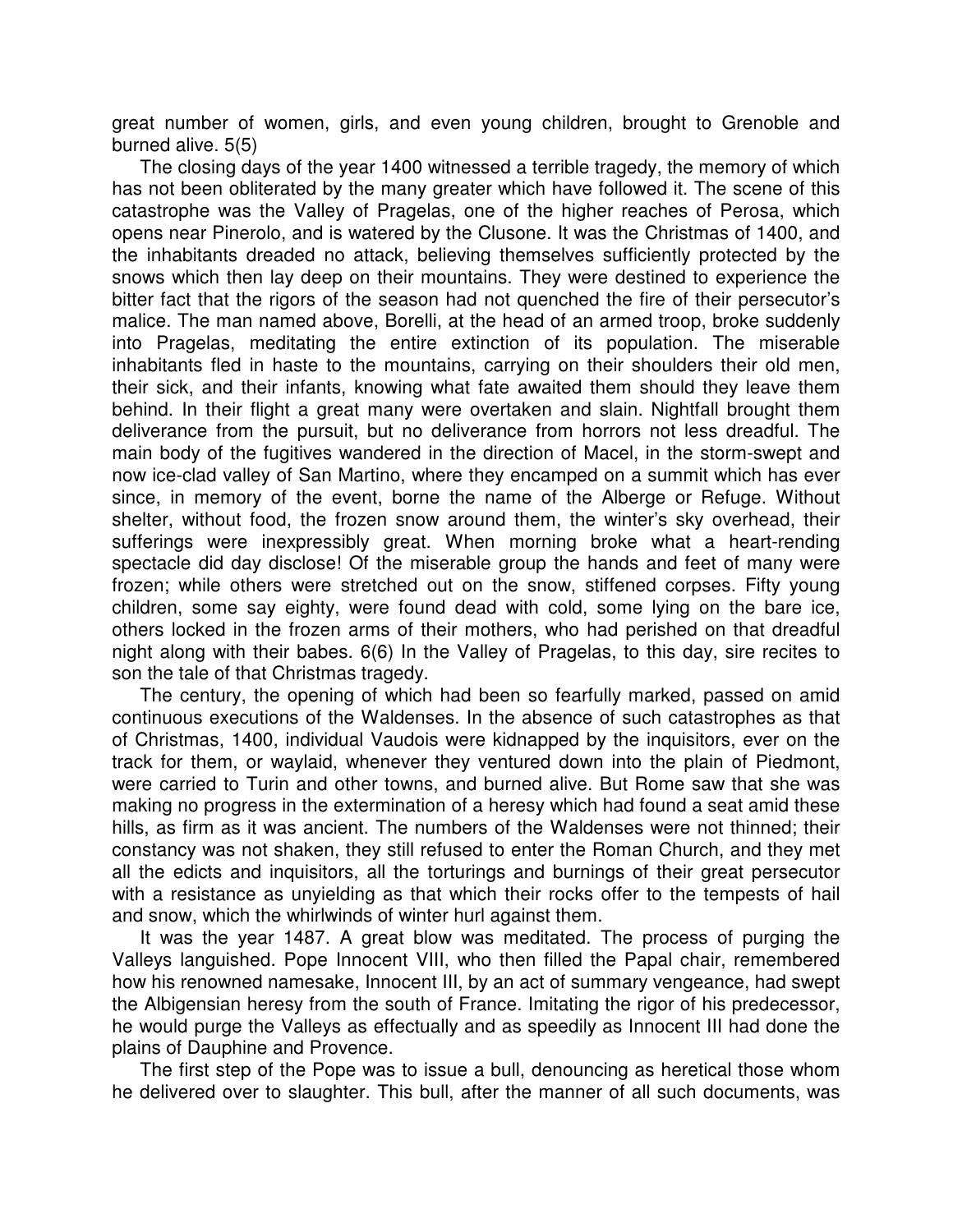expressed in terms as sanctimonious as its spirit was inexorably cruel. It brings no charge against these men, as lawless, idle, dishonest, or disorderly; their fault was that they did not worship as Innocent worshipped, and that they

5 practiced a "simulated sanctity," which had the effect of seducing the sheep of the true fold, therefore he orders "that malicious and abominable sect of malignants," if they "refuse to abjure, to be crushed like venomous snakes." 7(7)

To carry out his bull, Innocent VIII appointed Albert Cataneo, Archdeacon of Cremona, his legate, devolving upon him the chief conduct of the enterprise. He fortified him, moreover, with Papal missives to all princes, dukes, and powers within whose dominions any Vaudois were to be found. The Pope especially accredited him to Charles VIII of France, and Charles II of Savoy, commanding them to support him with the whole power of their arms. The bull invited all Catholics to take up the cross against the heretics; and to stimulate them in this pious work, it "absolved from all ecclesiastical pains and penalties, general and particular; it released all who joined the crusade from any oaths they might have taken; it legitimatized their title to any property they might have illegally acquired, and promised remission of all their sins to such as should kill any heretic. It annulled all contracts made in favor of Vaudois, ordered their domestics to abandon them, forbade all persons to give them any aid whatever, and empowered all persons to take possession of their property."

These were powerful incentives, plenary pardon and unrestrained license. They were hardly needed to awaken the zeal of the neighboring populations, always too ready to show their devotion to Rome by spilling the blood and harrying the lands and goods of the Waldenses. The King of France and the Duke of Savoy lent a willing ear to the summons from the Vatican. They made haste to unfurl their banners, and enlist soldiers in this holy cause, and soon a numerous army was on its march to sweep from the mountains where they had dwelt from immemorial time, these confessors of the Gospel faith pure and undefiled. In the train of this armed host came a motley crowd of volunteers, "vagabond adventurers," says Muston, "ambitious fanatics, reckless pillagers, merciless assassins, assembled from all parts of Italy," 8(8) a horde of brigands in short, the worthy tools of the man whose bloody work they were assembled to do.

Before all these arrangements were finished, it was the June of 1488. The Pope's bull was talked of in all countries; and the din of preparation rung far and near, for it was not only on the Waldensian mountains, but on the Waldensian race, wherever dispersed, in Germany, in Calabria, and in other countries, that this terrible blow was to fall. 9(9) All kings were invited to gird on the sword, and come to the help of the Church in the execution of so total and complete an extermination of her enemies as should never need to be repeated. Wherever a Vaudois foot trod, the soil was polluted, and had to be cleansed; wherever a Vaudois breathed, the air was tainted, and must be purified; wherever Vaudois psalm or prayer ascended, there was the infection of heresy; and around the spot a cordon must be drawn to protect the spiritual health of the district. The Pope's bull was thus very universal in its application, and almost the only people left ignorant of the commotion it had excited, and the bustle of preparation it had called forth, were those poor men on whom this terrible tempest was about to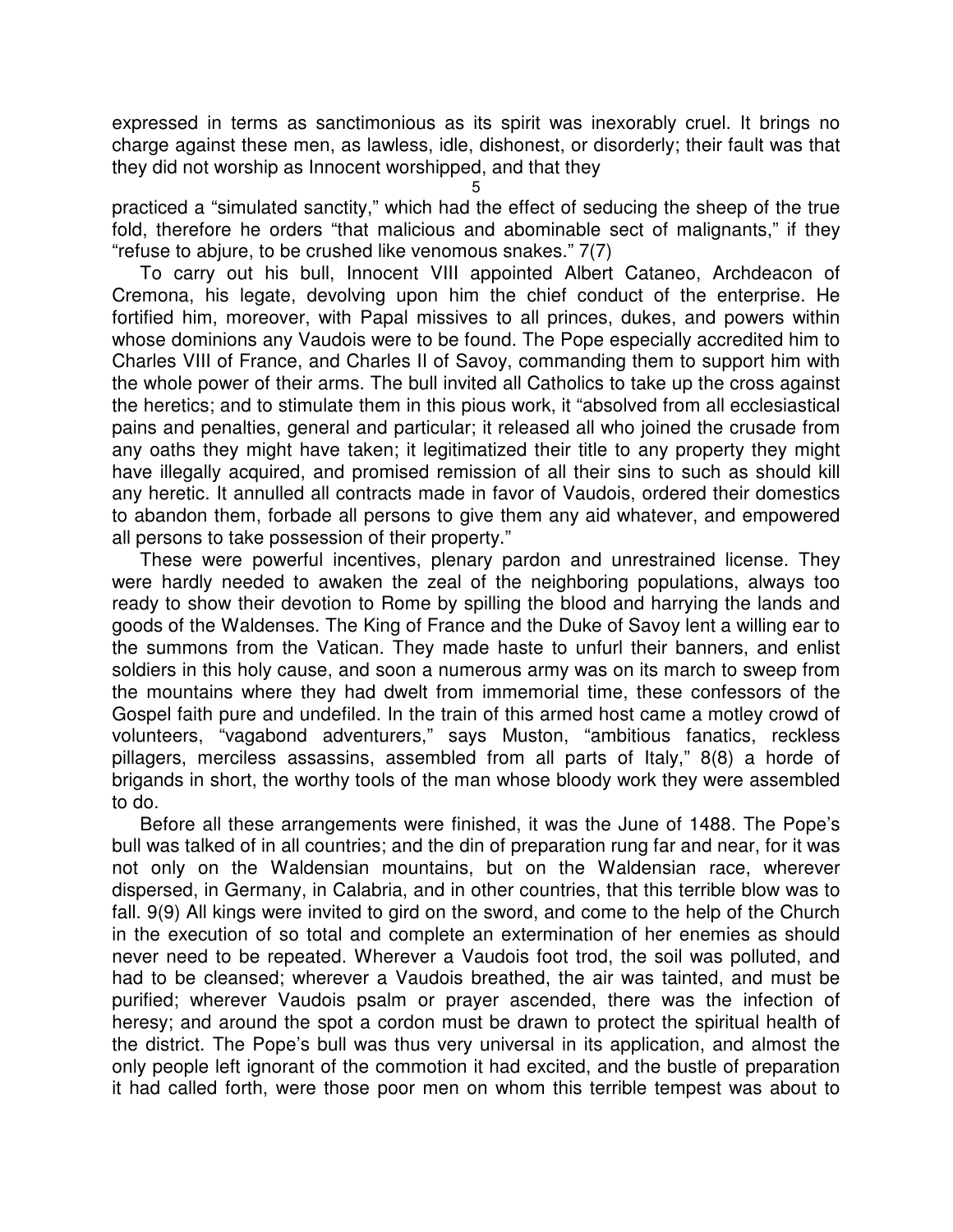burst.

The joint army numbered about 18,000 regular soldiers. This force was swelled by the thousands of ruffians, already mentioned, drawn together by the spiritual and temporal rewards to be earned in this work of combined piety and pillage. The Piedmontese division of this host directed their course towards the "Valleys" proper, on the Italian side of the Alps. The French division, marching from the north, advanced to attack the inhabitants of the Dauphinese Alps, where the Albigensian heresy, recovering somewhat its terrible excision by Innocent III, had begun again to take root. Two storms, from opposite points, or rather from all points, were approaching those mighty mountains, the sanctuary and citadel of the primitive faith. That lamp is about to be extinguished at last, which has burned here during so many ages, and survived so many tempests. The mailed band of the Pope is uplifted, and we wait to see the blow fall.

### **Wylie, James A. (1808-1890) / The History of the Waldenses / Chapter 2—Cataneo's Expedition (1488) Against the Dauphinese and Piedmontese Confessors**

### **Chapter 2—Cataneo's Expedition (1488) Against the Dauphinese and Piedmontese Confessors**

The Confessors of the Dauphinese Alps—Attacked—Flee to Mont Pelvoux—Retreat into a Cave—Are Suffocated—French Crusaders Cross the Alps—Enter the Valley of Pragelas—Piedmontese Army Advance against La Torre—Deputation of Waldenstart Patriarchs—The Valley of Lucerna—Villaro-Bobbio—Cataneo's Plan of Campaign—His Soldiers Cross the Col Julten—Grandeurs of the Pass—Valley of Prali—Defeat of Cataneo's Expedition.

WE see at this moment two armies on the march to attack the Christians inhabiting the Cottian and Dauphinese Alps. The sword now unsheathed is to be returned to its scabbard only when there breathes no longer in these mountains a single confessor of the faith condemned in the bull of Innocent VIII. The plan of the campaign was to attack at the same time on two opposite points of the great mountain-chain; and advancing, the one army from the south-east, and the other from the north-west, to meet in the Valley of Angrogna, the center of the territory, and there strike the final blow. Let us attend first to the French division of this host, that which is advancing from the north against the Alps of Dauphine.

This portion of the crusaders was led by a daring and cruel man, skilled in such adventures, the Lord of La Palu. He ascended the mountains with his fanatics, and entered the Vale of Loyse, a deep gorge overhung by towering mountains. The inhabitants, seeing an armed force, twenty times their own number, enter their valley, despaired of being able to resist them, and prepared for flight. They placed their old people and children in rustic carts, together with their domestic utensils, and such store of victuals as the urgency of the occasion permitted them to collect, and driving their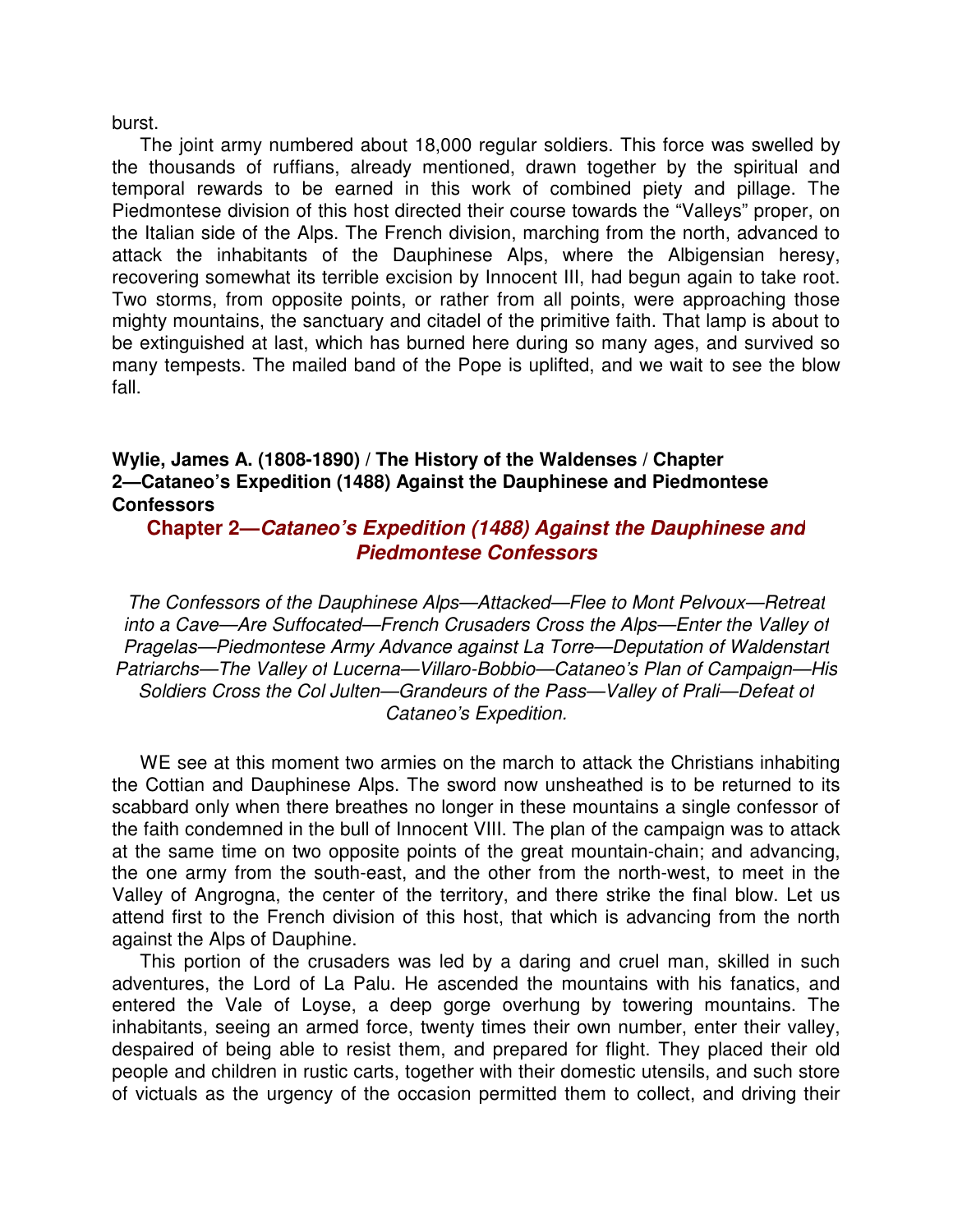herds before them, they began to climb the rugged slopes of Mount Pelvoux, which rises some six thousand feet over the level of the valley. They sang canticles as they climbed the steeps, which served at once to smooth their rugged path, and to dispel their terrors. Not a few were overtaken and slaughtered, and theirs was, perhaps, the happier lot.

About halfway up there is an immense cavern, called Aigue-Froid, from the cold springs that gush out from its rocky walls. In front of the cavern is a platform of rock, where the spectator sees beneath him only fearful precipices, which must be clambered over before one can reach the entrance of the grotto. The roof of the cave forms a magnificent arch, which gradually subsides and contracts into a narrow passage, or throat, and then widens once more, and forms a roomy hall of irregular form. Into this grotto, as into an impregnable castle, did the Vaudois enter. Their women, infants, and old men they placed in the inner hall; their cattle and sheep they distributed along the lateral cavities of the grotto. The able-bodied men posted themselves at the entrance. Having barricaded with huge stones both the doorway of the cave and the path that led to it, they deemed themselves secure. They had provisions to last, Cataneo says in his "Memoirs", "two years;" and it would cost them little effort to hurl headlong down the precipices, any one who should attempt to scale them in order to reach the entrance of the cavern.

7

But a device of their pursuer rendered all these precautions and defenses vain. La Palu ascended the mountain on the other side, and approaching the cave from above, let down his soldiers by ropes from the precipice that overhangs the entrance of the grotto. The platform in front was thus secured by his soldiers. The Vaudois might have cut the ropes, and dispatched their foes as they were being lowered one by one, but the boldness of the maneuver would seem to have paralyzed them. They retreated into the cavern to find in it their grave. La Palu saw the danger of permitting his men to follow them into the depths of their hiding-place. He adopted the easier and safer method of piling up at its entrance all the wood he could collect and setting fire to it. A huge volume of black smoke began to roll into the cave, leaving to the unhappy inmates the miserable alternative of rushing out and falling by the sword that waited for them, or of remaining in the interior to be stifled by the murky vapor. 1(10) Some rushed out, and were massacred; but the greater part remained till death slowly approached them by suffocation. "When the cavern was afterwards examined," says Muston, "there were found in it 400 infants, suffocated in their cradles, or in the arms of their dead mothers. Altogether there perished in this cavern more than 3,000 Vaudois, including the entire population of Val Loyse. Cataneo distributed the property of these unfortunates among the vagabonds who accompanied him, and never again did the Vaudois Church raise its head in these bloodstained valleys." 2(11)

The terrible stroke that fell on the Vale of Loyse was the shielding of the neighboring valleys of Argentiere and Fraissiniere. Their inhabitants had been destined to destruction also, but the fate of their co-religionists taught them that their only chance of safety lay in resistance. Accordingly barricading the passes of their valleys, they showed such a front to the foe when he advanced, that he deemed it prudent to turn away and leave them in peace. This devastating tempest now swept along to discharge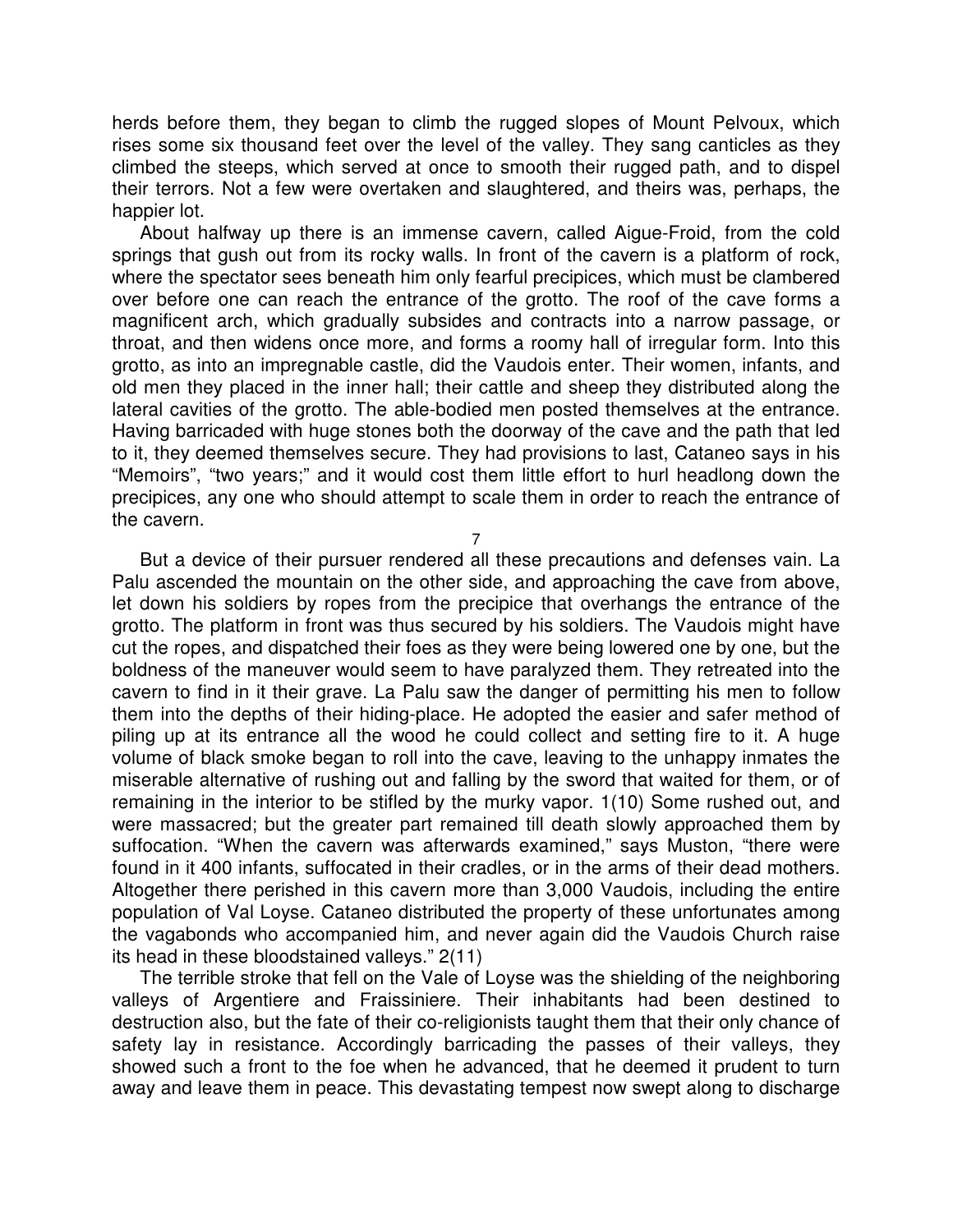its violence on other valleys. "One would have thought," to use the words of Muston, "that the plague had passed along the track over which its march lay: it was only the inquisitors."

A detachment of the French army struck across the Alps in a southeast direction, holding their course toward the Waldensian Valleys, there to unite with the main body of the crusaders under Cataneo. They slaughtered, pillaged, and burned as they went onward, and at last arrived with dripping swords in the Valley of Pragelas.

The Valley of Pragelas, where we now see these assassins, sweeps along, from almost the summit of the Alps, to the south, watered by the rivers Chinone and Dora, and opens on the great plain of Piedmont, having Pinerolo on the one side and Susa on the other. It was then and long after under the dominion of France. "Prior to the revocation of the Edict of Nantes," says Muston, "the Vaudois of these valleys [that is, Pragelas, and the lateral vales branching out from it] possessed eleven parishes, eighteen churches, and sixty-four centers of religious assembling, where worship was celebrated morning and evening, in as many hamlets. It was in Laus, in Pragelas, that was held the famous synod where, 200 years before the Protestant Reformation, 140 Protestant pastors assembled, each accompanied by two or three lay deputies; and it was from the Val di Pragelas that the Gospel of God made its way into France prior to the fifteenth century." 3(12)

This was the Valley of Pragelas, which had been the scene of the terrible tragedy of Christmas, 1400. Again terror, mourning, and death were carried into it. The peaceful inhabitants, who were expecting no such invasion, were busy reaping their harvests, when this horde of assassins burst upon them. In the first panic they abandoned their dwellings and fled. Many were overtaken and slain; hamlets and whole villages were given to the flames; nor could the caves in which multitudes sought refuge afford any protection. The horrible barbarity of the Val Loyse was repeated in the Valley of Pragelas. Combustible materials were piled up and fires kindled at the mouths of these hiding-places; and when extinguished, all was silent within. Folded together in one motionless heap lay mother and babe, patriarch and stripling; while the fatal smoke, which had cast them into that deep sleep, was eddying along the roof, and slowly making its exit into the clear sunlit summer sky. But the course of this destruction was stayed. After the first surprise the inhabitants took heart, and turning upon their

8

murderers drove them from their valley, exacting a heavy penalty in the pursuit for the ravages they had committed in it.

We now turn to the Piedmontese portion of this army. It was led by the Papal legate, Cataneo, in person. It was destined to operate against those valleys in Piedmont which were the most ancient seat of these religionists, and were deemed the stronghold of the Vaudois heresy. Cataneo repaired to Pinerolo, which adjoins the frontier of the doomed territory. Thence he dispatched a band of preaching monks to convert the men of the Valleys.

These missionaries returned without having, so far as appears, made a single convert. The legate now put his soldiers in motion. Traversing the glorious plain, the Clusone gleaming out through rich corn-fields and vineyards on their left, and the mighty rampart of the hills, with their chestnut forests, their pasturages, and snows,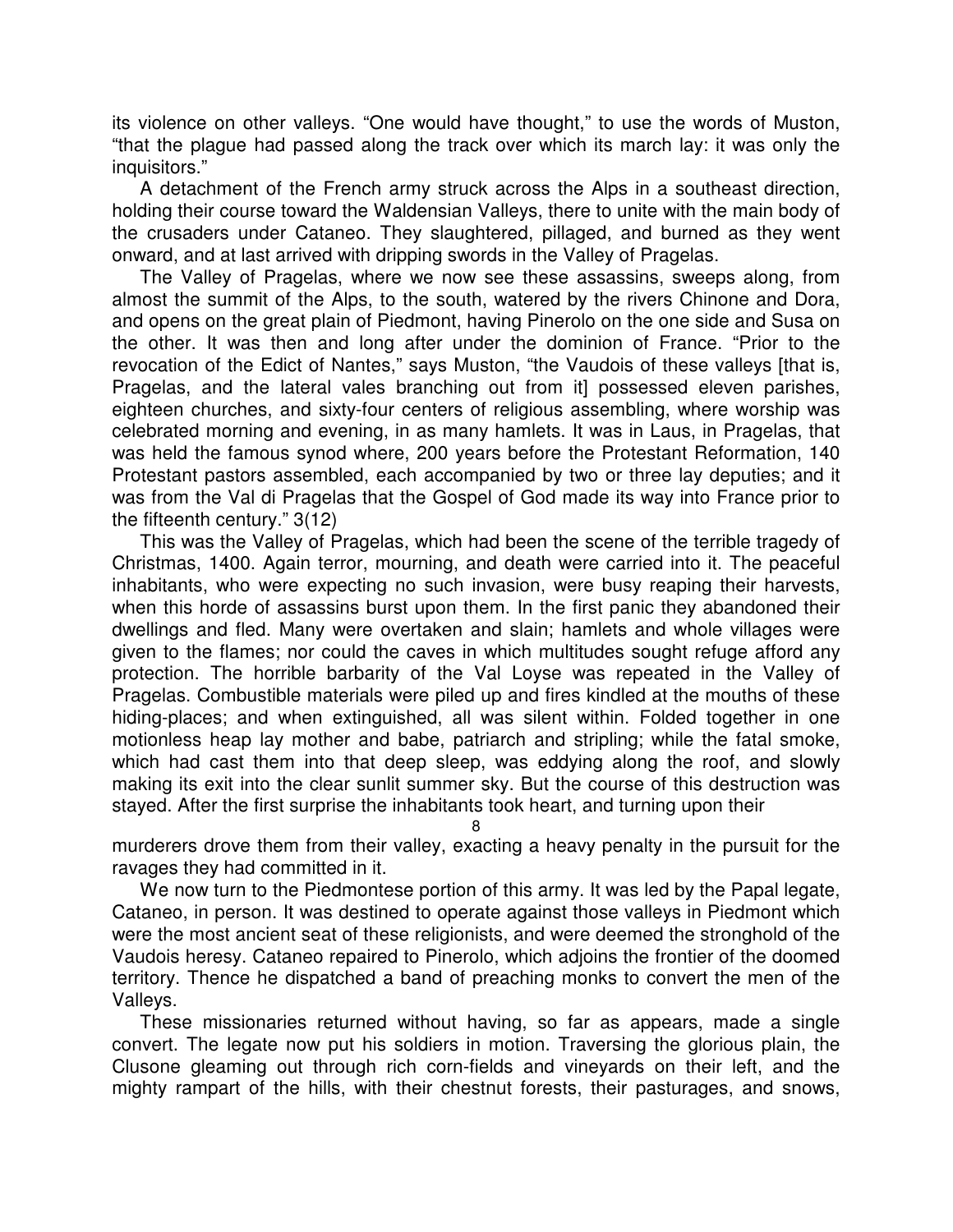rising grandly on their right, and turning round the shoulder of the copse-clad Bricherasio, this army, with another army of pillagers and cutthroats in its rear, advanced up the long avenue that leads to La Torre, the capital of the Valleys, and sat down before it. They had come against a simple, unarmed people, who knew to tend their vines, and lead their herds to pasture, but were ignorant of the art of war. It seemed as if the last hour of the Waldensian race had struck.

Seeing this mighty host before their Valleys, the Waldenses sent two of their patriarchs to request an interview with Cataneo, and turn, if possible, his heart to peace. John Campo and John Besiderio were dispatched on this embassy. "Do not condemn us without hearing us," said they, "for we are Christians and faithful subjects; and our Barbes are prepared to prove, in public or in private, that our doctrines are conformable to the Word of God...Our hope in God is greater than our desire to please men; beware how you draw down upon yourselves this anger by persecuting us; for remember that, if God so wills it, all the forces you have assembled against us will nothing avail."

These were weighty words, and they were meekly spoken, but as to changing Cataneo's purpose, or softening the hearts of the ruffian-host which he led, they might as well have been addressed to the rocks which rose around the speakers. Nevertheless, they fell not to the ground.

Cataneo, believing that the Vaudois herdsmen would not stand an hour before his men-at-arms, and desirous of striking a finishing blow, divided his army into a number of attacking parties, which were to begin the battle on various points at the same time. The folly of extending his line so as to embrace the whole territory led to Cataneo's destruction, but his strategy was rewarded with a few small successes at first.

One troop was stationed at the entrance of the Val Lucerna; we shall follow its march till it disappears on the mountains it hopes to conquer, and then we shall return and narrate the more decisive operations of the campaign under Cataneo in the Val Angrogna.

The first step of the invaders was to occupy the town of La Torre, situated on the angle formed by the junction of the Val Lucerna and the Val Angrogna, the silver Pelice at its feet and the shadow of the Castelluzzo covering it. The soldiers were probably spared the necessity or denied the pleasure of slaughter, the inhabitants having fled to the mountains. The valley beyond La Torre is too open to admit of being defended, and the troop advanced along it unopposed. Than this theater of war nothing in ordinary times is more peaceful, nothing more grand. A carpet of rich meadows clothes it from side to side; fruitful trees fleck it with their shadows; the Pelice waters it; and on either hand is a wall of mountains, whose sides display successive zones of festooned vines, golden grain, dark chestnut forests, and rich pasturages. Over these are hung stupendous battlements of rock; and above all, towering high in air, are the everlasting peaks in their robes of ice and snow. But the sublimities of nature were nothing to men whose thoughts were only of blood.

Pursuing their march up the valley, the soldiers next came to Villaro. It is situated about midway between the entrance and head of Lucerna, on a ledge of turf in the side of the great mountains, raised some 200 feet above the Pelice, which flows past at about a quarter-mile's distance. The troop had little difficulty in taking possession. Most of the inhabitants, warned of the approach of danger, had fled to the Alps. What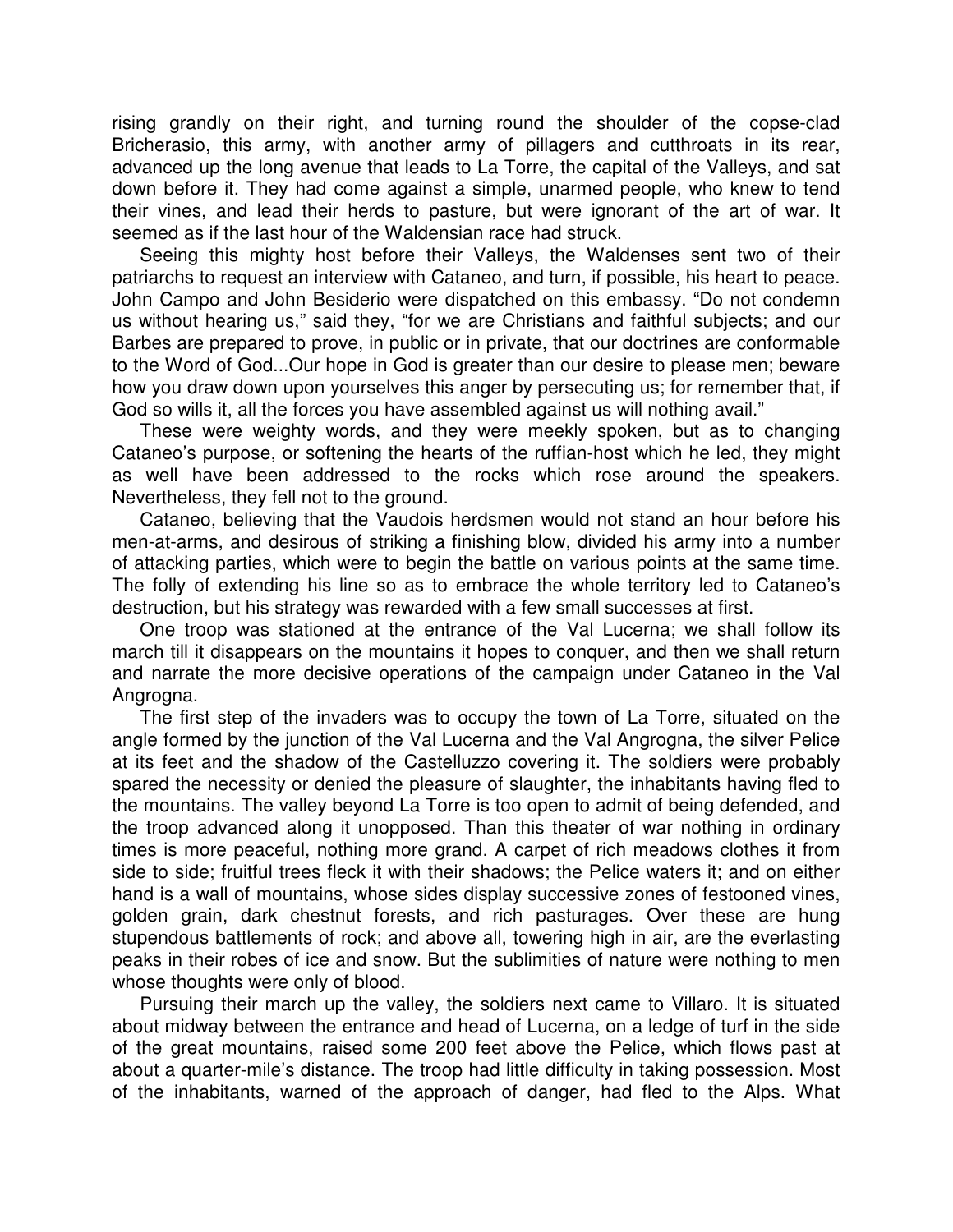Cataneo's troop inflicted on those who had been unable to make their escape, no

9 history records. The half of Lucerna, with the towns of La Torre and Villaro and their hamlets, was in the occupation of Cataneo's soldiers, their march so far had been a victorious one, though certainly not a glorious one, such victories as they had gained being only over unarmed peasants and bed-rid women.

Resuming their march the troop came next to Bobbio. The name of Bobbio is not unknown in classic story. It nestles at the base of gigantic cliffs, where the lofty summit of the Col la Croix points the way to France, and overhangs a path which apostolic feet may have trodden. The Pelice is seen forcing its way through the dark gorges of the mountains in a thundering torrent, and meandering in a flood of silver along the valley.

At this point the grandeur of the Val Lucerna attains its height. Let us pause to survey the scene that must here have met the eyes of Cataneo's soldiers, and which, one would suppose, might have turned them from their cruel purpose. Immediately behind Bobbio shoots up the "Barion," symmetrical as Egyptian obelisk, but far taller and massier. Its summit rises 3,000 feet above the roofs of the little town. Compared with this majestic monolith the proudest monument of Europe's proudest capital is a mere toy. Yet even the Barion is but an item in this assemblage of glories. Overtopping it behind, and sweeping round the extremity of the valley, is a glorious amphitheatre of crags and precipices, enclosed by a background of great mountains, some rounded like domes, others sharp as needles; and rising out of this sea of hills, are the grander and loftier forms of the Alp des Rousses and the Col de Malaure, which guard the gloomy pass that winds its way through splintered rocks and under overhanging precipices, till it opens into the valleys of the French Protestants, and lands the traveler on the plains of Dauphine. In this unrivalled amphitheatre sits Bobbio, in summer buried in blossoms and fruit, and in winter wrapped in the shadows of its great mountains, and the mists of their tempests. What a contrast between the still repose and grand sublimity of nature and the dreadful errand on which the men now pressing forward to the little town are bent! To them, nature speaks in vain; they are engrossed with but one thought.

The capture of Bobbio—an easy task—put the soldiers in possession of the entire Valley of Lucerna; its inhabitants had been chased to the Alps, or their blood mingled with the waters of their own Pelice. Other and remoter expeditions were now projected. Their plan was to traverse the Col Julten, sweep down on the Valley of Prali, which lies on the north of it, chastise its inhabitants, pass on to the Valleys of San Martino and Perosa, and pursuing the circuit of the Valleys, and clearing the ground as they went onward of its inveterate heresy, at least of its heretics, join the main body of crusaders, who, they expected, would by this time have finished their work in the Valley of Angrogna, and unitedly celebrate their victory. They would then be able to say that they had gone the round of the Waldensian territory, and had at last effected the long-meditated work, so often attempted, but hitherto in vain, of the utter extirpation of its heresy. But the war was destined to have a very different termination.

The expedition across the Col Julten was immediately commenced. A corps of 700 men was detached from the army in Lucerna for this service. 4(13) The ascent of the mountain opens immediately on the north side of Bobbio. We see the soldiers toiling upwards on the track, which is a mere footpath formed by the herdsmen. At every short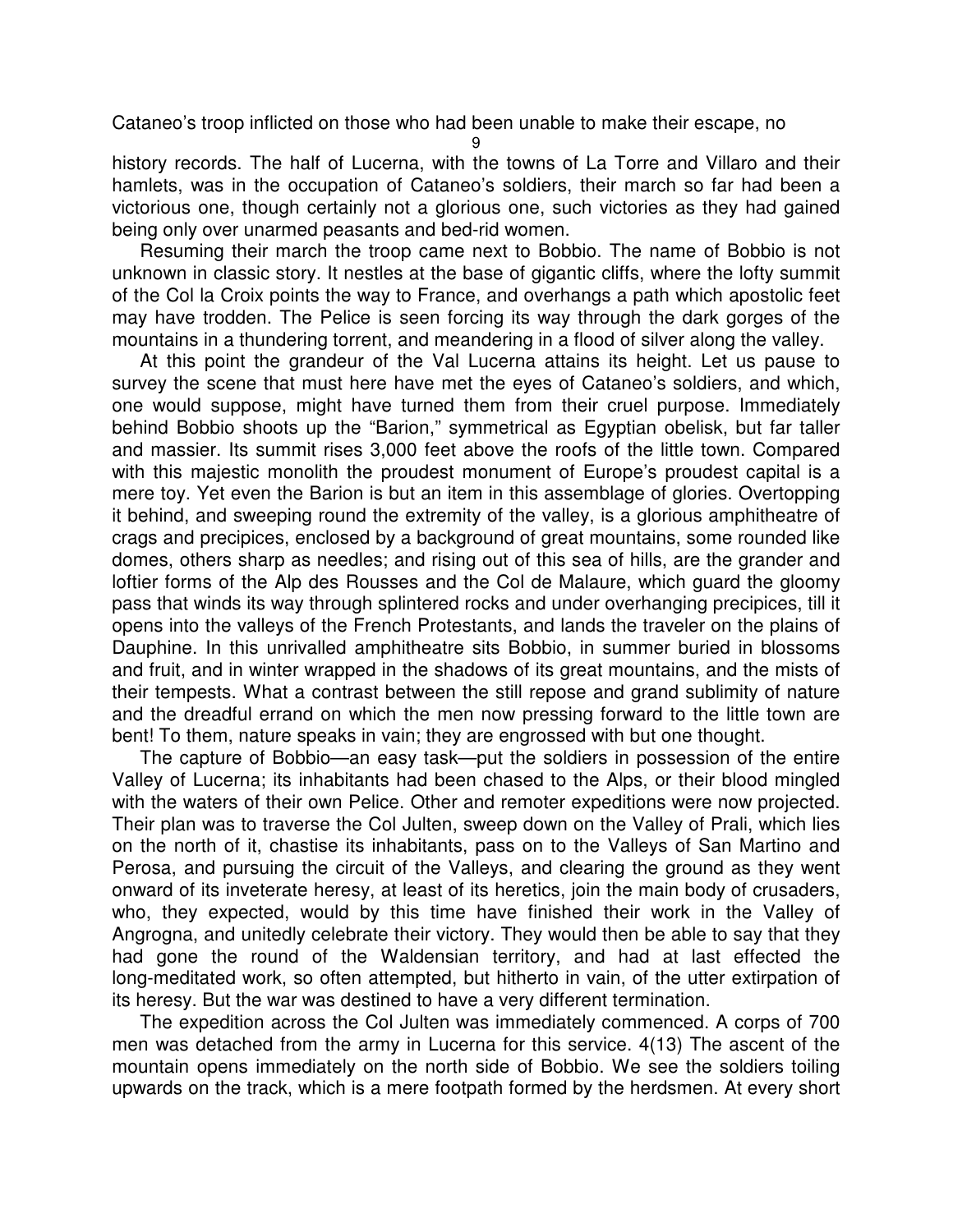distance they pass the thick-planted chalets and hamlets sweetly embowered amid man fling vines, or the branches of the apple and cherry tree, or the goodlier chestnut, but the inhabitants have fled. They have now reached a great height on the mountainside. Beneath is Bobbio, a speck of brown. There is the Valley of Lucerna, a ribbon of green, with a thread of silver woven into it, and lying along amid masses of mighty rocks. There, across Lucerna, are the great mountains that enclose the Valley of Rora, standing up in the silent sky; on the right are the spiky crags that bristle along the Pass of Mirabouc, that leads to France, and yonder in the east is a glimpse of the far-extending plains of Piedmont.

10

But the summit is yet a long way off, and the soldiers of the Papal legate, bearing their weapons, to be employed, not in venturesome battle, but in cowardly massacre, toil up the ascent. As they gain on the mountain, they look down on pinnacles which half an hour before had looked down on them. Other heights, tall as the former, still rise above them; they climb to these airy spires, which in their turn sink beneath their feet. This process they repeat; again and again, and at last they come out upon the downs that clothe the shoulders of the mountain. Now it is that the scene around them becomes one of stupendous and inexpressible grandeur. Away to the east, now fully under the eye, is the plain of Piedmont, green as garden, and level as the ocean. At their feet yawn gorges and abysses, while spiky pinnacles peer up from below as if to buttress the mountain. The horizon is filled with Alps, conspicuous among which, in the east, is the Col la Verchera, whose snow-clad summit draws the eye to the more than classic valley over which it towers, where the Barbes in ancient days were wont to assemble in synod, and whence their missionaries went forth, at the peril of life, to distribute the Scriptures and sow the seed of the Kingdom. It was not unmarked, doubtless, by this corps, forming, as they meant it should do, the terminating point of their expedition in the Val di Angrogna. On the west, the crowning glory of the scene was Monte Viso, standing up in bold relief in the ebon vault, in a robe of silver. But in vain had Nature spread out her magnificence before men who had neither eyes to see nor hearts to feel her glory.

Climbing on their hands and knees the steep grassy slope in which the pass terminates, they looked down from the summit on the Valley of Prali, at that moment a scene of peace. Its great snow-clad hills, conspicuous among which is the Col d'Abries, kept guard around it. Down their sides rolled foaming torrents, which, uniting in the valley, flowed along in a full and rapid river. Over the bosom of the plain were scattered numerous hamlets. The peasants were at work in the meadows and corn-fields; their children were at play; their herds were browsing in their pastures. Suddenly on the mountains above had gathered this flock of vultures that with greedy eyes were looking down upon their prey. A few hours, and these dwellings would be in flames, their inmates slaughtered, and their herds and goods carried off as booty. Impatient to begin their work, these 700 assassins rushed down on the plain.

The troop had reckoned that, no tidings of their approach having reached this secluded valley, they would fall upon its unarmed peasants as falls the avalanche, and crush them. But it was not to be so. Instead of fleeing, panic-struck, as the invaders expected, the men of Prali hastily assembled, and stood to their defense. Battle was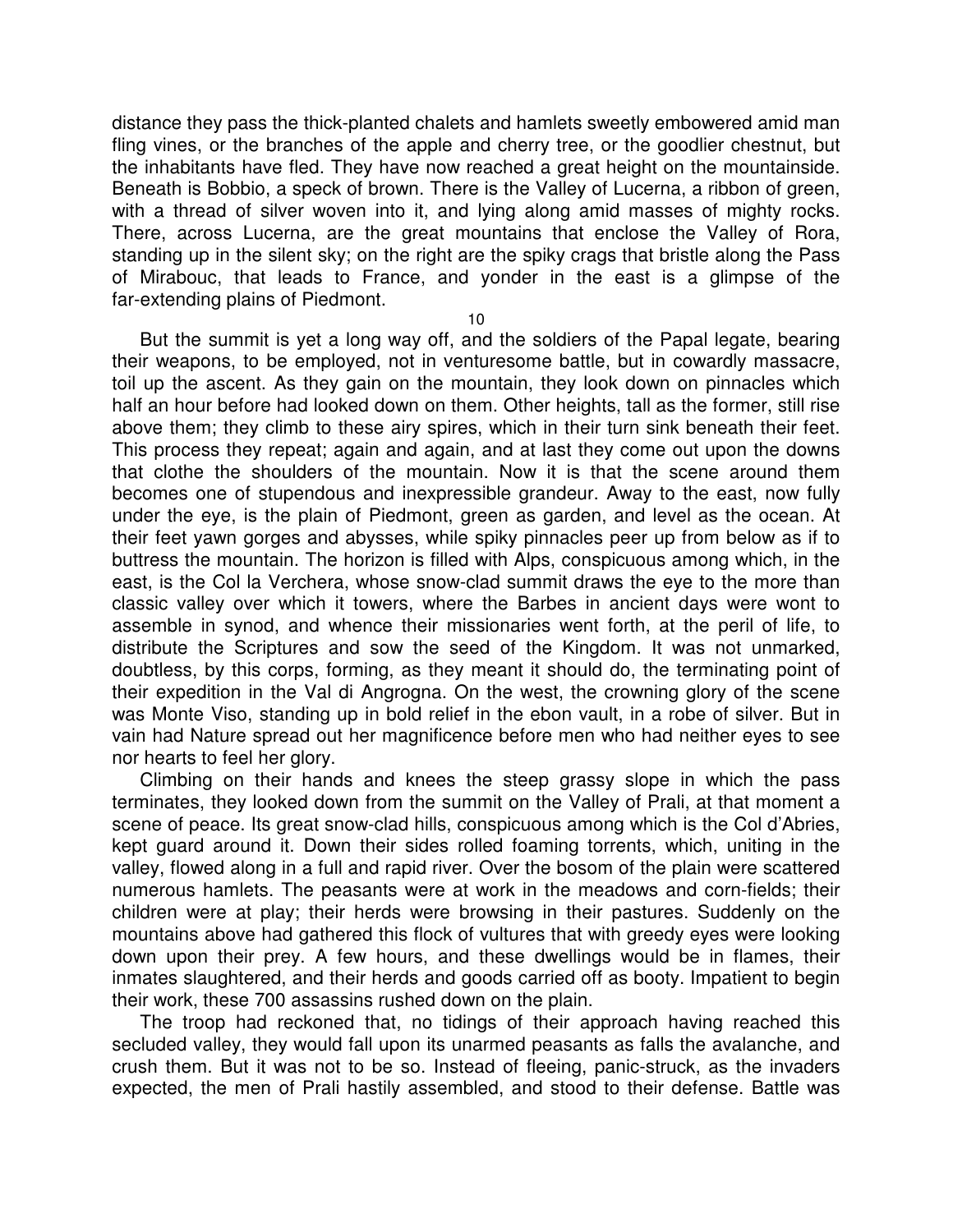joined at the hamlet of Pommiers.

The weapons of the Vaudois were rude, but their trust in God, and their indignation at the cowardly and bloody assault, gave them strength and courage. The Piedmontese soldiers, wearied with the rugged, slippery tracks they had traversed, fell beneath the blows of their opponents.

Every man of them was cut down with the exception of one ensign. Of all the 700, he alone survived. During the carnage, he made his escape, and ascending the banks of a mountain torrent, he crept into a cavity which the summer heats had formed in a mass of snow. There he remained hid for some days; at last, cold and hunger drove him forth to cast himself upon the mercy of the men of Prali. They were generous enough to pardon this solitary survivor of the host that had come to massacre them. They sent him back across the Col Julien, to tell those from whom he had come that the Vaudois had courage to fight for their hearths and altars, and that of the army of 700 which they had sent to slay them, he only had escaped to carry tidings of the fate which had befallen his companions.

#### **Wylie, James A. (1808-1890) / The History of the Waldenses / Chapter 3—Failure of Cataneo's Expedition**

**Chapter 3—Failure of Cataneo's Expedition**

The Valley of Angrogna—An Alternative—The Waldenses Prepare for Battle—Cataneo's Repulse—His Rage—He Renews the Attempt—Enters Angrogna with his Army—Advances to the Barrier—Enters the Chasm—The Waldenses on the point of being Cut to Pieces—The Mountain Mist—Deliverance—Utter Rout of the Papal Army—Pool of Saquet—Sufferings of the Waldenses—Extinction of the Invading Host—Deputation to their Prince—Vaudois Children—Peace.

THE camp of Cataneo was pitched almost at the gates of La Torre, beneath the shadow of the Casteluzzo. The Papal legate is about to try to force his way into the Val di Angrogna. This valley opens hard by the spot where the legate had established his camp, and runs on for a dozen miles into the Alps, a magnificent succession of narrow gorges and open dells, walled throughout by majestic mountains, and terminating in a noble circular basin—the Pra del Tor—which is set round with snowy peaks, and forms the most venerated spot in all the Waldensian territory, inasmuch as it was the seat of their college, and the meeting-place of their Barbes.

In the Pra del Tor, or Meadow of the Tower, Cataneo expected to surprise the mass of the Waldensan people, now gathered into it as being the strongest refuge which their hills afforded. There, too, he expected to be joined by the corps which he had sent round by Lucerna to make the circuit of the Valleys, and after devastating Prali and San Martino, to climb the mountain barrier and join their companions in the "Pra," little imagining that the soldiers he had dispatched on that errand of massacre were now enriching with their corpses the Valleys they had been sent to subdue. 1(14) In that same spot where the Barbes had so often met in synod, and enacted rules for the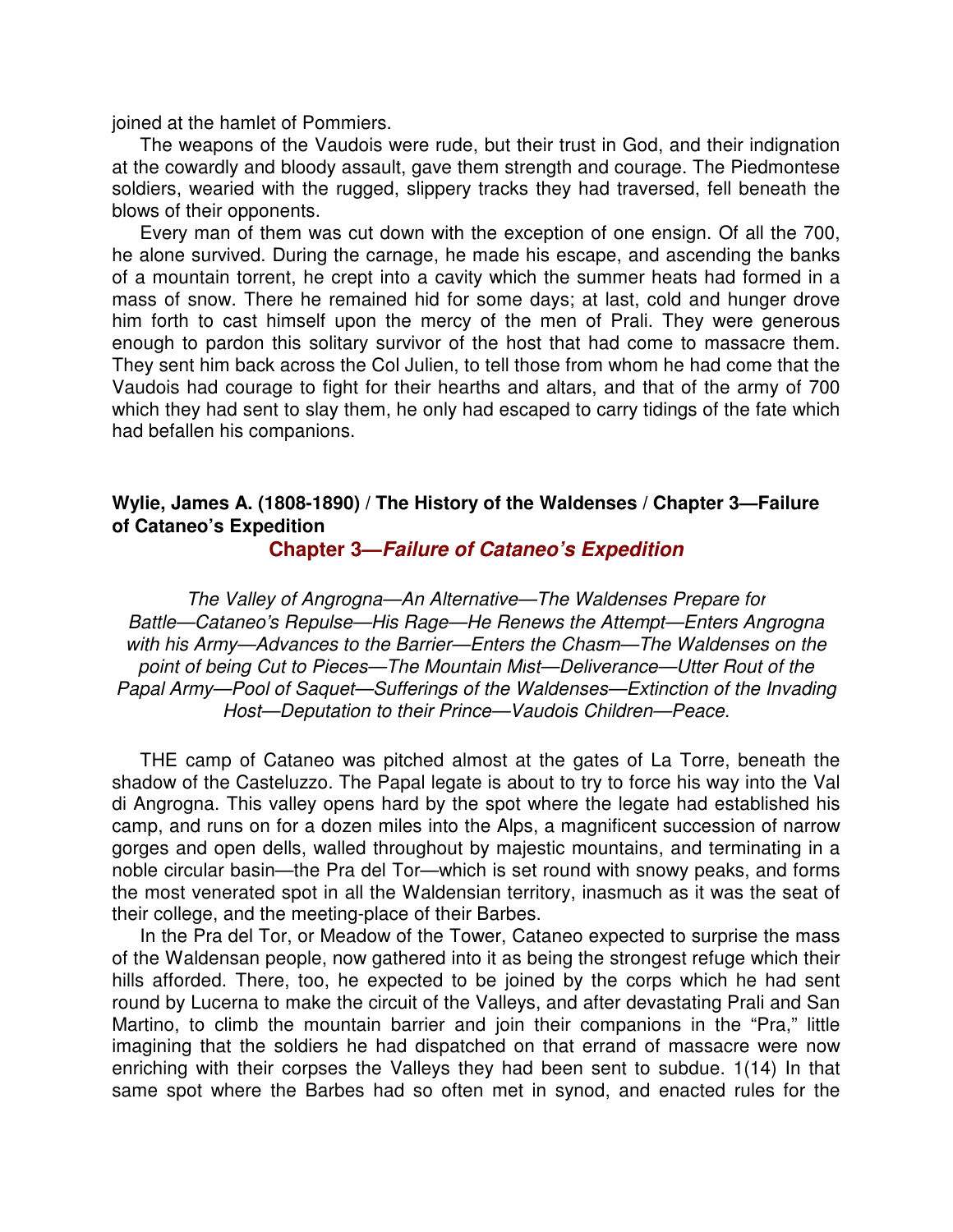government of their Church and the spread of their faith, the Papal legate would reunite his victorious host, and finish the campaign by proclaiming that now the Waldensian heresy, root and branch, was extinct.

The Waldenses—their humble supplication for peace having been contemptuously rejected, as we have already said—had three courses in their choice—to go to mass, to be butchered as sheep, or to fight for their lives. They chose the last, and made ready for battle. But first they must remove to a place of safety all who were unable to bear arms.

Packing up their kneading-troughs, their ovens, and other culinary utensils, laying their aged on their shoulders, and their sick in couches, and leading their children by the hand, they began to climb the hills, in the direction of the Pra del Tor, at the head of the Val di Angrogna. Transporting their household stuff, they could be seen traversing the rugged paths, and making the mountains resound with psalms, which they sweetly sung as they journeyed up the ascent. Those who remained busied themselves in manufacturing pikes and other weapons of defense and attack, in repairing the barricades, in arranging themselves into fighting parties, and assigning to the various corps the posts they were to defend.

Cataneo now put his soldiers in motion. Advancing to near the town of La Torre, they made a sharp turn to the right, and entered the Val di Angrogna. Its opening offers no obstruction, being soft and even as any meadow in all England. By-and-by it begins to swell into the heights of Roccomaneot, where the Vaudois had resolved to make a stand. Their fighting men were posted along its ridge. Their armor was of the simplest. The bow was almost their only weapon of attack. They wore bucklers of skin, covered with the bark of the chestnut-tree, the better to resist thrust of pike or cut of sword. In the hollow behind, protected by the rising ground on which their fathers, husbands, and brothers were posted, were a number of women and children, gathered there for shelter. The Piedmontese host pressed up the activity, discharging a shower of arrows as they advanced, and the Waldensian line on which these missiles fell, seemed to waver, and to be on the point of giving way. Those behind, espying the danger, fell on their knees and, extending their hands in supplication to the God of battles, cried aloud, "0 God of our fathers, help us! O God, deliver us!" That cry was heard by the attacking host, and especially by one of its captains, Le Noir of Mondovi, or the Black Mondovi, a proud,

12

bigoted, bloodthirsty man. He instantly shouted out that his soldiers would give the answer, accompanying his threat with horrible blasphemies. The Black Mondovi raised his visor as he spoke. At the instant an arrow from the bow of Pierre Revel, of Angrogna, entering between his eyes, transfixed his skull, and he fell on the earth a corpse.

The fall of this daring leader disheartened the Papal army. The soldiers began to fall back. They were chased down the slopes by the Vaudois, who now descended upon them like one of their own mountain torrents. Having driven their invaders to the plain, cutting off not a few in their flight, they returned as the evening began to fall, to celebrate with songs, on the heights where they had won it, the victory with which it had pleased the God of their fathers to crown their arms.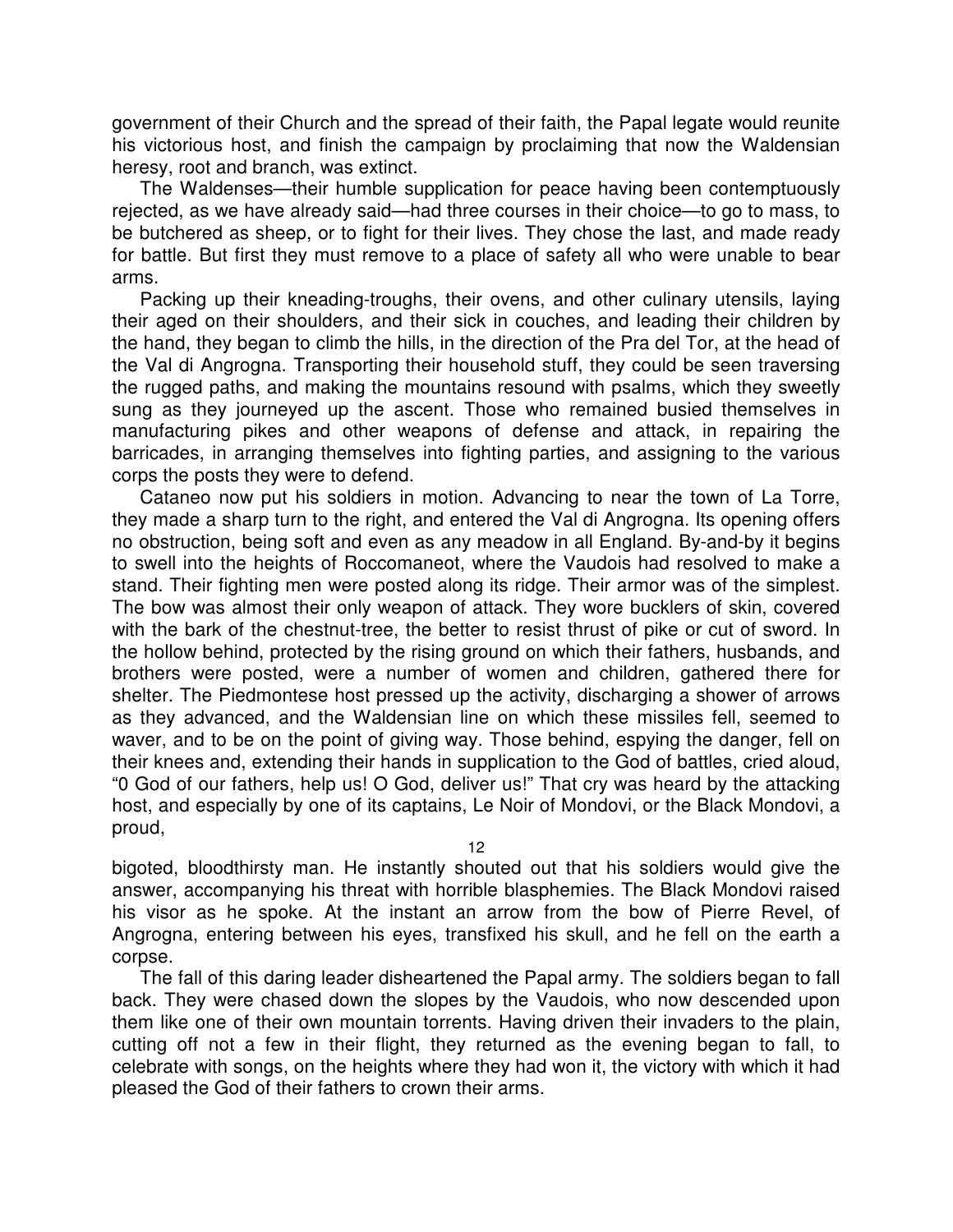Cataamo burned with rage and shame at being defeated by these herdsmen. In a few days, reassembling his host, he made a second attempt to enter the Angrogna. This promised to be successful. He passed the height of Roccomaneot, where he had encountered his first defeat, without meeting any resistance. He led his soldiers into the narrow defiles beyond. Here great rocks overhang the path; mighty chestnut-trees fling their branches across the way, veiling it in gloom, and far down thunders the torrent that waters the valley. Still advancing, he found himself, without fighting, in possession of the ample and fruitful expanse into which, these defiles passed, the valley opens. He was now master so far of the Val di Angrogna, comprehending the numerous hamlets, with their finely cultivated fields and vineyards, on the left of the torrent. But he had seen none of the inhabitants. These, he knew, were with the men of Lucerna in the Pra del Tor. Between him and his prey rose the "Barricade," a steep unscaleable mountain, which runs like a wall across the valley, and forms a rampart to the famous "Meadow," which combines the solemnity of sanctuary with the strength of citadel.

Must the advance of the Papal legate and his army here end! It seemed as if it must. Cataneo was in a vast cul-de-sac. He could see the white peaks round the Pra, but between him and the Pra itself rose, in Cyclopean strength and height, the Barricade. He searched and, unhappily for himself, found all entrance. Some convulsion of nature has here rent the mountains, and through the long, narrow, and dark chasm thus formed lies the one only path that leads to the head of Angrogna. The leader of the Papal host boldly ordered his men to enter and traverse this frightful gorge, not knowing how few of them he should ever lead back. The only pathway through this chasm is a rocky ledge on the side of the mountain, so narrow that not more than two abreast can advance along it. If assailed either in front, or in rear, or from above, there is absolutely no retreat. Nor is there room for the party attacked to fight. The pathway is hung midway between the bottom of the gorge, along which rolls the stream, and the summit of the mountain. Here the naked cliff runs sheer up for at least one thousand feet; there it leans over the path in stupendous masses, which look as if about to fall. Here lateral fissures admit the golden beams of the sun, which relieve the darkness of the pass, and make it visible. There a half-acre or so of level space gives standing-room on the mountain's side to a clump of birches, with their tall silvery trunks, or a chalet, with its bit of bright close-shaven meadow. But these only partially relieve the terrors of the chasm, which runs on from one to two miles, when, with a burst of light, and a sudden flashing of white peaks on the eye, it opens into an amphitheatre of meadow of dimensions so goodly, that an entire nation might find room to encamp in it.

It was into this terrible defile that the soldiers of the Papal legate now marched. They kept advancing, as best they could, along the narrow ledge. They were now nearing the Pra. It seemed impossible for their prey to escape them. Assembled on this spot the Waldensian people had but one neck, and the Papal soldiers, so Cataneo believed, were to sever that neck at a blow. But God was watching over the Vaudois. He had said of the Papal legate and his army, as of another tyrant of former days, "I will put my hook in thy nose, and my bridle in thy lips, and I will cause thee to return by the way by which thou camest." But by what agency was the advance of that host to be stayed? Will some mighty angel smite Cataneo's army, as he did Sennacherib's? No angel blockaded the pass. Will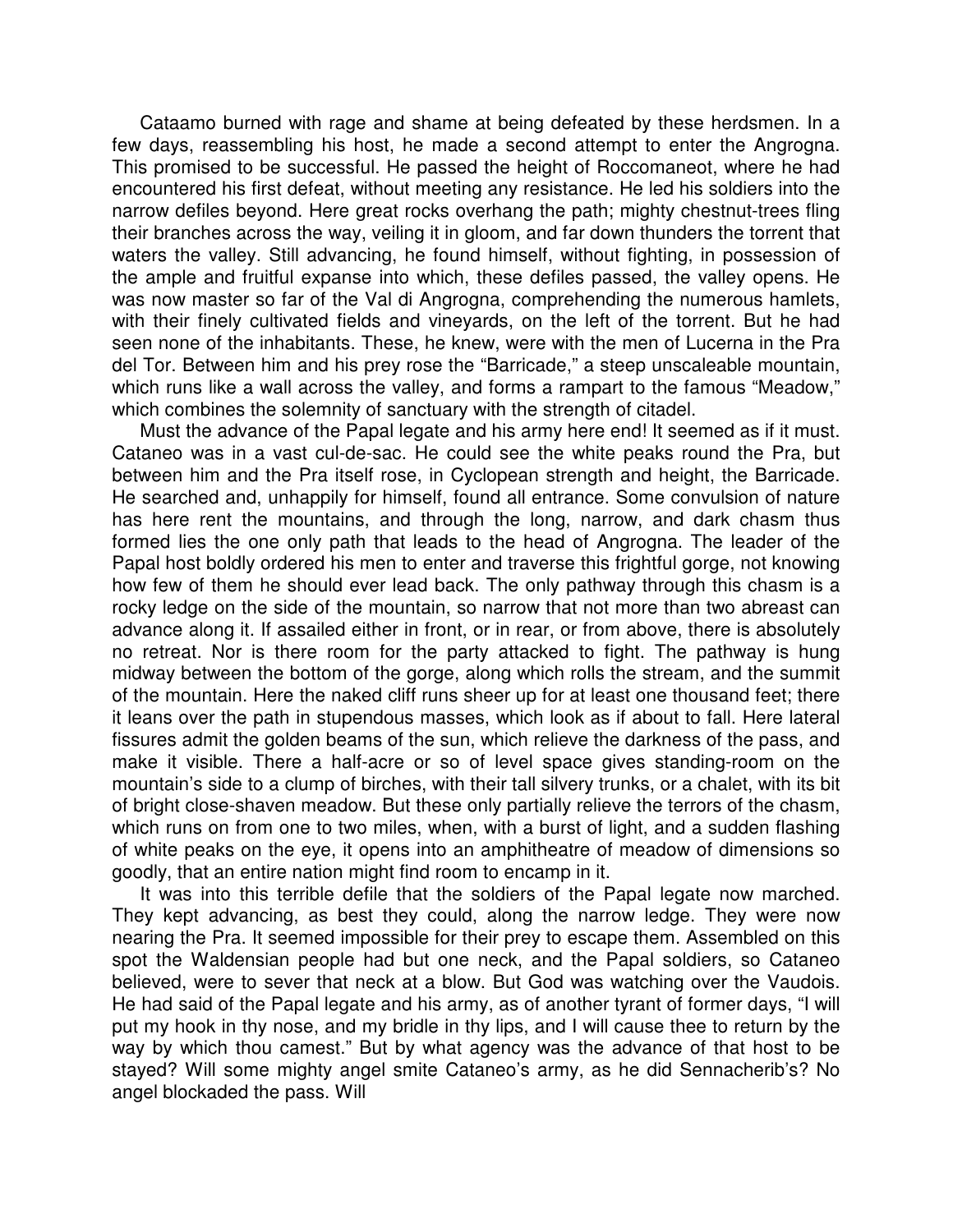thunder-bolts and hailstones be rained upon Cataneo's soldiers, as of old on Sisera's? The thunders slept; the hail fell not. Will earthquake and whirlwind discomfit them? No earthquake rocked the ground; no whirlwinds rent the mountains. The instrumentality now put in motion to shield the Vaudois from destruction was one of the lightest and frailest in all nature; yet no bars of adamant could have more effectually shut the pass, and brought the march of the host to an instant halt.

A white cloud, no bigger than a man's hand, unobserved by the Piedmontese, but keenly watched by the Vandois, was seen to gather on the mountain's summit, about the time the army would be entering the defile. That cloud grew rapidly bigger and blacker. It began to descend. It came rolling down the mountain's side, wave on wave, like an ocean tumbling out of heaven—a sea of murky vapor. It fell right into the chasm in which was the Papal army, sealing it up, and filling it from top to bottom with a thick black fog. In a moment the host were in night; they were bewildered, stupefied, and could see neither before nor behind, could neither advance nor retreat. They halted in a state bordering on terror. 2(15)

The Waldenses interpreted this as an interposition of Providence in their behalf. It had given them the power of repelling the invader. Climbing the slopes of the Pra, and issuing from all their hiding-places in its environs, they spread themselves over the mountains, the paths of which were familiar to them, and while the host stood riveted beneath them, caught in the double toils of the defile and the mist, they tore up the great stones and rocks, and sent them thundering down into the ravine. The Papal soldiers were crushed where they stood. Nor was this all. Some of the Waldenses boldly entered the chasm, sword in hand, and attacked them in front. Consternation seized the Piedmontese host. Panic impelled them to flee, but their effort to escape was more fatal than the sword of the Vaudois, or the rocks that, swift as arrow, came bounding down the mountain. They jostled one another; they threw each other down in the struggle; some were trodden to death; others were rolled over the precipice, and crushed on the rocks below, or drowned in the torrent, and so perished miserably. 3(16)

The fate of one of these invaders has been preserved in stone. He was a certain Captain Saquet, a man, it is said, of gigantic stature, from Polonghera, in Piedmont. He began, like his Philistine prototype, to vent curses on the Waldensian dogs. The words were yet in his mouth when his foot slipped. Rolling over the precipice, and tumbling into the torrent of the Angrogna, he was carried away by the stream, and his body finally deposited in a deep eddy or whirlpool, called in the patois of the country a "tompie," from the noise made by its waters. It bears to this day the name of the Tompie de Saquet, or Gulf of Saquet. 4(17)

This war hung above the Valleys, like a cloud of tempest, for a whole year. It inflicted much suffering and loss upon the Waldenses; their homes were burned, their fields devastated, their goods carried off, and their persons slain; but the invaders suffered greatly more than they inflicted. Of the 18,000 regular troops, to which we may add about an equal number of desperadoes, with which the campaign opened, few ever returned to their homes. They left their bones on the mountains they had come to subdue. They were cut off mostly in detail. They were led weary chases from valley to mountain and from mountain to valley. The rocks rolled upon them gave them at once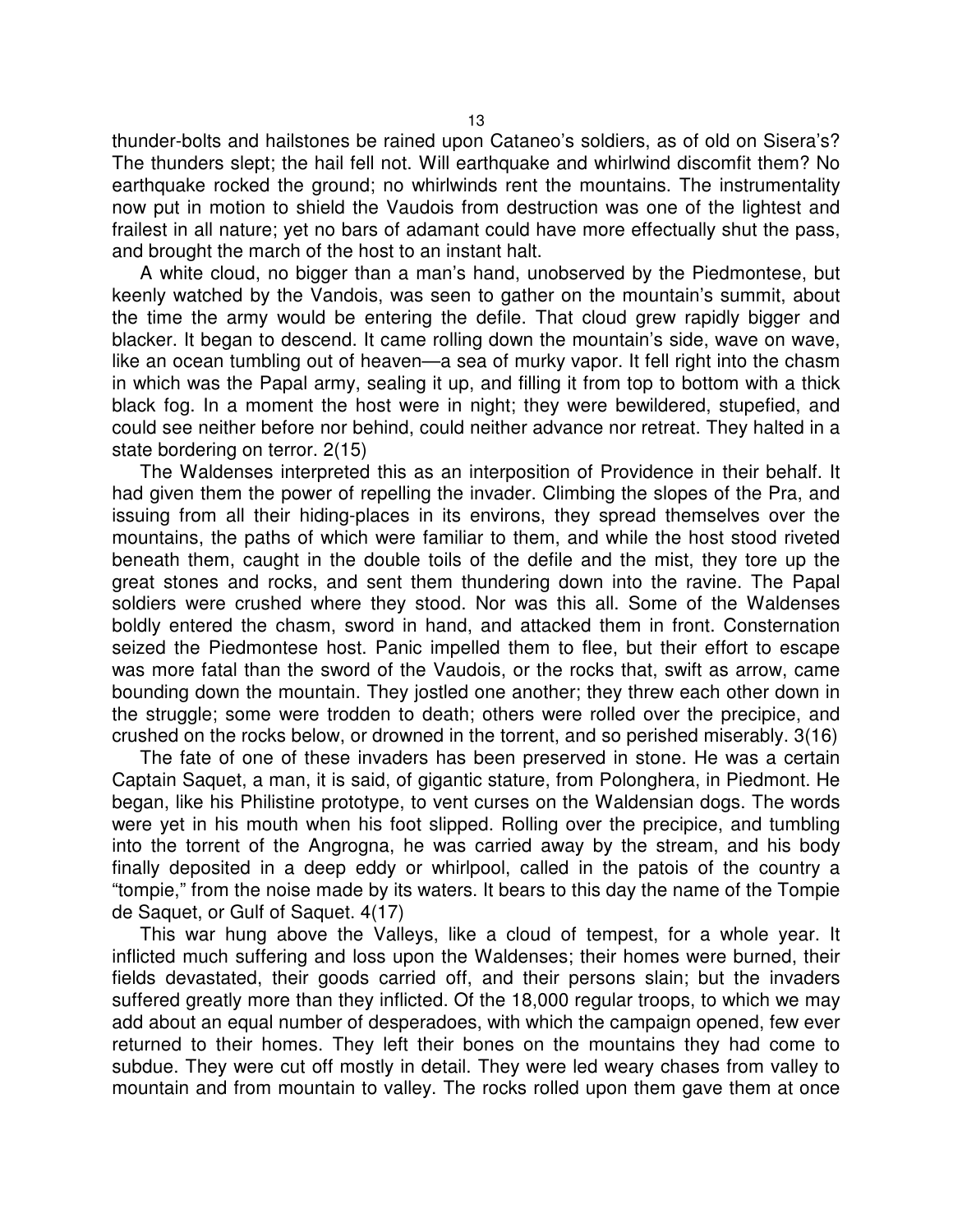death and burial. They were met in narrow defiles and cut to pieces. Flying parties of Waldenses would suddenly issue from the mist, or from some cave known only to themselves, attack and discomfit the foe, and then as suddenly retreat into the friendly vapor or the sheltering rock. Thus it came to pass that, in the words of Muston, "this army of invaders vanished from the Vaudois mountains as rain in the sands of the desert." 5(18)

"God," says Leger, "turned the heart of their prince toward this poor people." He sent a prelate to their Valleys, to assure them of his good-will, and to intimate his wish to receive their deputies. They sent twelve of their more venerable men to Turin, who being admitted into the duke's presence, gave him such an account of their faith, that he candidly confessed that he had been misled in what he had

14

done against them, and would not again suffer such wrongs to he inflicted upon them. He several times said that he "had not so virtuous, so faithful, and so obedient subjects as the Vaudois." 6(19)

He caused the deputies a little surprise by expressing a wish to see some of the Vaudois children. Twelve infants, with their mothers, were straightway sent for from the Valley of Angrogna, and presented before the prince. He examined them narrowly. He found them well formed, and testified his admiration of their healthy faces, clear eyes, and lively prattle. He had been told, he said, that "the Vaudois children were monsters, with only one eye placed in the middle of the forehead, four rows of black teeth, and other similar deformities." 7(20) He expressed himself as not a little angry at having been made to believe such fables.

The prince, Charles II, 8(21) a youth of only twenty years, but humane and wise, confirmed the privileges and immunities of the Vaudois, and dismissed them with his promise that they should be unmolested in the future. The Churches of the Valleys now enjoyed a short respite from persecution.

## **Wylie, James A. (1808-1890) / The History of the Waldenses / Chapter 4—Synod in the Waldensian Valleys**

**Chapter 4—Synod in the Waldensian Valleys**

The Old Vine seems Dying—New Life—The Reformation—Tidings Reach the Waldenses—They Send Deputies into Germany and Switzerland to Inquire—Joy of Oecolampadius—His Admonifiory Letter—Waldensian Deputies at Strasburg—The Two Churches a Wonder to each other—Martyrdom of One of the Deputies—Resolution to Call a Synod in the Valleys—Its Catholic Character—Spot where it Met—Confession of Faith framed—The Spirit of the Vaudois Revives—They Rebuild their Churches, etc.—Journey of Farel and Saunter to the Synod.

THE DUKE OF SAVOY was sincere in his promise that the Vaudois should not be disturbed, but fully to make it good was not altogether in his power. He could take care that such armies of crusaders as that which mustered under the standard of Cataneo should not invade their Valleys, but he could not guard them from the secret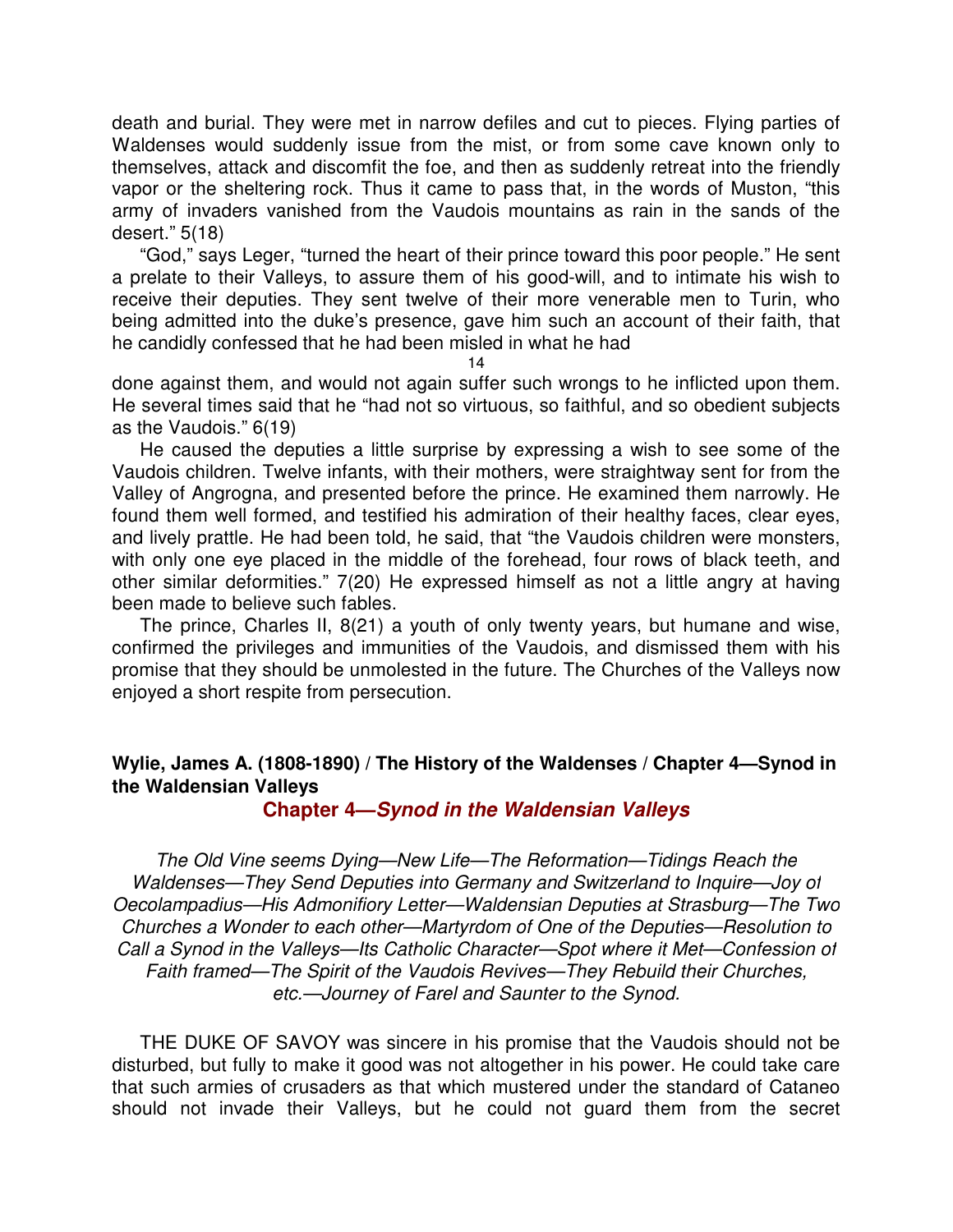machinations of the priesthood. In the absence of the armed crusader, the missionary and the inquisitor assailed them. Some were seduced, others were kidnapped, and carried of to the Holy Office. To these annoyances was added the yet greater evil of a decaying piety. A desire for repose made many conform outwardly to the Romish Church. "In order to be shielded from all interruption in their journeys on business, they obtained from the priests, who were settled in the Valleys, certificates or testimonials of their being Papists."9 To obtain this credential it was necessary to attend the Romish chapel, to confess, to go to mass, and to have their children baptized by the priests. For this shameful and criminal dissimulation they fancied that they made amends by muttering to themselves when they entered the Romish temples, "Cave of robbers, may God confound thee!" 1(22) At the same time they continued to attend the preaching of the Vaudois pastors, and to submit themselves

15

to their censures. But beyond all question the men who practiced these deceits, and the Church that tolerated them, had greatly declined. That old vine seemed to be dying. A little while and it would disappear from off those mountains which it had so long covered with the shadow of its boughs.

But He who had planted it "looked down from heaven and visited it." It was now that the Reformation broke out. The river of the Water of Life was opened a second time, and began to flow through Christendom. The old and dying stock in the Alps, drinking of the celestial stream, lived anew; its boughs began to be covered with blossoms and fruit as of old. The Reformation had begun its career, and had already stirred most of the countries of Europe to their depths before tidings of the mighty changes reached these secluded mountains. When at last the great news was announced, the Vaudois "were as men who dreamed." Eager to have them confirmed, and to know to what extent the yoke of Rome had been cast off by the nations of Europe, they sent forth Pastor Martin, of the Valley of Lucrena, on a mission of inquiry. In 1526 he returned with the amazing intelligence that the light of the old Evangel had broken on Germany, on Switzerland, on France, and that every day was adding to the number of those who openly professed the same doctrines to which the Vaudois had borne witness from ancient times. To attest what he said, he produced the books he had received in Germany containing the views of the Reformers. 2(23)

The remnant of the Vaudois on the north of the Alps also sent out men to collect information respecting that great spiritual revolution which had so surprised and gladdened them. In 1530 the Churches of Provence and Dauphine commissioned George Morel, of Merindol, and Pierre Masson, of Burgundy, to visit the Reformers of Switzerland and Germany, and bring them word touching their doctrine and manner of life. The deputies met in conference with the members of the Protestant Churches of Neuchatel, Morat, and Bern. They had also interviews with Berthold Haller and William Farel. Going on to Basle they presented to Oecolampadius, in October, 1530, a document in Latin, containing a complete account of their ecclesiastical discipline, worship, doctrine, and manners. They begged in return that Oecolampadius would say whether he approved of the order and doctrine of their Church, and if he held it to be defective, to specify in what points and to what extent. The elder Church submitted itself to the younger.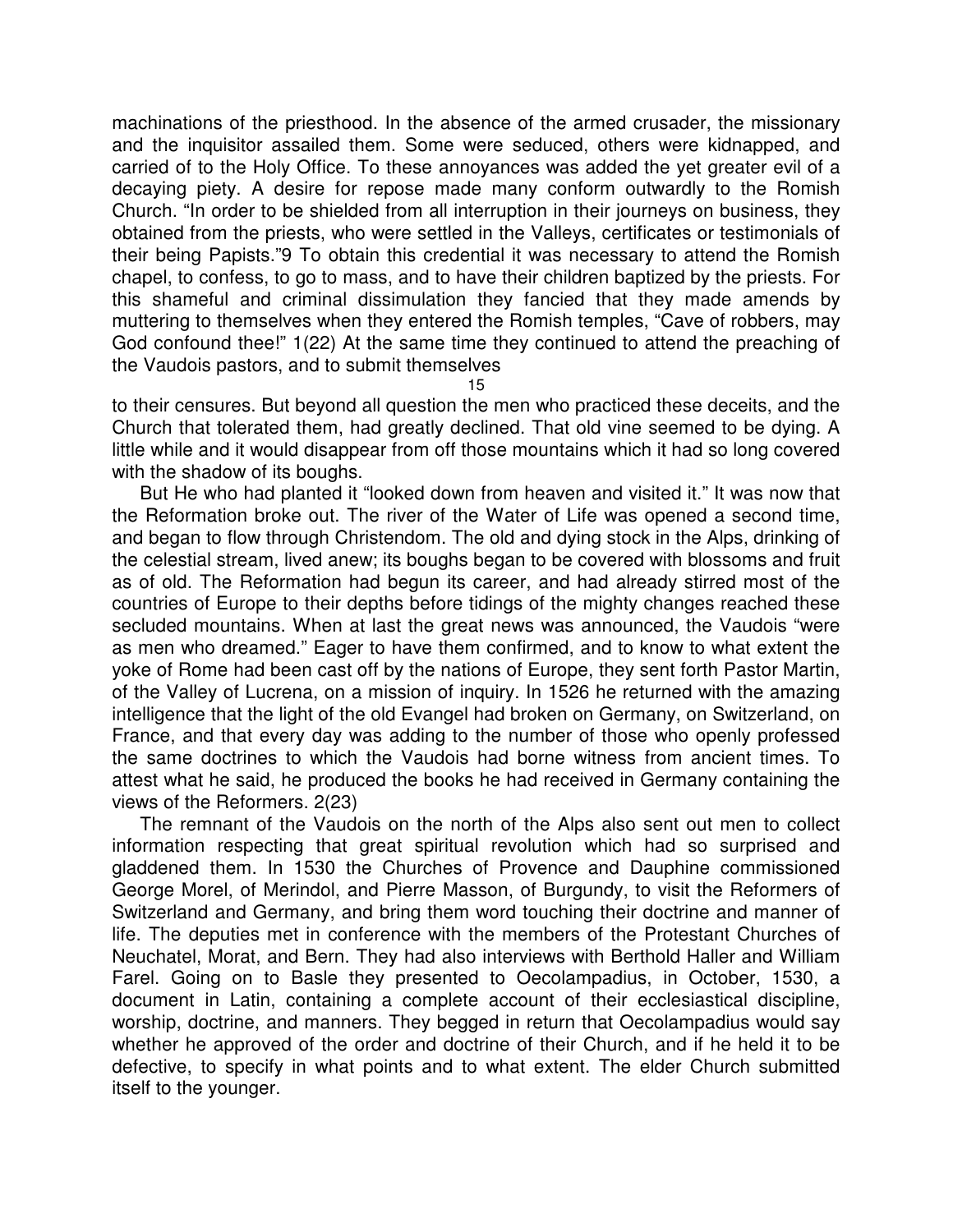The visit of these two pastors of this ancient Church gave unspeakable joy to the Reformer of Basle. He heard in them the voice of the Church primitive and apostolic speaking to the Christians of the sixteenth century, and bidding them welcome within the gates of the City of God. What a miracle was before him! For ages had this Church been in the fires, yet she had not been consumed. Was not this encouragement to those who were just entering into persecutions not less terrific? "We render thanks," said Oecolampadins in his letter, October 13th, 1530, to the Churches of Provence, "to our most gracious Father that he has called you into such marvelous light, during ages in which such thick darkness has covered almost the whole world under the empire of Antichrist. We love you as brethren."

But his affection for them did not blind him to their declensions, nor make him withhold those admonitions which he saw to be needed. "As we approve of many things among you," he wrote, "so there are several which we wish to see amended. We are informed that the fear of persecution has caused you to dissemble and to conceal your faith...There is no concord between Christ and Belial. You commune with unbelievers; you take part in their abominable masses, in which the death and passion of Christ are blasphemed...

I know your weakness, but it becomes those who have been redeemed by the blood of Christ to be more courageous. It is better for us to die than to be overcome by temptation." It was thus that Oecolampadius, speaking in the name of the Church of the Reformation, repaid the Church of the Alps for the services she had rendered to the world in former ages. By sharp, faithful, brotherly rebuke, he sought to restore to her the purity and glory which she had lost.

16

Having finished with Oecolampadius, the deputies went on to Strasburg. There they had interviews with Bucer and Capito. A similar statement of their faith to the Reformers of that city drew forth similar congratulations and counsels. In the clear light of her morning the Reformation Church saw many things which had grown dim in the evening of the Vaudois Church; and the Reformers willingly permitted their elder sister the benefit of their own wider views. If the men of the sixteenth century recognised the voice of primitive Christianity speaking in the Vaudois, the latter heard the voice of the Bible, or rather of God himself, speaking in the Reformers, and submitted themselves with modesty and docility to their reproofs. The last had become first.

A manifold interest belongs to the meeting of these the two Churches. Each is a miracle to the other. The preservation of the Vaudois Church for so many ages, amid the fires of persecution, made her a wonder to the Church of the sixteenth century. The bringing up of the latter from the dead made her a yet greater wonder to the Church of the first century. These two Churches compare their respective beliefs: they find that their creeds are not twain, but one. They compare the sources of their knowledge; they find that they have both of them drawn their doctrine from the Word of God; they are not two Churches, they are one. They are the elder and younger members of the same glorious family, the children of the same Father. What a magnificent monument of the true antiquity and genuine catholicity of Protestantism!

Only one of the two Provence deputies returned from their visit to the Reformers of Switzerland. On their way back, at Dijon, suspicion, from some cause or other, fell on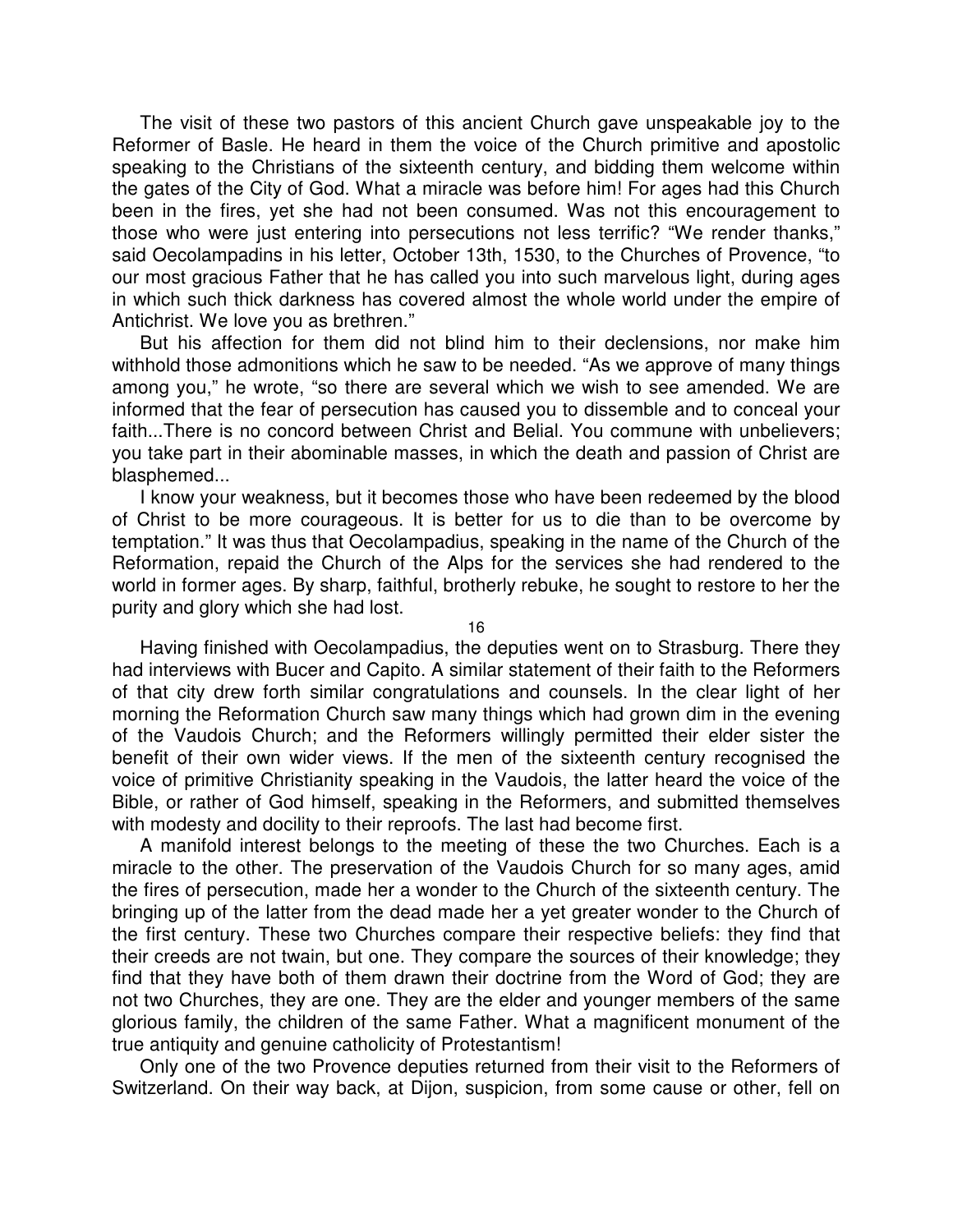Pierre Masson. He was thrown into prison, and ultimately condemned and burned. His fellow-deputy was allowed to go on his way. George Morel, bearing the answers of the Reformers, and especially the letters of Oecolampadius, happily arrived in safety in Provence.

The documents he brought with him were much canvassed. Their contents caused these two ancient Churches mingled joy and sorrow; the former, however, greatly predominating. The news touching the numerous body of Christians, now appearing in many lands, so full of knowledge, and faith, and courage, was literally astounding. The confessors of the Alps thought that they were alone in the world; every successive century saw their numbers thinning, and their spirit growing less resolute; their ancient enemy, on the other hand, was steadfastly widening her dominion and strengthening her sway. A little longer, they imagined, and all public faithful profession of the Gospel would cease. It was at that moment they were told that a new army of champions had arisen to maintain the old battle. This announcement explained and justified the past to them, for now they beheld the fruits of their fathers' blood. They who had fought the battle were not to have the honor of the victory. That was reserved for combatants who had come newly into the field. They had forfeited this reward, they painfully felt, by their defections; hence the regret that mingled with their joy.

They proceeded to discuss the answers that should be made to the Churches of the Protestant faith, considering especially whether they should adopt the reforms urged upon them in the communications which their deputies had brought back from the Swiss and German Reforming.

The great majority of the Vaudois barbes were of opinion that they ought. A small minority, however, were opposed to this, because they thought that it did not become the new disciples to dictate to the old, or because they themselves were secretly inclined to the Roman superstitions. They went back again to the Reformers for advice; and, after repeated interchange of views, it was finally resolved to convene a synod in the Valleys, at which all the questions between the two Churches might be debated, and the relations which they were to sustain towards each other in time to come, determined. If the Church of the Alps was to continue apart, as before the Reformation, she felt that she must justify her position by proving the existence of great and substantial differences in doctrine between herself and the newly-arisen Church. But if no such differences existed, she would not, and dared not, remain separate and alone; she must unite with the Church of the Reformation.

It was resolved that the coming synod should be a truly oecumenical one—a general assembly of all the children of the Protestant faith. A hearty invitation was sent forth, and it was cordially and

17

generally responded to. All the Waldensian Churches in the bosom of the Alps were represented in this synod. The Albigensian communities on the north of the chain, and the Vaudois Churches in Calabria, sent deputies to it. The Churches of French Switzerland chose William Farel and Anthony Saunier to attend it. From even more distant lands, as Bohemia, came men to deliberate and vote in this famous convention.

The representatives assembled on the 12th of October, 1532. Two years earlier the Augsburg Confession had been given to the world, marking the culmination of the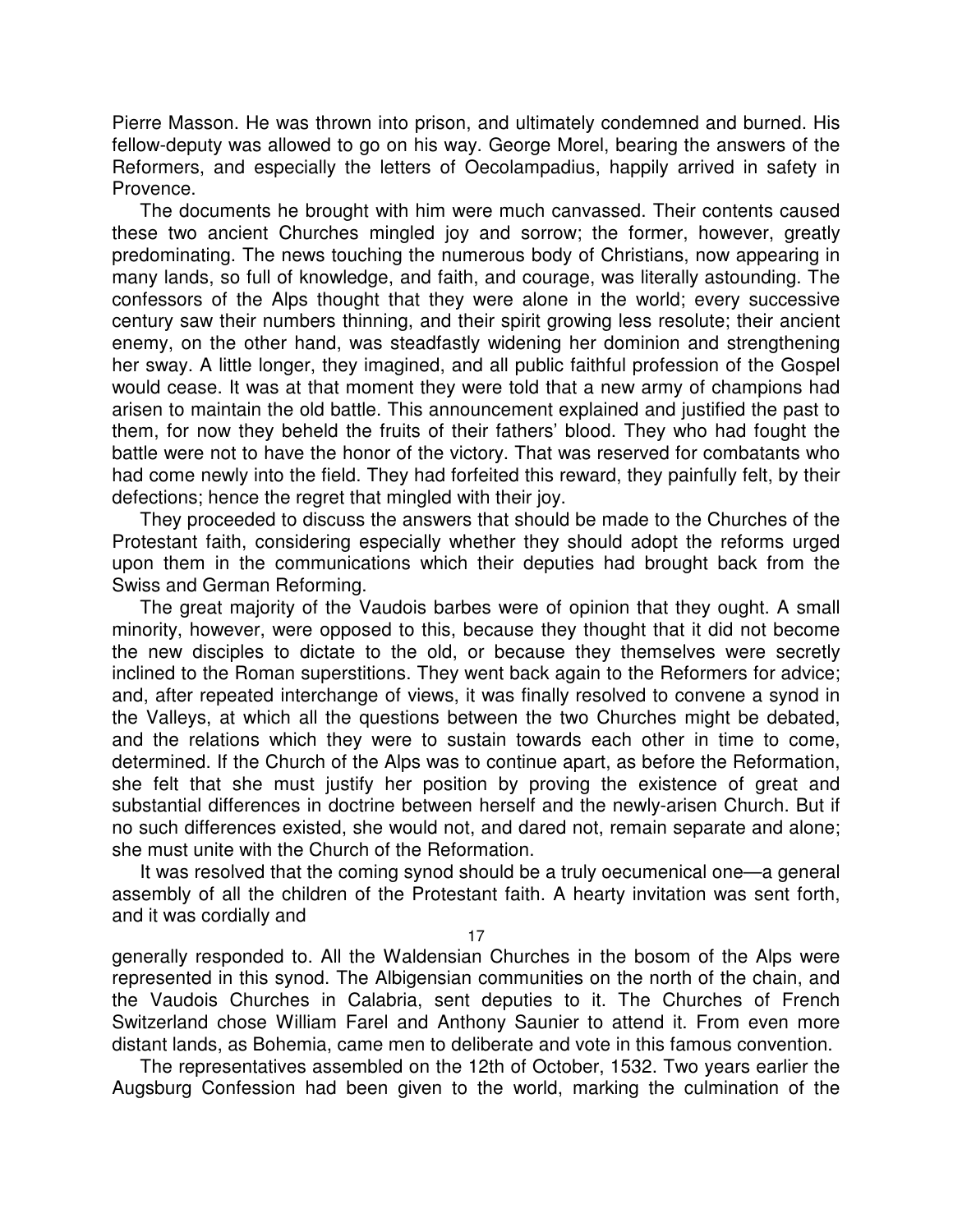German Reformation. A year before, Zwingle had died on the field of Cappel. In France, the Reformation was beginning to be illustrated by the heroic deaths of its children. Calvin had not taken his prominent place at Geneva, but he was already enrolled under the Protestant banner. The princes of the Schmalkald League were standing at bay in the presence of Charles V. It was a critical yet glorious era in the annals of Protestantism which saw this assembly convened. It met at the town of Chamforans, in the heart of the Valley of Angrogna. There are few grander or stronger positions in all that valley than the site occupied by this little town. The approach to it was defended by the heights of Roccomaneot and La Serre, and by defiles which now contract, now widen, but are everywhere overhung by great rocks and mighty chestnut-trees, behind and above which rise the taller peaks, some of them snow-clad. A little beyond La Serre is the plateau on which the town stood, overlooking the grassy bosom of the valley, which is watered by the crystal torrent, dotted by numerous chalets, and runs on for about two miles, till shut in by the steep, naked precipices of the Barricade, which, stretching from side to side of Angrogna, leaves only the long, dark chasm we have already described, as the pathway to the Pra del Tor, whose majestic mountains here rise on the sight and suggest to the traveler the idea that he is drawing nigh some city of celestial magnificence. The town of Chamforans does not now exist; its only representative at this day is a solitary farmhouse.

The synod sat for six consecutive days. All the points raised in the communications received from the Protestant Churches were freely ventilated by the assembled barbes and elders. Their findings were embodied in a "Short Confession of Faith," which Monastier says "may be considered as a supplement to the ancient Confession of Faith of the year 1120, which it does not contradict in any point." 3(24) It consists of seventeen articles, 4(25) the chief of which are the moral inability of man; election to eternal life; the will of God, as made known in the Bible, the only rule of duty; and the doctrine of two Sacraments only, baptism and the Lord's Supper.

The lamp which had been on the point of expiring began, after this synod, to burn with its former brightness. The ancient spirit of the Waldenses revived. They no longer practiced those dissimulations and cowardly concealments to which they had had recourse to avoid persecution. They no longer feared to confess their faith. Henceforward they were never seen at mass, or in the Popish churches. They refused to recognize the priests of Rome as ministers of Christ, and under no circumstances would they receive any spiritual benefit or service at their hands.

Another sign of the new life that now animated the Vaudois was their setting about the work of rebuilding their churches. For fifty years previous public worship may be said to have ceased in their Valleys. Their churches had been razed by the persecutor, and the Vaudois feared to rebuild them lest they should draw down upon themselves a new storm of violence and blood. A cave would serve at times as a place of meeting. In more peaceful years the house of their barbe, or of some of their chief men, would be converted into a church; and when the weather was fine, they would assemble on the mountain-side, under the great boughs of their ancestral trees. But their old sanctuaries they dared not raise from the ruins into which the persecutor had cast them. They might say with the ancient Jews, "The holy and beautiful house in which our fathers praised thee is burned with fire, and all our pleasant things are laid waste." But now,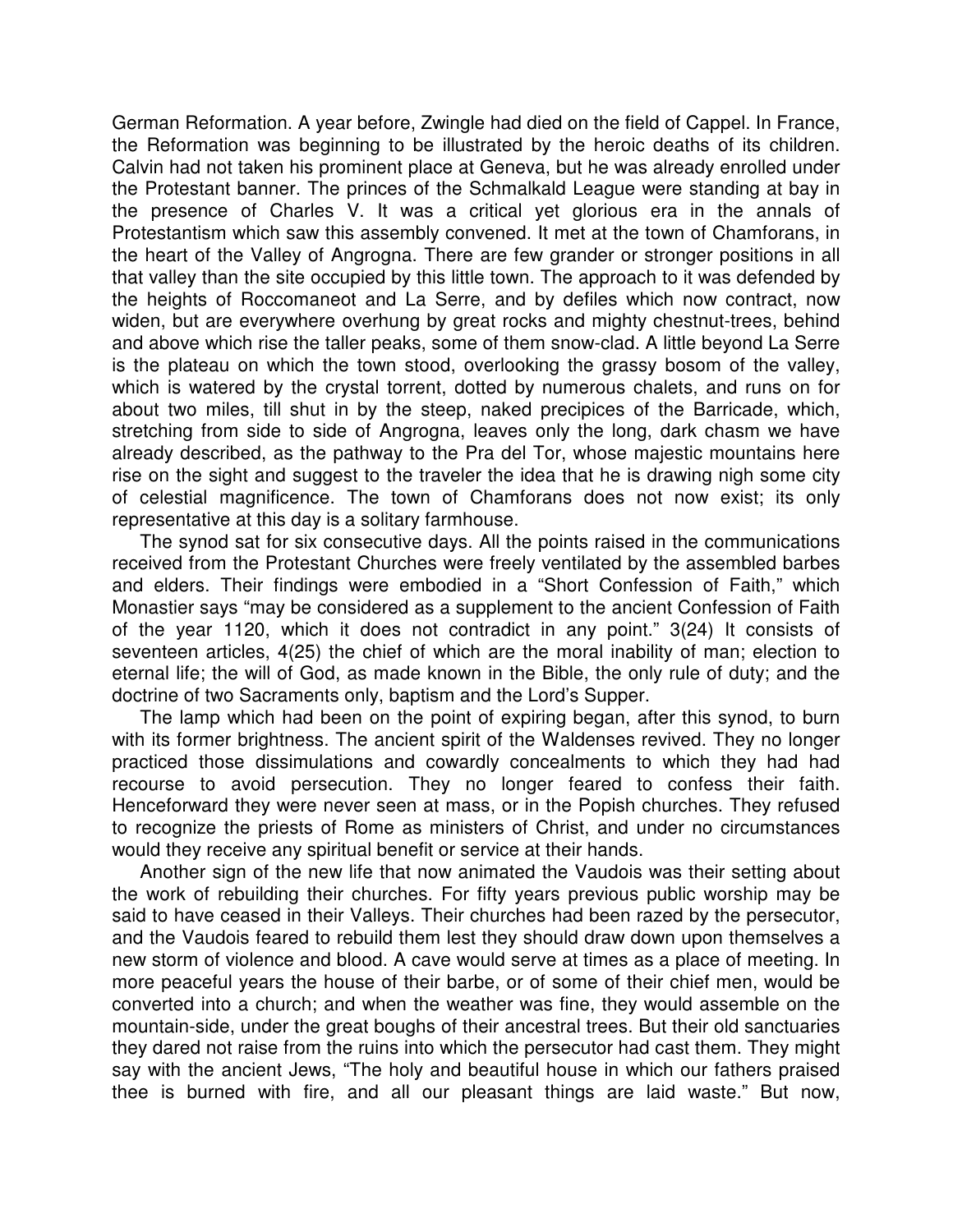strengthened by the fellowship and counsels of their Protestant brethren, churches arose, and the worship of God was reinstituted. Hard by the place where the synod met, at Lorenzo namely, was the first of these post-Reformation churches set up; others speedily

followed in the other valleys; pastors were multiplied; crowds flocked to their preaching, and not a few came from the plains of Piedmont, and from remote parts of their valleys, to drink of these living waters again flowing in their land.

Yet another token did this old Church give of the vigorous life that was now flowing in her veins. This was a translation of the Scriptures into the French tongue. At the synod, the resolution was taken to translate and print both the Old and New Testaments, and, as this was to be done at the sole charge of the Vaudois, it was considered as them gift to the Churches of the Reformation. A most appropriate and noble gift! That Book which the Waldenses had received from the primitive Church—which their fathers had preserved with their blood—which their barbes had laboriously transcribed and circulated—they now put into the hands of the Reformers, constituting them along with themselves the custodians of this the ark of the world's hopes. Robert Olivetan, a near relative of Calvin, was asked to undertake the translation, and he executed it—with the help of his great kinsman, it is believed. It was printed in folio, in black letter, at Neuchatel, in the year 1535, by Pierre de Wingle, commonly called Picard. The entire expense was defrayed by the Waldenses, who collected for this object 1,500 crowns of gold, a large sum for so poor a people. Thus did the Waldensian Church emphatically proclaim, at the commencement of this new era in her existence, that the Word of God was her one sole foundation.

As has been already mentioned, a commission to attend the synod had been given by the Churches of French Switzerland to Farel and Saunter. Its fulfillment necessarily involved great toil and peril. One crosses the Alps at this day so easily, that it is difficult to conceive the toil and danger that attended the journey then. The deputies could not take the ordinary tracks across the mountains for fear of pursuit; they were compelled to travel by unfrequented paths. The way often led by the edge of precipices and abysses, up steep and dangerous ascents, and across fields of frozen snow, for were their pursuers the only dangers they had to fear; they were exposed to death from the blinding drifts and tempests of the hills. Nevertheless, they arrived in safety in the Valleys, and added by their presence and their counsels to the dignity of this the first great ecclesiastical assembly of modern times. Of this we have a somewhat remarkable proof. Three years thereafter, a Vaudois, Jean Peyrel, of Angrogna, being cast into prison, deposed on his trial that "he had kept guard for the ministers who taught the good law, who were assembled in the town of Chamforans, in the center of Angrogna; and that amongst others present there was one called Farel, who had a red beard, and a beautiful white horse; and two others accompanied him, one of whom had a horse, almost black, and the other was very tall, and rather lame."

#### **Wylie, James A. (1808-1890) / The History of the Waldenses / Chapter 5—Persecutions and Martyrdoms**

18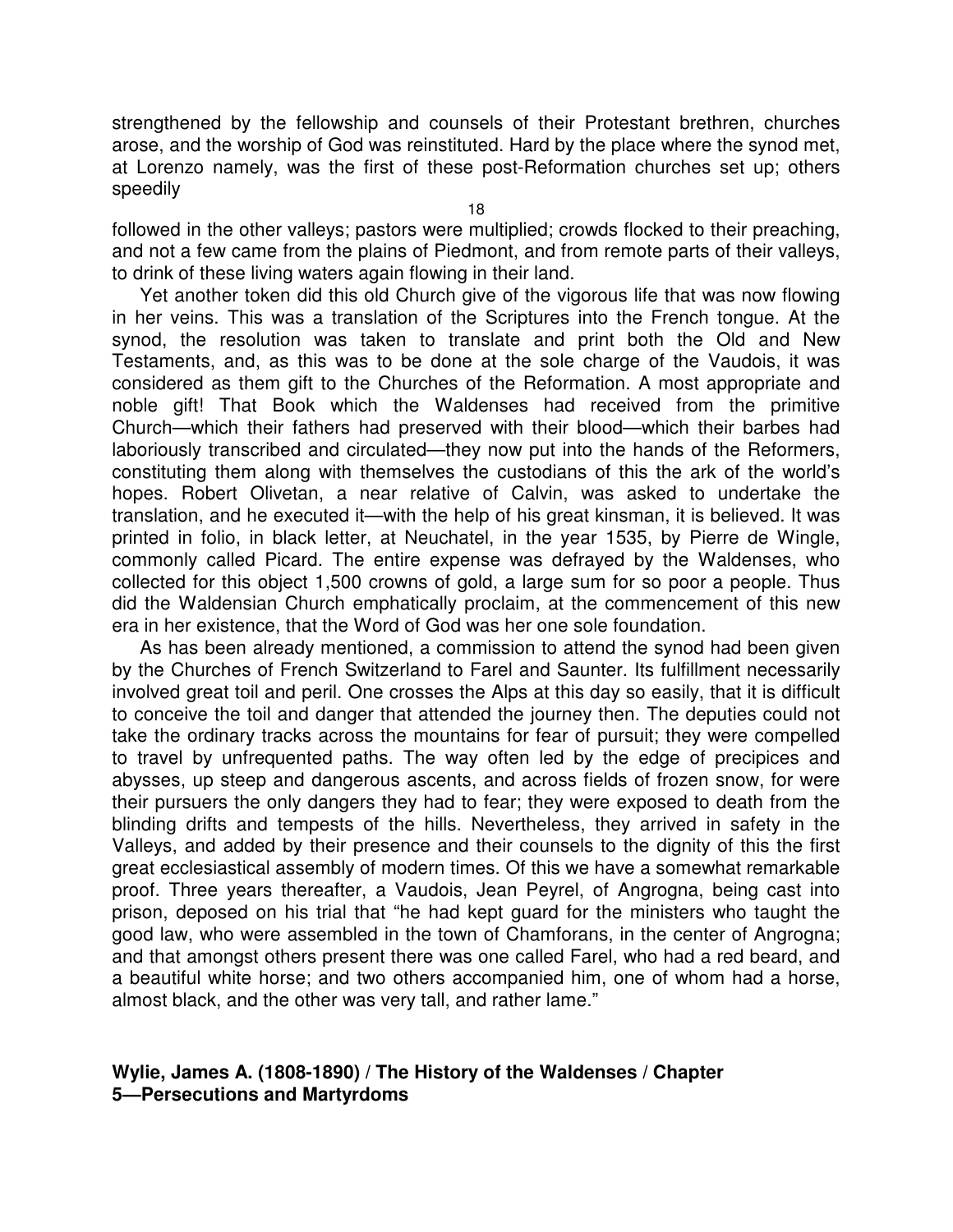#### **Chapter 5—Persecutions and Martyrdoms**

A Peace of Twenty-eight Years-Flourishing State—Bersour—A Martyr—Martyrdom of Pastor Gonin—Martyrdoms of a Student and a Monk—Trial and Burning of a Colporteur—A List of Horrible Deaths—The Valleys under the Sway of France—Restored to Savoy—Emmanuel Philibert—Persecution Renewed—Carignano—Persecution Approaches the Mountains—Deputation to the Duke—The Old Paths—Remonstrance to the Duke—to the Duchess—to the Council.

THE Church of the Alps had peace for twenty-eight years. This was a time of great spiritual prosperity. Sanctuaries arose in all her Valleys; her pastors and teachers were found too few, and men of learning and zeal, some of them from foreign lands, pressed into her service. Individuals and

families in the cities on the plain of Piedmont embraced her faith; and the crowds that attended her worship were continually growing. 1(26) In short, this venerable Church had a second youth. Her lamp, retrimmed, burned with a brightness that justified her time-honored motto, "A light shining in darkness." The darkness was not now so deep as it had been; the hours of night were drawing to a close. Nor was the Vaudois community the only light that now shone in Christendom. It was one of a constellation of lights, whose brilliance was beginning to irradiate the skies of the Church with an effulgence which no former age had known.

The exemption from persecution, which the Waldenses enjoyed during this period, was not absolute, but comparative. The lukewarm are seldom molested; and the quickened zeal of the Vaudois brought with it a revival of the persecutor's malignity, though it did not find vent in violences so dreadful as the tempests that had lately smitten them. Only two years after the synod—that is, in 1534—wholesale destruction fell upon the Vaudois Churches of Provence; but the sad story of their extinction will more appropriately be told elsewhere. In the valleys of Piedmont events were from time to time occurring that showed that the inquisitor's vengeance had been scotched, not killed. While the Vaudois as a race were prosperous, their churches mutliplying, and their faith extending it geographical area from one area to another, individual Vaudois were being at times seized, and put to death, at the stake, on the rack, or by the cord.

Three years after, the persecution broke out anew, and raged for a short time. Charles III. of Savoy, a prince of mild manners, but under the rule of the priests, being solicited by the Archbishop of Turin and the inquisitor of the same city, gave his consent to "hunting down" the heretics of the Valleys 2(27) . The commission was given to a nobleman of the name of Bersour, whose residence was at Pinerolo, near the entrance of the Valley of Perosa.

Bersour, a man of savage disposition, collected a troop of 500 horse and foot, and attacked the Valley of Angrogna. He was repulsed, but the storm which had rolled away from the mountains fell upon the plains. Turning to the Vaudois who resided around his own residence, he seized a great number of persons, whom he threw into prisons and convents of Pinerolo and the Inquisition of Turin. Many of them suffered in the flames. One of these martyrs, Catalan Girard, quaintly taught the spectators a parabolic lesson,

19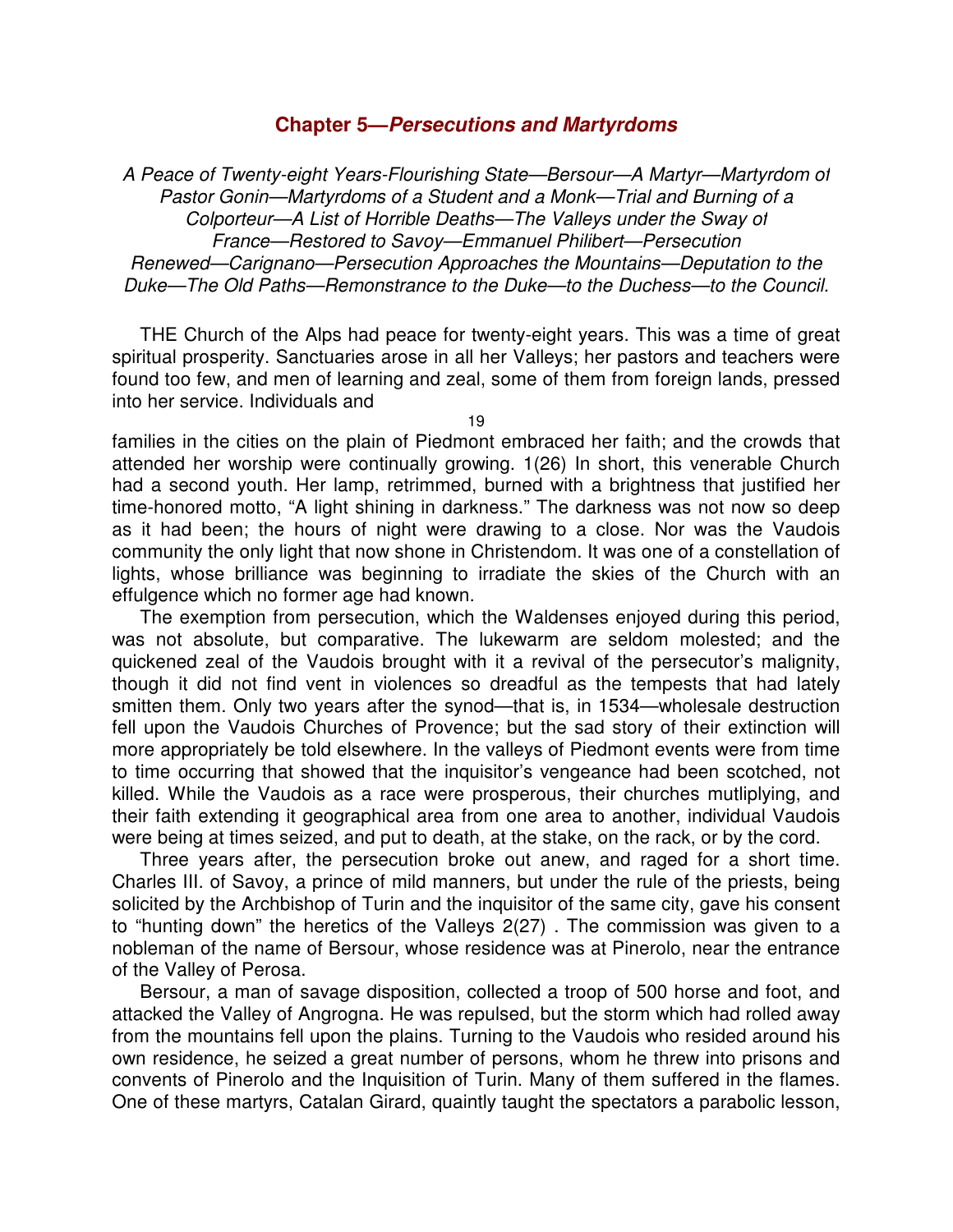standing at the pile. From amid the flames he asked for two stones, which were instantly brought him. The crowd looked on in silence, curious to know what he meant to do with them. Rubbing them against each other, he said, "You think to extinguish our poor Churches by your persecutions. You can no more do so than I with my feeble hands can crush these stones." 3(28)

Heavier tempests seemed about to descend, when suddenly the sky cleared above the confessors of the Alps. It was a change in the politics of Europe in this instance, as in many others, that stayed the arm of persecution. Francis I of France demanded of Charles, Duke of Savoy, permission to march an army through his dominions. The object of the French king was the recovery of the Duchy of Milan, a long-contested prize between himself and Charles V. The Duke of Savoy refused the request of his brother monarch; but reflecting that the passes of the Alps were in the hands of the men whom he was persecuting, and that should he continue his oppressions, the Vaudois might open the gates of his kingdom to the enemy, he sent orders to Bersour to stop the persecution in the Valleys.

In 1536, the Waldensian Church had to mourn the loss of one of the more distinguished of her pastors. Martin Gonin, of Angrogna—a man of public spirit and rare gifts—who had gone to Geneva on ecclesiastical affairs, was returning through Dauphine, when he was apprehended on suspicion of being a spy. He cleared himself on that charge, but the gaoler searching his person, and discovering certain papers upon him, he was convicted of what the Parliament of Grenoble accounted a much greater crime—heresy. Condemned to die, he was led forth at night, and drowned in the river Isere. He would have suffered at the stake had not his persecutors feared the effect of his dying words upon the spectators. 4(29)

 $20$ 

There were others, also called to ascend the martyr-pile, whose names we must not pass over in silence. Two pastors returning from Geneva to their flocks in the Valleys, in company of three French Protestants, were seized at the Col de Tamiers, in Savoy, and carried to Chambery. There all five were tried, condemned, and burned. The fate of Nicolas Sartoire is yet more touching. He was a student of theology at Geneva, and held one of those bursaries which the Lords of Bern had allotted for the training of young men as pastors in the Churches of the Valleys. He set out to spend his holiday with his family in Piedmont. We know how Vaudois heart yearns for its native mountains; nor would the conting of the youth awaken less lively anticipations on the part of his friends. The paternal threshold, alas! he was never to cross; his native Valleys he was to tread no more. Traveling by the pass of St. Bernard, and the grand Valley of Aosta, he had just passed the Italian frontier, when he was apprehended on the suspicion of heresy. It was the month of May, when all was life and beauty in the vales and mountains around him; he himself was in the spring-time of existence; it was hard to lay down life at such a moment; but the great captain from whose feet he had just come, had taught him that the first duty of a soldier of Christ is obedience. He confessed his Lord, nor could promises or threats—and both were tried—make him waver. He continued steadfast unto the end, and on the 4th of May, 1557, he was brought forth from his dungeon at Aosta, and burned alive. 5(30)

The martyr who died thus heroically at Aosta was a youth, the one we are now to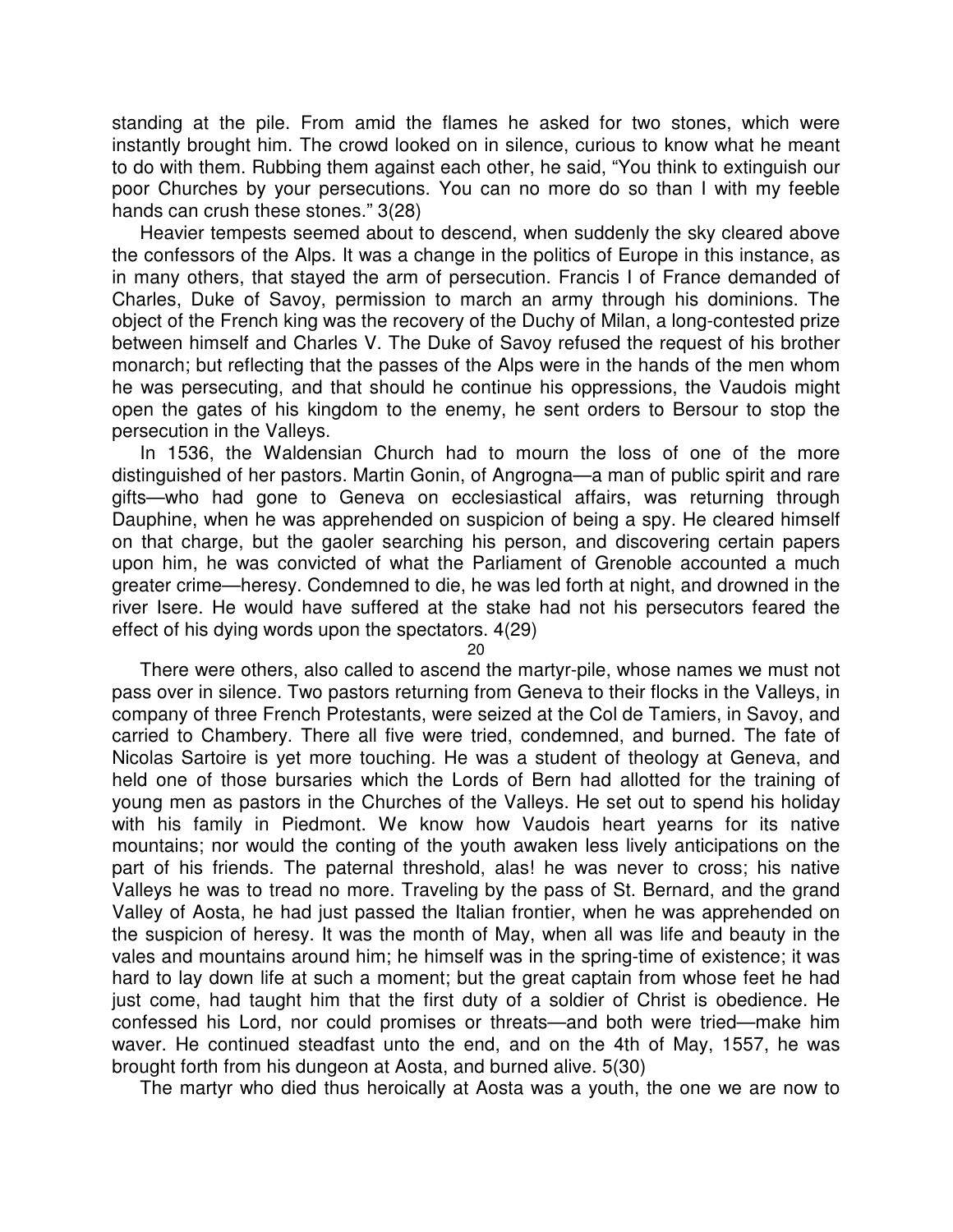contemplate was a man of fifty. Geofroi Varaile was a native of the town of Busco, in Piedmont. His father had been a captain in that army of murderers who, in 1488, ravaged the Valleys of Lucerna and Angrogna.

The son in 1520 became a monk, and possessing the gift of a rare eloquence, he was sent on a preaching tour, in company with another cowled ecclesiastic, yet more famous, Bernardo Ochino of Sienna, the founder of the order of the Capuchins. The arguments of the men he was sent to convert staggered Varaile. He fled to Geneva, and in the city of the Reformers he was taught more fully the "way of life." Ordained as a pastor, he returned to the Valleys, where "like another Paul," says Leger, "he preached the faith he once destroyed." After a ministry of some months, he set out to pay a visit of a few days to his native town of Busco. He was apprehended by the monks who were lying in wait for him. He was condemned to death by the Inquisition of Turin. His execution took place in the castle-piazza of the same city, March 29th, 1558. He walked to the place where he was to die with a firm step and a serene countenance; he addressed the vast multitude around his pile in a way that drew tears from many eyes; after this, he began to sing with a loud voice, and so continued till he sank amid the flames. 6(31)

Two years before this, the same piazza, the castle-yard at Turin, had witnessed a similar spectacle. Barthelemy Hector was a bookseller in Poictiers. A man of warm but well-tempered zeal, he traveled as far as the Valleys, diffusing that knowledge that maketh wise, unto salvation. In the assemblage of white peaks that look down on the Pra del Tor is one named La Vechera, so called because the cows love the rich grass that clothes its sides in summer-time. Barthelemy Hector would take his seat on the slopes of the mountain, and gathering the herdsmen and agriculturists of the Pra round him, would induce them to buy his books, by reading passages to them. Portions of the Scriptures also would he recite to the grandames and maidens as they watched their goats, or plied the distaff. His steps were tracked by the inquisitor, even amid these wild solitudes. He was dragged to Turin, to answer for the crime of selling Genevese books. His defense before his judges discovered an admirable courage and wisdom.

"You have been caught in the act," said his judge, "of selling books that contain heresy. What say you?"

"If the Bible is heresy to you, it is truth to me," replied the prisoner.

"But you use the Bible to deter men from going to mass," urged the judge.

"If the Bible deters men from going to mass," responded Barthelemy, "it is a proof that God disapproves of it, and that the mass is idolatry."

The judge, deeming it expedient to make short shrift with such a heretic, exclaimed, "Retract."

21

"I have spoken only truth," said the bookseller, "can I change truth as I would a garment?"

His judges kept him some months in prison, in the hope that his recantation would save them the necessity of burning him. This unwillingness to have resort to the last penalty was owing to no feeling of pity for the prisoner, but entirely to the conviction that these repeated executions were endangering the cause of their Church. "The smoke of these martyr-piles," as was said with reference to the death of Patrick Hamilton, "was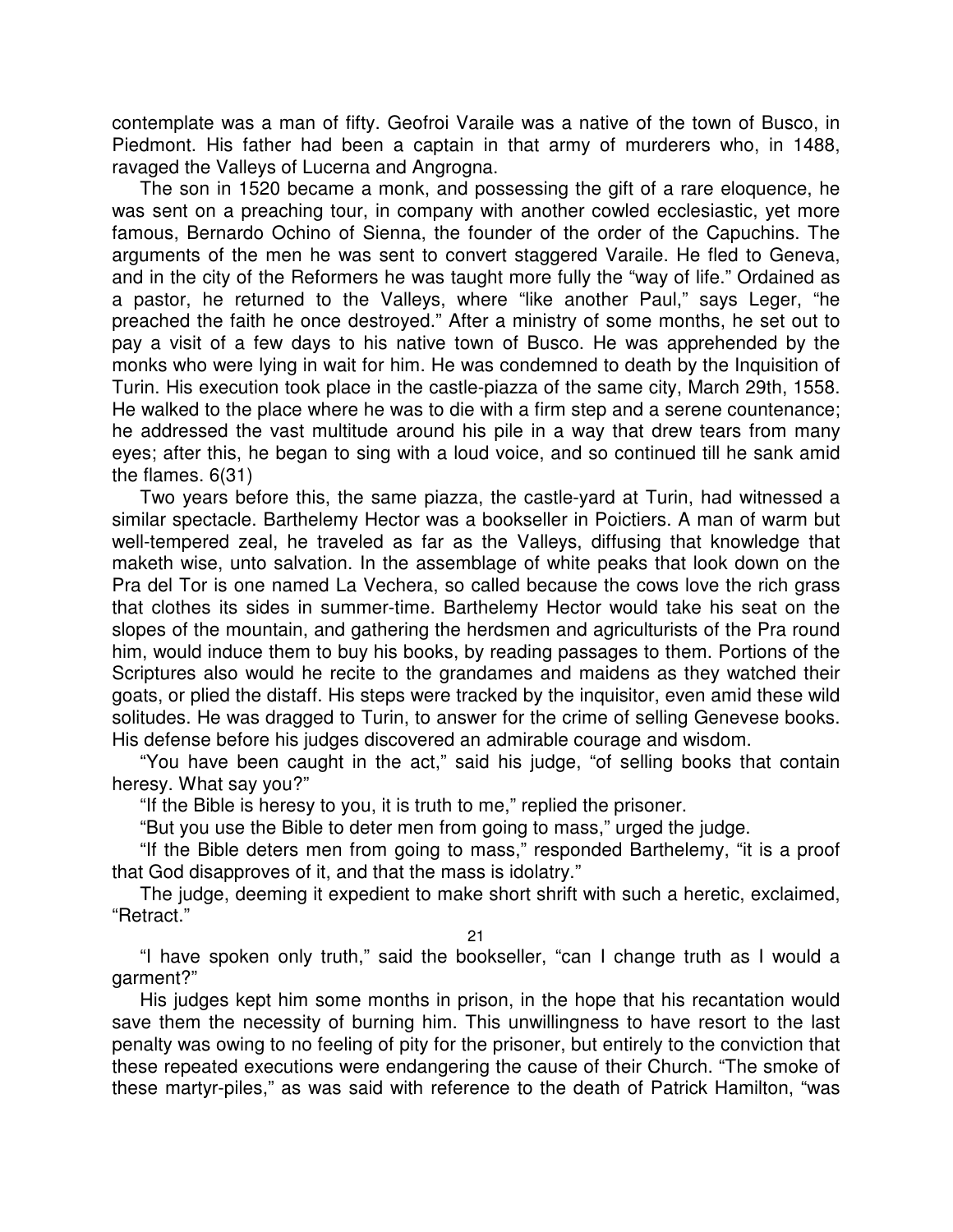infecting those on whom it blew." But the constancy of Barthelemy compelled his persecutors to disregard these prudential considerations. At last, despairing of his abjuration, they brought him forth and consigned him to the flames. His behavior at the stake "drew rivers of tears," says Leger, "from the eyes of many in the Popish crowd around his stake, while others vented reproaches and invectives against the cruelty of the monks and the inquisitors." 7(32)

These are only a few of the many martyrs by whom, even during this period of comparative peace and prosperity, the Church of the Valleys was called to testify against Rome. Some of these martyrs perished by cruel, barbarous, and most horrible methods. To recite all these cases would be beyond our purpose, and to depict the revolting and infamous details would be to narrate what no reader could peruse. We shall only quote part of the brief summary of Muston. "There is no town in Piedmont," says he, "under a Vandois pastor, where some of our brethren have not been put to death. Hugo Chiamps of Finestrelle had his entrails torn from his living body, at Turin. Peter Geymarali of Bobbio, in like manner, had his entrails taken out at Luzerna, and a fierce cat thrust in their place to torture him further; Maria Romano was buried alive at Rocco-patia; Magdalen Foulano underwent the same fate at San Giovanni; Susan Michelini was bound hand and foot, and left to perish of cold and hunger at Saracena. Bartholomew Fache, gashed with sabres, had the wounds filled up with quicklime, and perished thus in agony at Fenile; Daniel Michelini had his tongue torn out at Bobbio for having praised God. James Baridari perished covered with sulphurous matches, which had been forced into his flesh under the nails, between the fingers, in the nostrils, in the lips, and over all his body, and then lighted. Daniel Revelli had his mouth filled with gunpowder, which, being lighted, blew his head to pieces. Maria Monnen, taken at Liousa, had the flesh cut from her cheek and chin bones, so that her jaw was left bare, and she was thus left to perish. Paul Garnier was slowly sliced to pieces at Rora. Thomas Margueti was mutilated in an indescribable manner at Miraboco, and Susan Jaquin cut in bits at La Torre. Sara Rostagnol was slit open from the legs to the bosom, and so left to perish on the road between Eyral and Luzerna.

Anne Charbonnier was impaled and carried thus on a pike, as a standard, from San Giovanni to La Torre. Daniel Rambaud, at Paesano, had his nails torn off, then his fingers chopped off, then his feet and his hands, then his arms and his legs, with each successive refusal on his part to abjure the Gospel." 8(33) Thus the roll of martyrs runs on, and with each new sufferer comes a new, a more excruciating and more horrible mode of torture and death.

We have already mentioned the demand which the King of France made upon the Duke of Savoy, Charles III, that he would permit him to march an army through his territories. The reply was a refusal; but Francis I must needs have a road into Italy. Accordingly he seized upon Piedmont, and held possession of it, together with the Waldensian Valleys, for twenty-three years. The Waldenses had found the sway of Francis I more tolerant than that of their own princes; for though Francis hated Lutheranism, the necessities of his policy often compelled him to court the Lutherans, and so it came to pass that while he was burning heretics at Paris he spared them in the Valleys. But the general peace of Chateau Cambresis, April 3rd, 1559, restored Piedmont, with the exception of Turin, to its former rulers of the House of Savoy. 9(34)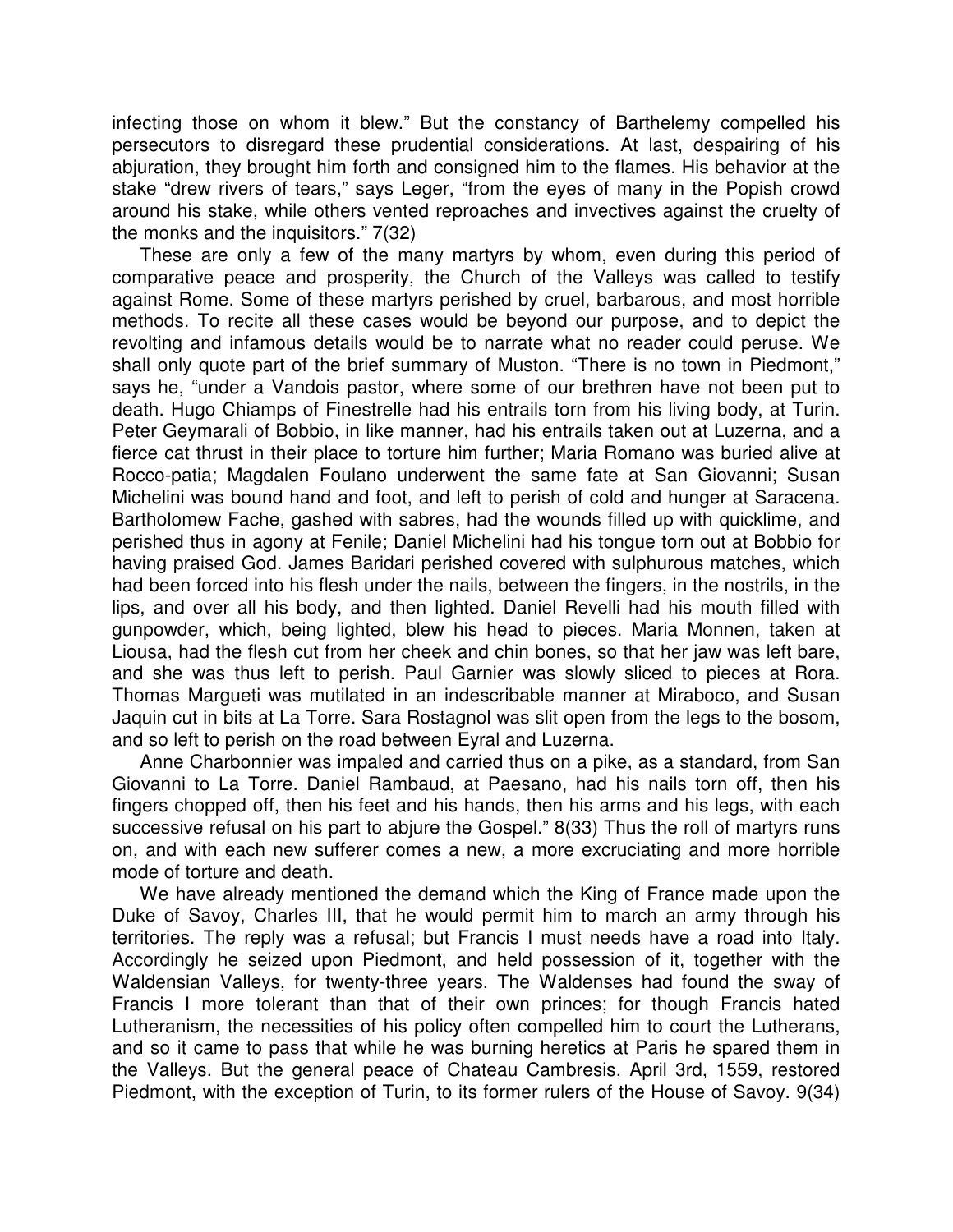Charles III had been succeeded in 1553 by Emmanuel Philibert. Philibert was a prince of superior talents and humane disposition, and the Vaudois cherished the hope that under him they would be permitted to live in peace, and to worship as their fathers had done. What strengthened these just expectations was the fact that Philibert had married a sister of the King of France, Henry II, who had been carefully instructed in the Protestant faith by her illustrious relations,

22

Margaret, Queen of Navarre, and Renee of France, daughter of Louis XII. But, alas! the treaty that restored Emmanuel Philibert to the throne of his ancestors, contained a clause binding the contracting parties to extinguish heresy. This was to send him back to his subjects with a dagger in his hand.

Whatever the king might incline—and we dare say, strengthened by the counsels of his Protestant queen, he intended dealing humanely by his faithful subjects the Vaudois—his intentions were overborne by men of stronger wills and more determined resolves. The inquisitors of his kingdom, the nuncio of the Pope, and the ambassadors of Spain and France, united in urging upon him the purgation of his dominions, in terms of the agreement in the treaty of peace. The unhappy monarch, unable to resist these powerful solicitations, issued on the 15th February, 1560, an edict forbidding his subjects to hear the Protestant preachers in the Valley of Lucerna, or anywhere else, under pain of a fine of 100 dollars of gold for the first offense, and of the galleys for life for the second. This edict had reference mainly to the Protestants on the plain of Piedmont, who resorted in crowds to hear sermon in the Valleys. There followed, however, in a short time a yet severer edict, commanding attendance at mass under pain of death. To carry out this cruel decree a commission was given to a prince of the blood, Philip of Savoy, Count de Raconis, and with him was associated George Costa, Count de la Trinita, and Thomas Jacomel, the Inquisitor-General, a man as cruel in disposition as he was licentious in manners. To these was added a certain Councillor Corbis, but he was not of the stuff which the business required, and so, after witnessing a few initial scenes of barbarity and horror, he resigned his commission. 10(35)

The first burst of the tempest fell on Carignano. This town reposes sweetly on one of the spurs of the Apennines, about twenty miles to the south-west of Turin. It contained many Protestants, some of whom were of good position. The wealthiest were selected and dragged to the burning-pile, in order to strike terror into the rest. The blow had not fallen in vain; the professors of the Protestant creed in Carignano were scattered; some fled to Turin, then under the domination of France, some to other places, and some, alas! frightened by the tempest in front, turned back and sought refuge in the darkness behind them. They had desired the "better country," but could not enter in at the cost of exile and death.

Having done its work in Carignano, this desolating tempest held its way across the plain of Piedmont, towards those great mountains which were the ancient fortress of the truth, marking its track through the villages and country communes in terror, in pillage and blood. It moved like one of those thunder-clouds which the traveler on the Alps may often descry beneath him, traversing the same plain, and shooting its lightnings earthwards as it advances. Wherever it was known that there was a Vaudois congregation, thither did the cloud turn. And now we behold it at the foot of the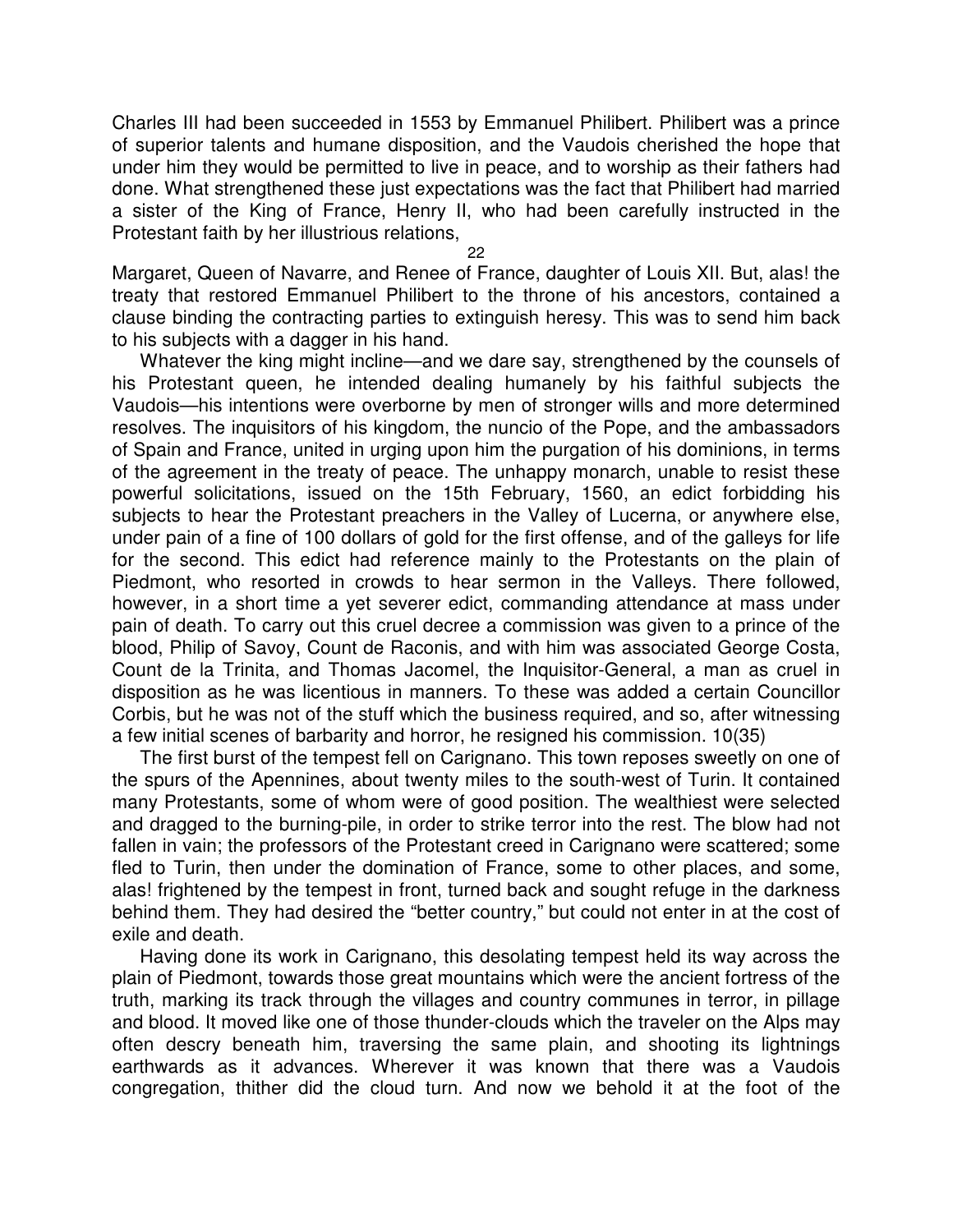Waldensian Alpsmat the entrance of the Valleys, within whose mighty natural bulwarks crowds of fugitives from the towns and villages on the plain have already found asylum.

Rumors of the confiscations, arrests, cruel tortures, and horrible deaths which had befallen the Churches at the foot of their mountains, had preceded the appearance of the crusaders at the entrance of the Valleys. The same devastation which had befallen the flourishing Churches on the plain of Piedmont, seemed to impend over the Churches in the bosom of the Alps. At this juncture the pastors and leading laymen assembled to deliberate on the steps to be taken. Having fasted and humbled themselves before God, they sought by earnest prayer the direction of his Holy Spirit. 11(36) They resolved to approach the throne of their prince, and by humble remonstrance and petition, set forth the state of their affairs and the justice of their cause. Their first claim was to be heard before being condemned—a right denied to no one accused, however criminal. They next solemnly disclaimed the main offense laid to their charge, that of departing from the true faith, and of adopting doctrines unknown to the Scriptures, and the early ages of the Church. Their faith was that which Christ himself had taught; which the apostles, following their Great Master, had preached; which the Fathers had vindicated with their pens, and the martyrs with their blood, and which the first four Councils had ratified, and

23

proclaimed to be the faith of the Christian world. From the "old paths," the Bible and all antiquity being witnesses, they had never turned aside; from father to son they had continued these 1,500 years to walk therein. Their mountains shielded no novelties; they had bowed the knee to no strange gods, and, if they were heretics, so too were the first four Councils; and so too were the apostles themselves. If they erred, it was in the company of the confessors and martyrs of the early ages. They were willing any moment to appeal their cause to a General Council, provided that Council were willing to decide the question by the only infallible standard they knew, the Word of God. If on this evidence they should be convicted of even one heresy, most willingly would they surrender it. On this, the main point of their indictment, what more could they promise? Show us, they said, what the errors are which you ask us to renounce under the penalty of death, and you shall not need to ask a second time. 12(37)

Their duty to God did not weaken their allegiance to their prince. To piety they added loyalty. The throne before which they now stood had not more faithful and devoted subjects than they. When had they plotted treason, or disputed lawful command of their sovereign? Nay, the more they feared God, the more they honored the king. Their services, their substance, their life, were all at the disposal of their prince; they were willing to lay them all down in defense of his lawful prerogative; one thing only they could not surrender—their conscience.

As regarded their Romanist fellow-subjects of Piedmont, they had lived in good-neighborhood with them. Whose person had they injured—whose property had they robbed—whom had they overreached in their bargains? Had they not been kind, courteous, honest? If their hills had vied in fertility with the naturally richer plains at their feet, and if their mountain-homes had been filled with store of corn and oil and wine, not always found in Piedmontese dwellings, to what was this owing, save to their superior industry, frugality, and skill? Never had marauding expedition descended from their hills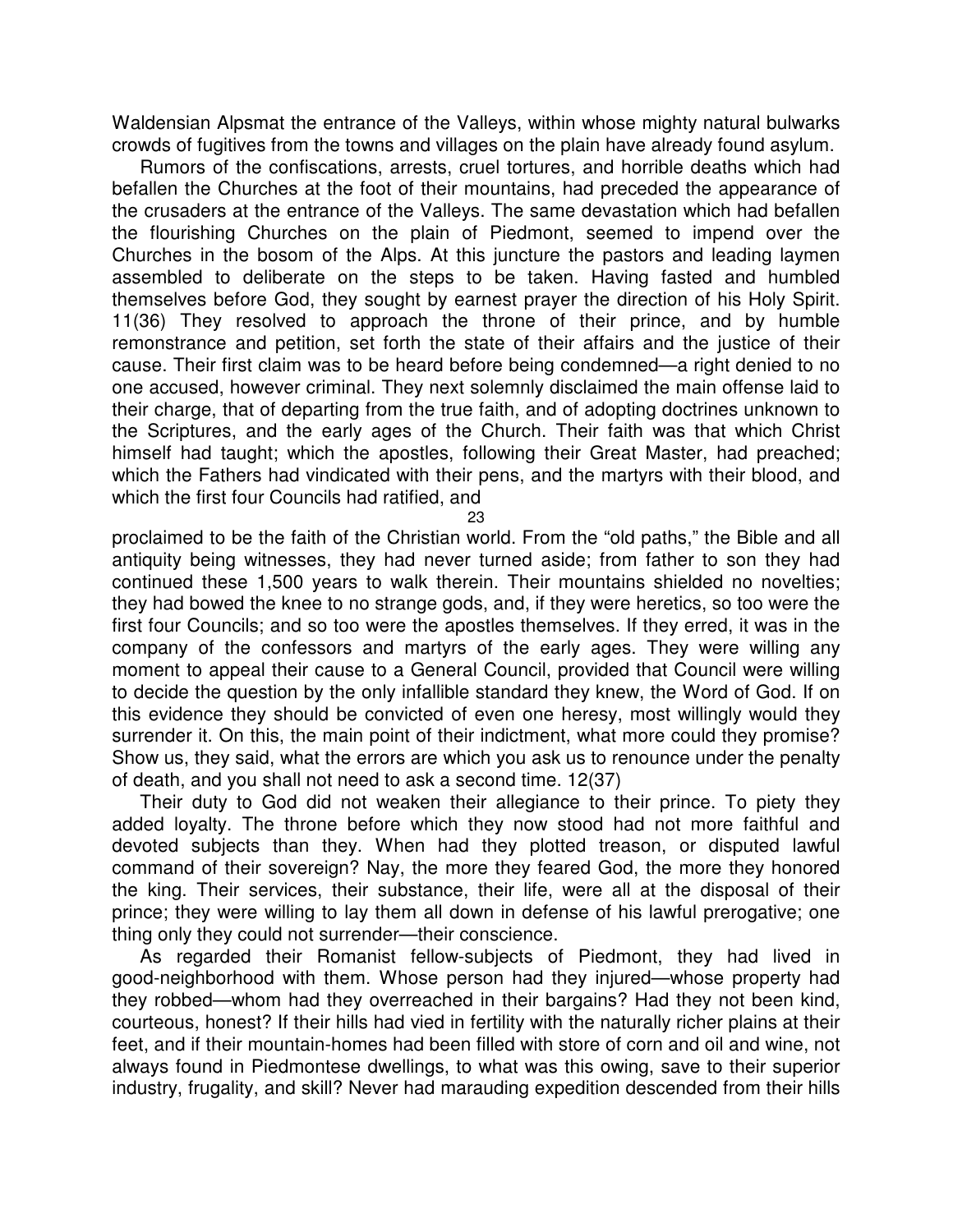to carry off the goods of their neighbors, or to inflict retaliation for the many murders and robberies to which they had had to submit. Why, then, should their neighbors rise against them to exterminate them, as if they were a horde of evil-doers, in whose neighborhood no man could live in peace; and why should their sovereign unsheathe the sword against those who had never been found disturbers of his kingdom, nor plotters against his government, but who, on the contrary, had ever striven to maintain the authority of his law and the honor of his throne?

"One thing is certain, most serene prince," say they, in conclusion, "that the Word of God will not perish, but will abide for ever. If, then, our religion is the pure Word of God, as we are persuaded it is, and not a human invention, no human power will be able to abolish it." 13(38)

Never was there a more solemn, or a more just, or a more respectful remonstrance presented to any throne. The wrong about to be done them was enormous, yet not an angry word, nor a single accusatory sentence, do the Vaudois permit themselves to utter. But to what avail this solemn protest, this triumphant vindication? The more complete and conclusive it is, the more manifest does it make the immense injustice and the flagrant criminality of the House of Savoy. The more the Vaudois put themselves in the right, the more they put the Church of Rome in the wrong; and they who have already doomed them to perish are but the more resolutely determined to carry out their purpose.

This document was accompanied by two others, one to the queen, and one to the Council. The one to the queen is differently conceived from that to the duke. They offer no apology for their faith: the queen herself was of it. They allude in a few touching terms to the sufferings they had already been subjected to, and to the yet greater that appeared to impend. This was enough, they knew, to awaken all her sympathies, and enlist her as their advocate with the king, after the example of Esther and other noble women in former times, who valued their lofty station less for its dazzling honors, than for the opportunities it gave them of shielding the persecuted confessors of the truth. 14(39)**]**

The remonstrance presented to the Council was couched in terms more plain and direct, yet still respectful. They bade the counselors of the king beware what they did; they warned them that every drop of innocent blood they should spill they would one day have to account for; that if the blood of

24

Abel, though only that of one man, cried with a voice so loud that God heard it in heaven, and came down to call its shedder to a reckoning, how much mightier the cry that would arise from the blood of a whole nation, and how much more terrible the vengeance with which it would be visited! In fine, they reminded the Council that what they asked was not an unknown privilege in Piedmont, nor would they be the first or the only persons who had enjoyed that indulgence if it should be extended to them. Did not the Jew and the Saracen live unmolested in their cities? Did they not permit the Israelite to build his synagogue, and the Moor to read his Koran, without annoyance or restraint? Was it a great thing that the faith of the Bible should be placed on the same level in this respect with that of the Crescent, and that the descendants of the men who for generations had been the subjects of the House of Savoy, and who had enriched the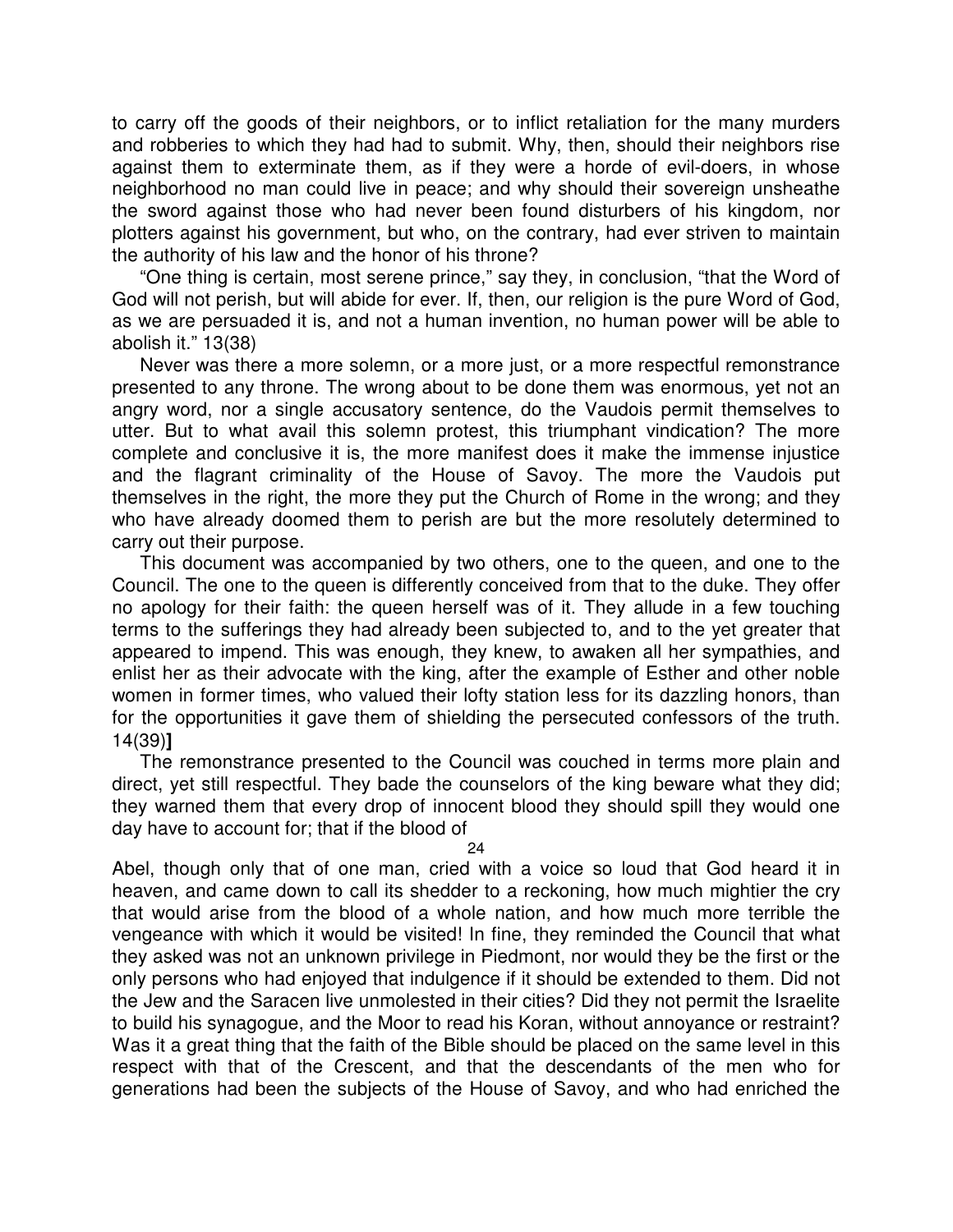dominions with their virtues, and defended them with their blood, should be treated with the same humanity that was shown to the alien and the unbeliever?

These petitions the confessors of the Alps dispatched to the proper quarter, and having done so, they waited an answer with eyes lifted up to heaven. If that answer should be peace, with what gratitude to God and to their prince would they hail it! should it be otherwise, they were ready to accept that alternative too; they were prepared to die.

### **Wylie, James A. (1808-1890) / The History of the Waldenses / Chapter 6—Preparations for a War of Extermination**

**Chapter 6—Preparations for a War of Extermination**

Pastor Gilles Carries the Remonstrance to the Duke—No Tidings for Three Months—The Monks of Pinerolo begin the Persecution—Raid in San Martino—Philip of Savoy's Attempt at Conciliation—A Monk's Sermon—The Duke Declares War against the Vaudois—Dreadful Character of his Army—The Waldenses hold a Fast, etc.—Skirmishing in Angrogna—Night Panic—La Trinita Occupies the Val di Lucerna—An Intrigue—Fruitless Concessions—Affecting Incidents—La Trinita Demands 20,000 Crowns from the Men of the Valleys—He Retires into Winter Quarters—Outrages of his Soldiers.

25

WHERE was the Vaudois who would put his life in his hand, and carry this remonstrance to the duke? The dangerous service was undertaken by M. Gilles, Pastor of Bricherasio, a devoted and courageous man. A companion was associated with him, but wearied out with the rebuffs and insults he met with, he abandoned the mission, and left its conduct to Gilles alone.

The duke then lived at Nice, for Turin, his capital, was still in the hands of the French, and the length of the journey very considerably increased its risks. Gilles reached Nice in safety, however, and after many difficulties and delays he had an interview with Queen Margaret, who undertook to place the representations of which he was the bearer in the hands of her husband, the duke. The deputy had an interview also with Philip of Savoy, the Duke's brother, and one of the commissioners under the Act for the purgation of the Valleys. The Waldensian pastor was, on the whole, well received by him. Unequally yoked with the cruel and bigoted Count La Trinita, Philip of Savoy soon became disgusted, and left the bloody business wholly in the hands of his fellow-commissioner. 1(40) As regarded the queen, her heart was in the Valleys; the cause of the poor Vaudois was her cause also. But she stood alone as their intercessor with the duke; her voice was drowned by the solicitations and threats of the prelates, the King of Spain, and the Pope. 2(41)

For three months there came neither letter nor edict from the court at Nice. If the men of the Valleys were impatient to know the fate that awaited them, their enemies, athirst for plunder and blood, were still more so. The latter, unable longer to restrain their passions, began the persecution on their own account. They thought they knew their sovereign's intentions, and made bold to anticipate them.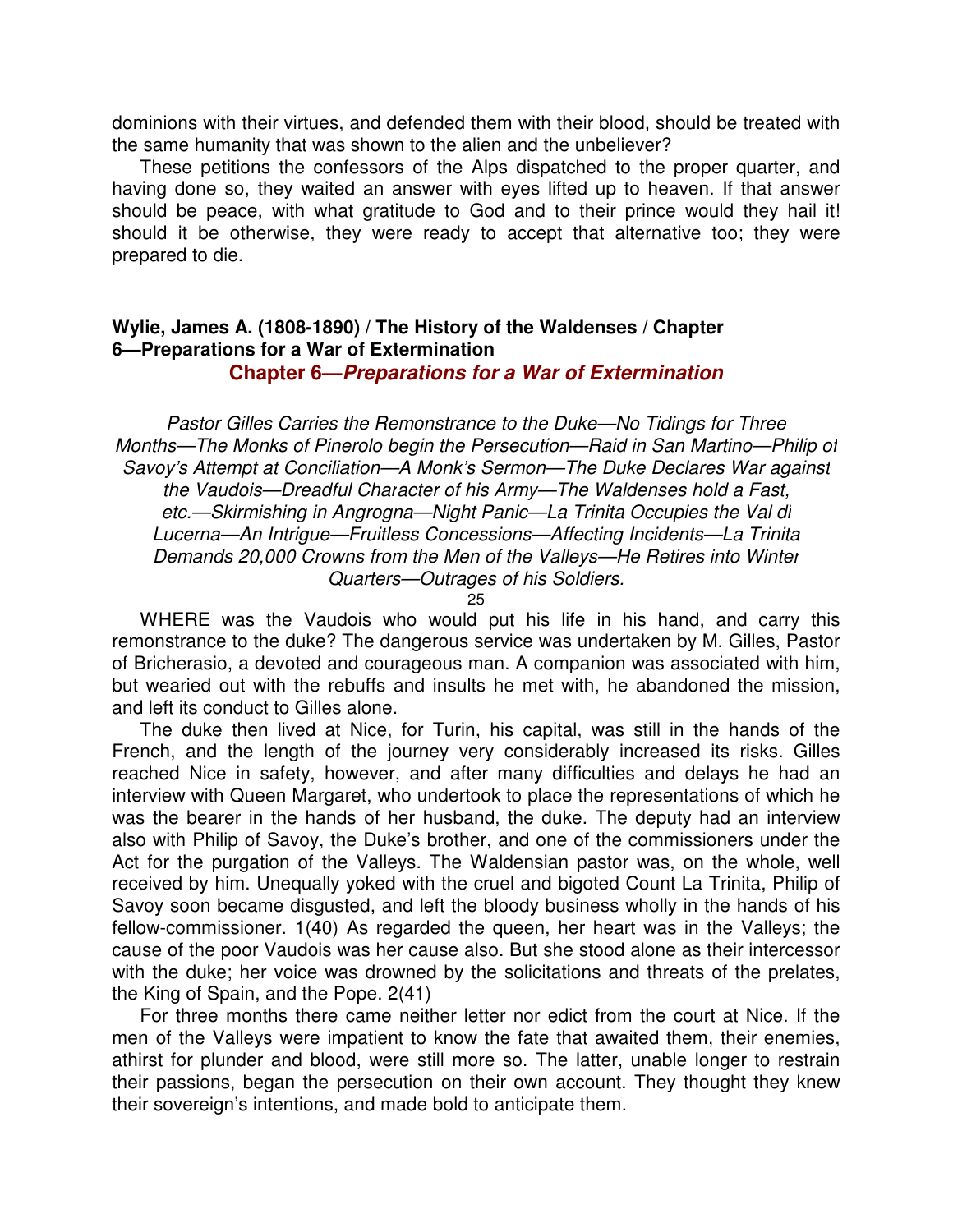The tocsin was rung out from the Monastery of Pinerolo. Perched on the frontier of the Valleys, the monks of this establishment kept their eyes fixed upon the heretics of the mountains, as vultures watch their prey, ever ready to sweep down upon hamlet or valley when they found it unguarded. They hired a troop of marauders, whom they sent forth to pillage. The band returned, driving before them a wretched company of captives whom they had dragged from their homes and vineyards in the mountains. The poorer sort they burned alive, or sent to the galleys; the rich they imprisoned till they had paid the ransom to which they were held. 3(42)

The example of the monks was followed by certain Popish landlords in the Valley of San Martino. The two seigneurs of Perrier attacked, before day-break of April 2nd, 1560, the villagers of Rioclareto, with an armed band. Some they slaughtered, the rest they drove out, without clothes or food, to perish on the snow-clad hills. The ruffians who had expelled them, took possession of their dwellings, protesting that no one should enter them unless he were willing to go to Mass. They kept possession only three days, for the Protestants of the Valley of Clusone, to the number of 400, hearing of the outrage, crossed the mountains, drove out the invaders, and reinstated their brethren. 4(43)

Next appeared in the Valleys, Philip of Savoy, Count de Raconis, and Chief Commissioner. He was an earnest Roman Catholic, but a humane and upright man. He attended sermon one day in the Protestant church of Angrogna, and was so much pleased with what he heard, that he obtained from the pastor an outline of the Vaudois faith, so as to send it to Rome, in the hope that the Pope would cease to persecute a creed that seemed so little heretical. A sanguine hope truly! Where the honest count had seen very little heresy, the Pope, Pius IV, saw a great deal; and would not even permit a disputation with the Waldensian pastors, as the count had proposed. He would stretch his benignity no farther than to absolve "from their past crimes" all who were willing to enter the Church of Rome. This was not very encouraging, still the count did not abandon his idea of conciliation. In June, 1560, he came a second time to the Valley of Lucerna, accompanied by his colleague La Trinita, and assembling the pastors and heads of families, he told them that the persecution would cease immediately, provided they would consent to hear the preachers he had brought with him, Brothers of the Christian Doctrine. He further proposed that they should silence their own ministers while they were making trial of his. The Vaudois expressed their willingness to consent, provided the count's ministers preached the pure Gospel; but if they preached human traditions, they (the Vaudois) would be under the necessity of

26

withholding their consent; and, as regarded silencing their own ministers, it was only reasonable that they should be permitted first to make trial of the count's preachers. A few days after, they had a taste of the new expositors. Selecting the ablest among them, they made him ascend the pulpit and hold forth to a Vaudois congregation. He took a very effectual way to make them listen. "I will demonstrate to you," said he, "that the mass is found in Scripture. The word massah signifies 'sent,' does it not?" "Not precisely," replied his hearers, who knew more about Hebrew than was convenient for the preacher. "The primitive expression," continued he, "Ite missa est, was employed to dismiss the auditory, was it not?" "That is quite true," replied his hearers, without very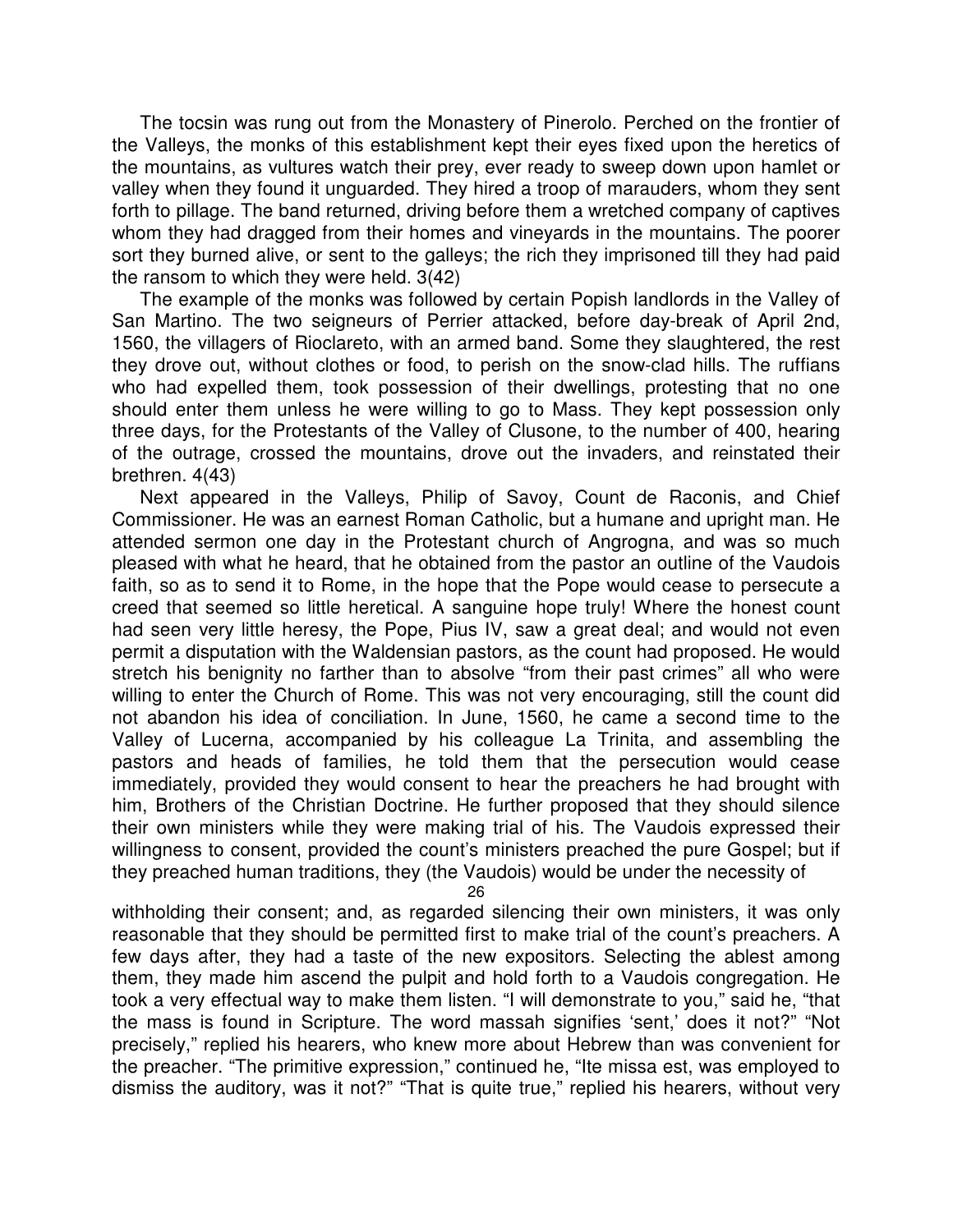clearly seeing how it bore on his argument. "Well, then, you see, gentlemen, that the mass is found in the Holy Scripture. " 5(44) The congregation were unable to determine whether the preacher was arguing with them or simply laughing at them.

Finding the Waldenses obdurate, as he deemed them, the Duke of Savoy, in October, 1560, declared war against them. Early in that month a dreadful rumor reached the Valleys, namely, that the duke was levying an army to exterminate them. The news was but too true. The duke offered a free pardon to all "outlaws, convicts, and vagabonds" who would enroll as volunteers to serve against the Vaudois. Soon an army of a truly dreadful character was assembled. The Vaudois seemed doomed to total and inevitable destruction. The pastors and chief persons assembled to deliberate on the measures to be taken at this terrible crisis. Feeling that their refuge was in God alone, they resolved that they would take no means for deliverance which might be offensive to him, or dishonorable to themselves. The pastors were to exhort every one to apply to God, with true faith, sincere repentance, and ardent prayer; and as to defensive measures, they recommended that each family should collect their provisions, clothes, utensils, and herds, and be ready at a moment's notice to convey them, together with all infirm persons, to their strongholds in the mountabra. Meanwhile, the duke's army, if the collected ruffianism of Piedmont could be so called—came nearer every day. 6(45)

On the 31st of October, a proclamation was posted throughout the Valley of Angrogna, calling on the inhabitants to return within the Roman pale, under penalty of extermination by fire and sword. On the day following, the 1st of November, the Papal army appeared at Bubiana, on the right bank of the Pelice, at the entrance to the Waldensian Valley. The host numbered 4,000 infantry and 200 horse; 7(46) comprising, besides the desperadoes that formed its main body, a few veterans, who had seen a great deal of service in the wars with France.

The Vaudois, the enemy being now in sight, humbled themselves, in a public fast, before God. Next, they partook together of the Lord's Supper. Refreshed in soul by these services, they proceeded to put in execution the measures previously resolved on. The old men and the women climbed the mountains, awakening the echoes with the psalms which they sung on their way to the Pra del Tor, within whose natural ramparts of rock and snow-clad peaks they sought asylum. The Vaudois population of the Valleys at that time was not more than 18,000; their armed men did not exceed 1,200; 8(47) these were distributed at various passes and barricades to oppose the enemy, who was now near.

On the 2nd of November the Piedmontese army, putting itself in motion, crossed the Pelice, and advanced along the narrow defile that leads up to the Valiants, having the heights of Bricherasio on the right, and the spurs of Monte Friolante on the left, with the towering masses of the Vandalin and Castelluzzo in front. The Piedmontese encamped in the meadows of San Giovanni, within a stone's-throw of the point where the Val di Lucerna and the Val di Angrogna divide, the former to expand into a noble breadth of meadow and vineyard, running on between magnificent mountains, with their rich clothing of pastures, chestnut groves, and chalets, till it ends in the savage Pass of Mirabouc; and the latter, to wind and climb in a grand succession of precipice, and gorge, and grassy dell, till it issues in the funnel-shaped valley around which the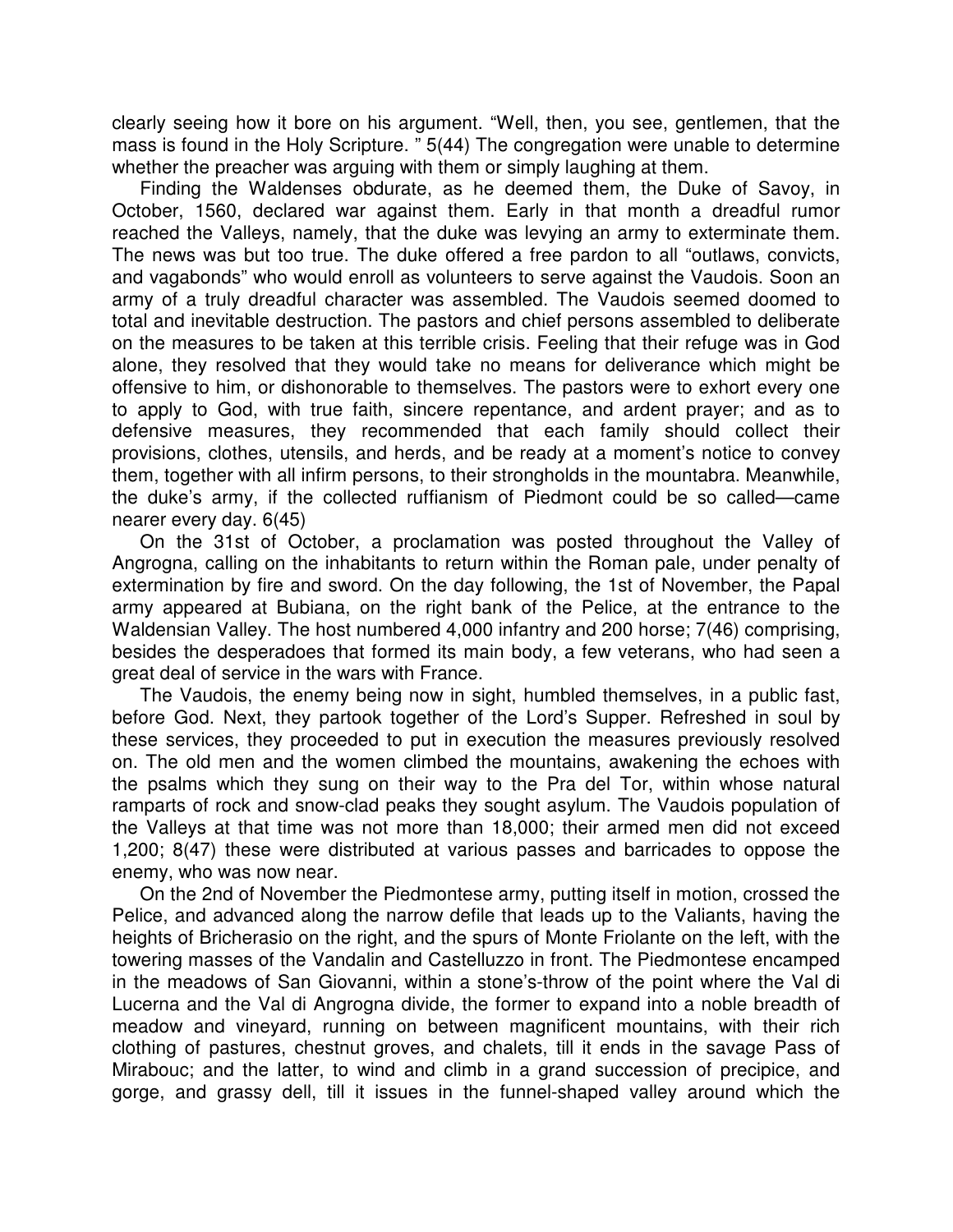ice-crowned mountains stand the everlasting sentinels. It was the latter of these two valleys (Angrogna) that La Trinita first essayed to enter. He marched 1,200

27

men into it, the wings of his army deploying over its bordering heights of La Cotiere. His soldiers were opposed by only a small body of Vaudois, some of whom were armed solely with the sling and the cross-bow. Skirmishing with the foe, the Vaudois retired, fighting, to the higher grounds. When the evening set in, neither side could claim a decided advantage. Wearied with skirmishing, both armies encamped for the night—the Vaudois on the heights of Roccomaneot, and the Piedmontese, their camp-fires lighted, on the lower hills of La Cotiere.

Suddenly the silence of the evening was startled by a derisive shout that rose from the Piedmontese host. What had happened to evoke these sounds of contempt? They had descried, between them and the sky, on the heights above them, the bending figures of the Vaudois. On their knees the Waldensian warriors were supplicating the God of battles. Hardly had the scoffs with which the Piedmontese hailed the act died away, when a drum was heard to beat in a side valley. A child had got hold of the instrument, and was amusing itself with it. The soldiers of La Trinita saw in imagination a fresh body of Waldensians advancing from this lateral defile to rush upon them. They seized their arms in no little disorder. The Vaudois, seeing the movement of the foe, seized theirs also, and rushed downhill to anticipate the attack. The Piedmontese threw away their arms and fled, chased by the Waldenses, thus losing in half an hour the ground it had cost them a day's fighting to gain. The weapons abandoned by the fugitives formed a much-needed and most opportune supply to the Vaudois. As the result of the combats of the day, La Trinita had sixty-seven men slain; of the Vaudois three only had fallen. 9(48)

Opening on the left of La Trinita was the corn-clad, vine-clad, and mountain-ramparted Valley of Lucerna, with its towns, La Torre, Villaro, Bobbio, and others, forming the noblest of the Waldensian Valleys. La Trinita now occupied this valley with his soldiers. This was comparatively an easy achievement, almost all its inhabitants having fled to the Ira del Tor. Those that remained were mostly Romanists, who were, at that time, mixed with the Waldensian population, and even they, committing their wives and daughters to the keeping of their Vaudois neighbors, had sent them with them to the Pra del Tor, to escape the brutal outrages of the Papal army. On the following days La Trinita fought some small affairs with the Vaudois, in all of which he was repulsed with considerable slaughter. The arduous nature of the task he had in hand now began to dawn upon him.

The mountaineers, he saw, were courageous, and determined to die rather than submit their conscience to the Pope, and their families to the passions of his soldiers. He discovered, moreover, that they were a simple and confiding people, utterly unversed in the ways of intrigue. He was delighted to find these qualities in them, because he thought he saw how he could turn them to account. He had tools with him as cunning and vile as himself—Jacomel, the inquisitor; and Gastaud, his secretary; the latter feigned a love for the Gospel. These men he set to work. When they had prepared matters, he assembled the leading men of the Waldenses, and recited to them some flattering words, which he had heard or professed to have heard the duke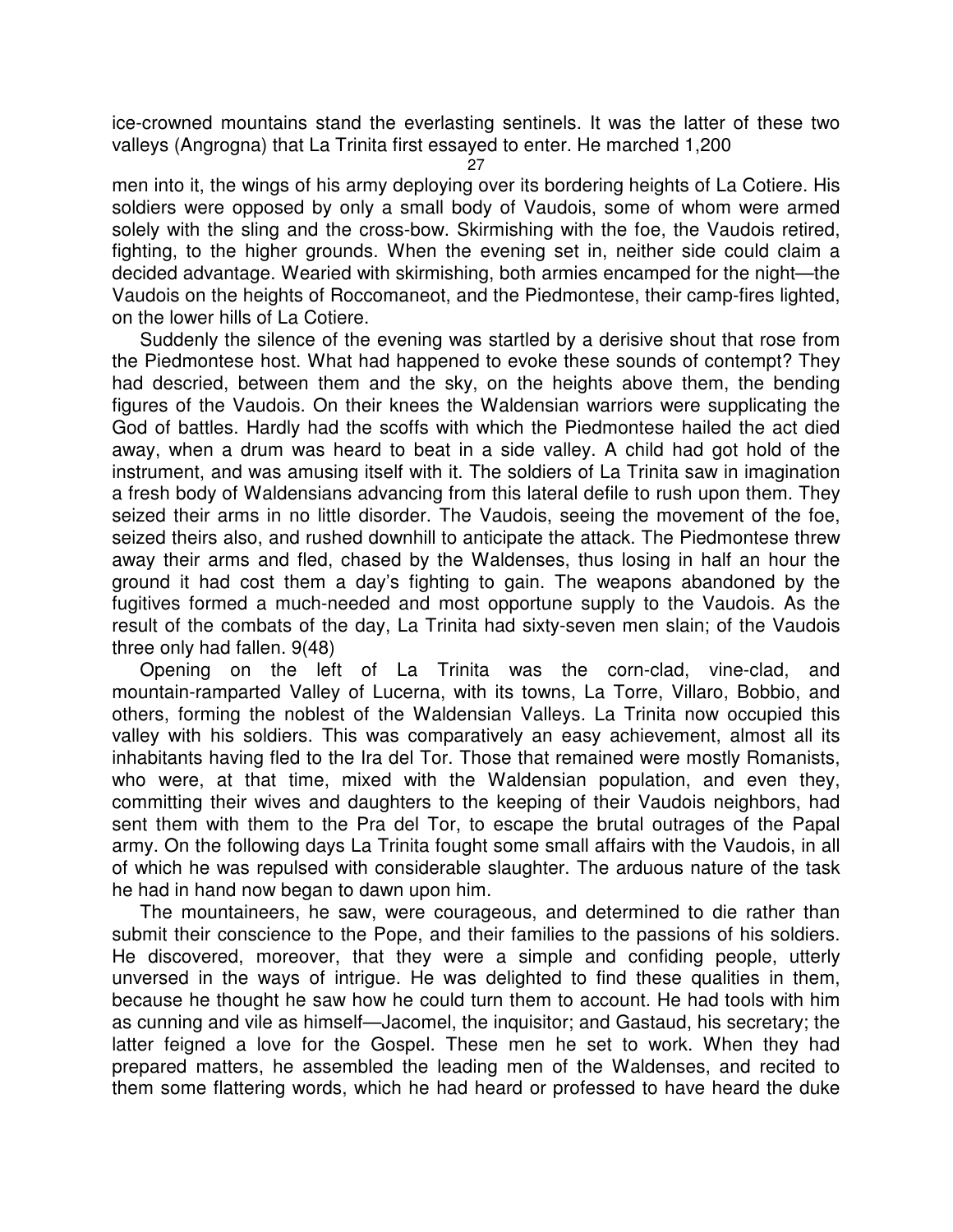and duchess make use of towards them; he protested that this was no pleasant business in which he was engaged, and that he would be glad to have it off his hands; peace, he thought, could easily be arranged, if they would only make a few small concessions to show that they were reasonable men; he would propose that they should deposit their arms in the house of one of their syndics, and permit him, for form's sake, to go with a small train, and celebrate mass in the Church of St. Laurenzo, in Angrogna, and afterwards pay a visit to the Pra del Tor. La Trinita's proposal proved the correctness of the estimate he had formed of Vaudois confidingness. The people spent a whole night in deliberation over the count's proposition, and, contrary to the opinion of their pastors and some of their laymen, agreed to accept of it. 10(49)

The Papal general said his mass in the Protestant church. After this he traversed the gloomy defiles that lead up to the famous Pra, on whose green slopes, with their snowy battlements, he was so desirous to feast his eyes, though, it is said, he showed evident trepidation when he passed the black pool of Tompie, with its memories of retribution. Having accomplished these feats in safety, he returned to wear the mask a little longer.

28

He resumed the efforts on which he professed to be so earnestly and laudably bent, of effecting peace. The duke had now come nearer, and was living at Vercelli, on the plain of Piedmont; La Trinita thought that the Vaudois ought by all means to send deputies thither. It would strengthen their supplication -- indeed, all but insure its success, if they would raise a sum of 20,000 crowns. On payment of this sum he would withdraw his army, and leave them to practice their religion in peace. 11(50) The Vaudois, unable to conceive of dissimulation like La Trinita's, made concession after concession. They had previously laid down their arms; they now sent deputies to the duke; next, they taxed themselves to buy off his soldiers; and last and worst of all, at the demand of La Trinita, they sent away their pastors. It was dreadful to think of a journey across the Col Julien at that season; yet it had to be gone. Over its snowy summits, where the winter drifts were continually obliterating the track, and piling up fresh wreaths across the Valleys of Prali and San Martino, and over the ice-clad mountains beyond, had this sorrowful band of pastors to pursue their way, to find refuge among the Protestants in the French Valley of Pragelas. This difficult and dangerous route was forced upon them, the more direct road through the Valley of Perosa being closed by the marauders and assassins that infested it, and especially by those in the pay of the monks of Pinerolo.

The count believed that the poor people were now entirely in his power. His soldiers did their pleasure in the Valley of Lucerna. They pillaged the houses abandoned by the Vaudois. The few inhabitants who had remained, as well as those who had returned, thinking that during the negotiations for peace hostilities would be suspended, were fain to make their escape a second time, and to seek refuge in the woods and caves of the higher reaches of the Valleys. The outrages committed by the ruffians to whom the Valley of Lucerna was now given over were of a kind that cannot be told. The historian Gilles has recorded a touching instance. A helpless man, who had lived a hundred and three years, was placed in a cave, and his granddaughter, a girl of seventeen, was left to take care of him. The soldiers found out his hiding-place; the old man was murdered,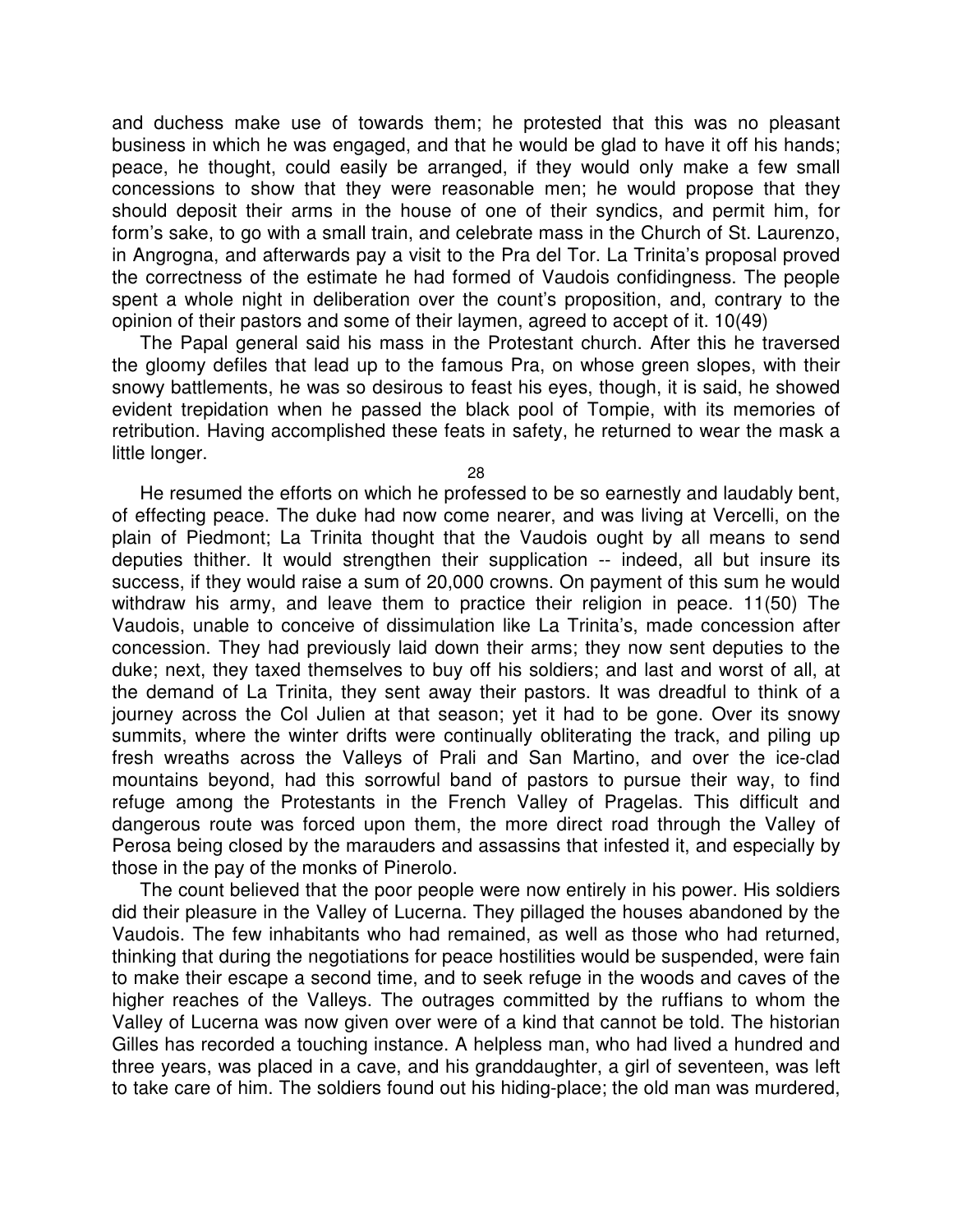and outrage was offered to his granddaughter. She fled from the brutal pursuit of the soldiers, leaped over a precipice, and died. In another instance, an old man was pursued to the brink of a precipice by one of La Trinita's soldiers.

The Vaudois had no alternative but to throw himself over the brink or die by the sword of his pursuer. He stopped, turned round, and dropped on his knees, as if to supplicate for his life. The trooper was raising his sword to strike him dead, when the Vaudois, clasping him tightly round the legs, and swaying himself backward with all his might, rolled over the precipice, dragging the soldier with him into the abyss.

Part of the sum agreed on between La Trinita and the Waldenses had now been paid to him. To raise this money the poor people were under the necessity of selling their herds. The count now withdrew his army into winter quarters at Cavour, a point so near the Valleys that a few hours' march would enable him to re-enter them at any moment. The corn and oil and wine which he had not been able to carry away he destroyed. Even the mills he broke in pieces. His design appeared to be to leave the Vaudois only the alternative of submission, or of dying of hunger on their mountains. To afflict them yet more he placed garrisons here and there in the Valleys; and, in the very wantonness of tyranny, required those who themselves were without bread to provide food for his soldiers. These soldiers were continually prowling about in search of victims on whom to gratify their cruelty and their lust. Those who had the unspeakable misfortune to be dragged into their den, had to undergo, if men, excruciating torture; if women, revolting outrage. 12(51)

## **Wylie, James A. (1808-1890) / The History of the Waldenses / Chapter 7—The Great Campaign Of 1561**

**Chapter 7—The Great Campaign Of 1561**

Mass or Extermination—Covenant in the Valleys—Their Solemn Oath—How the Waldenses Recant—Their Energetic Preparations—La Trinita Advances his Army—Twice attempts to Enter Angrogna, and is Repulsed—A Third Attempt—Attacks on Three Points—Repulsed on all Three—Ravages the Valley of Rera—Receives Reinforcements from France and Spain—Commences a Third Campaign—Six Men against an Army—Utter Discomfiture—Extinction of La Trinita's Host—Peace.

THESE frightful inflictions the Waldenses had submitted to in the hope that the deputies whom they had sent to the duke would bring back with them an honorable peace. The impatience with which they waited their return may well be conceived. At last, after an absence of six weeks, the commissioners reappeared in the Valleys; but their dejected faces, even before they had uttered a word, told that they had not succeeded. They had been sent back with an order, enjoining on the Vaudois unconditional submission to the Church of Rome on pain of extermination. To enforce that order to the uttermost a more numerous army was at that moment being raised. The mass or universal slaughter—such was the alternative now presented to them.

The spirit of the people woke up. Rather than thus disgrace their ancestors, imperil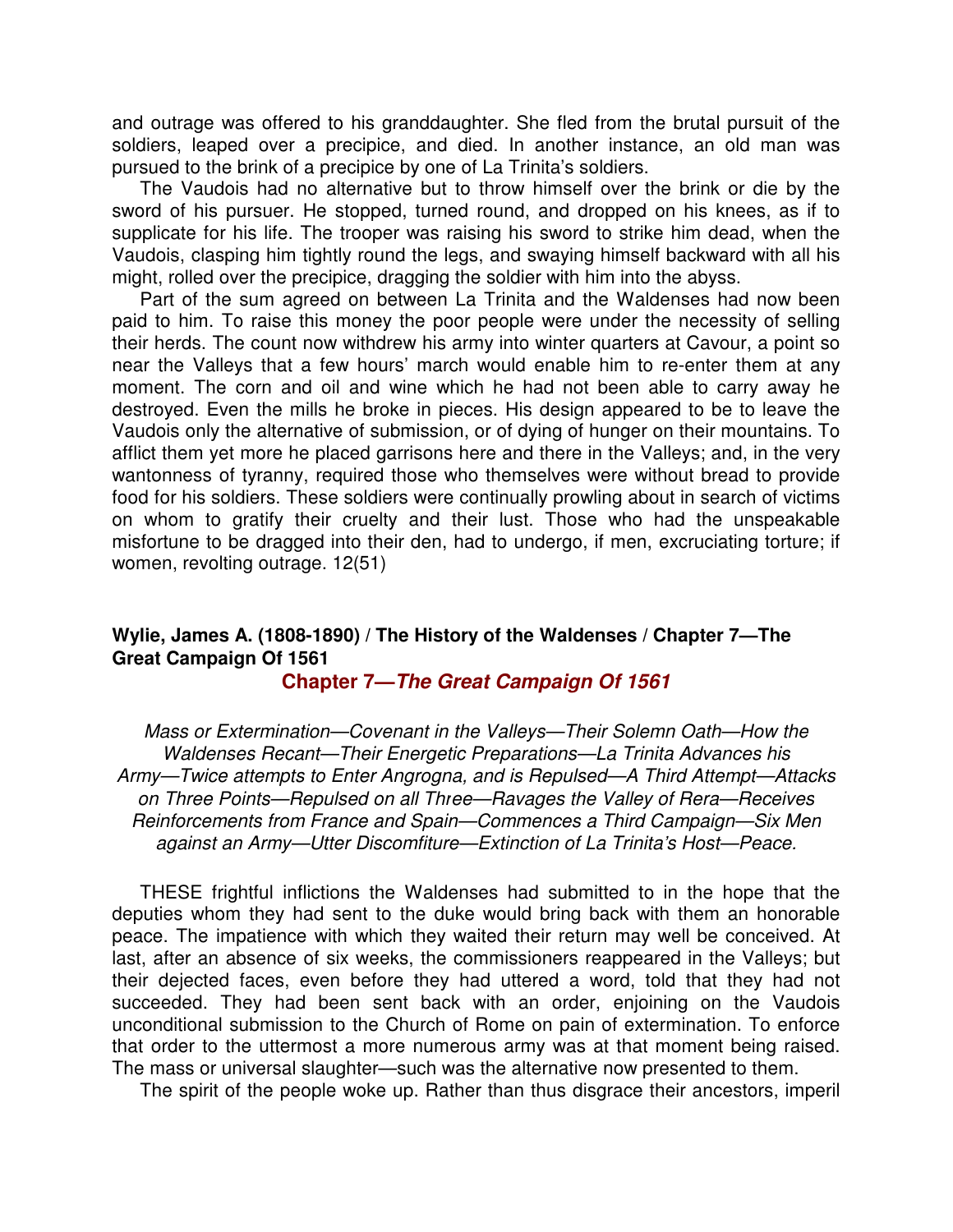their own souls, and entail a heritage of slavery on their children, they would die a thousand times. Their depression was gone; they were as men who had awakened from heavy sleep; they had found their arms. Their first care was to recall their pastors, their next to raise up their fallen churches, and their third to resume public service in them. Daily their courage grew, and once more joy lighted up their faces. There came letters of sympathy and promises of help from their fellow Protestants of Geneva, Dauphine, and France. Over the two latter countries persecution at that hour impended, but their own dangers made them all the more ready to succor their brethren of the Valleys. "Thereupon," says an historian, "took place one of those grand and solemn scenes which, at once heroic and religious, seem rather adapted for an epic poem than for grave history." 1(52)

The Waldenses of Lucerna sent deputies across the mountains, then covered to a great depth with snow, to propose an alliance with the Protestants of the Valley of Pragelas, who were at that time threatened by their sovereign Francis I. The proposed alliance was joyfully accepted. Assembling on a plateau of snow facing the mountains of Sestrieres, and the chain of the Guinevert, the deputies swore to stand by each other and render mutual support in the coming struggle. 2(53) It was agreed that this oath of alliance should be sworn with a like solemnity in the Waldensian Valleys.

The deputies from Pragelas, crossing the Mount Julien, arrived at Bobbio on the 21st January, 1561. Their coming was singularly opportune. On the evening before a ducal proclamation had been published in the Valleys, commanding the Vaudois, within twenty-four hours, to give attendance at mass, or abide the consequences—"fire, sword, the cord: the three arguments of Romanism," says Muston. This was the first news with which the Pragelese deputies were met on their arrival. With all the more enthusiasm they proceeded to renew their oath. Ascending a low hill behind Bobbio, the deputies from Pragelas, and those from Lucerna, standing erect in the midst of the assembled heads of families, who kneeled around, pronounced these words—

30

"In the name of the Vaudois Churches of the Alps, of Dauphine and of Piedmont, which have ever been united, and of which we are the representatives, we here promise, our hands on our Bible, and in the presence of God, that all our Valleys shall courageously sustain each other in matters of religion, without prejudice to the obedience due to their legitimate superiors.

"We promise to maintain the Bible, whole and without admixture, according to the usage of the true Apostolic Church, persevering in this holy religion, though it be at the peril of our lives, in order that we may transmit it to our children, intact and pure, as we received it from our fathers.

"We promise aid and succor to our persecuted brothers, not regarding our individual interests, but the common cause; and not relying upon man, but upon God." 3(54)

The physical grandeurs of the spot were in meet accordance with the moral sublimity of the transaction. Immediately beneath was spread out the green bosom of the valley, with here and there the silver of the Pelice gleaming out amid vineyards and acacia groves. Filling the horizon on all sides save one stood up an array of magnificent mountains, white with the snows of winter. Conspicuous among them were the grand peaks of the Col de Malaure and the Col de la Croix. They looked the silent and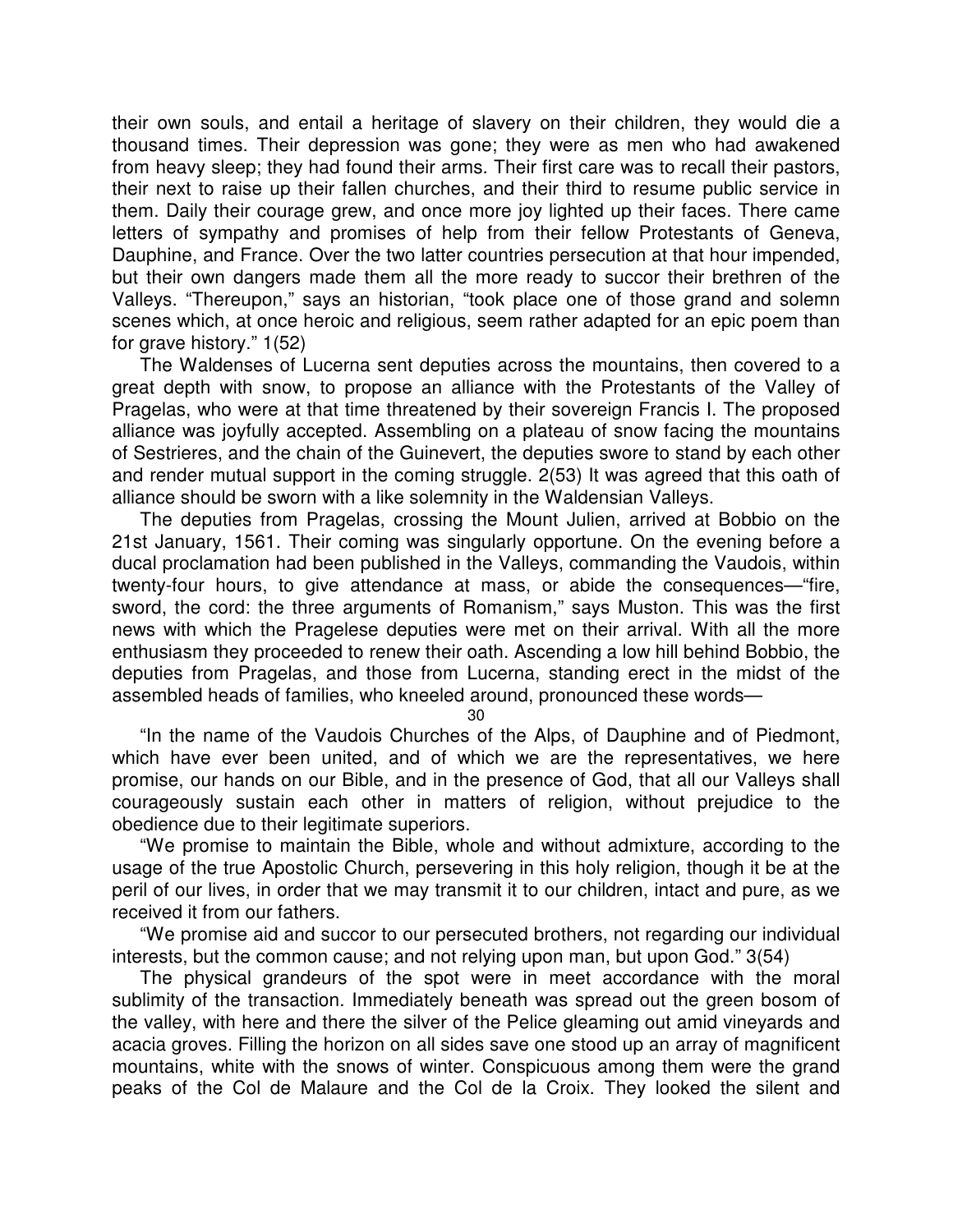majestic witnesses of the oath, in which a heroic people bound themselves to die rather than permit the defilement of their hearths, and the profanation of their altars, by the hordes of an idolatrous tyranny. It was in this grand fashion that the Waldenses opened one of the most brilliant campaigns ever waged by their arms.

The next morning, according to the duke's order, they must choose between the mass and the penalty annexed to refusal. A neighboring church—one of those which had been taken from them—stood ready, with altar decked and tapers lighted, for the Vaudois to hear their first mass. Hardly had the day dawned when the expected penitents were at the church door. They would show the duke in what fashion they meant to read their recantation. They entered the building. A moment they stood surveying the strange transformation their church had undergone, and then they set to work. To extinguish the tapers, pull down the images, and sweep into the street rosary and crucifix and all the other paraphernalia of the Popish worship, was but the work of a few minutes. The minister, Humbert Artus, then ascended the pulpit, and reading out as his text Isaiah 45:20—"Assemble yourselves and come; draw near together, ye that are escaped of the nations: they have no knowledge that set up the wood of their graven image, and pray unto a God that cannot save"—preached a sermon which struck the key-note of the campaign then opening.

The inhabitants of the hamlets and chalets in the mountains rushed down like their own winter torrents into Lucerna, and the army of the Vaudois reinforced set out to purge the temple at Villaro. On their way they encountered the Piedmontese garrison. They attacked and drove them back; the monks, seigneurs, and magistrates, who had come to receive the abjuration of the heretics, accompanying the troops in their ignominious flight. The whole band of fugitives—soldiers, priests, and judges—shut themselves up in the town of Villaro, which was now besieged by the Vaudois. Thrice did the garrison from La Torre attempt to raise the siege, and thrice were they repulsed. At last, on the tenth day, the garrison surrendered, and had their lives spared, two Waldensian pastors accompanying them to La Torre, the soldiers expressing greater confidence in them than in any other escort.

The Count La Trinita, seeing his garrison driven out, struck his encampment at Carour, and moved his army into the Valleys. He again essayed to sow dissension amongst the Vaudois by entangling them in negotiations for peace, but by this time they had learned too well the value of his promises to pay the least attention to them, or to intermit for an hour their preparations for defense. It was now the beginning of February, 156l.

The Vaudois labored with the zeal of men who feel that their cause is a great and a righteous one, and are prepared to sacrifice all for it. They erected barricades; they planted ambushes; they appointed signals, to telegraph the movements of the enemy from post to post. "Every house," says Muston, "became a manufactory of pikes, bullets, and other weapons." They selected the best marksmen their Valleys could furnish, and formed them into the "Flying Company," whose duty it was to hasten to the

31

point where danger pressed the most. To each body of fighting men they attached two pastors, to maintain the morale of their army. The pastors, morning and evening, led the public devotions; they prayed with the soldiers before going into battle; and when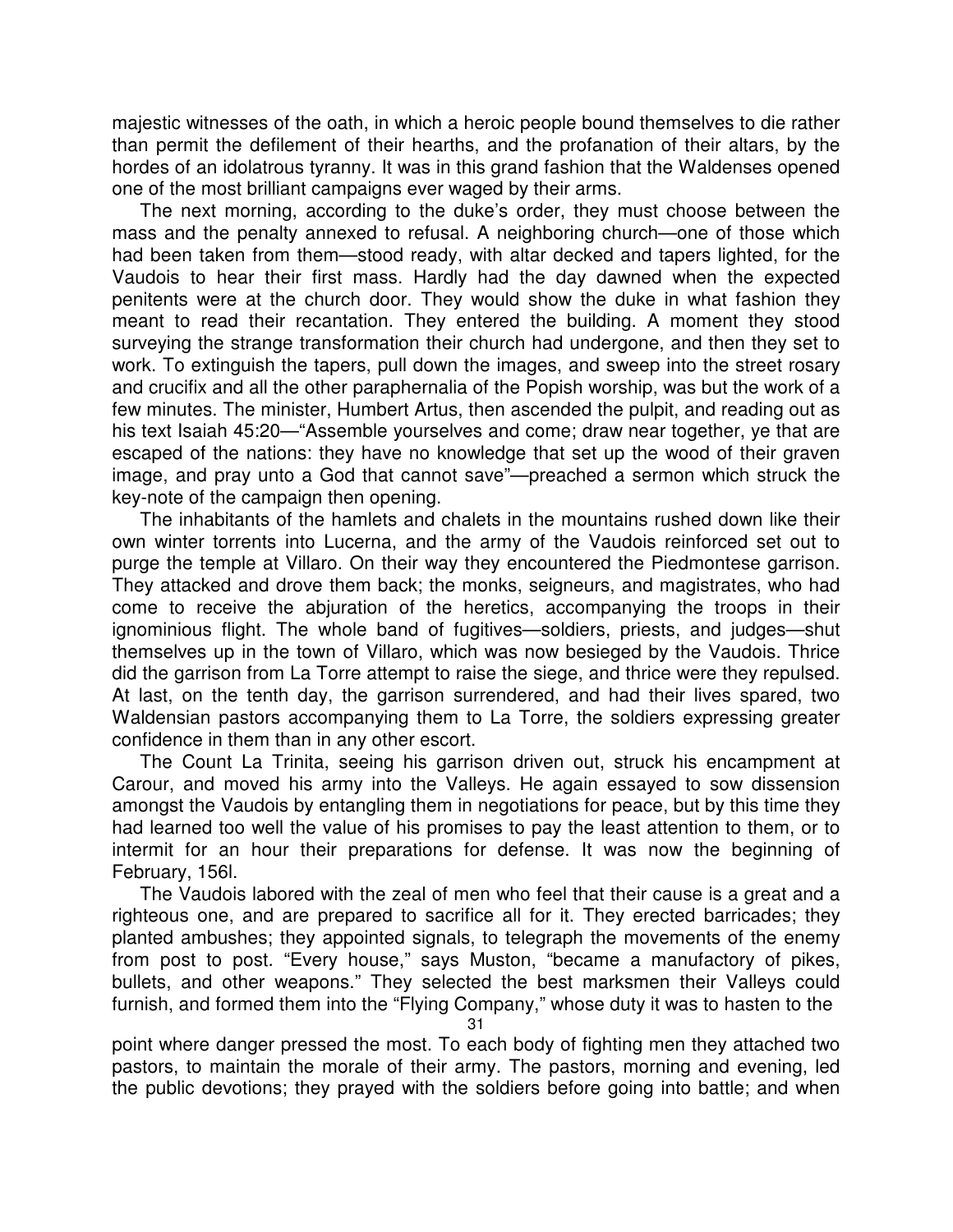the fighting was over, and the Vaudois were chasing the enemy down their great mountains, and through their dark gorges, they exerted themselves to prevent the victory being stained by any unnecessary effusion of blood.

La Trinita knew well that if he would subjugate the Valleys, and bring the campaign to a successful end, he must make himself master of the Pra del Tor. Into that vast natural citadel was now gathered the main body of the Waldensian people. What of their herds and provisions remained to them had been transported thither; there they had constructed mills and baking ovens; there, too, sat their council, and thence directed the whole operations of the defense. A blow struck there would crush the Vaudois' heart, and convert what the Waldenses regarded as their impregnable castle into their tomb.

Deferring the chastisement of the other valleys meanwhile, La Trinita directed all his efforts against Angrogna. His first attempt to enter it with his army was made on the 4th February. The fighting lasted till night, and ended in his repulse. His second attempt, three days after, carried him some considerable way into Angrogna, burning and ravaging, but his partial success cost him dear, and the ground won had ultimately to be abandoned. 4(55)

The 14th of February saw the severest struggle. Employing all his strategy to make himself master of the much-coveted Pra, with all in it, he divided his army into three corps, and advanced against it from three points. One body of troops, marching along the gorges of the Angrogna, and traversing the narrow chasm that leads up to the Pra, attacked it on the south. Another body, climbing the heights from Pramol, and crossing the snowy flanks of La Vechera, tried to force an entrance on the east; while a third, ascending from San Martino, and crossing the lofty summits that wall in the Pra on the north, descended upon it from that quarter. The count's confident expectation was that if his men should be unable to force an entrance at one point they were sure to do so at another.

No scout had given warning of what was approaching. While three armies were marching to attack them, the Waldenses, in their grand valley, with its rampart of ice-crowned peaks, were engaged in their morning devotions. Suddenly the cries of fugitives, and the shouts of assailants, issuing from the narrow chasm on the south, broke upon their, ear, together with the smoke of burning hamlets. Of the three points of attack this was the easiest to be defended. Six brave Waldensian youths strode down the valley, to stop the way against La Trinita's soldiers. They were six against an army.

The road by which the soldiers were advancing is long and gloomy, and overhung by great rocks, and so narrow that only two men can march abreast. On this side rises the mountain; on that, far down, thunders the torrent; a ledge in the steep face of the cliff running here in the darkness, there in the sunshine, serves as a pathway. It leads to what is termed the gate of the Pra. That gateway is formed by an angle of the mountain, which obtrudes upon the narrow ledge on the one side, while a huge rock rises on the other and still further narrows the point of ingress into the Pra del Tor. Access into the famous Pra, of which La Trinita was now striving to make himself master, there is not on this side save through this narrow opening; seeing that on the right rises the mountain; on the left yawns the gulf, into which, if one steps aside but in the least, he tumbles headlong.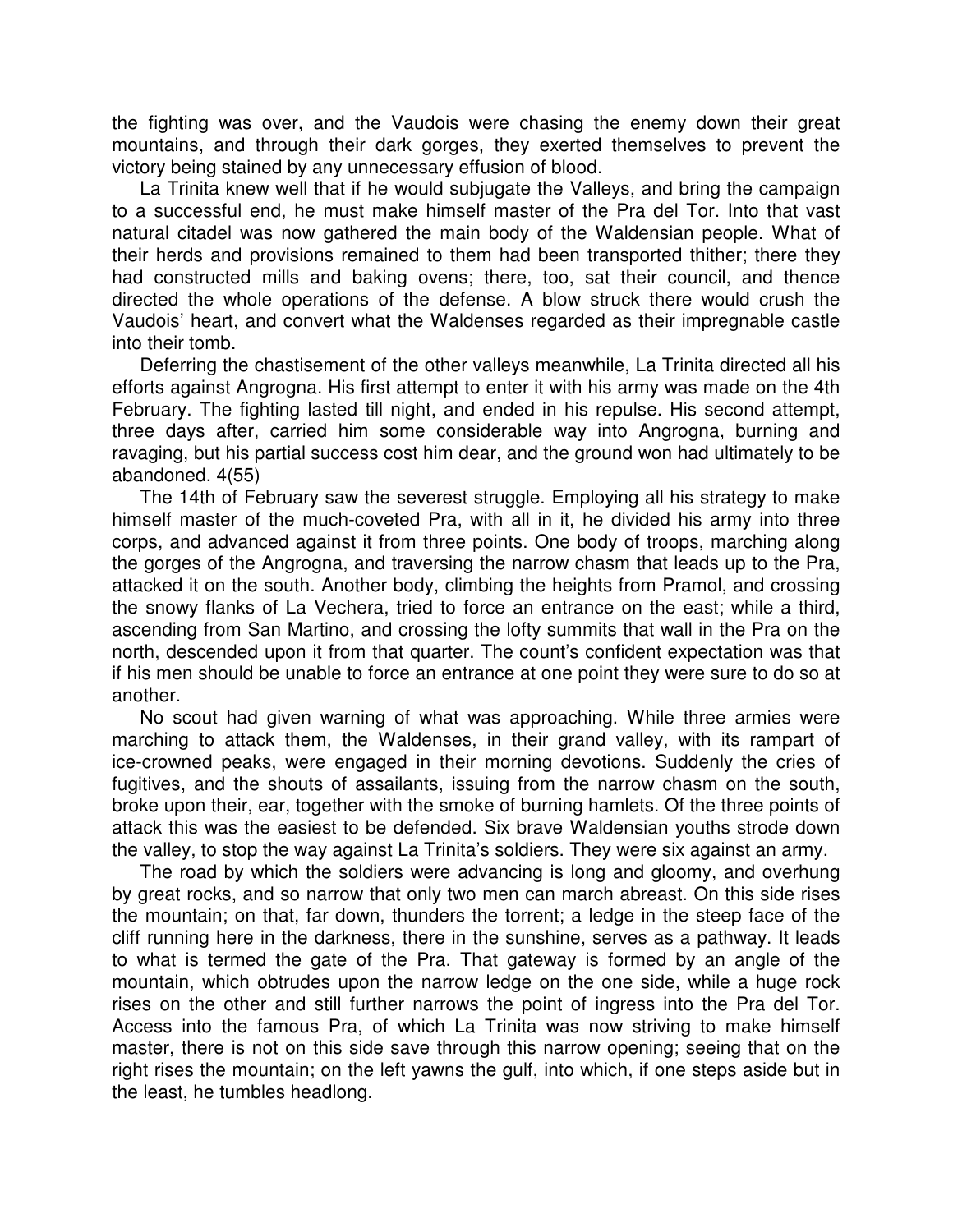To friend and foe alike the only entrance into the Pra del Tor on the south is by this gate of Nature's own erecting. It was here that the six Waldensian warriors took their stand. 5(56) Immovable as their own Alps, they not only checked the advance of the host, but drove it back in a panic-stricken mass, which made the precipices of the defile doubly fatal.

Others would have hastened to their aid, had not danger suddenly presented itself in another quarter. On the heights of La Vechera, crossing the snow, was descried an armed troop, making their entrance into the valley on the east. Before they had time to descend they were met by the Waldenses, who dispersed them, and made them flee. Two of the attacking parties of the count have failed: will the third have better success?

32

As the Waldenses were pursuing the routed enemy on La Vechera, they saw yet another armed troop, which had crossed the mountains that separate the Val San Marring from the Pra del Tor on the north, descending upon them. Instantly the alarm was raised. A few men only could they dispatch to meet the invaders. These lay in ambush at the mouth of a defile through which the attacking party was making its way down into the Pra. Emerging from the defile, and looking down into the valley beneath them, they exclaimed, "Haste, haste! Angrogna is ours."

The Vaudois, starting up, and crying out, "It is you that are ours," rushed upon them sword in hand. Trusting in their superior numbers, the Piedmontese soldiers fought desperately. But a few minutes sufficed for the men of the Valleys to hurry from the points where they were now victorious, to the assistance of their brethren. The invaders, seeing themselves attacked on all sides, turned and fled up the slopes they had just descended. Many were slain, nor would a man of them have recrossed the mountains but for the pastor of the Flying Company, who, raising his voice to the utmost pitch, entreated the pursuers to spare the lives of those who were no longer able to resist. Among the slain was Charles Truchet, who so cruelly ravaged the commune of Rioclaret a few months before. A stone from a sling laid him prostrate on the ground, and his head was cut off with his own sword. Louis de Monteuil, another noted persecutor of the Vaudois, perished in the same action.

Furious at his repulse, the Count La Trinita turned his arms against the almost defenseless Valley of Rora. He ravaged it, burning its little town, and chasing away its population of eighty families, who escaped over the snows of the mountains to Villaro, in the Valley of Lucerna. That valley he next entered with his soldiers, and though it was for the moment almost depopulated, the Popish general received so warm a welcome from those peasants who remained that, after being again and again beaten, he was fain to draw off his men-at-arms, and retreat to his old quarters at Cavour, there to chew the cud over his misfortunes, and hatch new stratagems and plan new attacks, which he fondly hoped would retrieve his disgraces.

La Trinita spent a month in reinforcing his army, greatly weakened by the losses it had sustained. The King of France sent him ten companies of foot, and some other choice soldiers. 6(57) There came a regiment from Spain; and numerous volunteers from Piedmont, comprising many of the nobility. From 4,000, the original number of his army, it was now raised to 7,000. 7(58) He thought himself strong enough to begin a third campaign. He was confident that this time he would wipe out the disgrace which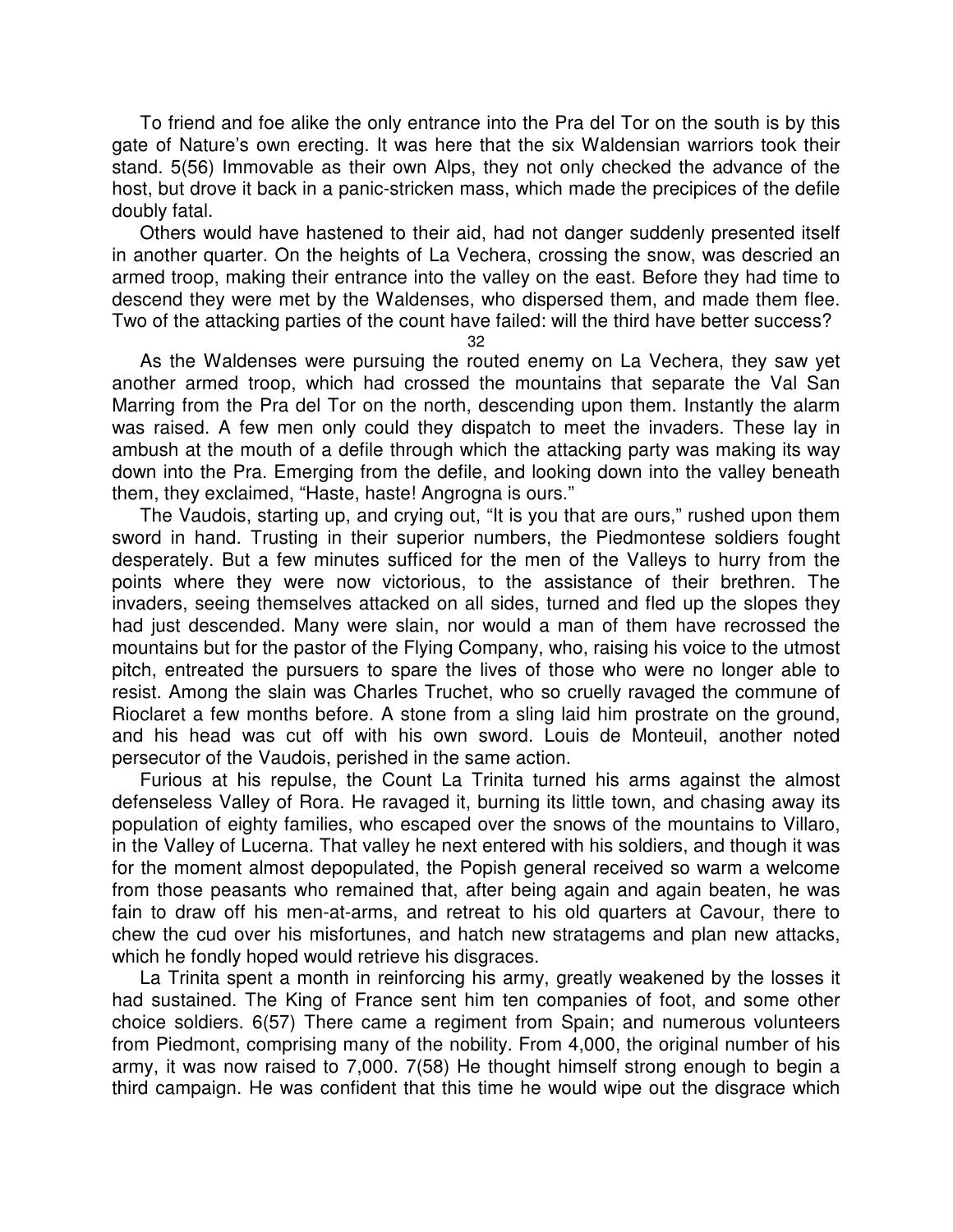had befallen his arms, and sweep from the earth at once and for ever the great scandal of the Waldenses. He again directed all his efforts against Angrogna, the heart and bulwark of the Valleys.

It was Sunday, the 17th of March, 1561. The whole of the Vaudois assembled in the Pra del Tor had met on the morning of that day, soon after dawn, as was their wont, to unite in public devotion. The first rays of the rising sun were beginning to light up the white hills around them, and the last cadences of their morning psalm were dying away on the grassy slopes of the Pra, when a sudden alarm was raised. The enemy was approaching by three routes. On the ridges of the eastern summits appeared one body of armed men; another was defiling up the chasm, and in a few minutes would pour itself, through the gateway already described, into the Pra; while a third was forcing itself over the rocks by a path intermediate between the two. Instantly the enemy was met on all the points of approach. A handful of Waldensians sufficed to thrust back along the narrow gorge the line of glittering cuirassed men, who were defiling through it. At the other two points, where bastions of rock and earth had been erected, the fighting was severe, and the dead lay thick, but the day at both places went against the invaders. Some of the ablest captains were among the slain. The number of the soldiers killed was so great that Count La Trinita is said to have sat down and wept when he beheld the heaps of the dead. 8(59) It was matter of astonishment at the time that the Waldenses did not pursue the invaders, for had they done so, being so much better acquainted with the mountain-paths, not one of all that host would have been left alive to carry tidings of its discomfiture to the inhabitants of Piedmont. Their pastors restrained the victorious Vaudois, having laid it down as a maxim at the beginning of the

33

campaign, that they would use with moderation and clemency whatever victories the "God of battles" might be pleased to give them, and that they would spill no blood unless when absolutely necessary to prevent their own being shed. The Piedmontese dead was again out of all proportion to those who had fallen on the other side; so much so, that it was currently said in the cities of Piedmont that "God was fighting for the barbers." 9(60)

More deeply humiliated and disgraced than ever, La Trinita led back the remains of his army to its old quarters. Well had it been for him if he had never set foot within the Waldensian territory, and not less so for many of those who followed him, including not a few of the nobles of Piedmont, whose bones where now bleaching on the mountains of the Vaudois. But the Popish general was slow to see the lesson of these events. Even yet he harbored the design of returning to assail that fatal valley where he had lost so many laurels, and buried so many soldiers; but he covered his purpose with craft. Negotiations had been opened between the men of the Valleys and the Duke of Savoy, and as they were proceeding satisfactorily, the Vaudois were without suspicions of evil. This was the moment that La Trinita chose to attack them. He hastily assembled his troops, and on the night of the 16th April he marched them against the Pra del Tor, hoping to enter it unopposed, and give the Vaudois "as sheep to the slaughter."

The snows around the Pra were beginning to burn in the light of morning when the attention of the people, who had just ended their united worship, was attracted by unusual sounds which were heard to issue from the gorge that led into the valley. On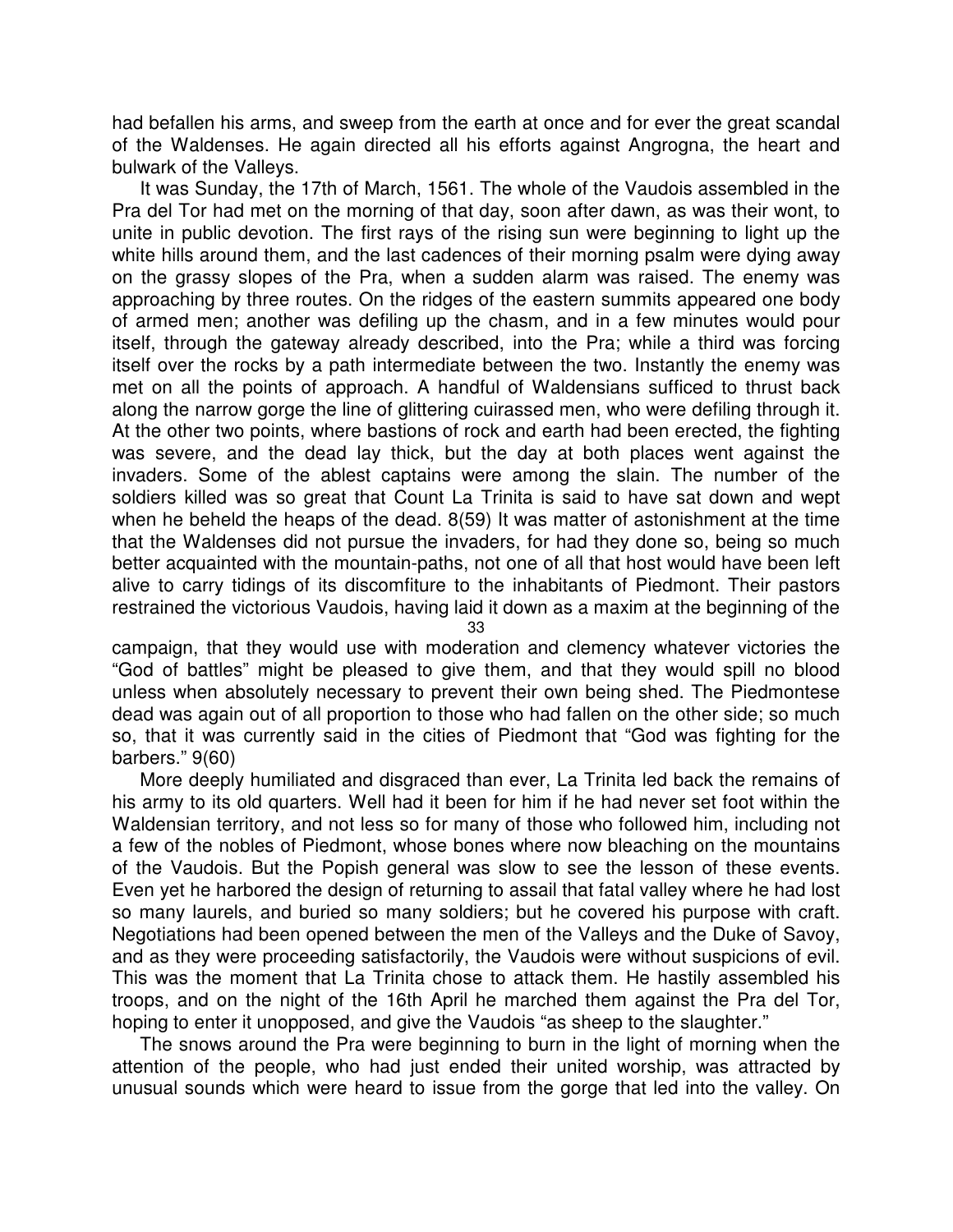the instant six brave mountaineers rushed to the gateway that opens from the gorge. The long the of La Trinita's soldiers was seen advancing two abreast, their helmets and cuirasses glittering in the light. The six Vaudois made their arrangements, and calmly waited till the enemy was near. The first two Vaudois, holding loaded muskets, knelt down. The second two stood erect, ready to fire over the heads of the first two. The third two undertook the loading of the weapons as they were discharged. The invaders came on. As the first two of the enemy turned the rock, they were shot down by the two foremost Vaudois. The next two of the attacking force fell in like manner by the shot of the Vaudois in the rear. The third rank of the enemy presented themselves only to be laid by the side of their comrades. In a few minutes a little heap of dead bodies blocked the pass, rendering impossible the advance of the accumulating file of the enemy in the chasm.

Meantime, other Vaudois climbed the mountains that overhang the gorge in which the Piedmontese army was imprisoned. Tearing up the great stones with which the hill-side was strewn, the Vaudois sent them rolling down upon the host. Unable to advance from the wall of dead in front, and unable to flee from the ever-accumulating masses behind, the soldiers were crushed in dozens by the falling rocks. Panic set in and panic in such a position how dreadful! Wedged together on the narrow ledge, with a murderous rain of rocks falling on them, their struggle to escape was frightful. They jostled one another, and trod each other under foot, while vast numbers fell over the precipice, and were dashed on the rocks or drowned in the torrent. 10(61) When those at the entrance of the valley, who were watching the result, saw the crystal of the Angrogna begin about midday to be changed into blood, "Ah!" said they, "the Pra del Tor has been taken; La Trinita has triumphed; there flows the blood of the Vaudois." And, indeed, the count on beginning his march that morning is said to have boasted that by noon the torrent of the Angrogna would be seen to change color; and so in truth it did. Instead of a pellucid stream, rolling along on a white gravelly bed, which is its usual appearance at the mouth of the valley, it was now deeply dyed from recent slaughter. But when the few who had escaped the catastrophe returned to tell what had that day passed within the defiles of the Angrogna, it was seen that it was not the blood of the Vaudois, but the blood of their ruthless invaders, which dyed the waters of the Angrogna. The count withdrew on that same night with his army, to return no more to the Valleys.

Negotiations were again resumed, not this time through the Count La Trinita, but through Philip of Savoy, Count of Raconis, and were speedily brought to a satisfactory issue. The Duke of Savoy had but small merit in making peace with the men whom he found he could not conquer. The capitulation

34

was signed on the 5th of June, 1561, and its first clause granted an indemnity for all offenses. It is open to remark that this indemnity was given to those who had suffered, not to those who had committed the offenses it condoned. The articles that followed permitted the Vaudois to erect churches in their Valleys, with the exception of two or three of their towns, to hold public worship, in short, to celebrate all the offices of their religion. All the "ancient franchises, immunities, and privileges, whether conceded by his Highness, or by his Highness's predecessors," were renewed, provided they were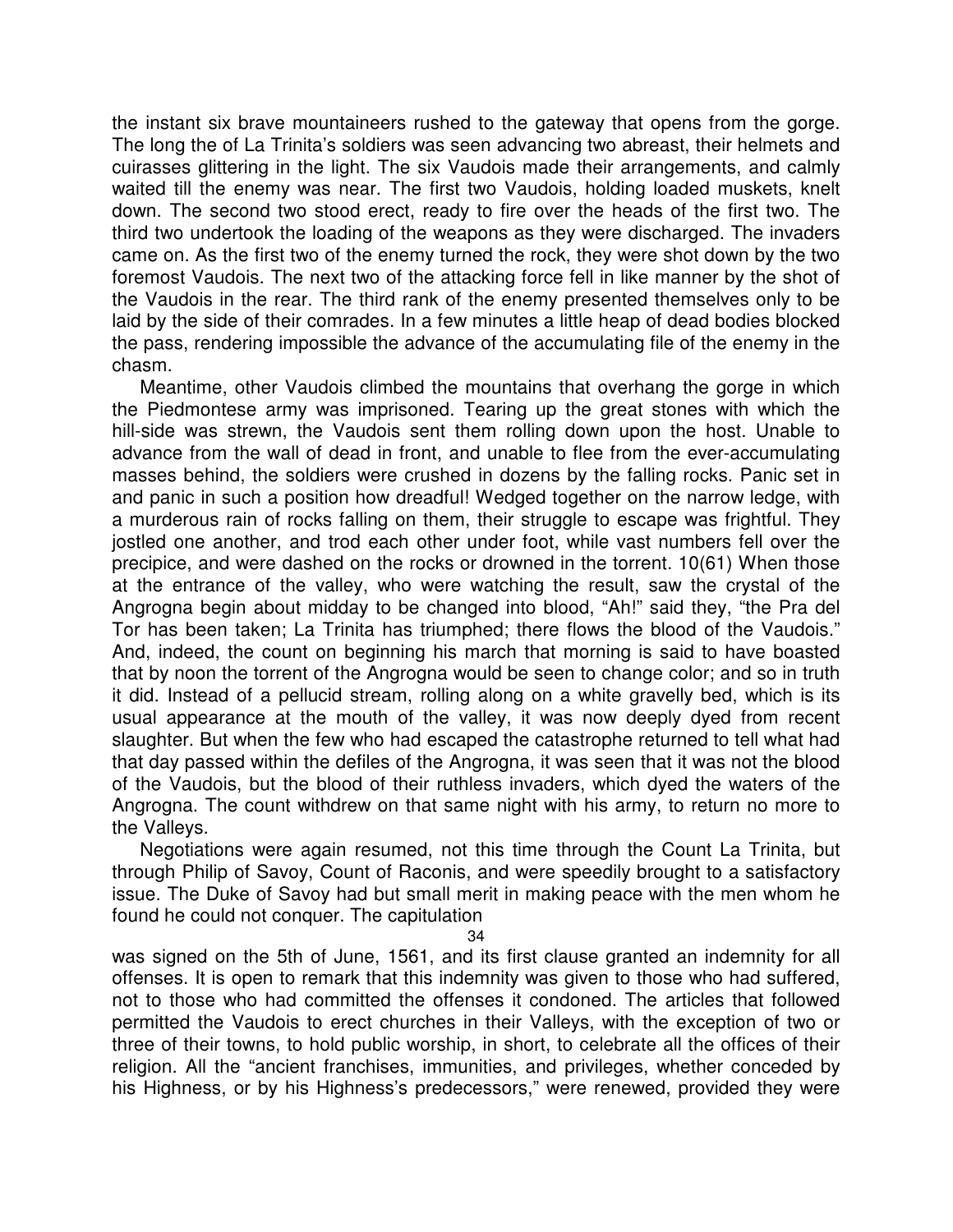vouched by public documents. 11(62) Such was the arrangement that closed this war of fifteen months. The Vaudois ascribed it in great part to the influence of the good Duchess Margaret. The Pope designated it a "pernicious example," which he feared would not want imitators in those times when the love of many to the Roman See was waxing cold. It stank in the nostrils of the prelates and monks of Piedmont, to whom the heretics had been a free booty.

Nevertheless, Duke Emmanuel Philibert faithfully maintained its stipulations, the duchess being by his side to counteract any pressure in the contrary direction. This peace, together with the summer that was now opening, began to slowly efface the deep scars the persecution had left on the Valleys; and what further helped to console and reanimate this brave but afflicted people, was the sympathy and aid universally tendered them by Protestants abroad, in particular by Calvin and the Elector Palatine, the latter addressing a spirited letter to the duke on behalf of his persecuted subjects. 12(63)

Nothing was more admirable than the spirit of devotion which the Vaudois exhibited all through these terrible conflicts. Their Valleys resounded not less with the voice of prayer and praise, than with the din of arms. Their opponents came from carousing, from blaspheming, from murdering, to engage in battle; the Waldenses rose from their knees to unsheathe the sword, and wield it in a cause which they firmly believed to be that of Him to whom they had bent in supplication. When their little army went a-field their barbes always accompanied it, to inspirit the soldiers by suitable exhortations before joining battle, and to moderate in the hour of victory a vengeance which, however excusable, would yet have lowered the glory of the triumph. When the fighting men hastened to the bastion or to the defile, the pastors betook them to the mountain's slope, or to its summit, and there with uplifted hands supplicated help from the "Lord, strong and mighty, the Lord mighty in battle." When the battle had ceased, and the enemy were in flight, and the victors had returned from chasing their invaders from their Valleys, the grey-haired pastor, the lion-hearted man of battle, the matron, the maiden, the stripling, and the little child, would assemble in the Pra del Tor, and while the setting sun was kindling into glory the mountain-tops of their once more ransomed land, they would raise their voices together, and sing the old war-song of Judah, in strains so heroic that the great rocks around them would send back the thunder of their praise in louder echoes than those of the battle whose triumphant issue they were celebrating.

### **Wylie, James A. (1808-1890) / The History of the Waldenses / Chapter 8—Waldensian Colonies in Calabria and Apulia Chapter 8—Waldensian Colonies in Calabria and Apulia**

An Inn at Turin—Two Waldensian Youths—A Stranger—Invitation to Calabria—The Waldenses Search the Land—They Settle there—Their Colony Flourishes—Build Towns—Cultivato Science—They Hear of the Reformation—Petition for a Fixed Pastor—Jean Louis Paschale sent to them—Apprehended—Brought in Chains to Naples—Conducted to Rome.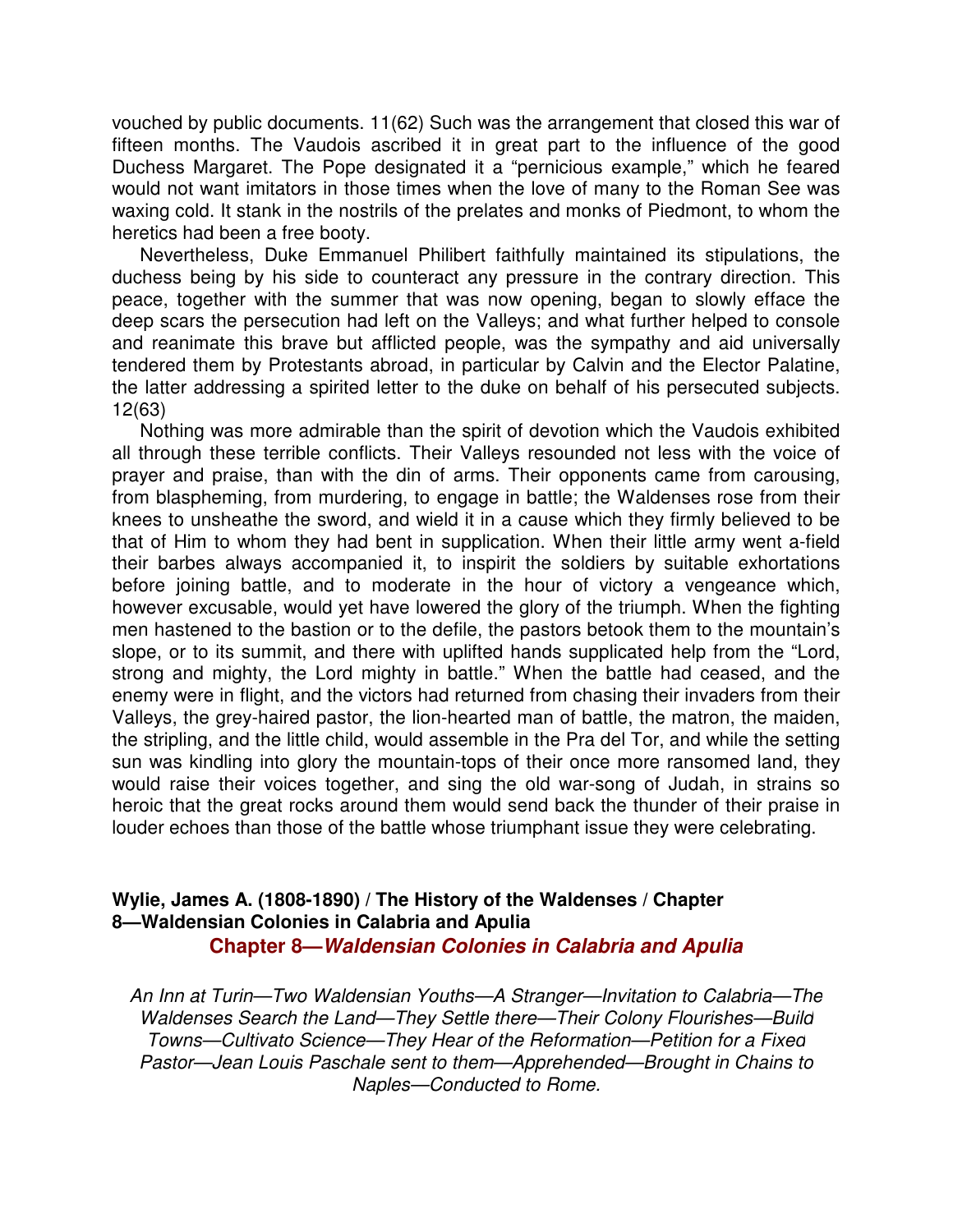ONE day, about the year 1340, two Waldensian youths were seated in an inn in Turin, engaged in earnest conversation respecting their home prospects. Shut up in their valleys, and cultivating with toil their somewhat sterile mountains, they sighed for wider limits and a more fertile land. "Come with me," said a stranger, who had been listening unperceived to their discourse, "Come with me, and I will give you fertile fields for your barren rocks." The person who now courteously addressed the youths, and whose steps Providence had directed to the same hotel with themselves, was a gentleman from Calabria, at the southern extremity of the Italian Peninsula.

On their return to the Valleys the youths reported the words of the stranger, and the flattering hopes he had held out should they be willing to migrate to this southern land, where skies more genial, and an earth more fertile would reward their labor with more bounteous harvests. The elders of the Vaudois people listened not without interest. The population of their Valleys had recently received a great accession in the Albigensian refugees, who had escaped from the massacres of Innocent III in the south of France; and the Waldenses, feeling themselves overcrowded, were prepared to welcome any fair scheme that promised an enlargement of their boundaries. But before acceding to the proposition of the stranger they thought it advisable to send competent persons to examine this new and to them unknown land. The Vaudois explorers returned with a flattering account of the conditions and capabilities of the country they had been invited to occupy. Compared with their own more northern mountains, whose summits winter covers all the year through with his snows, whose gorges are apt to be swept by furious gusts, and their sides stripped of their corn and vines by devastating torrents, Calabria was a land of promise. "There are beautiful hills," says the historian Gilles, describing this settlement, "clothed with all kinds of fruit-trees spontaneously springing up according to their situations in the plains, vines and chestnuts; on the rising ground, walnuts and every fruit-tree. Everywhere were seen rich arable land and few laborers." A considerable body of emigrants set out for this new country. The young men were accompanied to their future homes with partners. They carried with them the Bible in the Romance version, "that holy ark of the New Covenant, and of everlasting peace."

The conditions of their emigration offered a reasonable security for the free and undisturbed exercise of their worship. "By a convention with the local seigneurs, ratified later by the King of Naples, Ferdinand of Arragon, they were permitted to govern their own affairs, civil and spiritual, by their own magistrates, and their own pastors." 1(64) Their first settlement was near the town of Montalto. Half a century later rose the city of San Sexto, which afterwards became the capital of the colony. Other towns and villages sprang up, and the region, which before had been thinly inhabited, and but poorly cultivated, was soon transformed into a smiling garden. The swelling hills were clothed with fruit-trees, and the plains waved with luxuriant crops.

So struck was the Marquis of Spinello with the prosperity and wealth of the settlements, that he offered to cede lands on his own vast and fertile estates where these colonists might build cities and plant vineyards. One of their towns he authorised them to surround with a wall; hence its name, La Guardia. This town, situated on a height near the sea, soon became populous and opulent. 2(65)

Towards the close of the same century, another body of Vaudois emigrants from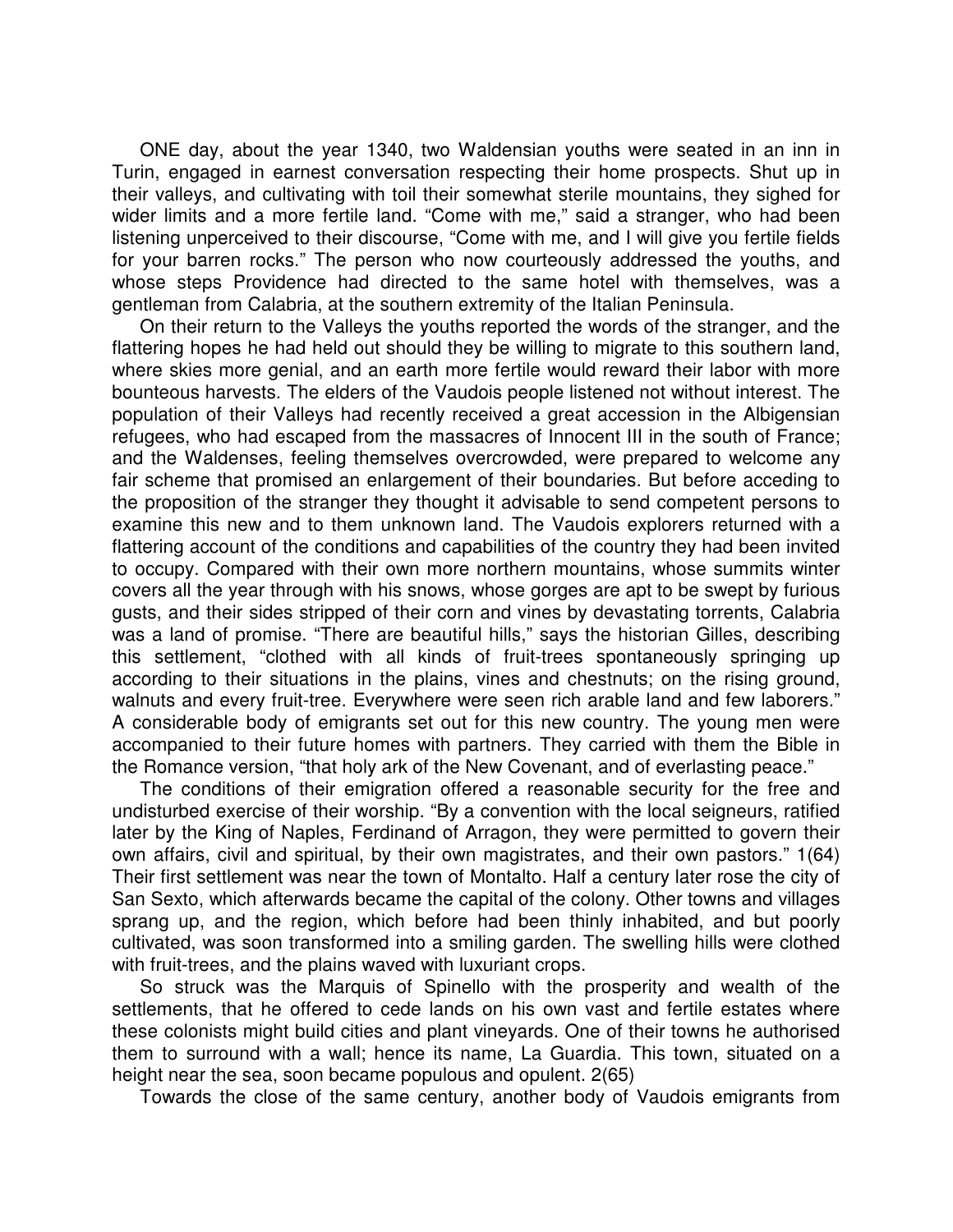Provence arrived in the south of Italy. The new-comers settled in Apulia, not far from their Calabrian brethren, villages and towns arose, and the region speedily put on a new face under the improved arts and husbandry of the colonists. Their smiling homes, which looked forth from amid groves of orange and myrtle, their hills covered with the olive and the vine, their corn-fields and pasture-lands, were the marvel and the envy of their neighbors.

36

In 1500 there arrived in Calabria yet another emigration from the Valleys of Pragelas and Fraissinieres. This third body of colonists established how different the aspect of the one from that of the other! The soil, touched by the plough of Vaudois, seemed to feel a charm that made it open its bosom and yield a tenfold increase. The vine tended by Vaudois hands bore richer clusters, and themselves on the Volturata, a river which flows from the Apennines into the Bay of Tarento. With the increase of their numbers came an increase of prosperity to the colonists. Their neighbors, who knew not the secret of this prosperity, were lost in wonder and admiration of it. The physical attributes of the region occupied by the emigrants differed in no respect from those of their own lands, both were placed under the same sky, but strove in generous rivalry with the fig and the olive to outdo them in enriching with its produce the Vaudois board. And how delightful the quiet and order of their towns; and the air of happiness on the faces of the people! And how sweet to listen to the bleating of the flocks on the hills, the lowing of the herds in the meadows, the song of the reaper and grape-gatherer, and the merry voices of children at play around the hamlets and villages! For about 200 years these colonies continued to flourish.

"It is a curious circumstance," says the historian McCrie, "that the first gleam of light, at the revival of letters, shone on that remote spot of Italy where the Vaudois had found an asylum. Petrarch first acquired a knowledge of the Greek tongue from Barlaam, a monk of Calabria; and Boccaccio was taught it from Leontius Pilatus, who was a hearer of Barlaam, if not also a native of the same place." 3(66) Muston says that "the sciences flourished among them." 4(67) The day of the Renaissance had not yet broken. The flight of scholars, which was to bear with it the seeds of ancient learning to the West, had not yet taken place; but the Vaudois of Calabria would seem to have anticipated that great literary revival. They had brought with them the Scriptures in the Romance version. They possessed doubtless the taste and genius for which the Romance nations were then famous; and, moreover, in their southern settlement they may have had access to some knowledge of those sciences which the Saracens then so assiduously cultivated; and what so likely, with their leisure and wealth, as that these Vaudois should tune their attention to letters as well as to husbandry, and make their adopted country vocal with the strains of that minstrelsy with which Provence and Dauphine had resounded so melodiously, till its music was quenched at once and for ever by the murderous arms of Simon de Montfort? But here we can only doubtfully guess, for the records of this interesting people are scanty and dubious.

These colonists kept up their connection with the mother country of the Valleys, though situated at the opposite extremity of Italy. To keep alive their faith, which was the connecting link, pastors were sent in relays of two to minister in the Churches of Calabria and Apulia; and when they had fulfilled their term of two years, they were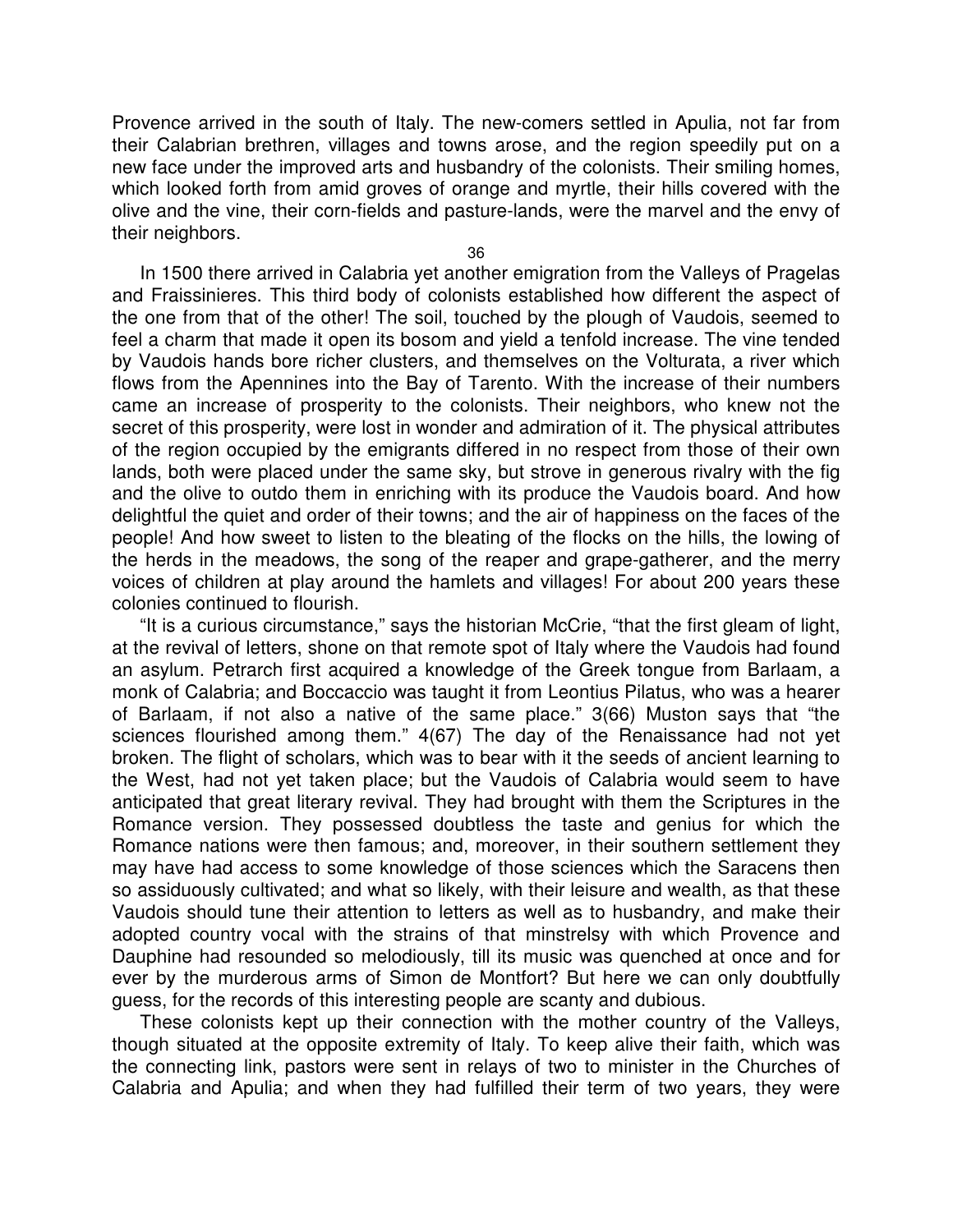replaced by other two. The barbes, on their way back to the Valleys, visited their brethren in the Italian towns; for at that time there were few cities in the, peninsula in which the Vaudois were not to be found. The grandfather of the Vaudois historian, Gilles, in one of these pastoral visits to Venice, was assured by the Waldenses whom he there conversed with, that there were not fewer than 6,000 of their nation in that city. Fear had not yet awakened the suspicions and kindled the hatred of the Romanists, for the Reformation was not yet come. Nor did the Waldenses care to thrust their opinions upon the notice of their neighbors. Still the priests could not help observing that the manners of these northern settlers were, in many things, peculiar and strange. They eschewed revels and fetes; they had their children taught by foreign schoolmasters; in their churches was neither image nor lighted taper; they never went on pilgrimage; they buried their dead without the aid of the priests; and never were they known to bring a candle to the Virgin's shrine, or purchase a mass for the help of their dead relatives. These peculiarities were certainly startling, but one thing went far to atone for them—they paid with the utmost punctuality and fidelity their stipulated tithes; and as the value of their lands was yearly increasing, there was a corresponding yearly increase in both the tithe due to the priest and the rent payable to the landlord, and neither was anxious to disturb a state of things so beneficial to himself, and which was every day becoming more advantageous. 5(68)

37

But in the middle of the sixteenth century the breath of Protestantism from the north began to move over these colonies. The pastors who visited them told them of the synod which had been held in Angrogna in 1532, and which had been as the "beginning of months" to the ancient Church of the Valleys. More glorious tidings still did they communicate to the Christians of Calabria. In Germany, in France, in Switzerland, and in Denmark the old Gospel had blazed forth in a splendor unknown to it for ages. The Lamp of the Alps was no longer the one solitary light in the world: around it was a circle of mighty torches, whose rays, blending with those of the older luminary, were combining to dispel the night from Christendom. At the hearing of these stupendous things their spirit revived: their past conformity appeared to them like cowardice; they, too, would take part in the great work of the emancipation of the nations, by making open confession of the truth; and no longer content with the mere visit of a pastor, they petitioned the mother Church to send them one who might statedly discharge amongst them the office of the holy ministry. 6**69(69)**

There was at that time a young minister at Geneva, a native of Italy, and him the Church of the Valleys designated to the perilous but honorable post. His name was John Louis Paschale; he was a native of Coni in the Plain of Piedmont. By birth a Romanist, his first profession was that of arms; but from a knight of the sword he had become, like Loyola, but in a truer sense, a knight of the Cross. He had just completed his theological studies at Lausaune. He was betrothed to a young Piedmontese Protestant, Camilia Guerina. 7(70)

"Alas!" she sorrowfully exclaimed, when he intimated to her his departure for Calabria, "so near to Rome and so far from me." They parted, nevermore to meet on earth.

The young minister carried with him to Calabria the energetic spirit of Geneva. His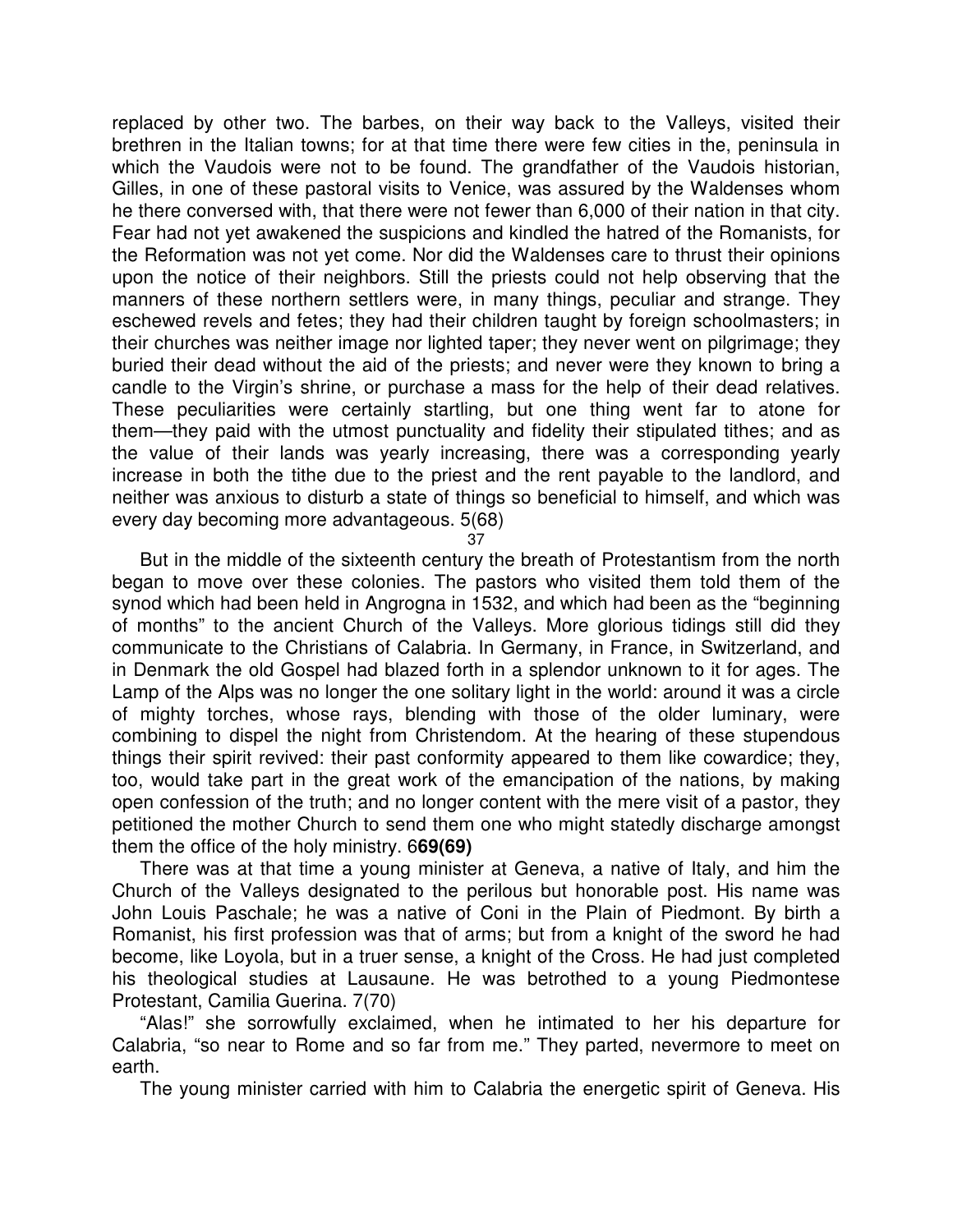preaching was with power; the zeal and courage of the Calabrian flock revived, and the light formerly hid under a bushel was now openly displayed. Its splendor attracted the ignorance and awoke the fanaticism of the region. The priests, who had tolerated a heresy that had conducted itself so modestly, and paid its dues so punctually, could be blind no longer. The Marquis of Spinello, who had been the protector of these colonists hitherto, finding his kindness more than repaid in the flourishing condition of his states, was compelled to move against them. "That dreadful thing, Lutheranism," he was told, "had broken in, and would soon destroy all things."

The marquis summoned the pastor and his flock before him. After a few moments' address from Paschale, the marquis dismissed the members of the congregation with a sharp reprimand, but the pastor he threw into the dungeons of Foscalda. The bishop of the diocese next took the matter into his own hands, and removed Paschale to the prison of Cosenza, where he remained shut up during eight months.

The Pope heard of the case, and delegated Cardinal Alexandrini, Inquisitor-General, to extinguish the heresy in the Kingdom of Naples. 8(71) Alexandrini ordered Paschale to be removed from the Castle of Cosenza, and conducted to Naples. On the journey he was subjected to terrible sufferings. Chained to a gang of prisoners the handcuffs so tight that they entered the flesh—he spent nine days on the road, sleeping at night on the bare earth, which was exchanged on his arrival at Naples for a deep, damp dungeon, 9(72) the stench of which almost suffocated him.

On the 16th of May, 1560, Paschale was taken in chains to Rome, and imprisoned in the Torre di Nona, where he was thrust into a cell not less noisome than that which he had occupied at Naples.

His brother, Bartolomeo, having obtained letters of recommendation, came from Coni to procure, if possible, some mitigation of his fate. The interview between the two brothers, as told by Bartolomeo, was most affecting. "It was quite hideous to see him," says he, "with his bare head, and his hands and arms lacerated by the small cords with which he was bound, like one about to be led to the gibbet. On advancing to embrace him I sank to the ground. 'My brother,' said he, 'if you are a Christian, why do you distress yourself thus? Do you know that a leaf cannot fall to the ground without the will of God? Comfort yourself in Christ Jesus, for the present troubles are not worthy to be compared with the glory

38

to come.'" His brother, a Romanist, offered him half his fortune if only he would recant, and save his life. Even this token of affection could not move him. "Oh, my brother!" said he, "the danger in which you are involved gives me more distress than all that I suffer." 10(73)

He wrote to his affianced bride with a pen which, if it softened the picture of his own great sufferings, freely expressed the affection he bore for her, which "grows," said he, "with that I feel for God." Nor was he unmindful of his flock in Calabria. "My state is this," says he, in a letter which he addressed to them, "I feel my joy increase every day, as I approach nearer the hour in which I shall be offered a sweet-smelling sacrifice to the Lord Jesus Christ, my faithful Savior; yea, so inexpressible is my joy that I seem to myself to be free from captivity, and am prepared to die for Christ, and not only once, but ten thousand times, if it were possible; nevertheless, I persevere in imploring the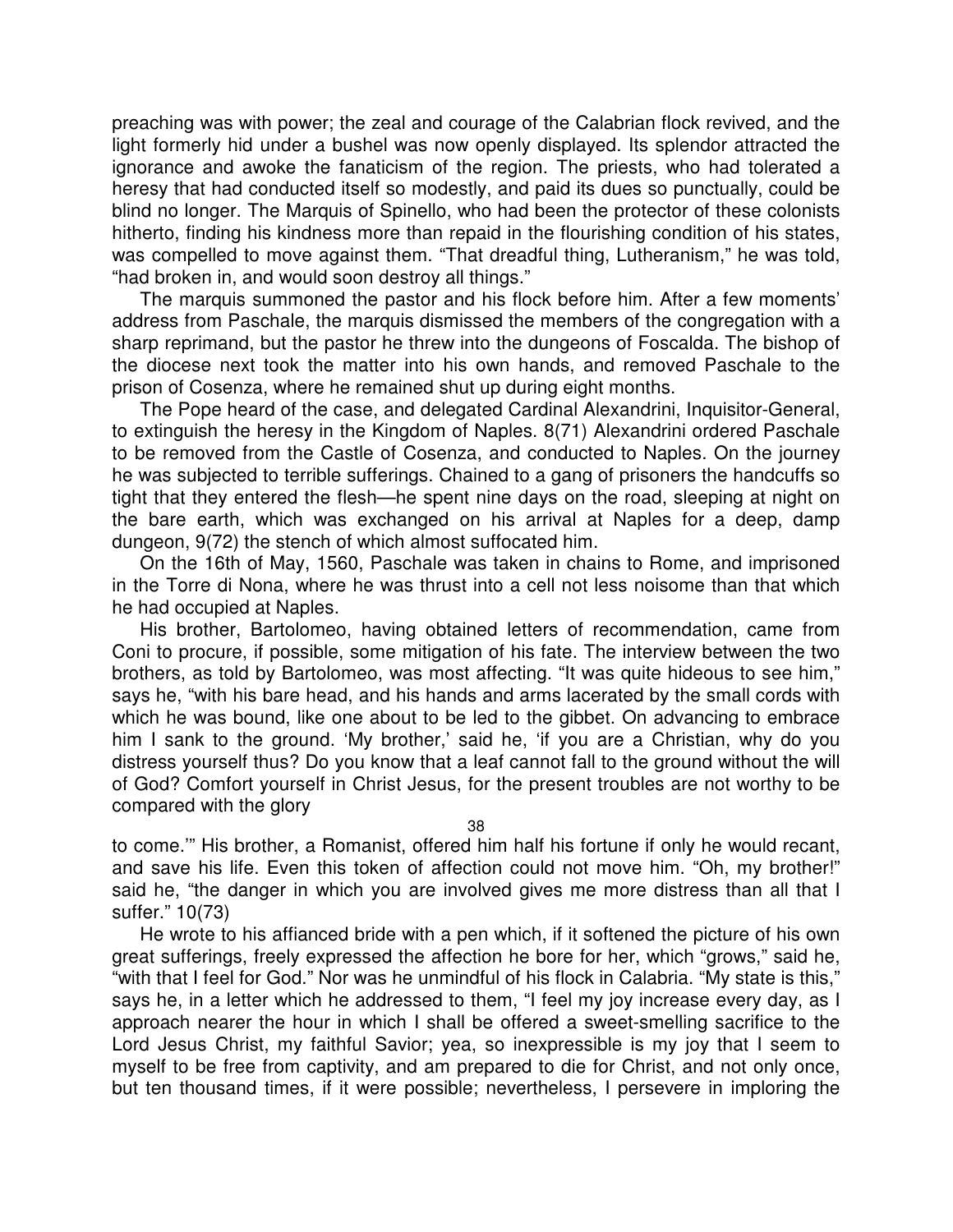Divine assistance by prayer, for I am convinced that man is a miserable creature when left to himself, and not upheld and directed by God." 11(74)

# **Wylie, James A. (1808-1890) / The History of the Waldenses / Chapter 9—Extinction of Waldenses in Calabria**

**Chapter 9—Extinction of Waldenses in Calabria**

Arrival of Inquisitors in Calabria—Flight of the Inhabitants of San Sexto—Pursued and Destroyed—La Guardia—Its Citizens Seized—Their Tortures—Horrible Butchery—The Calabrian Colony Exterminated—Louis Paschale—His Condemnation—The Castle of St. Angelo—The Pope, Cardinals, and Citizens—The Martyr—His Last Words—His Execution—His Tomb.

LEAVING the martyr for a little while in his dungeon at Rome, we shall return to his flock in Calabria, on whom the storm which we saw gathering had burst in terrific violence.

When it was known that Protestant ministers had been sent from Geneva to the Waldensian Churches in Calabria, the Inquisitor-General, as already mentioned, and two Dominican monks, Valerio Malvicino and Alfonso Urbino, were dispatched by the Sacred College to reduce these Churches to the obedience of the Papal See, or trample them out. They arrived at San Sexto, and assembling the inhabitants, they assured them no harm was intended them, would they only dismiss their Lutheran teachers and come to mass. The bell was rung for the celebration of the Sacrament, but the citizens, instead of attending the service, left the town in a body, and retired to a neighboring wood. Concealing their chagrin, the inquisitors took their departure from San Sexto, and set out for La Guardia, the gates of which they locked behind them when they had entered, to prevent a second flight. Assembling the inhabitants, they told them that their co-religionists of San Sexto had renounced their errors, and dutifully attended mass, and they exhorted them to follow their good example, and return to the fold of the Roman shepherd; warning them, at the same time, that should they refuse they would expose themselves as heretics to the loss of goods and life. The poor people taken unawares, and

39

believing what was told them, consented to hear mass; but no sooner was the ceremony ended, and the gates of the town opened, than they learned the deceit which had been practiced upon them. Indignant, and at the same time ashamed of their own weakness, they resolved to leave the place in a body, and join their brethren in the woods, but were withheld from their purpose by the persuasion and promises of their feudal superior, Spinello.

The Inquisitor-General, Alexandrini, now made request for two companies of men-at-arms, to enable him to execute his mission. The aid requested was instantly given, and the soldiers were sent in pursuit of the inhabitants of San Sexto. Tracking them to their hiding-places, in the thickets and the caves of the mountains, they slaughtered many of them; others, who escaped, they pursued with bloodhounds, as if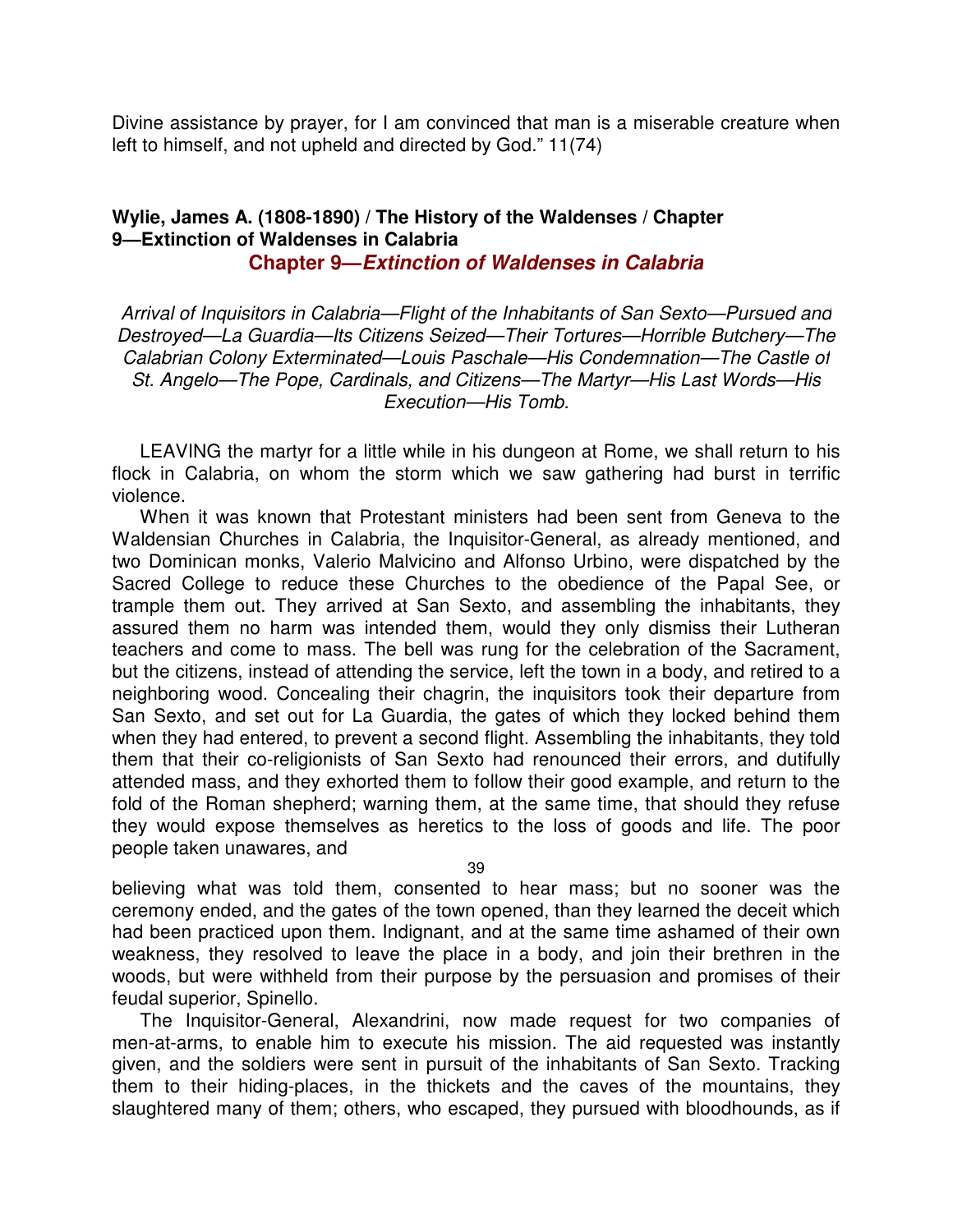they had been wild beasts. Some of these fugitives scaled the craggy summits of the Apennines, and hurling down the stones on the soldiers who attempted to follow them, compelled them to desist from the pursuit.

Alexandrini dispatched a messenger to Naples for more troops to quell what he called the rebellion of the Vaudois. The viceroy obeyed the summons by coming in person with an army. He attempted to storm the fugitives now strongly entrenched in the great mountains, whose summits of splintered rock, towering high above the pine forests that clothe their sides, presented to the fugitives an almost inaccessible retreat. The Waldenses offered to emigrate; but the viceroy would listen to nothing but their return within the pale of the Church of Rome. They were prepared to yield their lives rather than accept peace on such conditions. The viceroy now ordered his men to advance; but the shower of rocks that met his soldiers in the ascent hurled them to the bottom, a discomfited mass in which the bruised, the maimed, and the dying were confusedly mingled with the corpses of the killed.

The viceroy, seeing the difficulty of the enterprise, issued an edict promising a free pardon to all bandits, outlaws, and other criminals, who might be willing to undertake the task of scaling the mountains and attacking the strongholds of the Waldenses. In obedience to this summons, there assembled a mob of desperadoes, who were but too familiar with the secret paths of the Apennines. Threading their way through the woods, and clambering over the great rocks, these assassins rushed from every side on the barricades on the summit, and butchered the poor Vaudois. Thus were the inhabitants of San Sexto exterminated, some dying by the sword, some by fire, while others were torn by bloodhounds, or perished by famine. 1(75)

While the outlaws of the Neapolitan viceroy were busy in the mountains, the Inquisitor-General and his monks were pursuing their work of blood at La Guardia. The military force at their command not enabling them to take summary measures with the inhabitants, they had recourse to a stratagem. Enticing the citizens outside the gates, and placing soldiers in ambush, they succeeded in getting into their power upwards of 1,600 persons. 2(76) Of these, seventy were sent in chains to Montalto, and tortured, in the hope of compelling them to accuse themselves of practising shameful crimes in their religious assemblies. No such confession, however, could the most prolonged tortures wring from them. "Stefano Carlino," says McCrie, "was tortured till his bowels gushed out;" and another prisoner, named Verminel, "was kept during eight hours on a horrid instrument called the hell, but persisted in denying the atrocious calumny." 3(77) Some were thrown from the tops of towers, or precipitated over cliffs; others were torn with iron whips, and finally beaten to death with fiery brands; and others, smeared with pitch, were burned alive.

But these horrors pale before the bloody tragedy of Montalto, enacted by the Marquis di Buccianici, whose zeal was quickened, it is said, by the promise of a cardinal's hat to his brother, if he would clear Calabria of heresy. One's blood runs cold at the perusal of the deed. It was witnessed by a servant to Ascanio Caraccioli, himself a Roman Catholic, and described by him in a letter, which was published in Italy, along with other accounts of the horrible transaction, and has been quoted by McCrie.

"Most illustrious sir, I have now to inform you of the dreadful justice which began to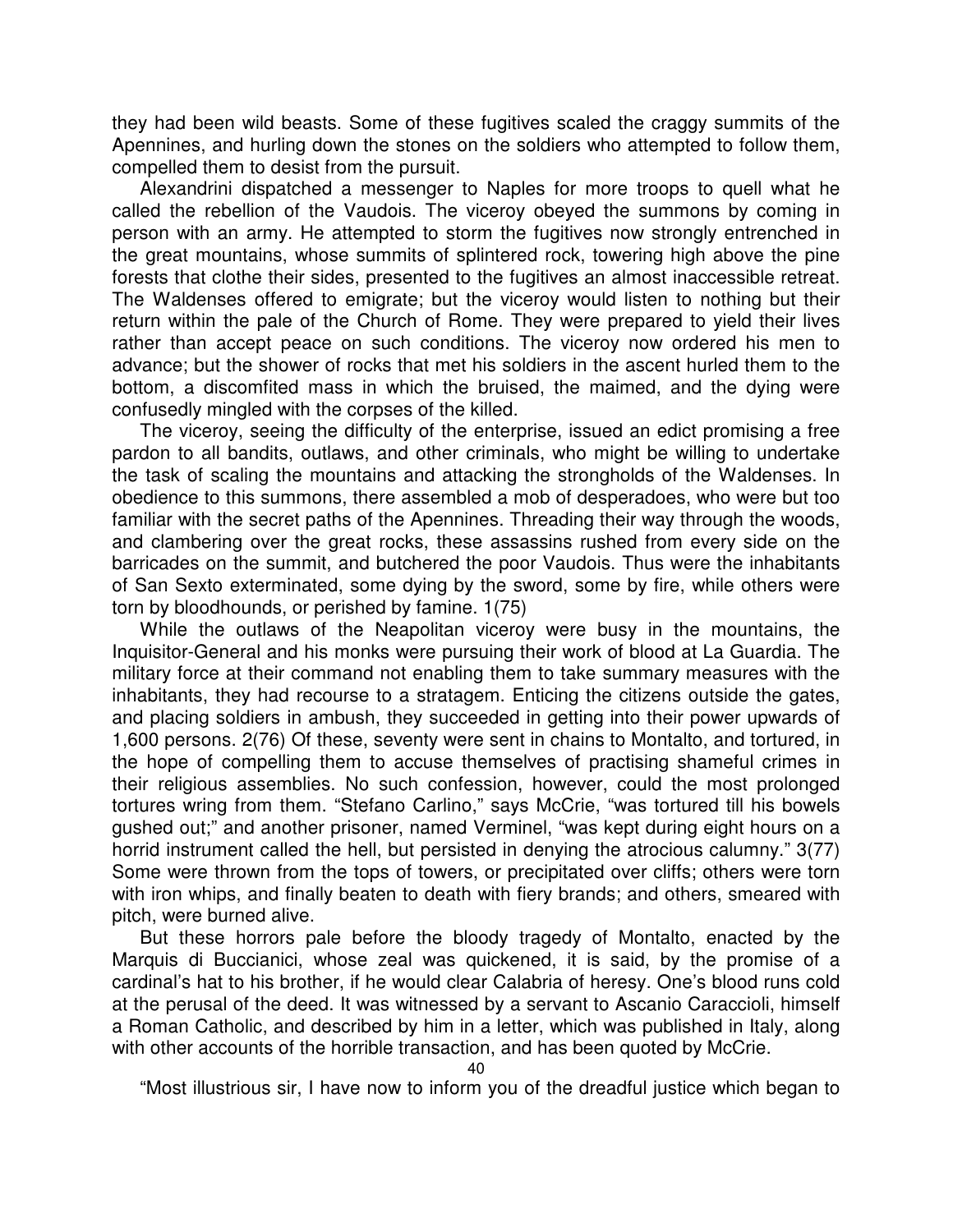be executed on these Lutherans early this morning, being the 11th of June. And, to tell you the truth, I can compare it to nothing but the slaughter of so many sheep. They were all shut up in one house as in a sheep-fold. The executioner went, and bringing out one of them, covered his face with a napkin, or benda, as we call it, led him out to a field near the house, and causing him to kneel down, cut his throat with a knife. Then, taking off the bloody napkin, he went and brought out another, whom he put to death after the same manner. In this way the whole number, amounting to eighty-eight men, were butchered. I leave you to figure to yourself the lamentable spectacle, for I can scarcely refrain from tears while I write; nor was there any person, after witnessing the execution of one, could stand to look on a second. The meekness and patience with which they went to martyrdom and death are incredible.

Some of them at their death professed themselves of the same faith with us, but the greater part died in their cursed obstinacy. All the old met their death with cheerfulness, but the young exhibited symptoms of fear. I still shudder while I think of the executioner with the bloody knife in his teeth, the dripping napkin in his hand, and his arms besmeared with gore, going to the house, and taking out one victim after another, just as a butcher does the sheep which he means to kill." 4(78) Their bodies were quartered, and stuck up on pikes along the high road leading from Montalto to Chateau-Vilar, a distance of thirty-six miles.

Numbers of men and women were burned alive, many were drafted off to the Spanish galleys, some made their submission to Rome, and a few, escaping from the scene of these horrors, reached, after infinite toil, their native Valleys, to tell that the once-flourishing Waldensian colony and Church in Calabria no longer existed, and that they only had been left to carry tidings to their brethren of its utter extermination.

Meanwhile, preparations had been made at Rome for the trial of Jean Louis Paschale. On the 8th of September, 1560, he was brought out of his prison, conducted to the Convent della Minerva, and cited before the papal tribunal. He confessed his Savior, and, with a serenity to which the countenances of his judges were strangers, he listened to the sentence of death, which was carried into execution on the following day.

Standing upon the summit of the Janiculum Mount, vast crowds could witness the spectacle. In front the Campagna spreads out its once glorious but now desolated bosom; and winding through it like a thread of gold is seen the Tiber, while the Apennines sweeping round it in craggy grandeur enclose it like a vast wall. Immediately beneath, uprearing her domes and monuments and palaces, with an air that seems to say, "I sit a queen," is the city of Rome. Yonder, asserting an easy supremacy amid the other fabrics of the Eternal City, is the scarred and riven yet Titanic form of the Coliseum, with its stains of early Christian blood not yet washed out. By its side, the partner of its guilt and doom, lies the Palatine, once the palace of the world's master, now a low mound of ruins, with its row of melancholy cypresses, the only mourners on that site of vanished glory and fallen empire. Nearer, burning in the midday sun, is the proud cupola of St. Peter's, flanked on the one side by the buildings of the Inquisition, and on the other by the huge Mole of Hadrian, beneath whose gloomy ramparts old Tiber rolls sluggishly and sullenly along. But what shout is this which we hear? Why does Rome keep holiday? Why do all her bells ring? Lo! from every street and piazza eager crowds rush forth, and uniting in one overwhelming and surging stream, they are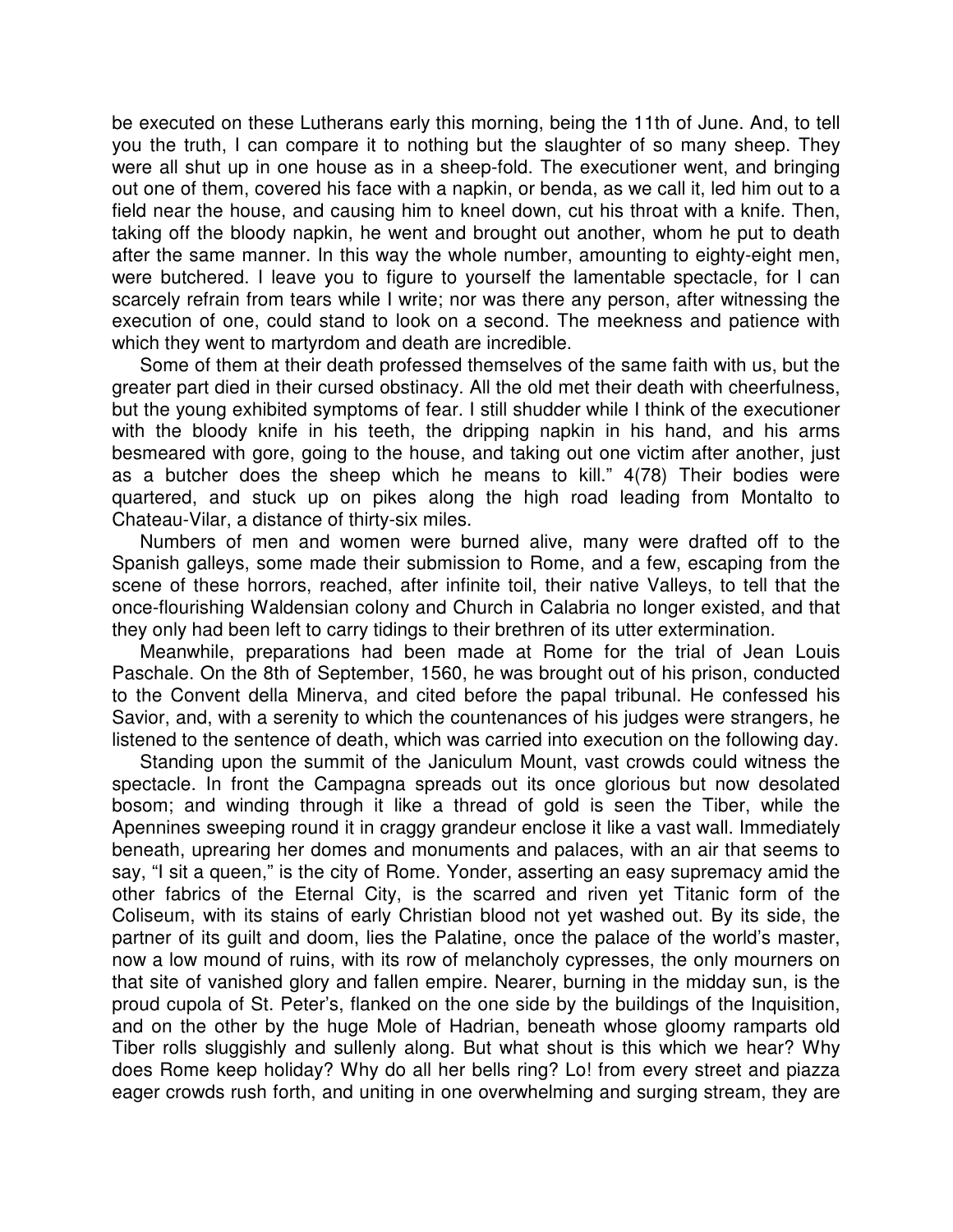seen rolling across the Bridge of St. Angelo, and pressing in at the gates of the old fortress, which are thrown wide open to admit this mass of human beings.

Entering the courtyard of the old castle, an imposing sight meets the eye. What a confluence of ranks, dignities, and grandeurs! In the center is placed a chair, the emblazonry of which tells us that it claims to rise in authority and dignity over the throne of kings. The Pontiff, Pius IV, has already taken his seat upon it, for he has determined to be present at the tragedy of today. Behind his chair, in scarlet robes, are his cardinals and counselors, with many dignitaries besides in miters and cowls, ranged in circles, according to their place in the Papal body. Behind the ecclesiastics are seated, row on row, the

41

nobility and beauty of Rome. Plumes wave, stars gleam, and seem to mock the frocks and cowls gathered near them, whose wearers, however, would not exchange these mystic garments for all the bravery that blazes around them. The vast sweep of the Court of St. Angelo is densely occupied. Its ample floor is covered from end to end with a closely-wedged mass of citizens, who have come to see the spectacle. In the center of the throng, rising a little way over the sea of human heads, is seen a scaffold, with an iron stake, and beside it a bundle of faggots.

A slight movement begins to be perceptible in the crowd beside the gate. Some one is entering. The next moment a storm of hissing and execration salutes the ear. It is plain that the person who has just made his entrance is the object of universal dislike. The clank of irons on the stone floor of the court, as he comes forward, tells how heavily his limbs are loaded with fetters. He is still young; but his face is pale and haggard with suffering. He lifts his eyes, and with countenance undismayed surveys the vast assembly, and the dismal apparatus that stands in the midst of it, waiting its victim. There sits a calm courage on his brow; the serene light of deep, untroubled peace beams in his eye. He mounts the scaffold, and stands beside the stake. Every eye is now turned, not on the wearer of the tiara, but on the man who is clad in the sanbenito. "Good people," says the martyr—and the whole assembly keep silence—"I am come here to die for confessing the doctrine of my Divine Master and Savior, Jesus Christ." Then turning to Pius IV he arraigned him as the enemy of Christ, the persecutor of his people, and the Antichrist of Scripture, and concluded by summoning him and all his cardinals to answer for their cruelties and murders before the throne of the Lamb. "At his words," says the historian Crespin, "the people were deeply moved, and the Pope and the cardinals gnashed their teeth." 5(79)

The inquisitors hastily gave the signal. The executioners came round him, and having strangled him, they kindled the faggots, and the flames blazing up speedily reduced his body to ashes. For once the Pope had performed his function. With his key of fire, which he may truly claim to carry, he had opened the celestial doors, and had sent his poor prisoner from the dark dungeons of the Inquisition, to dwell in the palace of the sky. So died, or rather passed into the life eternal, Jean Louis Paschale, the Waldensian missionary and pastor of the flock in Calabria. His ashes were collected and thrown into the Tiber, and by the Tiber they were borne to the Mediterranean. And this was the grave of the preacher-martyr, whose noble bearing and undaunted courage before the very Pope himself, gave added value to his splendid testimony for the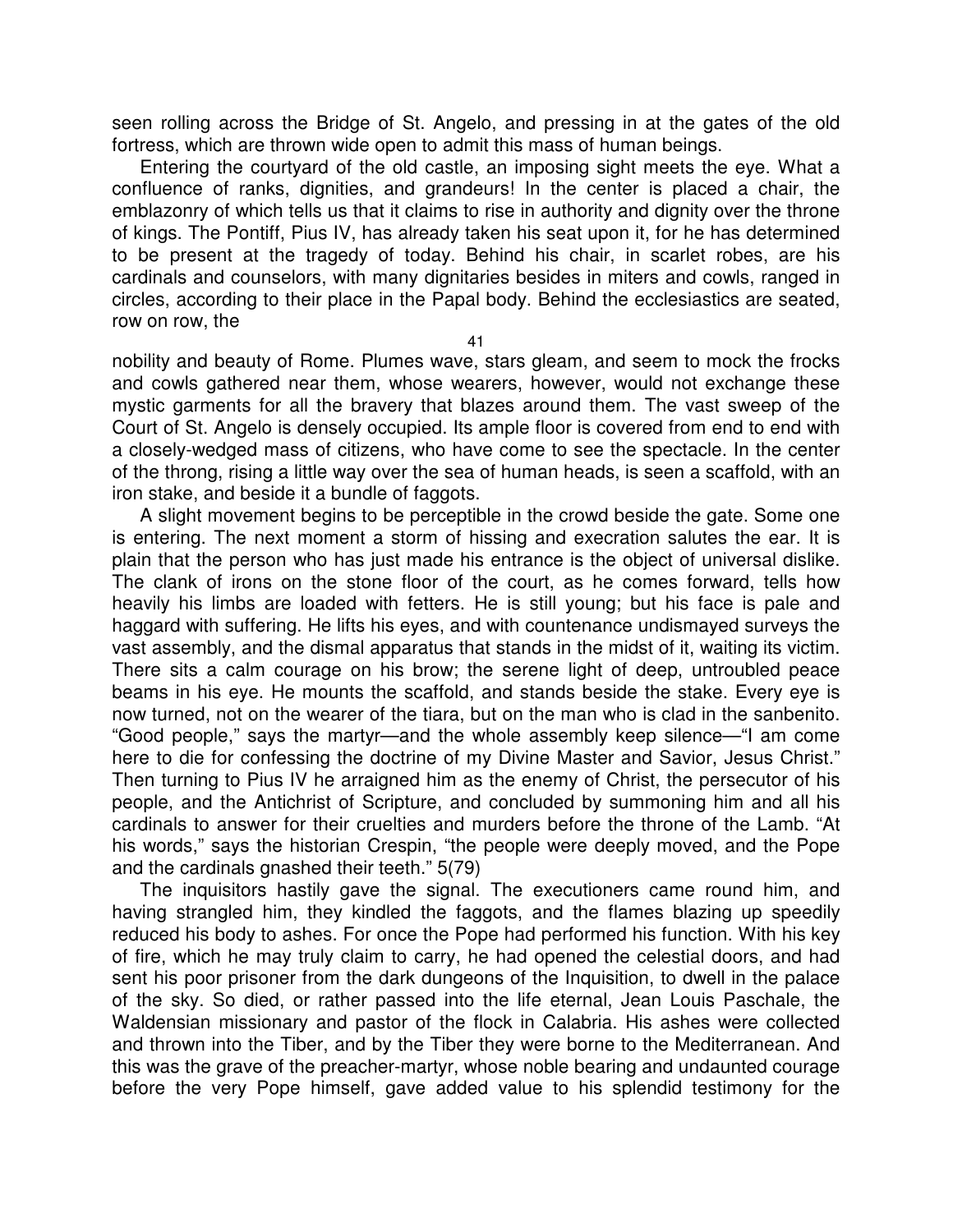Protestant cause. Time may consume the marble, violence or war may drag down the monumental pile;

"The pyramids that cleave heaven's jewelled portal; Ele'an Jove's star-spangled dome; the tomb Where rich Mausolus sleeps—are not immortal." 6(80)

But the tomb of the far-sounding sea to which the ashes of Paschale were committed, with a final display of impotent rage, was indeed a nobler mausoleum than ever Rome raised to any of her Pontiffs, and it will remain through all the ages, until time shall be no more.

## **Wylie, James A. (1808-1890) / The History of the Waldenses / Chapter 10—The Year of the Plague**

**Chapter 10—The Year of the Plague**

Peace—Re-occupation of their Homes—Partial Famine—Contributions of Foreign Churches—Castrocaro, Governor of the Valleys—His Treacheries and Oppressions—Letter of Elector Palatine to the Duke—A Voice raised for Toleration—Fate of Castrocaro—The Plague—Awful Ravages—10,000 Deaths—Only Two Pastors Survive—Ministers come from Switzerland, etc.—Worship conducted henceforward in French.

A WHOLE century nearly wore away between the trampling out of the Protestant Church in Calabria, and the next great persecution which befell that venerable people whose tragic history we are recording. We can touch on a few only, and these the more prominent, of the events which fill up the interval.

The war that La Trinita, so ingloriously for himself, had waged against the Waldenses, ended, as we have seen, in a treaty of peace, which was signed at Cavour on the 5th of June, 1561, between Philip of Savoy and the deputies of the Valleys. But though the cloud had rolled past, it had left numerous and affecting memorials of the desolation it had inflicted. The inhabitants descended from the mountains to exchange the weapons of war for the spade and the pruning knife. With steps slow and feeble the aged and the infirm were led down into the vales, to sit once more at noon or at eve beneath the shadow of their vines and ancestral chestnut trees. But, alas! how often did the tear of sorrow moisten the eye as it marked the desolation and ruin that deformed those scenes lately so fair and smiling! The fruit-bearing trees cut down; vineyard and cornfield marred; hamlets burned; villages, in some cases, a heap of ruins, all testified to the rage of the enemy who had invaded their land. Years must pass before these deep scars could be effaced, and the beauty of their Valleys restored. And there were yet tenderer griefs weighing upon them. How many were there who had lived under the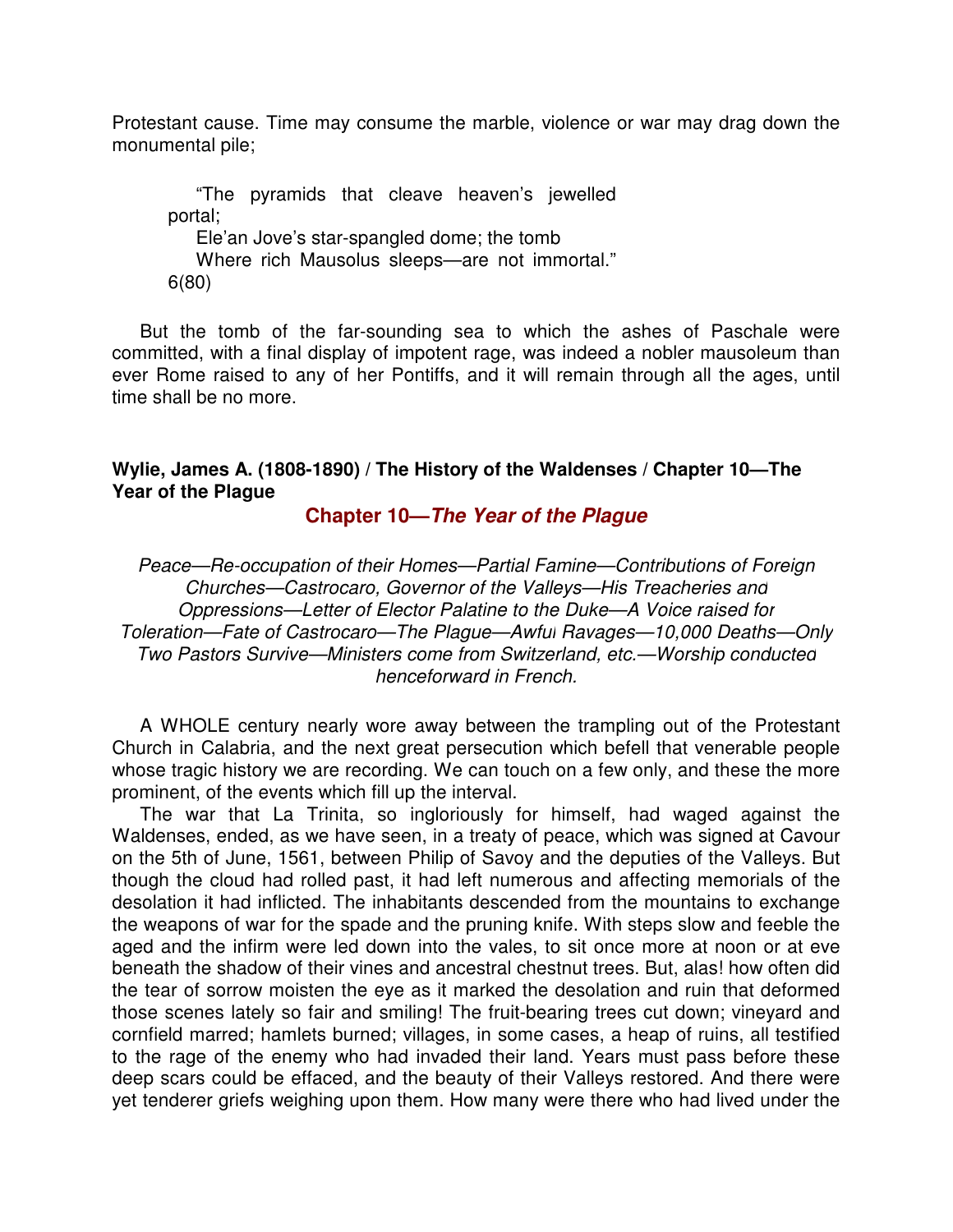same roof-tree with them, and joined night and morning in the same psalm, who would return no more!

Distress, bordering on famine, began to invade the Valleys. Seven months of incessant fighting had left them no time to cultivate the fields; and now the stock of last year's provisions was exhausted, and starvation stared them in the face. Before the treaty of peace had been signed, the time of sowing was past, and when the autumn came there was scarcely anything to reap. Their destitution was further aggravated by the fugitives from Calabria, who began about this time to arrive in the Valleys. Escaping with nothing but their lives, they presented themselves in hunger and nakedness. Their brethren opened their arms to receive them, and though their own necessities were great, they nevertheless shared with them the little they had.

The tale of the suffering now prevailing in the Valleys was known in other countries, and evoked the sympathy of their Protestant brethren. Calvin, with characteristic promptness and ardor, led in the movement for their relief. By his advice they sent deputies to represent their case to the Churches of Protestantism abroad, and collections were made for them in Geneva, France, Switzerland, and Germany. The subscriptions were headed by the Elector Palatine, after whom came the Duke of Wurtemberg, the Canton of Bern, the Church at Strasburg, and others.

By and by, seedtime and harvest were restored in the Valleys; smiling chalets began again to dot the sides of their mountains, and to rise by the banks of their torrents; and the miseries which La Trinita's campaign had entailed upon them were passing into oblivion, when their vexations were renewed by the appointment of a deputy governor of their Valleys, Castrocaro, a Tuscan by birth.

This man had served against the Vaudois as a colonel of militia under La Trinita; he had been taken prisoner in an encounter with them, but honorably treated, and at length generously released. He returned the Waldenses evil for good.

His appointment as governor of the Valleys he owed mainly to his acquaintance with the Duchess Margaret, the protectress of the Vaudois, into whose favor he had ingratiated himself by professing a warm affection for the men of the Valleys; and his friendship with the Archbishop of Turin, to whom he had pledged himself to do his utmost to convert the Vaudois to Romanism. When at length Castrocaro arrived in the Valleys in the character of governor, he forgot his professions to the duchess,

43

but faithfully set about fulfilling the promise he had made to the archbishop. The new governor began by restricting the liberties guaranteed to their Churches in the treaty of peace, he next ordered the dismissal of certain of the pastors, and when their congregations refused to comply, he began to fine and imprison the recusants, he sent false and calumnious reports to the court of the duke, and introduced a troop of soldiers into the country, on the pretext that the Waldenses were breaking out into rebellion. He built the fortress of Mirabouc, at the foot of the Col de la Croix, in the narrow gorge that leads from Bobbio to France, to close this gate of exit from their territory, and overawe the Valley of Lucerna. At last, he threatened to renew the war unless the Waldenses should comply with his wishes.

What was to be done? They carried their complaints and remonstrances to Turin; but, alas! the ear of the duke and duchess had been poisoned by the malice and craft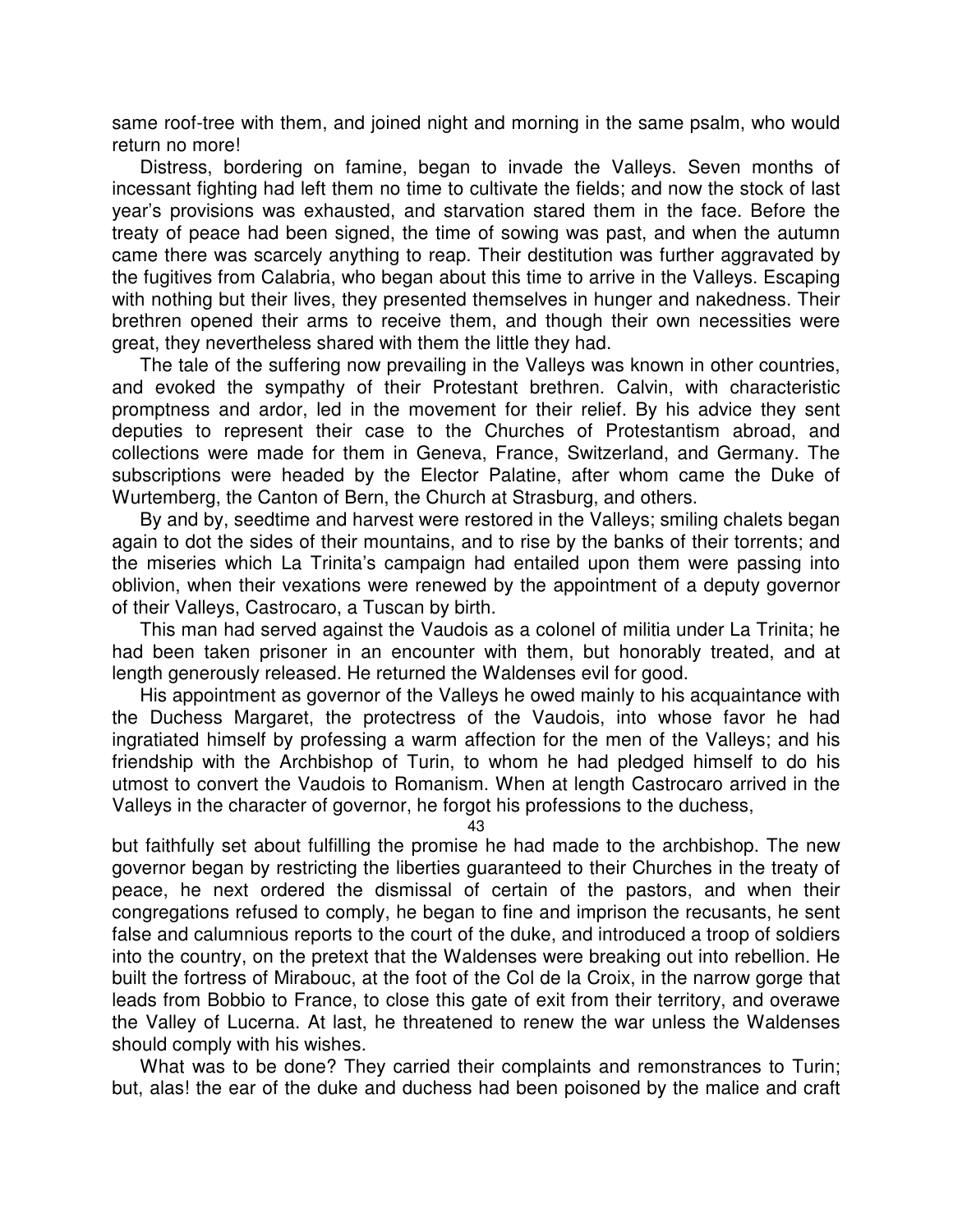of the governor. Soon again the old alternative would be presented to them, the mass or death. 1(81)

In their extremity they sought the help of the Protestant princes of Germany. The cry from the Alps found a responsive echo from the German plains. The great Protestant chiefs of the Fatherland, especially Frederick, Elector Palatine, saw in these poor oppressed herdsmen and vinedressers his brethren, and with zeal and warmth espoused their cause. He indited a letter to the duke, distinguished for its elevation of sentiment, as well as the catholicity of its views. It is a noble defense of the rights of conscience, and an eloquent pleading in behalf of toleration. "Let your highness," says the elector, "know that there is a God in heaven, who not only contemplates the actions, but also tries the hearts and reins of men, and from whom nothing is hid. Let your highness take care not voluntarily to make war upon God, and not to set secure Christ in his members....Persecution, moreover, will never advance the cause it pretends to defend. The ashes of the martyrs are the seed of the Christian Church.

"For the Church resembles the palm tree, whose stem only shoots up the taller, the greater the weights that are hung upon it. Let your highness consider that the Christian religion was established by persuasion, and not by violence; and as it is certain that religion is nothing else than a firm and enlightened persuasion of God, and of his will, as revealed in his Word, and engraven in the hearts of believers by his Holy Spirit, it cannot, when once rooted, be torn away by tortures." 2(82) So did the Elector Palatine warn the duke.

These are remarkable words when we think that they were written in the middle of the sixteenth century. We question whether our own age could express itself more justly on the subject of the rights of conscience, the spirituality of religion, and the impolicy, as well as criminality, of persecution. We sometimes apologise for the cruel deeds of Spain and France, on the ground of the intolerance and blindness of the age. But six years before the St. Bartholomew Massacre was enacted, this great voice had been raised in Christendom for toleration.

What effect this letter had upon the duke we do not certainly know, but from about this time Castrocaro moderated his violence, though he still continued at intervals to terrify the poor people he so basely oppressed by fulminating against them the most atrocious threats. On the death of Emmanuel Philibert, in 1580, the villainy of the governor came to light. The young Duke Charles Emmanuel ordered his arrest; but the execution of it was a matter of difficulty, for Castrocaro had entrenched himself in the Castle of La Torre, and surrounded himself with a band of desperadoes, to which he had added, for his yet greater defense, a pack of ferocious bloodhounds of unusual size and strength. 3(83) A captain of his guard betrayed him, and thus as he had maintained himself by treachery, so by treachery did his doom at last overtake him. He was carried to Turin, where he perished in prison. 4(84)

Famine, persecution, war—all three, sometimes in succession and sometimes together had afflicted this much-enduring people, but now they were visited from the hand of God. For some years they had enjoyed an unusual peace; and this quiet was the more remarkable inasmuch as all around their mountains Europe was in combustion. Their brethren or the Reformed Church in France, in Spain, and in Italy were falling on the field, perishing by massacre, or dying at the stake, while they were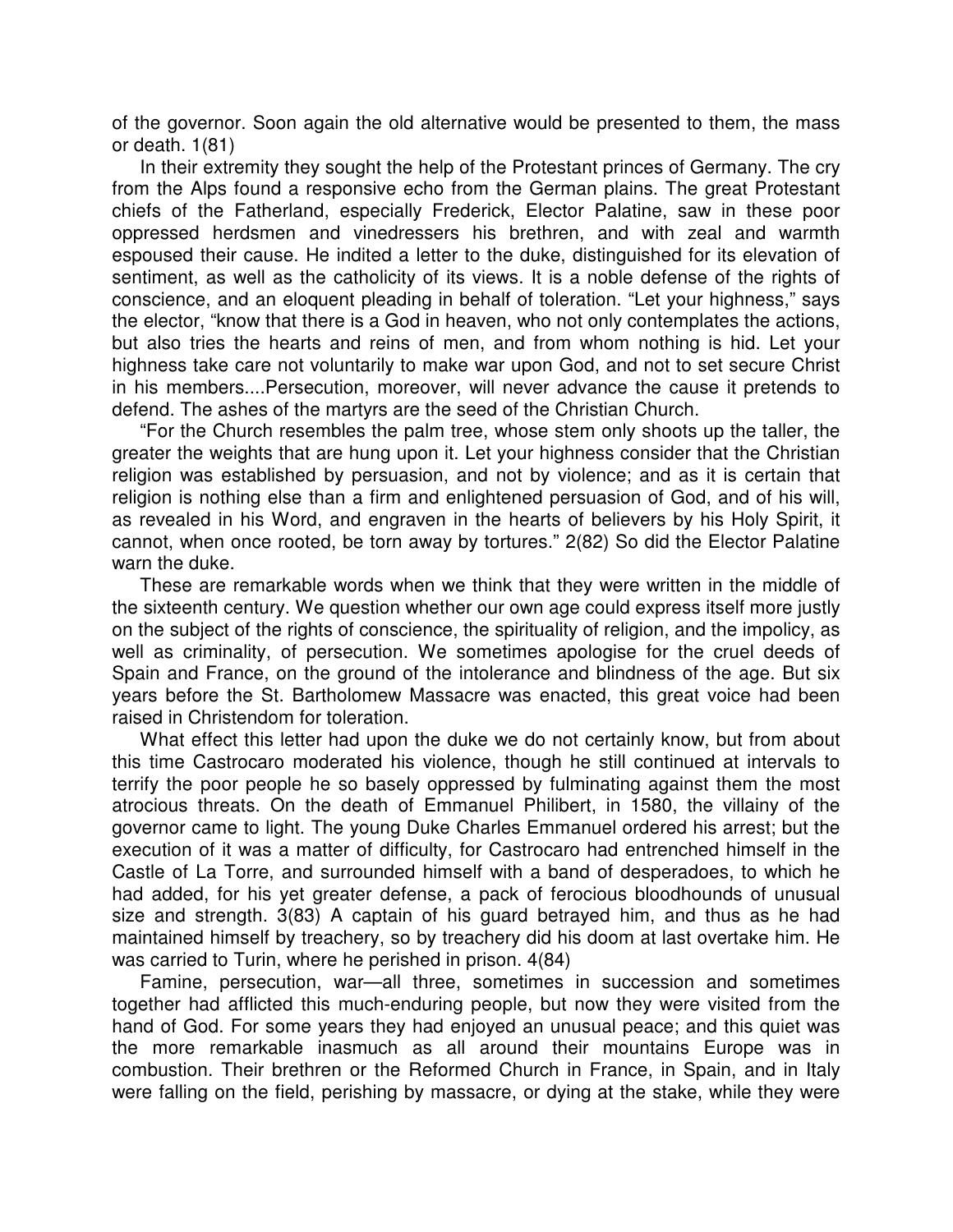#### guarded

44

from harm. But now a new calamity carried gloom and mourning into their Valleys. On the morning of the 23rd of August, 1629, a cloud of unusual blackness gathered on the summit of the Col Julion. It burst in a water-spout or deluge. The torrents rolled down the mountain on both sides, and the villages of Bobbio and Prali, situated the one in the southern and the other in the northern valley, were overflown by the sudden inundation.

Many of the houses were swept away, and the inhabitants had barely time to save their lives by flight. In September of the same year, there came an icy wind, accompanied by a dry cloud, which scathed their Valleys and destroyed the crop of the chestnut tree. There followed a second deluge of rain, which completely ruined the vintage. These calamities were the more grievous inasmuch as they succeeded a year of partial famine. The Vaudois pastors assembled in solemn synod, to humble themselves and to lift up their voices in prayer to God. Little did they imagine that at that moment a still heavier calamity hung over them, and that this was the last time they were ever to meet one another on earth. 5(85)

In 1630, a French army, under Marshal Schomberg, suddenly occupied the Valleys. In that army were many volunteers, who had made their escape from a virulent contagious disease then raging in France. The weather was hot, and the seeds of the pestilence which the army had brought with it speedily developed themselves. The plague showed itself in the first week of May in the Valley of Perosa; it next broke out in the more northern Valley of Martino; and soon it spread throughout all the Valleys. The pastors met together to supplicate the Almighty, and to concert practical measures for checking the ravages of this mysterious and terrible scourge. They purchased medicine and collected provisions for the poor. 6(86) They visited the sick, consoled the dying, and preached in the open air to crowds, solemnised and eager to listen.

In July and August the heat was excessive, and the malady raged yet more furiously. In the month of July four of the pastors were carried off by the plague; in August seven others died; and in the following month another, the twelfth, was mortally stricken. There remained now only three pastors, and it was remarked that they belonged to three several valleys—Lucerna, Martino, and Perosa. The three survivors met on the heights of Angrogna, to consult with the deputies of the various parishes regarding the means of providing for the celebration of worship. They wrote to Geneva and Dauphine requesting that pastors might be sent to supply the place of those whom the plague had struck down, that so the venerable Church of the Valleys, which had survived so many calamities, might not become extinct. They also recalled Antoine Leger from Constantinople. 7(87)

The plague subsided during the winter, but in spring (1631) it rose up again in renewed force. Of the three surviving pastors, one other died; leaving thus only two, Pierre Gilles of Lucerna, and Valerius Gross of Martino. With the heats of the summer the pestilence waxed in strength. Armies, going and coming in the Valleys, suffered equally with the inhabitants. Horsemen would be seen to drop from the saddle on the highway, seized with sudden illness. Soldiers and sutlers, struck in bypaths, lay there infecting the air with their corpses. In La Torre alone fifty families became extinct. The most moderate estimate of the numbers cut off by the plague is 10,000, or from a half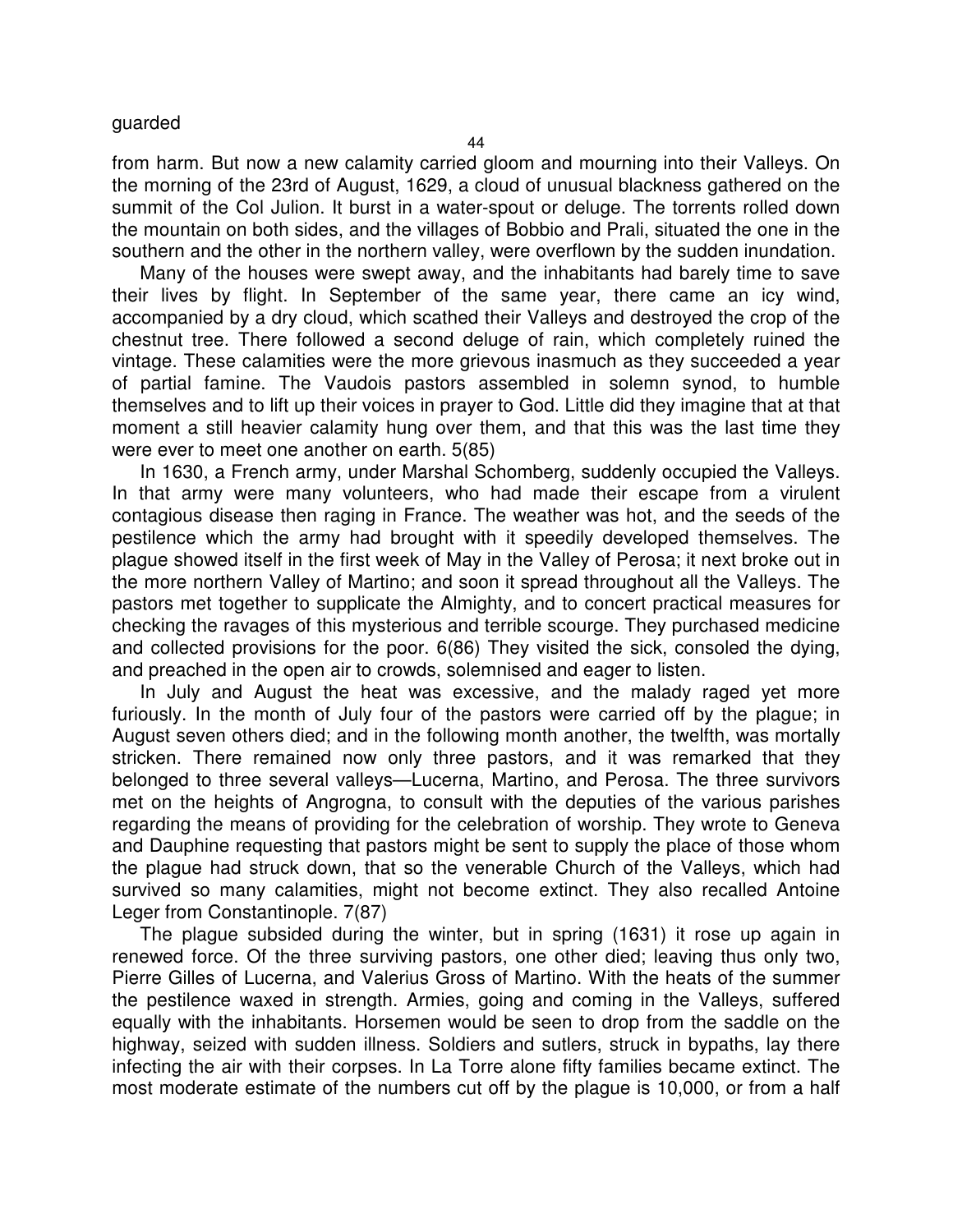to two-thirds of the entire population of the Valleys. The corn in many places remained uncut, the grapes rotted on the bough, and the fruit dropped from the tree. Strangers who had come to find health in the pure mountain air, obtained from the soil nothing but a grave. Towns and villages, which had rung so recently with the sounds of industry, were now silent. Parents were without children, and children were without parents. Patriarchs, who had been wont with pride and joy to gather round them their numerous grandchildren, had seen them sicken and die, and were now alone. The venerable pastor Gilles lost his four elder sons. Though continually present in the homes of the stricken, and at the bedsides of the dying, he himself was spared to compile the monuments of his ancient Church, and narrate among other woes that which had just passed over his native land, and "part of which he had been."

45

Of the Vaudois pastors only two now remained; and ministers hastened from Geneva and other places to the Valleys, lest the old lamp should go out. The services of the Waldensian Churches had hitherto been performed in the Italian tongue, but the new pastors could speak only French.

Worship was henceforward conducted in that language, but the Vaudois soon came to understand it, their own ancient tongue being a dialect between the French and Italian. Another change introduced at this time was the assimilation of their ritual to that of Geneva. And farther, the primitive and affectionate name of Barba was dropped, and the modern title substituted, Monsieur le Ministre. 8(88)

## **Wylie, James A. (1808-1890) / The History of the Waldenses / Chapter 11—The Great Massacre**

## **Chapter 11—The Great Massacre**

Preliminary Attacks—The Propaganda de Fide—Marchioness di Pianeza—Gastaldo's Order—Its Barbarous Execution—Greater Sorrows—Perfidy of Pianeza—The Massacring Army—Its Attack and Repulse—Treachery—The Massacre Begins—Its Horrors—Modes of Torture—Individual Martyrs—Leger Collects Evidence on the Spot—He Appeals to the Protestant States—Interposition of Cromwell—Mission of Sir Samuel Morland—A Martyr's Monument.

THE first labor of the Waldenses, on the departure of the plague, was the re-organization of society. There was not a house in all their Valleys where death had not been. All ties rent, the family relationship was all but extinct; but the destroyer being gone, the scattered inhabitants began to draw together, and to join hand and heart in restoring the ruined churches, raising up the fallen habitations, and creating anew family, and home.

Other events of an auspicious kind, which occurred at this time, contributed to revive the spirits of the Waldenses, and to brighten with a gleam of hope the scene of the recent great catastrophe. The army took its departure, peace having been signed between the French monarch and the duke, and the Valleys returned once more under the dominion of the House of Savoy. A decade and a half of comparative tranquility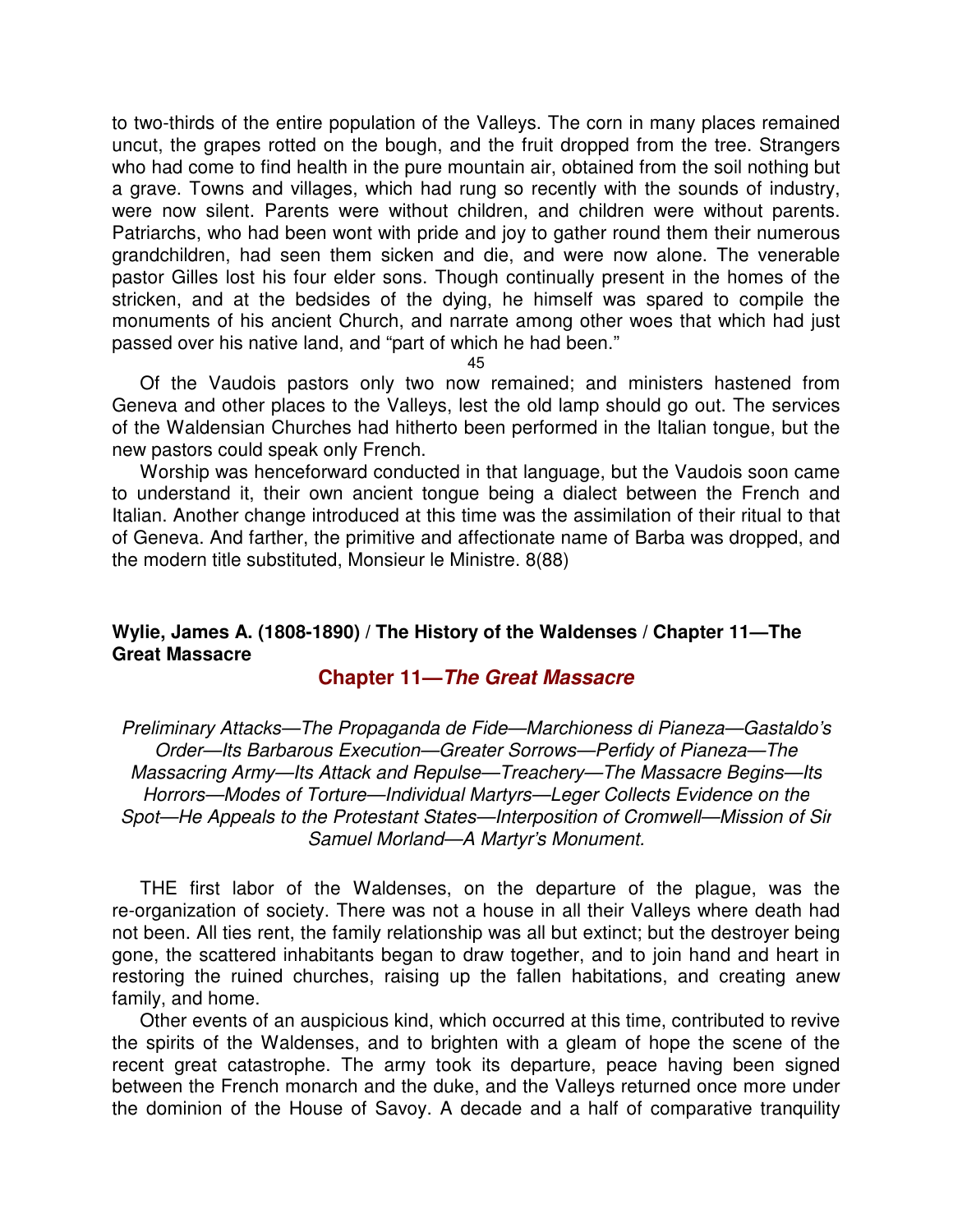allowed the population to root itself anew, and their Valleys and mountain sides to be brought again under tillage. Fifteen years—how short a breathing space amid storms so awful!

These fifteen years draw to a close; it is now 1650, and the Vaudois are entering within the shadow of their greatest woe. The throne of Savoy was at this; time filled by Charles Emmanuel II, a youth of fifteen. He was a prince of mild and humane disposition; but he was counseled and ruled by his mother, the Duchess Christina, who had been appointed regent of the kingdom during his minority. That mother was sprung of a race which have ever been noted for their dissimulation, their cruelty, and their bigoted devotion to Rome. She was the daughter of Henry IV of France and his second wife, Mary de Medici, daughter of Francis II, Duke of Tuscany. The ferocious temper and gloomy superstition of her ancestors, the Medici a name so conspicuously mixed up with the world-execrated massacre of St. Bartholomew—had descended to the Duchess Christina.

In no other reign did the tears and blood of the Waldenses flow so profusely, a fact for which we cannot satisfactorily account, unless on the supposition that the sufferings which now overwhelmed

46

them came not from the mild prince who occupied the throne, but from the cold, cruel, and bloodthirsty regent who governed the kingdom. In short, there is reason to believe that it was not the facile spirit of the House of Savoy, but the astute spirit of the Medici, prompted by the Vatican, that enacted those scenes of carnage that we are now to record.

The blow did not descend all at once; a series of lesser attacks heralded the great and consummating stroke. Machinations, chicaneries, and legal robberies paved the way for an extermination that was meant to be complete and final.

First of all came the monks. We have seen the plague with which the Valleys were visited in 1630; there came a second plague—not this time the pestilence, but a swarm of Capuchins. They had been sent to convert the heretics, and they began by eagerly challenging the pastors to a controversy, in which they felt sure of triumphing. A few attempts, however, convinced them that victory was not to be so easily won as they had fondly thought. The heretics made "a Pope of their Bible," they complained, and as this was a book which the Fathers had not studied, they did not know where to find the passages which they felt sure would confute the Vaudois pastors. They could silence them only by banishing them, and among others whom they drove into exile was the accomplished Antione Leger, the uncle of the historian. Thus were the people deprived of their natural leaders. 1(89) The Vaudois were forbidden on pain of confiscation and death to purchase or farm lands outside their own narrow territories. Certain of their churches were closed. Their territory was converted into a prison by an order forbidding them to cross the frontier even for a few hours, unless on fair-days. The wholly Protestant communes of Bobbio, Villaro, Angrogna, and Rora were ordered to maintain each a mission of Capuchins; and foreign Protestants were interdicted from settling in the Valleys under pain of death, and a fine of 1,000 gold crowns upon the communes that should receive them. This law was leveled against their pastors, who, since the plague, were mostly French or Swiss. It was hoped that in a few years the Vaudois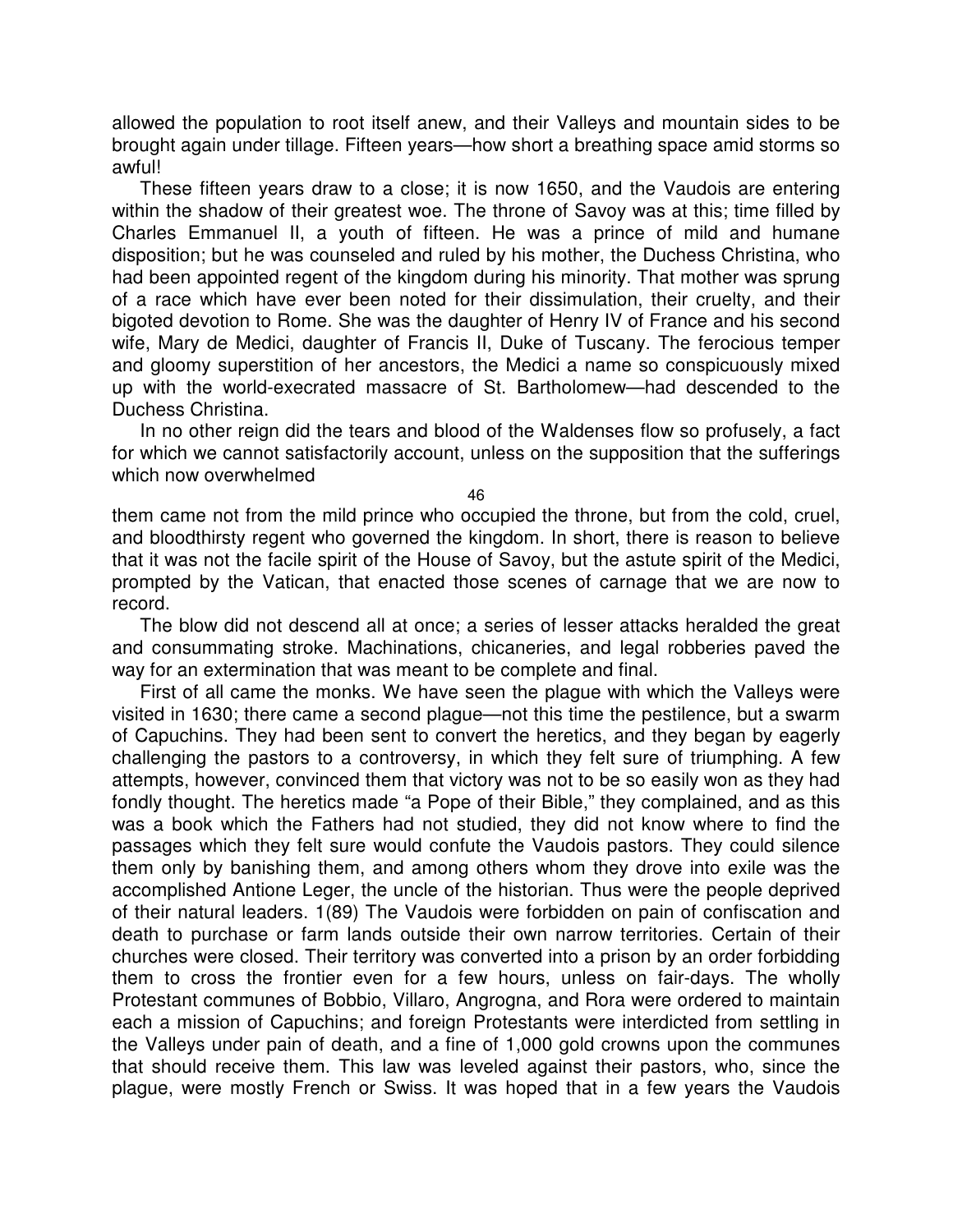would be without ministers. Monts-de-Piete were established to induce the Vaudois, whom confiscations, bad harvests, and the billeting of soldiers had reduced to great straits, to pawn their goods, and when all had been put in pledge they were offered restitution in full on condition of renouncing their faith. Dowries were promised to young maidens on the same terms. 2(90) These various arts had a success surprisingly small. Some dozen of Waldensian perverts were added to the Roman Church. It was plain that the good work of proselytizing was proceeding too slowly. More efficient measures must be had recourse to.

The Society for the "Propagation of the Faith," established by Pope Gregory XV in 1622, had already been spread over Italy and France. The object of the society was originally set forth in words sufficiently simple and innocent—"De Propaganda Fidei" (for the Propagation of the Faith). Since the first institution of this society, however, its object had undergone enlargement, or, if not its object, at all events its title. Its first modest designation was supplemented by the emphatic words, "et Extirpandis Haereticis" (and the Extirpation of Heretics). The membership of the society soon became numerous: it included both laymen and priests; all ranks, from the noble and the prelate to the peasant and the pauper, pressed forward to enroll themselves in it—the inducement being a plenary indulgence to all who should take part in the good work so unmistakably indicated in the one brief and pithy clause, "et Extirpandis Haereticis." The societies in the smaller towns reported to the metropolitan cities; the metropolitan cities to the capital; and the capitals to Rome, where, in the words of Leger, "sat the great spider that held the threads of this mighty web."

In 1650 the "Council of the Propagation of the Faith" was established at Turin. The chief counselors of state, the great lords of the country, and the dignitaries of the Church enrolled themselves as a presiding board. Societies of women were formed, at the head of which was the Marchioness di Pianeza. She was the first lady at court; and as she had not worn "the white rose of a blameless life," she was all the more zealous in this cause, in the hope of making expiation for the errors of the past. She was at infinite pains to further the object of the society; and her own eager spirit she infused into

47

all under her. "The lady propagandists," says Leger 3(91): "distributed the towns into districts, and each visited the district assigned to her twice a week, suborning simple girls, servant maids, and young children by their flattering allurements and fair promises, and doing evil turns such as would not listen to them. They had their spies everywhere, who, among other information, ascertained in what Protestant families disagreements existed, and hither would the propagandists repair, stirring up the flame of dissension in order to separate the husband from the wife, the wife from the husband, the children from the parents; promising them, and indeed giving them, great advantages, if they would consent to attend mass. Did they hear of a tradesman whose business was falling off, or of a gentleman who from gambling or otherwise was in want of money, these ladies were at hand with their Dabo tibi (I will give thee), on condition of apostasy; and the prisoner was in like manner relieved from his dungeon, who would give himself up to them. To meet the very heavy expenses of this proselytizing, to keep the machinery at work, to purchase the souls that sold themselves for bread, regular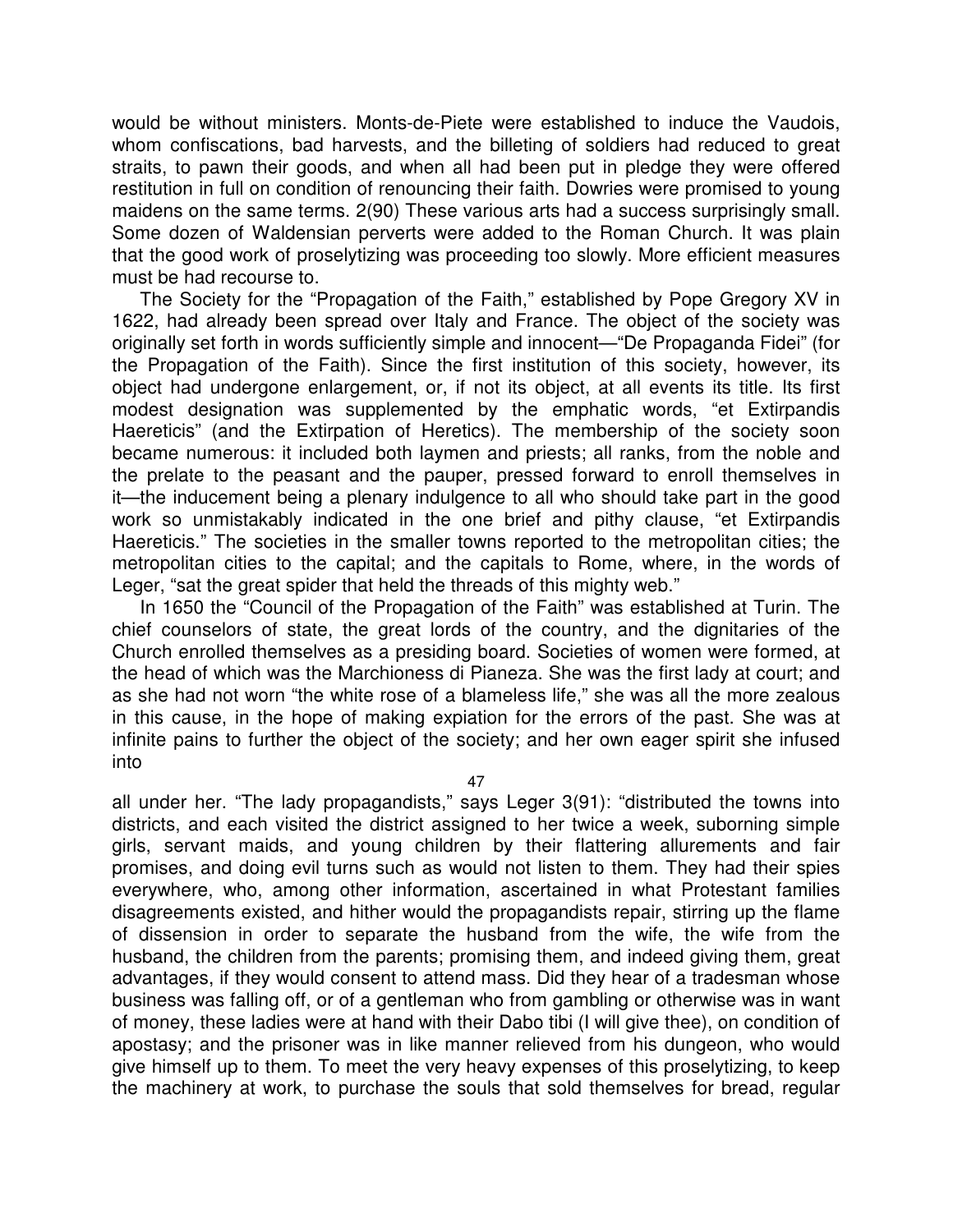collections were made in the chapels, and in private families, in the shops, in the inns, in the gambling houses, in the streets—everywhere was alms begging in operation. The Marchioness of Pianeza herself, great lady as she was, used every second or third day to make a circuit in search of subscriptions, even going into the taverns for that purpose. . If any person of condition, who was believed able to contribute a coin, chanced to arrive at any hotel in town, these ladies did not fail to wait upon him, purse in hand, and solicit a donation. When persons of substance known to belong to the religion [Reformed] arrived in Turin, they did not scruple to ask money of them for the propagation of the faith, and the influence of the marchioness, or fear of losing their errand and ruining their affairs, would often induce such to comply."

While busied in the prosecution of these schemes, the Marchioness di Pianeza was stricken with death. Feeling remorse, and wishing to make atonement, she summoned her lord, from whom she had been parted many years, to her bedside, and charged him, as he valued the repose of her soul and the safety of his own, to continue the good work, on which her heart had been so much set, of converting the Vaudois. To stimulate his zeal, she bequeathed him a sum of money, which, however, he could not touch till he had fulfilled the condition on which it was granted. The marquis undertook the task with the utmost goodwill. 4(92) A bigot and a soldier, he could think of only one way of converting the Vaudois. It was now that the storm burst.

On the 25th of January, 1655, came the famous order of Gastaldo. This decree commanded all the Vaudois families domiciled in the communes of Lucerua, Fenile, Bubiana, Bricherasio, San Giovanni, and La Torre—in short, the whole of that rich district that separates their capital from the plain of Piedmont—to quit their dwellings within three days, and retire into the Valleys of Bobbio, Angrogna, and Rora. This they were to do on pain of death. They were farther required to sell their lands to Romanists within twenty days. Those who were willing to abjure the Protestant faith were exempted from the decree.

Anything more inhuman and barbarous in the circumstances than this edict it would not be easy to imagine. It was the depth of winter, and an Alpine winter has terrors unknown to the winters of even more northern regions. However could a population like that on which the decree fell, including young children and old men, the sick and bed-ridden, the blind and the lame, undertake a journey across swollen rivers, through valleys buried in snow, and over mountains covered with ice? They must inevitably perish, and the edict that cast them out was but another form of condemning them to die of cold and hunger. "Pray ye," said Christ, when warning his disciples to flee when they should see the Roman armies gathering round Jerusalem, "Pray ye that your flight be not in the winter." The Romish Propaganda at Turin chose this season for the enforced flight of the Vaudois. Cold were the icy peaks that looked down on this miserable troop, who were now fording the torrents and now struggling up the mountain tracks, but the heart of the persecutor was colder still. True, an alternative was offered them; they might go to mass. Did they avail themselves of it? The historian Leger informs us that he

had a congregation of well-nigh 2,000 persons, and that not a man of them all accepted the alternative. "I can well bear them this testimony," he observes, "seeing I was their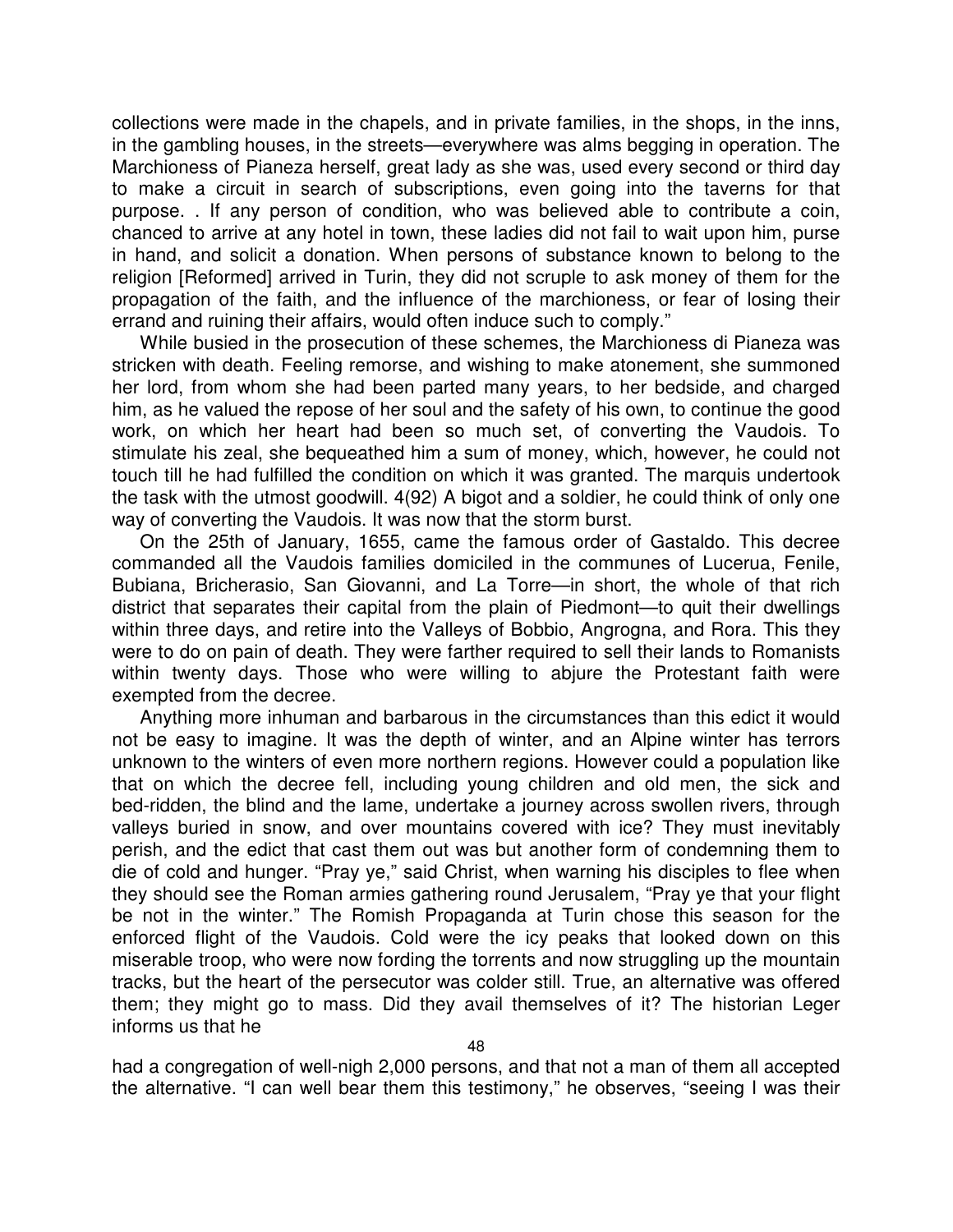pastor for eleven years, and I knew every one of them by name; judge, reader, whether I had not cause to weep for joy, as well as for sorrow, when I saw that all the fury of these wolves was not able to influence one of these lambs, and that no earthly advantage could shake their constancy. And when I marked the traces of their blood on the snow and ice over which they had dragged their lacerated limbs, had I not cause to bless God that I had seen accomplished in their poor bodies what remained of the measure of the sufferings of Christ, and especially when I beheld this heavy cross borne by them with a fortitude so noble?" 5(93)

The Vaudois of the other valleys welcomed these poor exiles, and joyfully shared with them their own humble and scanty fare. They spread the table for all, and loaded it with polenta and roasted chestnuts, with the milk and butter of their mountains, to which they did not forget to add a cup of that red wine which their valleys produce. 6(94) Their enemies were amazed when they saw the whole community rise up as one man and depart.

Greater woes trod fast upon the heels of this initial calamity. A part only of the Vaudois nation had suffered from the cruel decree of Gastaldo, but the fixed object of the Propaganda was the extirpation of the entire race, and the matter was gone about with consummate perfidy and deliberate cruelty. From the upper valleys, to which they had retired, the Waldenses sent respectful representations to the court of Turin. They described their piteous condition in terms so moving—and it would have been hard to have exaggerated it—and besought the fulfillment of treaties in which the honor and truth of the House of Savoy were pledged, in language so temperate and just, that one would have thought that their supplication must needs prevail. Alas, no! The ear of their prince had been poisoned by falsehood. Even access to him was denied them. As regarded the Propaganda, their remonstrances, though accompanied with tears and groans, were wholly unheeded. The Vaudois were but charming deaf adders. They were put off with equivocal answers and delusive promises till the fatal 17th of April had arrived, when it was no longer necessary to dissemble and equivocate. 7(95)

On the day above named, April 17th, 1655, the Marquis di Pianeza departed secretly at midnight from Turin, and appeared before the Valleys at the head of an army of 15,000 men. 8(96) The Waldensian deputies were by appointment knocking at the door of the marquis in Turin, while he himself was on the road to La Torre. He appeared under the walls of that town at eight o'clock on Saturday evening, the same 17th of April, attended by about 300 men; the main body of his army he had left encamped on the plain. That army, secretly prepared, was composed of Piedmontese, comprehending a good many banditti, who were promised pardon and plunder should they behave themselves well, some companies of Bavarians, six regiments of French, whose thirst for blood the Huguenot wars had not been able to slake, and several companies of Irish Romanists, who, banished by Cromwell, arrived in Piedmont dripping from the massacre of their Protestant fellow subjects in their native land. 9(97)

The Waldenses had hastily constructed a barricade at the entrance of La Torre. The marquis ordered his soldiers to storm it; but the besieged resisted so stoutly that, after three hours' fighting, the enemy found he had made no advance. At one o'clock on the Sunday morning, Count Amadeus of Lucerna, who knew the locality, made a flank movement along the banks of the Pelice, stole silently through the meadows and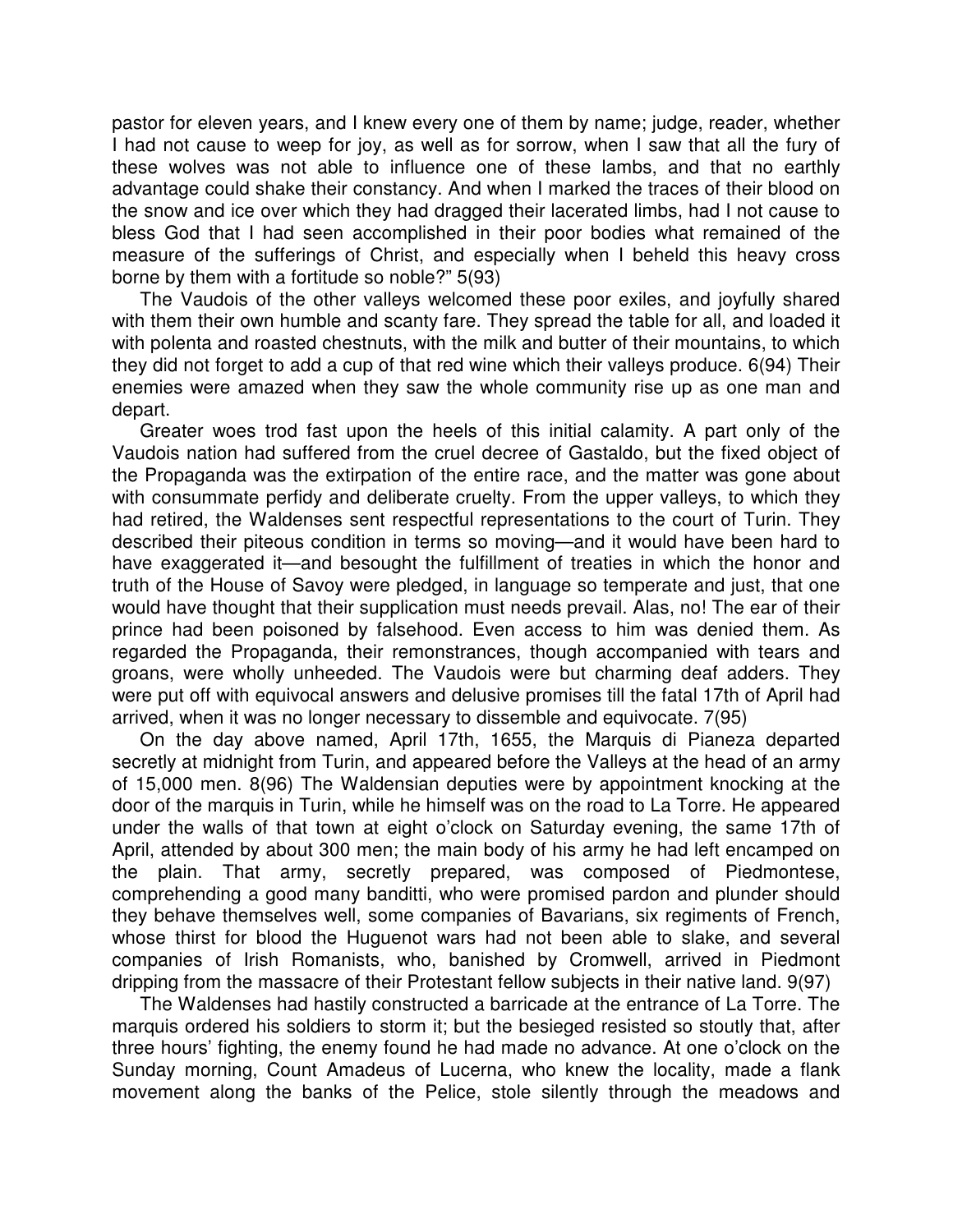orchards, and, advancing from the opposite quarter, attacked the Vaudois in the rear. They faced round, pierced the ranks of their assailants, and made good their retreat to the hills, leaving La Torre in the hands of the enemy. The Vaudois had lost only three men in all that fighting. It was now between two and three o'clock on Sunday morning, and though the hour was early, the Romanists repaired in a body to the church and chanted a Te Deum. 10(98) The day was Palm Sunday, and in this fashion did the Roman Church, by her soldiers, celebrate that great festival of love and goodwill in the Waldensian Valleys.

The Vaudois were once more on their mountains. Their families had been previously transported to their natural fastnesses. Their sentinels kept watch night and day along the frontier heights. They could

49

see the movements of Pianeza's army on the plains beneath. They beheld their orchards falling by the axes, and their dwellings being consumed by the torches of the soldiers. On Monday the 19th, and Tuesday the 20th, a series of skirmishes took place along the line of their mountain passes and forts. The Vaudois, though poorly armed and vastly outnumbered—for they were but as one to a hundred—were victorious on all points. The popish soldiers fell back in ignominious rout, carrying wondrous tales of the Vaudois' valor and heroism to their comrades on the plain, and infusing incipient panic into the camp. 11(99)

Guilt is ever cowardly. Pianeza now began to have misgivings touching the issue. The recollection that mighty armies had aforetime perished on these mountains haunted and disquieted him. He betook him to a weapon which the Waldenses have ever been less able to cope with than the sword. On Wednesday, the 21st, before daybreak, he announced, by sound of trumpet at the various Vaudois entrenchments, his willingness to receive their deputies and treat for peace. Delegates set out for his camp, and on their arrival at headquarters were received with the utmost urbanity, and sumptuously entertained. Pianeza expressed the utmost regret for the excesses his soldiers had committed, and which had been done, he said, contrary to orders, he protested that he had come into their valleys only to track a few fugitives who had disobeyed Gastaldo's order, that the higher communes had nothing to fear, and that if they would admit a single regiment each for a few days, in token of their loyalty, all would be amicably ended. The craft of the man conquered the deputies, and despite the warnings of the more sagacious, the pastor Leger in particular, the Waldenses opened the passes of their valleys and the doors of their dwellings to the soldiers of Pianeza.

Alas! alas! these poor people were undone. They had received under their roof the murderers of themselves and their families. The first two days, the 22rid and 23rd of April, were passed in comparative peace, the soldiers eating at the same table, sleeping under the same roof, and conversing freely with their destined victims. This interval was needed to allow every preparation to be made for what was to follow. The enemy now occupied the towns, the villages, the cottages, and the roads throughout the valleys. They hung upon the heights. Two great passes led into France: the one over the snows of the lofty Col Julten, and the other by the Valley of Queyras into Dauphine. But, alas! escape was not possible by either outlet. No one could traverse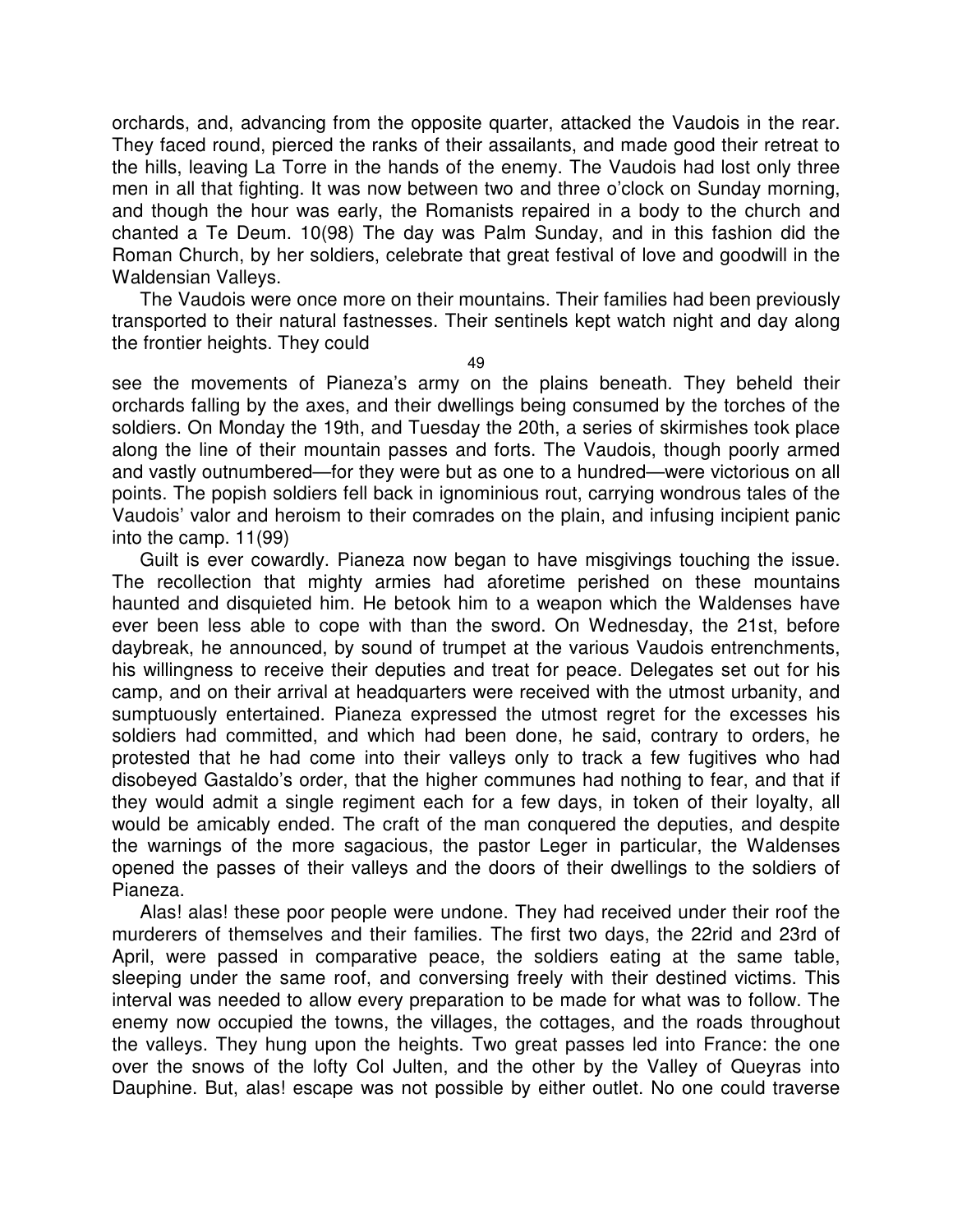the Col Julten at this season and live, and the fortress of Mirabouc, that guarded the narrow gorge which led into the Valley of Queyras, the enemy had been careful to secure. 12(100) The Vaudois were enclosed as in a net—shut in as in a prison.

At last the blow fell with the sudden crash of the thunderbolt. At four o'clock on the morning of Saturday, the 24th of April, 1655, the signal was given from the castle-hill of La Torre. 13(101) But who shall rehearse the tragedy that followed? "It is Cain a second time," says Monastier, "shedding the blood of his brother Abel." 14(102) On the instant a thousand assassins began the work of death. Dismay, horror, agony, woe in a moment overspread the Valleys of Lucerna and Angrogna. Though Pandemonium had sent forth its fiends to riot in crime and revel in blood, they could not have outdone the soldiers of the Propaganda. We see the victims climbing the hills with what speed they are able, the murderer on their track. We see the torrents as they roll down from the heights beginning to be tinged with blood. Gleams of lurid light burst out through the dark smoke that is rolling through the vales, for a priest and monk accompany each party of soldiers, to set fire to the houses as soon as the inmates have been dispatched. Alas! what sounds are these that fall upon our ears.

The cries and groans of the dying are echoed and reechoed from the rocks around, and it seems as if the mountains had taken up a wailing for the slaughter of their children. "Our Valley of Lucerna," exclaims Leger, "which was like a Goshen, was now converted into a Mount Etna, darting forth cinders and fire and flames. The earth resembled a furnace, and the air was filled with a darkness like that of Egypt, which might be felt, from the smoke of towns, villages, temples, mansions, granges, and buildings, all burning in the flames of the Vatican." 15(103)

50

The soldiers were not content with the quick dispatch of the sword, they invented new and hitherto unheard-of modes of torture and death. No man at this day dare write in plain words all the disgusting and horrible deeds of these men; their wickedness can never be all known, because it never can be all told.

From the awful narration of Leger, we select only a few instances; but even these few, however mildly stated, grow, without our intending it, into a group of horrors. Little children were torn from the arms of their mothers, clasped by their tiny feet, and their heads dashed against the rocks; or were held between two soldiers and their quivering limbs torn up by main force. Their mangled bodies were then thrown on the highways or fields, to be devoured by beasts. The sick and the aged were burned alive in their dwellings. Some had their hands and arms and legs lopped off, and fire applied to the severed parts to staunch the bleeding and prolong their suffering. Some were flayed alive, some were roasted alive, some disemboweled; or tied to trees in their own orchards, and their hearts cut out. Some were horribly mutilated, and of others the brains were boiled and eaten by these cannibals. Some were fastened down into the furrows of their own fields, and ploughed into the soil as men plough manure into it. Others were buried alive. 16(104) Fathers were marched to death with the heads of their sons suspended round their necks. Parents were compelled to look on while their children were first outraged, then massacred, before being themselves permitted to die. But here we must stop. We cannot proceed farther in Leger's awful narration. There come vile, abominable and monstrous deeds, utterly and overwhelmingly disgusting,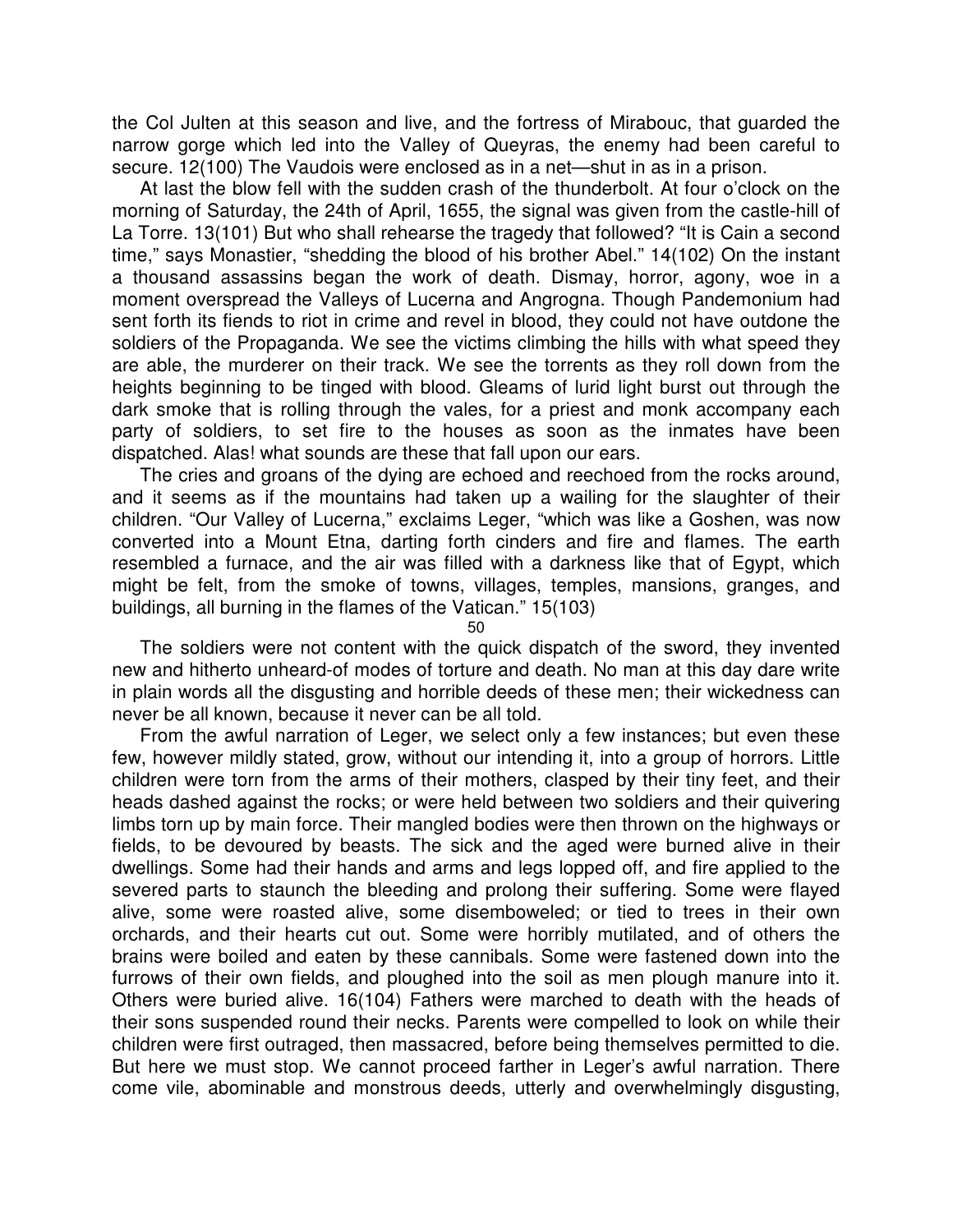horrible and fiendish, which we dare not transcribe. The heart sickens, and the brain begins to swim. "My hand trembles," says Leger, "so that I scarce even hold the pen, and my tears mingle in torrents with my ink, while I write the deeds of these children of darkness—blacker even than the Prince of Darkness himself." 17(105)

No general account, however awful, can convey so correct an idea of the horrors of this persecution as would the history of individual cases; but this we are precluded from giving. Could we take these martyrs one by one—could we describe the tragical fate of Peter Simeon of Angrogna—the barbarous death of Magdalene, wife of Peter Pilon of Villare—the sad story—but no, that story could not be told—of Anne, daughter of John Charbonier of La Torre—the cruel martyrdom of Paul Garnier of Rora, whose eyes were first plucked out, who next endured other horrible indignities, and, last of all, was flayed alive, and his skin, divided into four parts, extended on the window gratings of the four principal houses in Lucerna—could we describe these cases, with hundreds of others equally horrible and appalling, our narrative would grow so harrowing that our readers, unable to proceed, would turn from the page. Literally did the Waldenses suffer all the things of which the apostle speaks, as endured by the martyrs of old, with other torments not then invented, or which the rage of even a Nero shrank from inflicting. "They were stoned, they were sawn asunder, were tempted, were slain with the sword; they wandered about in sheepskins and goatskins; being destitute, afflicted, tormented (of whom the world was not worthy); they wandered in deserts, and in mountains, and in dens, and caves of the earth."

These cruelties form a scene that is unparalleled and unique in the history of at least civilized countries. There have been tragedies in which more blood was spilt, and more life sacrificed, but none in which the actors were so completely dehumanized, and the forms of suffering so monstrously disgusting, so unutterably cruel and revolting. The "Piedmontese Massacres" in this respect stand alone. They are more fiendish than all the atrocities and murders before or since, and Leger may still advance his challenge to "all travelers, and all who have studied the history of ancient and modern pagans, whether among the Chinese, Tartars and Turks, they ever witnessed or heard tell of such execrable perfidies and barbarities."

The authors of these deeds, thinking it may be that their very atrocity would make the world slow to believe them, made bold to deny that they had ever been done, even before the blood was well dry in the Valleys. Pastor Leger took instant and effectual means to demonstrate the falsehood of that denial, and to provide that clear, irrefragable, and indubitable proof of these awful crimes should go down to

51

posterity. He traveled from commune to commune, immediately after the massacre, attended by notaries, who took down the depositions and attestations of the survivors and eye-witnesses of these deeds, in presence of the council and consistory of the place. 18(106) From the evidence of these witnesses he compiled and gave to the world a book, which Dr. Gilly truly characterised as one of the most "dreadful" in existence. 19(107) The originals of these depositions Leger gave to Sir Samuel Morland, who deposited them, together with other valuable documents pertaining to the Waldenses, in the Library of the University of Cambridge.

Uncontrollable grief seized the hearts of the survivors at the sight of their brethren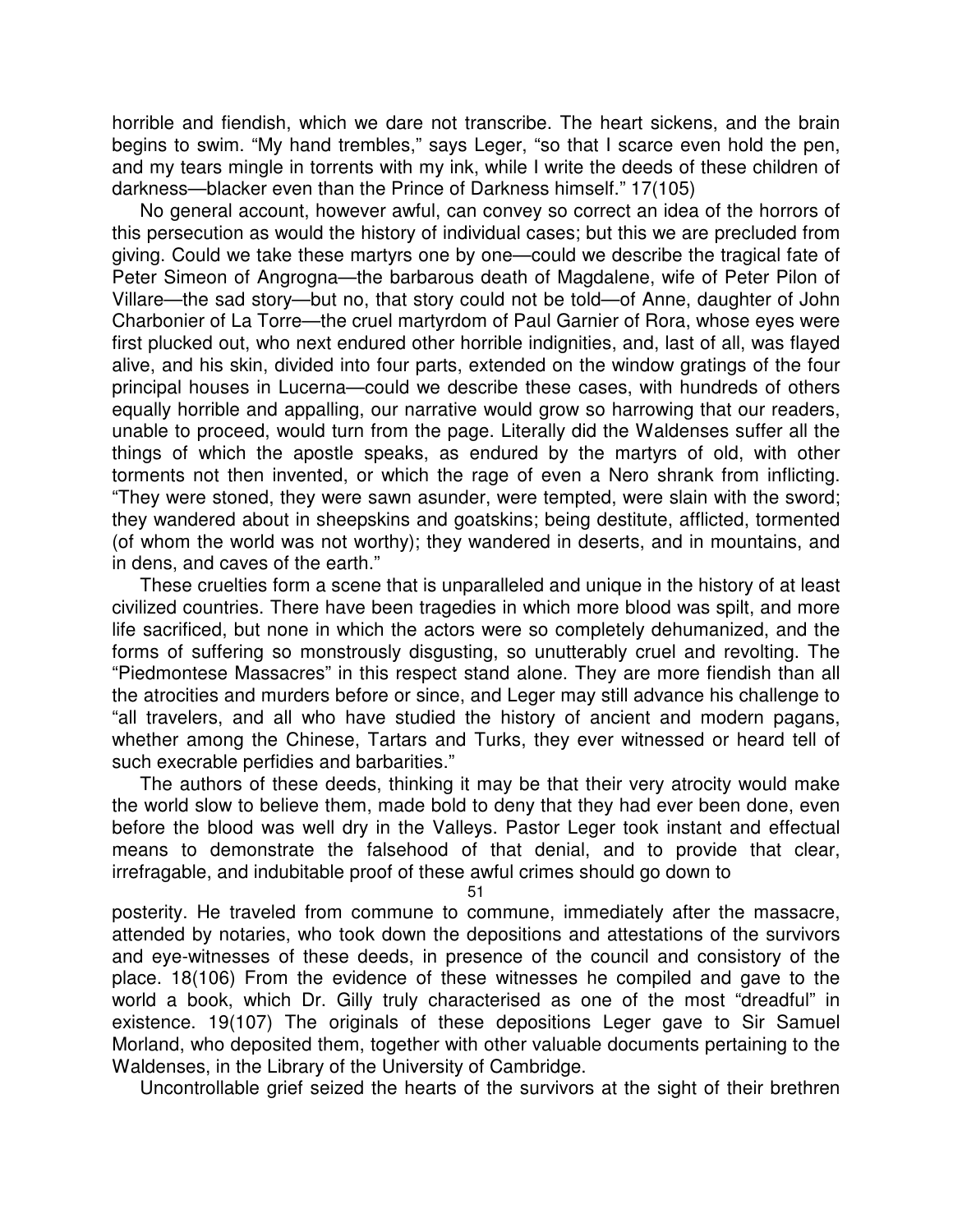slain, their country devastated, and their Church overthrown. "Oh that my head were waters," exclaims Leger, "and mine eyes a fountain of tears, that I might weep day and night for the slain of the daughter of my people! Behold and see if there be any sorrow like unto my sorrow." "It was then," he adds, "that the fugitives, who had been snatched as brands from the burning, could address God in the words of the 79th Psalm, which literally as emphatically describes their condition:—

"'O God, the heathen are come into thine inheritances,

Thy holy temple have they defiled;

They have laid Jerusalem on heaps.

The dead bodies of thy servants have they given

To be meat unto the fowls of heaven,

The flesh of thy saints unto the beasts of the earth,

Their blood have they shed like water;..

And there was none to bury them!'" 20(108)

When the storm had abated, Leger assembled the scattered survivors, in order to take counsel with them as to the steps to be now taken. It does not surprise us to find that some had begun to entertain the idea of abandoning the Valleys altogether. Leger strongly dissuaded them against the thought of forsaking their ancient inheritance. They must, he said, rebuild their Zion in the faith that the God of their fathers would not permit the Church of the Valleys to be finally overthrown. To encourage them, he undertook to lay a representation of their sufferings and broken condition before their brethren of other countries, who, he was sure, would hasten to their help at this great crisis. These counsels prevailed. "Our tears are no longer of water," so wrote the remnant of the slaughtered Vaudois to the Protestants of Europe, "they are of blood; they do not merely obscure our sight, they choke our very hearts. Our hands tremble and our heads ache by the many blows we have received. We cannot frame an epistle answerable to the intent of our minds, and the strangeness of our desolations. We pray you to excuse us, and to collect amid our groans the meaning of what we fain would utter." After this touching introduction, they proceed with a representation of their state, expressing themselves in terms the moderation of which contrasts strongly with the extent of their wrongs. Protestant Europe was horror-struck when the tale of the massacre was laid before it.

Nowhere did these awful tidings awaken a deeper sympathy or kindle a stronger indignation than in England. Cromwell, who was then at the head of the State, proclaimed a fast, ordered a collection for the sufferers, 21(109) and wrote to all the Protestant princes, and to the King of France, with the intent of enlisting their sympathy and aid in behalf of the Vaudois. One of the noblest as well as most sacred of the tasks ever undertaken by the great poet, who then acted as the Protector's Latin secretary, was the writing of these letters. Milton's pen was not less gloriously occupied when writing in behalf of these venerable sufferers for conscience sake, than when writing "Paradise Lost." In token of the deep interest he took in this affair, Cromwell sent Sir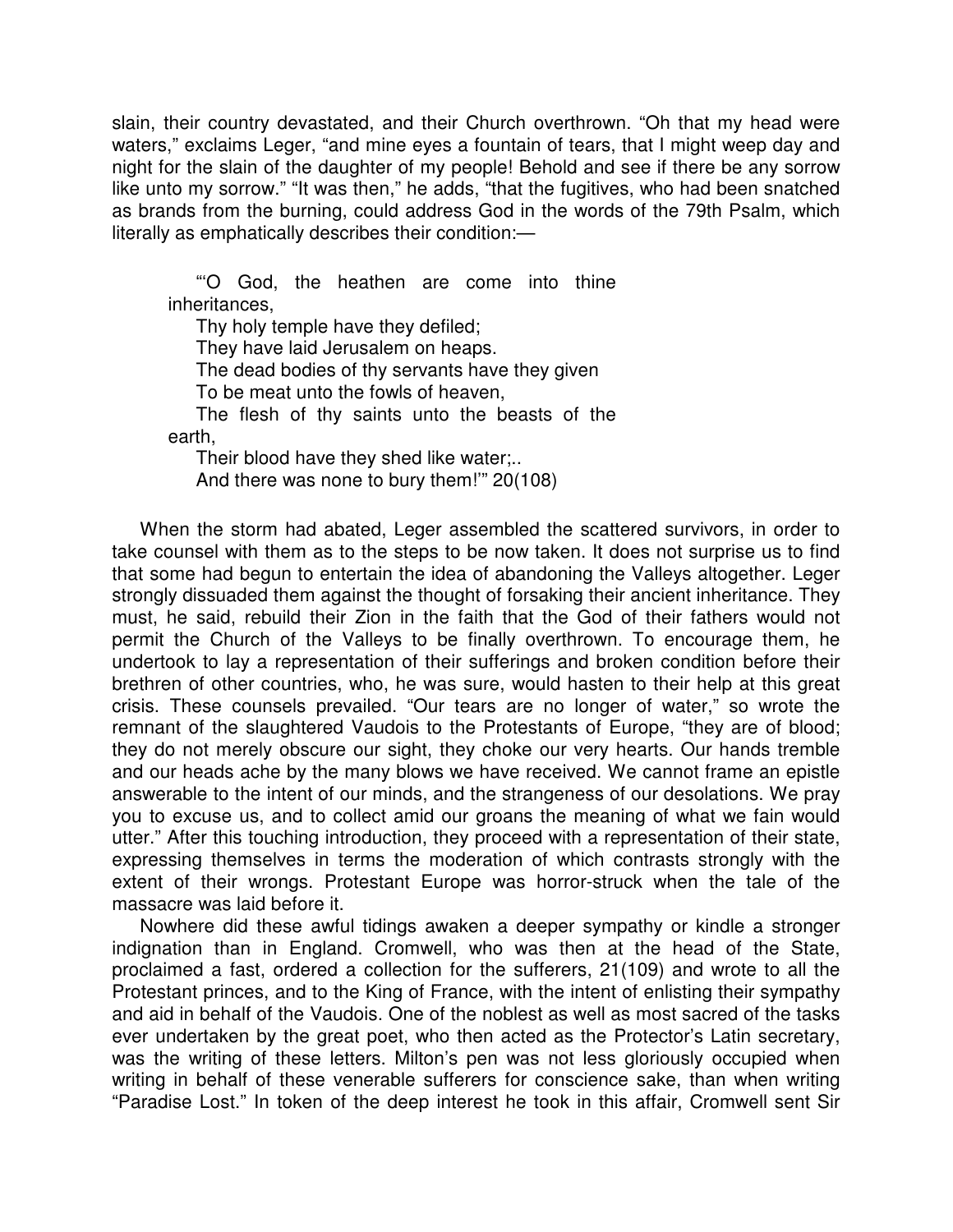Samuel Morland with a letter to the Duke of Savoy, expressive of the astonishment and sorrow he felt at the barbarities which had been committed on those who were his brethren in the faith.

52

Cromwell's ambassador visited the Valleys on his way to Turin, and saw with his own eyes the frightful spectacle which the region still presented. "If," said he, addressing the duke, the horrors he had just seen giving point to his eloquence, and kindling his republican plainness into Puritan fervor, "If the tyrants of all times and ages were alive again, they would doubtless be ashamed to find that nothing barbarous nor inhuman, in comparison of these deeds, had ever been invented by them. In the meantime," he continued, "the angels are stricken with horror; men are dizzy with amazement; heaven itself appears astonished with the cries of the dying, and the very earth to blush with the gore of so many innocent persons. Avenge not thyself, O God, for this mighty wickedness, this parricidal slaughter! Let thy blood, O Christ, wash out this blood!"

We have repeatedly mentioned the Castelluzzo in our narrative of this people and their many martyrdoms. It is closely connected with the Massacre of 1655, and as such kindled the muse of Milton. It stands at the entrance of the Valleys, its feet swathed in feathery woods; above which is a mass of debris and fallen rocks, which countless tempests have gathered like a girdle round its middle. From amidst these the supreme column shoots up, pillar-like, and touches that white cloud which is floating past in midheaven. One can see a dark spot on the face of the cliff just below the crowning rocks of the summit. It would be taken for the shadow of a passing cloud upon the mountain, were it not that it is immovable. That is the mouth of a cave so roomy, it is said, as to be able to contain some hundreds. To this friendly chamber the Waldenses were wont to flee when the valley beneath was a perfect Pandemonium, glittering with steel, red with crime, and ringing with execrations and blasphemies. To this cave many of the Vaudois fled on occasion of the great massacre. But, alas! thither the persecutor tracked them, and dragging them forth rolled them down the awful precipice.

The law that indissolubly links great crimes with the spot where they were perpetrated, has written the Massacre of 1655 on this mountain, and even it in eternal keeping to its rock. There is not another such martyrs' monument in the whole world. While the Castelluzzo stands the memory of this great crime cannot die; through all the ages it will continue to cry, and that cry our sublimest poet has interpreted in his sublime sonnet:—

"Avenge, O Lord, thy slaughter'd saints, whose bones

Lie scattered on the Alpine mountains cold; Even them who kept thy truth so pure of old, When all our fathers worshiped stocks and stones, Forget not: in thy book record their groans Who were thy sheep, and in their ancient fold Slain by the bloody Piedmentese, that roll'd Mother with infant down the rocks. Their moans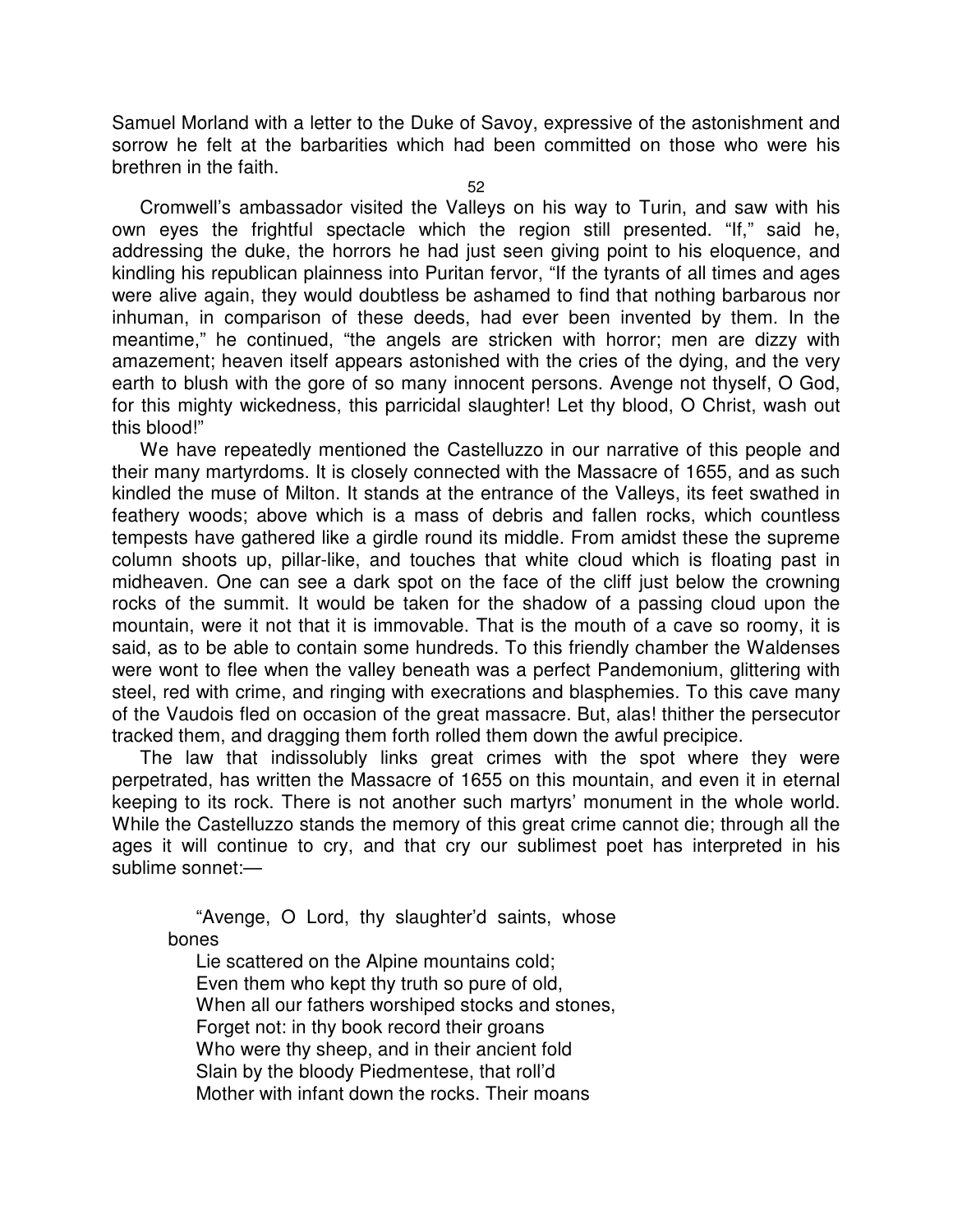The vales redoubled to the hills, and they To heaven. Their martyr'd blood and ashes sow O'er all the Italian fields, where still doth sway The triple tyrant; that from these may grow A hundredfold, who, having learned thy way, Early may fly the Babylonian woe."

## **Wylie, James A. (1808-1890) / The History of the Waldenses / Chapter 12—Exploits of Gianavello—Massacre and Pillage of Rora Chapter 12—Exploits of Gianavello—Massacre and Pillage of Rora**

Ascent of La Combe—Beauty and Grandeur of Valley of Rora—Gianavello—His Character—Marquis di Pianeza—His First Assault—Brave Repulse—Treachery of the Marquis—No Faith with Heretics—Gianavello's Band—Repulse of Second and Third Attacks—Death of a Persecutor—An Army Raised to Invade Rora—Massacre and Pillage—Letter of Pianeza—Gianavelto's Heroic Reply—Gianavello Renews the War—500 against 15,000—Success of the Waldenses—Horror at the Massacre—Interposition of England—Letter of Cromwell—Treaty of Peace.

THE next tragic episode in the history of the Waldenses takes us to the Valley of Rora. The invasion and outrages of which this valley became the scene were contemporaneous with the horrors of the Great Massacre. In what we are now to relate, feats of heroism are blended with deeds of suffering, and we are called to admire the valor of the patriot, as well as the patience of the martyr.

The Valley of Rora lies on the left as one enters La Torre; it is separated from Lucerna by a barrier of mountains, Rora has two entrances: one by a side ravine, which branches off about two miles before reaching La Torre, and the other by crossing the Valley of Lucerna and climbing the mountains. This last is worthy of being briefly described. We start, we shall suppose, from the town of La Torre; we skirt the Castelluzzo on the right, which high in air hangs its precipices, with their many tragic memories, above us. From this point we turn to the left, descend into the valley, traverse its bright meadows, here shaded by the vine which stretches its arms in classic freedom from tree to tree. We cross the torrent of the Pelice by a small bridge, and hold on our way till we reach the foot of the mountains of La Combe, that wall in the Valley of Rora. We begin to climb by a winding path. Pasturage and vineyard give place to chestnut forest; the chestnut in its turn yields to the pine; and, as we mount still higher, we find ourselves amid the naked ledges of the mountain, with their gushing rills, margined by moss or other Alpine herbage.

An ascent of two hours brings us to the summit of the pass. We have here a pedestal, some 4,000 feet in height, in the midst of a stupendous amphitheatre of Alps, from which to view their glories. How profoundly deep the valley from which we have just climbed up! A thread of silver is now the Pelice; a patch of green a few inches square is now the meadow; the chestnut tree is a mere dot, hardly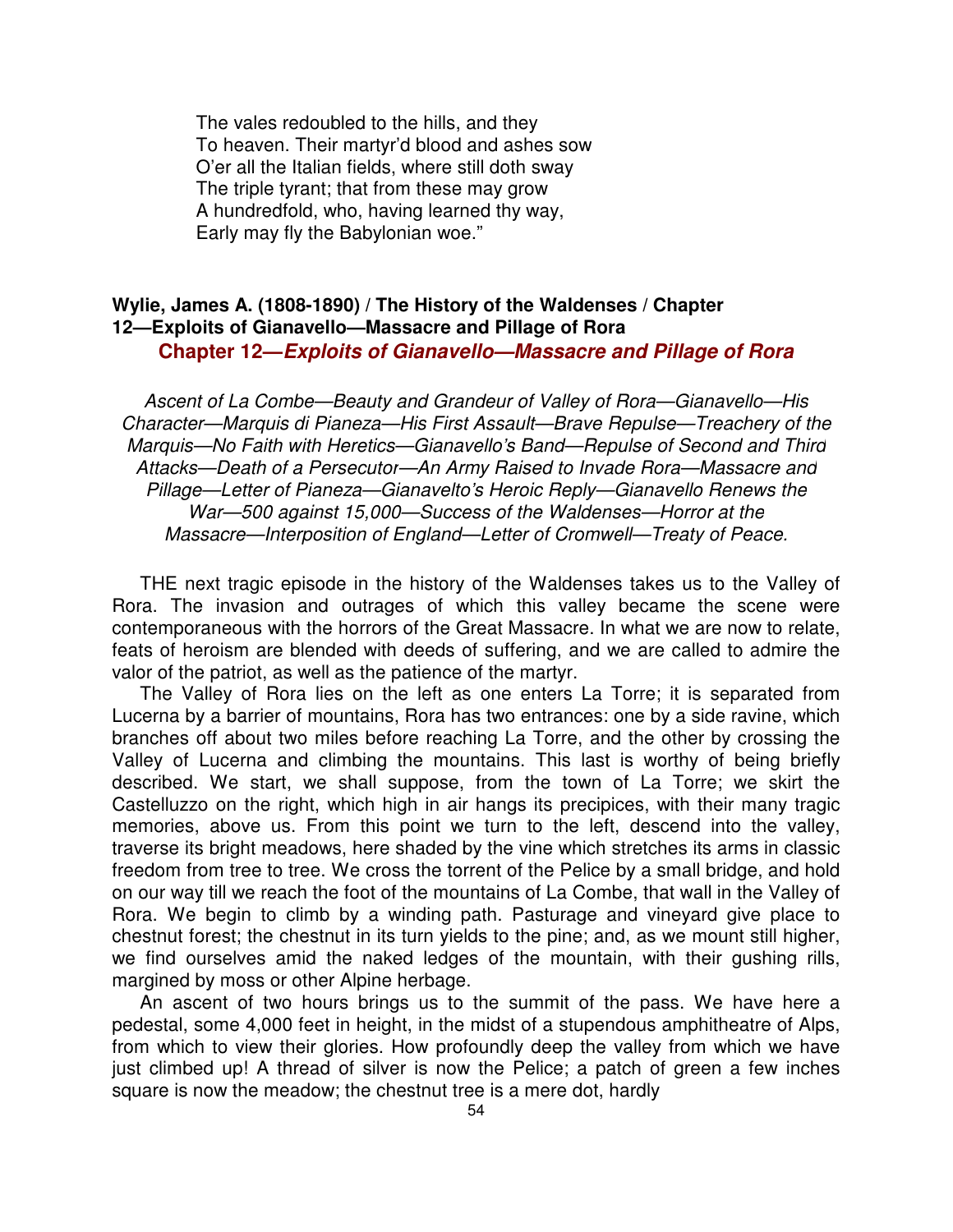visible; and yonder are La Torre and the white Villaro, so tiny that they look as if they could be packed into a child's toy-box.

But while all else has diminished, the mountains seem to have enlarged their bulk and increased their stature, high above us towers the summit of the Castelluzzo; still higher rise the rolling masses of the Vandalin, the lower slopes of which form a vast and magnificent hanging garden, utterly dwarfing those of which we read as one of the wonders of Babylon. And in the far distance the eye rests on a tumultuous sea of mountains, here rising in needles, there running off in long serrated ridges, and there standing up in massy peaks of naked granite, wearing the shining garments which winter weaves for the giants of the Alps.

We now descend into the Valley of Rora. It lies at our feet, a cup of verdure, some sixty miles in circumference, its sides and bottom variously clothed with cornfield and meadow, with vineyard and orchard, with the walnut, the cherry, and all fruit-bearing trees, from amid which numerous brown chalets peep out. The great mountains sweep round the valley like a wall, and among them, preeminent in glory as in stature, stands the monarch of the Cottian Alps—Monte Viso.

As among the Jews of old, so among the Waldenses, God raised up, from time to time, mighty men of valor to deliver his people. One of the most remarkable of these men was Gianavello, commonly known as Captain Joshua Gianavello, a native of this same Valley of Rora. He appears, from the accounts that have come down to us, to have possessed all the qualities of a great military leader. He was a man of daring courage, of resolute purpose, and of venturous enterprise. He had the faculty, so essential in a commander, of skillful combination. He was fertile in resource, and self possessed in emergencies; he was quick to resolve, and prompt to execute. His devotion and energy were the means, under God, of mitigating somewhat the horrors of the massacre of 1655, and his heroism ultimately rolled back the tide of that great calamity, and made it recoil upon its authors. It was the morning of the 24th of April, 1655, the day which saw the butchery commenced that we have described above. On that same day 500 soldiers were dispatched by the Marquis di Pianeza to the Valley of Rora, to massacre its unoffending and unsuspecting inhabitants. Ascending from the Valley of the Pelice, they had gained the summit of the pass, and were already descending on the town of Rora, stealthily and swiftly, as a herd of wolves might descend upon a sheepfold, or as, says Leger, "a brood of vultures might descend upon a flock of harmless doves." Happily Gianavello, who had known for weeks before that a storm was gathering, though he knew not when or where it would burst, was on the outlook. He saw the troop, and guessed their errand.

There was not a moment to be lost; a little longer, and not a man would be left alive in Rora to carry tidings of its fate to the next commune. But was Gianavello single-handed to attack an army of 500 men? He stole uphill, under cover of the rocks and trees, and on his way he prevailed on six peasants, brave men like himself, to join him in repelling the invaders. The heroic little band marched on till they were near the troop, then hiding amid the bushes, they lay in ambush by the side of the path. The soldiers came on, little suspecting the trap into which they were marching.

Gianavello and his men fired, and with so unerring an aim that seven of the troop fell dead. Then, reloading their pieces, and dexterously changing their ground, they fired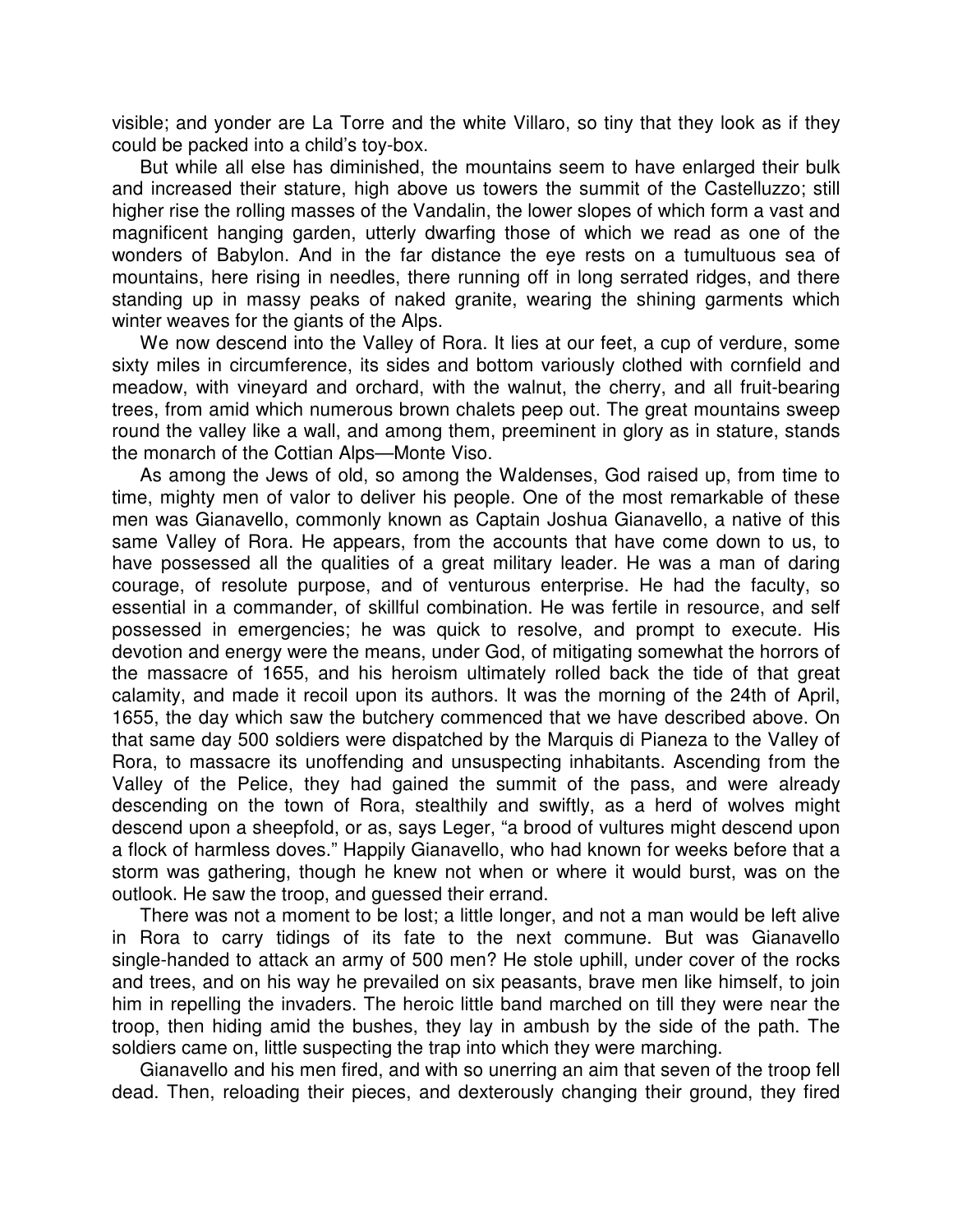again with a like effect. The attack was unexpected; the foe was invisible; the frightened imaginations of Pianeza's soldiers multiplied tenfold the number of their assailants. They began to retreat. But Gianavello and his men, bounding from cover to cover like so many chamois, hung upon their rear, and did deadly execution with their bullets. The invaders left fifty-four of their number dead behind them; and thus did these seven peasants chase from their Valley of Rora the 500 assassins who had come to murder its peaceful inhabitants. 1(110)

That same afternoon the people of Rora, who were ignorant of the fearful murders which were at that very moment proceeding in the valleys of their brethren, repaired to the Marquis di Pianeza to complain of the attack. The marquis affected ignorance of the whole affair. "Those who invaded your

55

valley," said he, "were a set of banditti. You did right to repel them. Go back to your families and fear nothing; I pledge my word and honor that no evil shall happen to you."

These deceitful words did not impose upon Gianavello. He had a wholesome recollection of the maxim enacted by the Council of Constance, and so often put in practice in the Valleys, "No faith is to be kept with heretics." Pianeza, he knew, was the agent of the "Council of Extirpation." Hardly had the next morning broke when the hero-peasant was abroad, scanning with eagle-eye the mountain paths that led into his valley. It was not long till his suspicions were more than justified. Six hundred men-at-arms, chosen with special reference to this difficult enterprise, were seen ascending the mountain Cassuleto, to do what their comrades of the previous day had failed to accomplish. Gianavello had now mustered a little host of eighteen, of whom twelve were armed with muskets and swords, and six with only the sling. These he divided into three parties, each consisting of four musketeers and two slingers, and he posted them in a defile, through which he saw the invaders must pass. No sooner had the van of the enemy entered the gorge than a shower of bullets and stones from invisible hands saluted them. Every bullet and stone did its work. The first discharge brought down an officer and twelve men. That volley was succeeded by others equally fatal. The cry was raised, "All is lost, save yourselves!" The flight was precipitate, for every bush and rock seemed to vomit forth deadly missiles. Thus a second ignominious retreat rid the Valley of Rora of these murderers.

The inhabitants carried their complaints a second time to Pianeza. "Concealing," as Leger says, "the ferocity of the tiger under the skin of the fox," he assured the deputies that the attack had been the result of a misunderstanding; that certain accusations had been lodged against them, the falsity of which had since been discovered, and now they might return to their homes, for they had nothing to fear. No sooner were they gone than Pianeza began vigorously to prepare for a third attack. 2(111)

He organized a battalion of from 800 to 900 men. Next morning, this host made a rapid march on Rora, seized all the avenues leading into the valley, and chasing the inhabitants to the caves in Monte Friolante, set fire to their dwellings, having first plundered them. Captain Joshua Gianavello, at the head of his little troop, saw the enemy enter, but their numbers were so overwhelming that he waited a more favorable moment for attacking them. The soldiers were retiring, laden with their booty, and driving before them the cattle of the peasants. Gianavello knelt down before his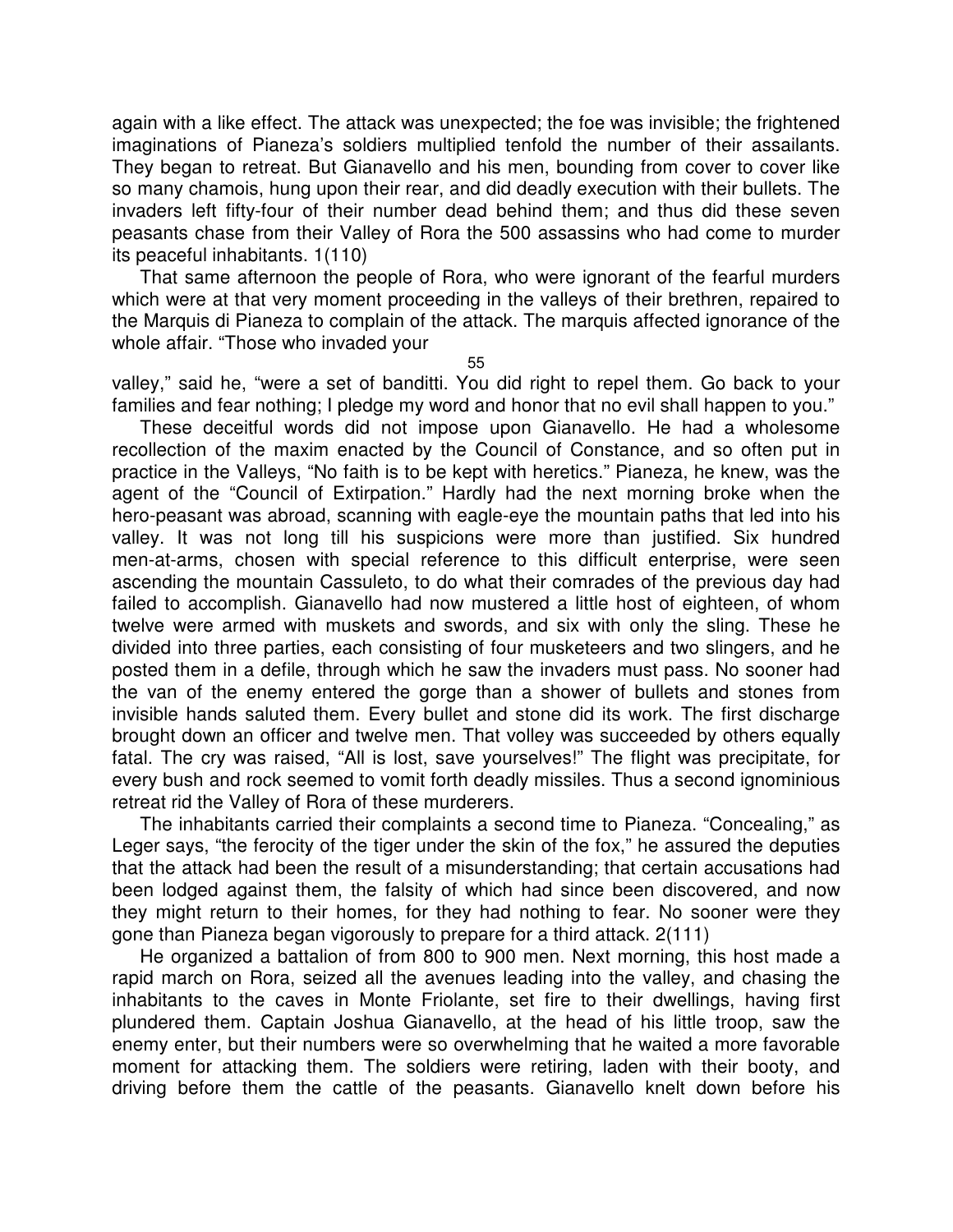hero-band, and giving thanks to God, who had twice by his hand saved his people, he prayed that the hearts and arms of his followers might be strengthened, to work yet another deliverance. He then attacked the foe. The spoilers turned and fled uphill, in the hope of escaping into the Valley of the Pelice, throwing away their booty in their flight. When they had gained the pass, and begun their descent, their flight became yet more disastrous; great stones, torn up and rolled after them, were mingled with the bullets, and did deadly execution upon them, while the precipices over which they fell in their haste consummated their destruction. The few who survived fled to Villaro. 3(112)

The Marquis di Pianeza, instead of seeing in these events the finger of God, was only the more inflamed with rage, and the more resolutely bent on the extirpation of every heretic from the Valley of Rora. He assembled all the royal troops then under his command, or which could be spared from the massacre in which they were occupied in the other valleys, in order to surround the little territory. This was now the fourth attack on the commune of Rora, but the invaders were destined once more to recoil before the shock of its heroic defenders. Some 8,000 men had been got under arms, and 'were ready to march against Rora, but the impatience of a certain Captain Mario, who had signalized himself in the massacre at Bobbio, and wished to appropriate the entire glory of the enterprise, would not permit him to await the movement of the main body. He marched two hours in advance, with three companies of regular troops, few of whom ever returned. Their ferocious leader, borne along by the rush of his panic-stricken soldiers, was precipitated over the edge of the rock into the stream, and badly bruised. He was drawn out and carried to Lucerna, where he died two days afterwards, in great torment of body, and yet greater torment of mind. Of the three companies which he led in this fatal expedition,

56

one was composed of Irish, who had been banished by Cromwell, and who met in this distant land the death they had inflicted on others in their own, leaving their corpses to fatten those valleys which were to have been theirs, had they succeeded in purging them of heresy and heretics. 4(113)

This series of strange events was now drawing to an end. The fury of Pianeza knew no bounds. This war of his, though waged only with herdsmen, had brought him nothing but disgrace, and the loss of his bravest soldiers. Victor Amadeus once observed that "the skin of every Vaudois cost him fifteen of his best Piedmontese soldiers." Pianeza had lost some hundreds of his best soldiers, and yet not one of the little troop of Gianavello, dead or alive, had he been able to get into his hands.

Nevertheless, he resolved to continue the struggle, but with a much greater army. He assembled 10,000, and attacked Rora on three sides at once. While Gianavello was bravely combating with the first troop of 3,000, on the summit of the pass that gives entrance from the Valley of the Pelice, a second of 6,000 had entered by the ravine at the foot of the valley; and a third of 1,000 had crossed the mountains that divide Bagnolo from Rora. But, alas! who shall describe the horrors that followed the entrance of these assassins? Blood, burning, and rapine in an instant overwhelmed the little community. No distinction was made of age or sex. None had pity for their tender years; none had reverence for their grey hairs. Happy they who were slain at once, and thus escaped horrible indignities and tortures. The few spared from the sword were carried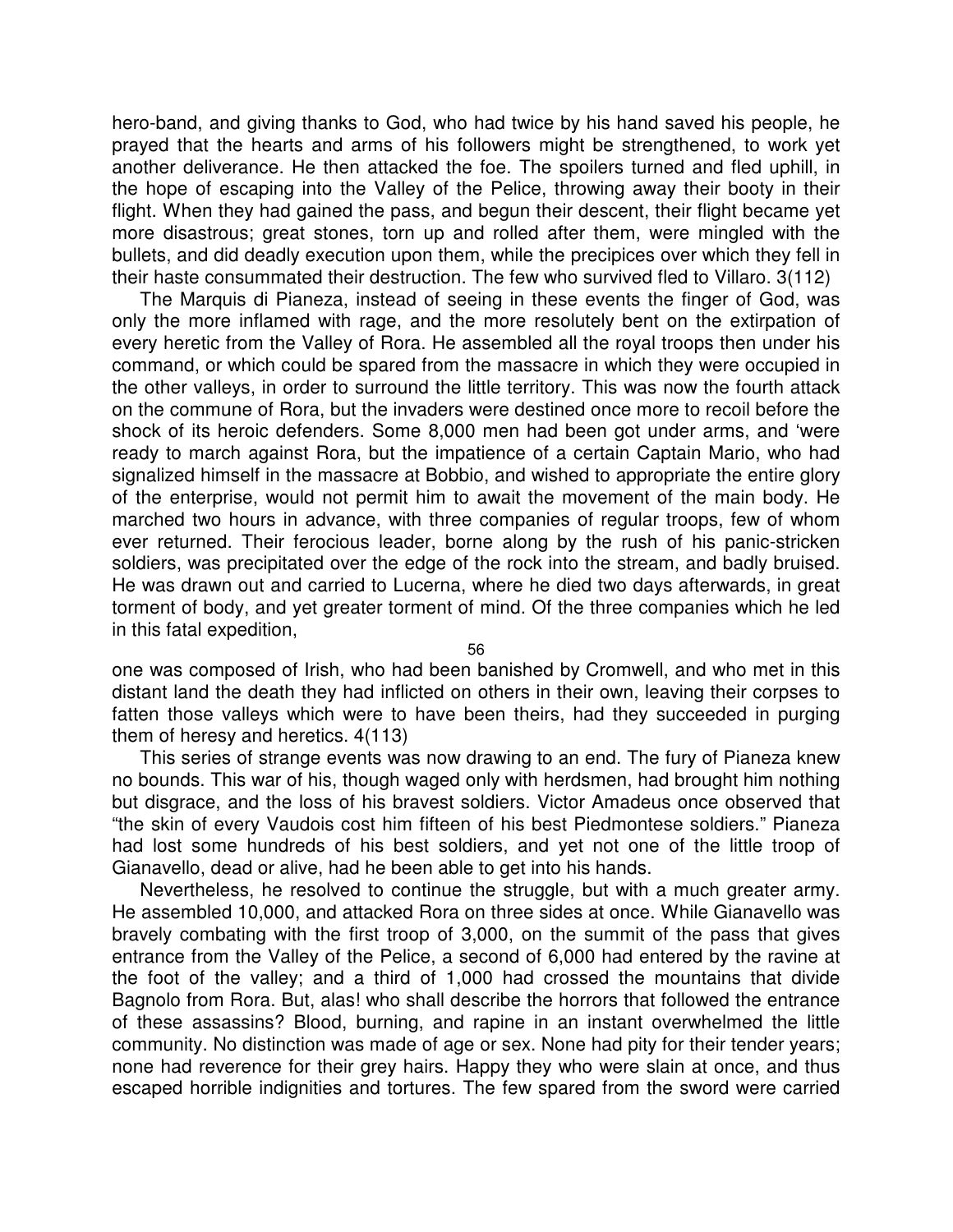away as captives, and among these were the wife and the three daughters of Gianavello. 5(114)

There was now nothing more in the Valley of Rora for which the patriot-hero could do battle. The light of his hearth was quenched, his village was a heap of smoking ruins, his fathers and brethren had fallen by the sword; but rising superior to these accumulated calamities, he marched his little troop over the mountains, to await on the frontier of his country whatever opportunities Providence might yet open to him of wielding his sword in defense of the ancient liberties and the glorious faith of his people.

It was at this time that Pianeza, intending to deal the finishing blow that should crush the hero of Rora, wrote to Gianavello as follows:—"I exhort you for the last time to renounce your heresy. This is the only hope of your obtaining the pardon of your prince, and of saving the life of your wife and daughters, now my prisoners, and whom, if you continue obstinate, I will burn alive. As for yourself, my soldiers shall no longer pursue you, but I will set such a price upon your head, as that were you Beelzebub himself, you shall infallibly be taken; and be assured that, if you fall alive into my hands, there are no torments with which I will not punish your rebellion." To these ferocious threats Gianavello magnanimously and promptly replied: "There are no torments so terrible, no death so barbarous, that I would not choose rather than deny my Savior. Your threats cannot cause me to renounce my faith; they but fortify me in it. Should the Marquis di Pianeza cause my wife and daughters to pass through the fire, it can but consume their mortal bodies; their souls I commend to God, trusting that he will have mercy on them, and on mine, should it please him that I fall into the marquis's hands." 6(115) We do not know whether Pianeza was capable of seeing that this was the most mortifying defeat he had yet sustained at the hands of the peasant-hero of Rora; and that he might as well war against the Alps themselves as against a cause that could infuse a spirit like this into its champions. Gianavello's reply, observes Leger, "certified him as a chosen instrument in the hands of God for the recovery of his country seemingly lost."

Gianavello had saved from the wreck of his family his infant son, and his first care was to seek a place of safety for him. Laying him on his shoulders, he passed the frozen Alps which separate the Valley of Lucerna from France, and entrusted the child to the care of a relative resident at Queyras, in the Valleys of the French Protestants. With the child he carried thither the tidings of the awful massacre of his people. Indignation was roused. Not a few were willing to join his standard, brave spirits like himself; and, with his little band greatly recruited, he repassed the Alps in a few weeks, to

57

begin his second and more successful campaign. On his arrival in the valleys he was joined by Giaheri, under whom a troop had been assembling to avenge the massacre of their brethren.

In Giaheri, Captain Gianavello had found a companion worthy of himself, and worthy of the cause for which he was now in arms. Of this heroic man Leger has recorded that, "though he possessed the courage of a lion, he was as humble as a lamb, always giving to God the glory of his victories; well versed in Scripture, and understanding controversy, and of great natural talent." The massacre had reduced the Vaudois race to all but utter extermination, and 500 men were all that the two leaders could collect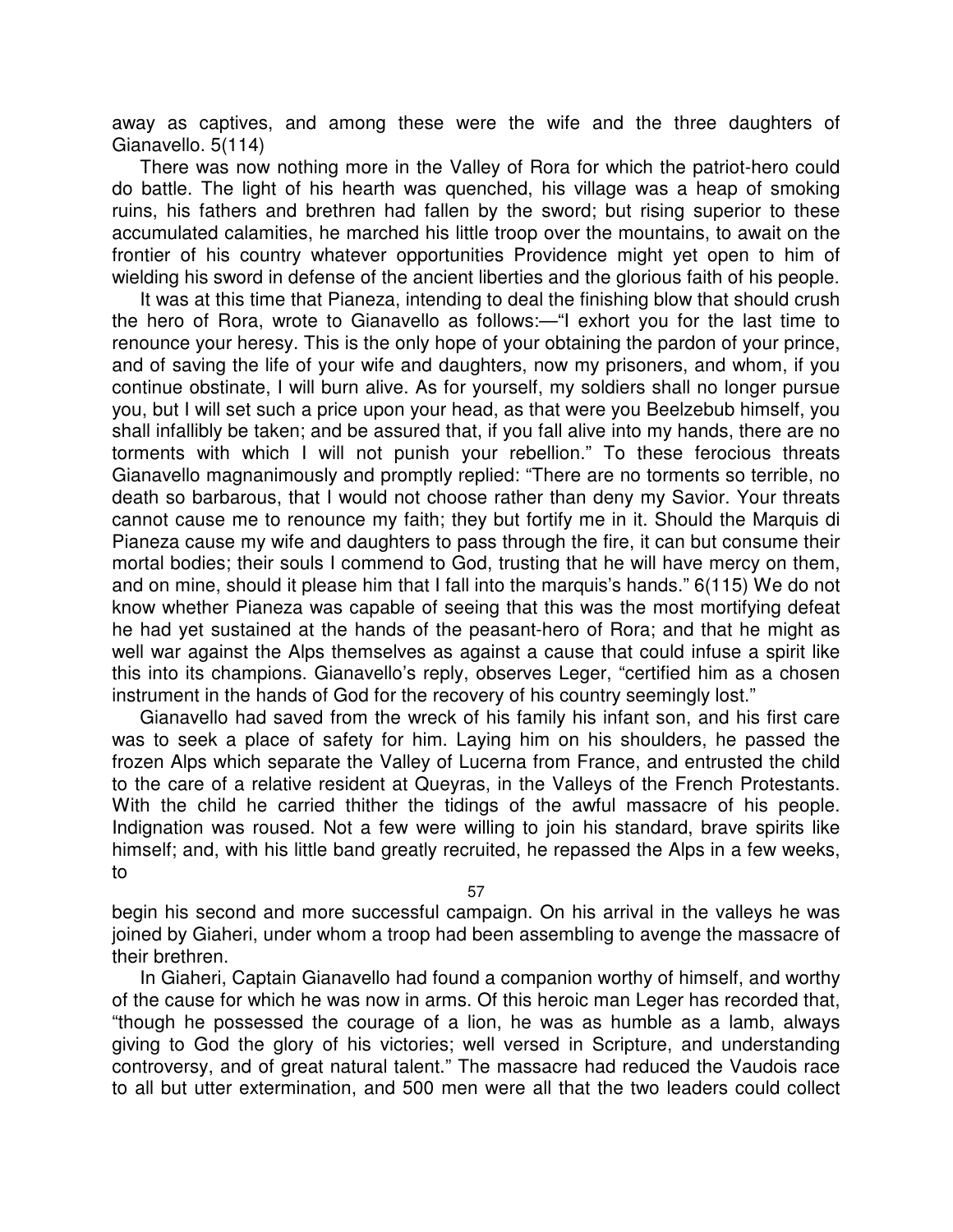around their standard. The army opposed to them, and at this time in their Valleys, was from 15,000 to 20,000 strong, consisting of trained and picked soldiers. Nothing but an impulse from the God of battles could have moved these two men, with such a handful, to take the field against such odds. To the eye of a common hero all would have seemed lost; but the courage of these two Christian warriors was based on faith. They believed that God would not permit his cause to perish, or the lamp of the Valleys to be extinguished; and, few though they were, they knew that God was able by their humble instrumentality to save their country and Church. In this faith they unsheathed the sword; and so valiantly did they wield it, that soon that sword became the terror of the Piedmontese armies. The ancient promise was fulfilled, "The people that do know their God shall be strong and do exploits."

We cannot go into details. Prodigies of valor were performed by this little host. "I had always considered the Vaudois to be men," said Descombies, who had joined them, "but I found them lions." Nothing could withstand the fury of their attack. Post after post and village after village were wrested from the Piedmontese troops. Soon the enemy was driven from the upper valleys. The war now passed down into the plain of Piedmont, and there it was waged with the same heroism and the same success. They besieged and took several towns, they fought not a few pitched battles; and in nearly all of them they were victorious, though opposed by more than ten times their number. Their success could hardly be credited had it not been recorded by historians whose veracity is above suspicion, and the accuracy of whose statements was attested by eyewitnesses. Not unfrequently did it happen at the close of a day's fighting, that 1,400 Piedmontese dead covered the field of battle, while not more than six or seven of the Waldensea had fallen. Such success might well be termed miraculous; and not only did it appear so to the Vaudois themselves, but even to their foes, who could not refrain from expressing their conviction "that surely God was on the side of the Barbers."

While the Vaudois were thus heroically maintaining their cause by arms, and rolling back the chastisement of war on those from whom its miseries had come, tidings of their wrongs were travelling to all the Protestant States of Europe. Wherever these tidings came a feeling of horror was evoked, and the cruelty of the Government of Savoy was universally and loudly execrated. All confessed that such a tale of woe they had never before heard. But the Protestant states did not content themselves with simply condemning these deeds; they judged it to be their clear duty to move in behalf of this poor and greatly oppressed people; and foremost among those who did themselves lasting honor by interposing in behalf of a people "drawn unto death and ready to perish," was, as we have already said, England, then under the Protectorate of Cromwell. We mentioned in the previous chapter the Latin letter, the composition of Milton, which the Protector addressed to the Duke of Savoy. In addition, Cromwell wrote to Louis XIV of France, soliciting his mediation with the duke ill behalf of the Vaudois. The letter is interesting as containing the truly catholic and noble sentiments of England, to which the pen of her great poet gave fitting expression:—

"Most Serene and Potent King,

"After a most barbarous slaughter of persons of both sexes, and of all ages, treaty of peace was concluded, or rather secret acts of hostility were committed the more securely under the name of a pacification. The conditions of the treaty were determined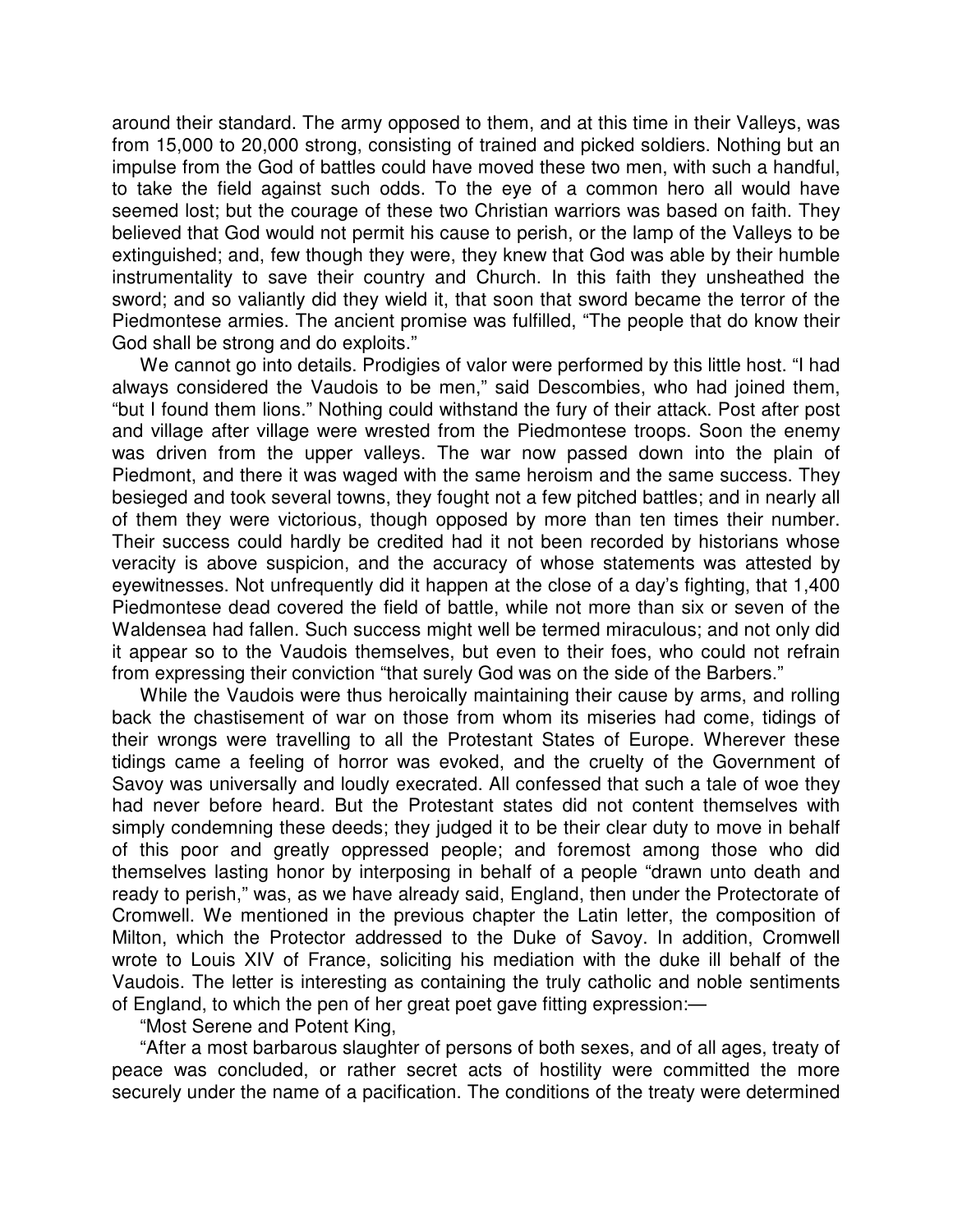in your town of Pinerolo: hard conditions enough, but such as these poor people would gladly have agreed to, after the horrible outrages to which they had been exposed, provided that they had been faithfully observed. But they were not observed; the meaning of the treaty is evaded and violated, by putting in false interpretation upon some of the

58

articles, and by straining others. Many of the complainants have been deprived of their patrimonies, and many have been forbidden the exercise of their religion. New payments have been exacted, and a new fort has been built to keep them in check, from whence a disorderly soldiery make frequent sallies, and plunder or murder all they meet. In addition to these things, fresh levies of troops are clandestinely preparing to march against them; and those among them who profess the Roman Catholic religion have been advised to retire in time; so that everything threatens the speedy destruction of such as escaped the former massacre. I do therefore beseech and conjure your Majesty not to suffer such enormities, and not to permit (I will not say any prince, for surely such barbarity never could enter into the heart of a prince, much less of one of the duke's tender age, or into the mind of his mother) those accursed murderers to indulge in such savage ferocity, who, while they profess to be the servants and followers of Christ, who came into the world to save sinners, do blaspheme his name, and transgress his mild precepts, by the slaughter of innocent men. Oh, that your Majesty, who has the power, and who ought to be inclined to use it, may deliver so many supplicants from the hands of murderers, who are already drunk with blood, and thirst for it again, and who take pleasure in throwing the odium of their cruelty upon princes! I implore your Majesty not to suffer the borders of your kingdom to be polluted by such monstrous wickedness.

"Remember that this very race of people threw themselves upon the protection of your grandfather, King Henry IV, who was most friendly disposed towards the Protestants, when the Duke of Lesdiguieres passed victoriously through their country, as affording the most commodious passage into Italy at the time he pursued the Duke of Savoy in his retreat across the Alps. The act or instrument of that submission is still extant among the public records of your kingdom, in which it is provided that the Vaudois shall not be transferred to any other government, but upon the same condition that they were received under the protection of your invincible grandfather. As supplicants of his grandson, they now implore the fulfillment of this compact.

"Given at our Court at Westminster, this 26th of May, 1658."

The French King undertook the mediation, as requested by the Protestant princes, but hurried it to a conclusion before the ambassadors from the Protestant states had arrived. The delegates from the Protestant cantons of Switzerland were present, but they were permitted to act the part of onlookers simply. The Grand Monarch took the whole affair upon himself, and on the 18th of August, 1655, a treaty of peace was concluded of a very disadvantageous kind. The Waldenses were stripped of their ancient possessions on the right bank of the Pelice, lying toward the plain of Piedmont. Within the new boundary they were guaranteed liberty of worship; an amnesty was granted for all offenses committed during the war; captives were to be restored when claimed; and they were to be exempt from all imposts for five years, on the ground that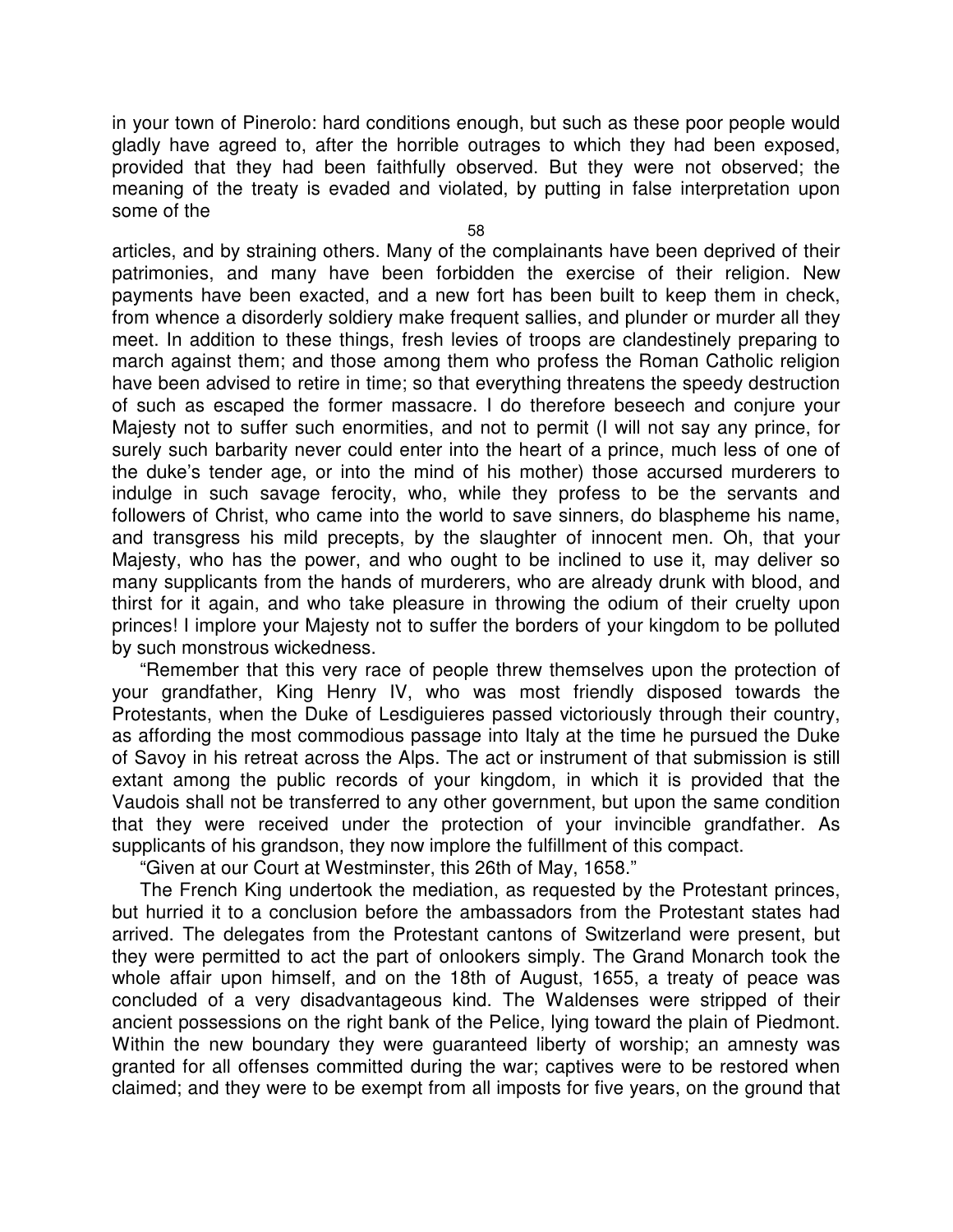they were so impoverished as not to be able to pay anything.

When the treaty was published it was found to contain two clauses that astonished the Protestant world. In the preamble the Vaudois were styled rebels, whom it had pleased their prince graciously to receive back into favor; and in the body of the deed was an article, which no one recollected to have heard mentioned during the negotiations, empowering the French to construct a fort above La Torre. This looked like a preparation for renewing the war.

By this treaty the Protestant states were outwitted; their ambassadors were duped; and the poor Vaudois were left as much as ever in the power of the Duke of Savoy and of the Council for the Propagation of the Faith, and the Extirpation of Heretics.

### **Wylie, James A. (1808-1890) / The History of the Waldenses / Chapter 13—The Exile**

#### **Chapter 13—The Exile**

New Troubles—Louis XIV and his Confessor—Edict against the Vaudois—Their Defenseless Condition—Their Fight and Victory—They Surrender—The Whole Nation Thrown into Prison—Utter Desolation of the Land—Horrors of the Imprisonment—Their Release—Journey across the Alps—Its Hardships—Arrival of the Exiles at Geneva—Their Hospitable Reception.

AFTER the great massacre of 1655, the Church of the Valleys had rest from persecution for thirty years. This period, however, can be styled one of rest only when contrasted with the frightful storms which had convulsed the era that immediately preceded it. The enemies of the Vaudois still found innumerable ways in which to annoy and harass them. Ceaseless intrigues were continually breeding new alarms, and the Vaudois had often to till their fields and prune their vines with their musket slung across their shoulders. Many of their chief men were sent into exile.

Captain Gianavello and Pastor Leger, whose services to their people were too great ever to be forgiven, had sentence of death passed on them. Leger was "to be strangled; then his body was to be hung by one foot on a gibbet for four and twenty hours; and, lastly, his head was to be cut off and publicly exposed at San Giovanni. His name was to be inserted in the list of noted outlaws; his houses were to be burned." 1(116) Gianavello retired to Geneva, where he continued to watch with unabated interest the fortunes of his people. Leger became pastor of a congregation at Leyden, where he crowned a life full of labor and suffering for the Gospel, by a work which has laid all Christendom under obligations to him; we refer to his History of the Churches of the Vaudois—a noble monument of his Church's martyr-heroism and his own Christian patriotism.

Hardly had Leger unrolled to the world's gaze the record of the last awful tempest which had smitten the Valleys, when the clouds returned, and were seen rolling up in dark, thunderous masses against this devoted land. Former storms had assailed them from the south, having collected in the Vatican; the tempest now approaching had its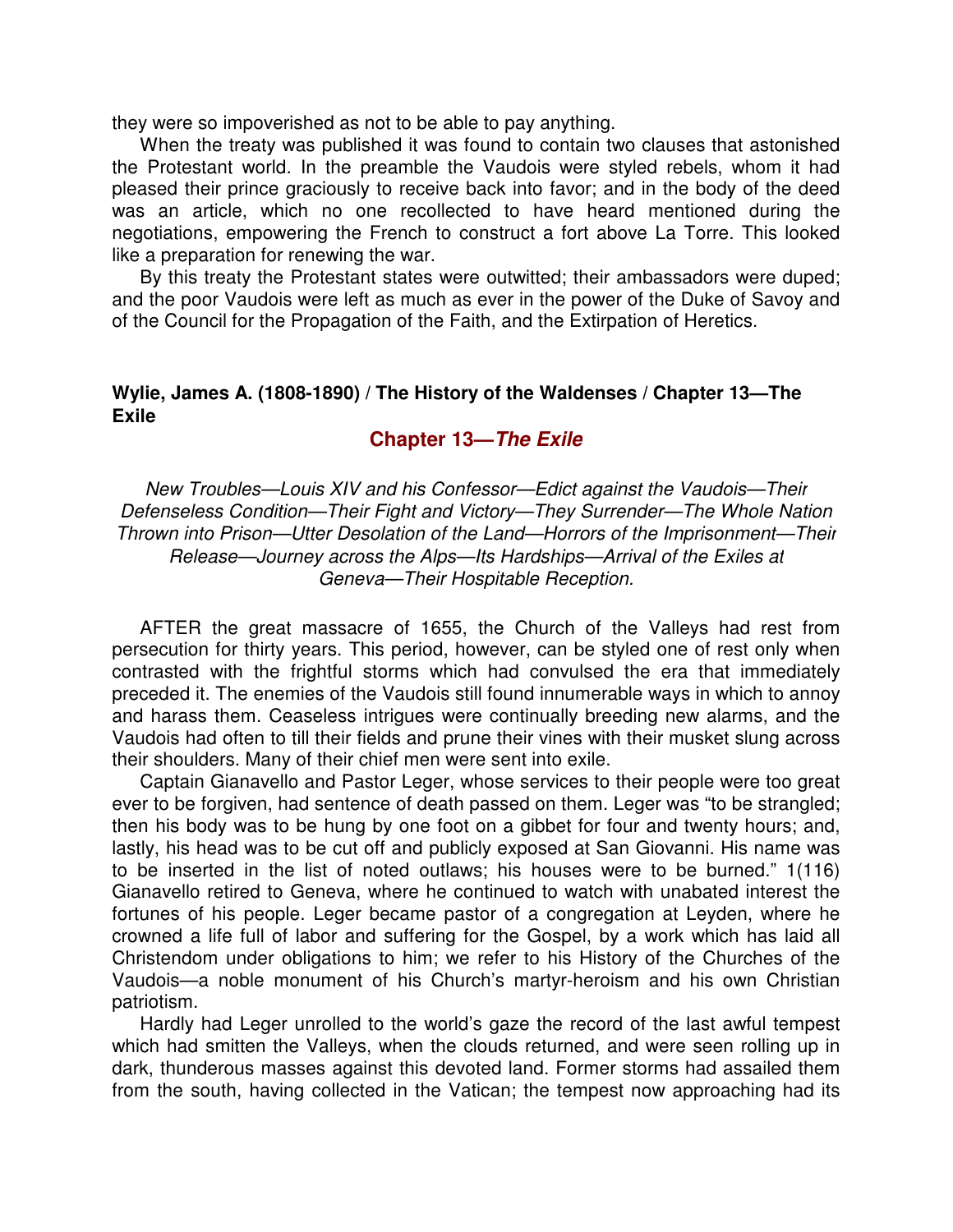first rise on the north of the Alps. It was the year 1685; Louis XIV was nearing the grave, and with the great audit in view he inquired of his confessor by what good deed as a king he might atone for his many sins as a man. The answer was ready. He was told that he must extirpate Protestantism in France.

The Grand Monarch, as the age styled him, bowed obsequiously before the shaven crown of priest, while Europe was trembling before his armies. Louis XIV did as he was commanded; he revoked the Edict of Nantes. This gigantic crime, which inflicted so much misery on the Protestants in the first place, and brought so many woes on the throne and nation of France in the second, will be recorded in its place. It is the nation of the Vaudois, and the persecution which the counsel of Father la Chaise brought upon them, with which we have here to do. Wishing for companionship in the sanguinary work of purging France from Protestantism, Louis XIV. sent an ambassador to the Duke of Savoy, with a request that he would deal with the Waldenses as he was now dealing with the Huguenots. The young and naturally humane Victor Amadeus was at the moment on more than usually friendly terms with his subjects of the Valleys. They had served bravely under his standard in his late war with the Genoese, and he had but recently written them a letter of thanks.

How could he unsheathe his sword against the men whose devotion and valor had so largely contributed to his victory? Victor Amadeus deigned no reply to the French ambassador. The request was repeated; it received an evasive answer; it was urged a third time, accompanied by a hint from the potent Louis that if it was not convenient for the duke to purge his dominions, the King of France would do it for him with an army of 14,000 men, and would keep the Valleys for his pains. This was enough. A treaty was immediately concluded between the duke and the French King, in which the latter promised an armed force to enable the former to reduce the Vaudois to the Roman obedience, or

60

to exterminate them. 2(117) On the 31st of January, 1686, the following edict was promulgated in the Valleys:—

"1. The Vaudois shall henceforth and forever cease and discontinue all the exercises of their religion.

"2. They are forbidden to have religious meetings, under pain of death, and penalty of confiscation of all their goods.

"3. All their ancient privileges are abolished.

"4. All the churches, prayer houses, and other edifices consecrated to their worship shall be razed to the ground.

"5. All the pastors and schoolmasters of the Valleys are required either to embrace Romanism or to quit the country within fifteen days, under pain of death and confiscation of goods.

"6. All the children born, or to be born, of Protestant parents, shall be compulsorily trained up as Roman Catholics. Every such child yet unborn shall, within a week after its birth, be brought to the cure of its parish, and admitted of the Roman Catholic Church, under pain, on the part of the mother, of being publicly whipped with rods, and on the part of the father of laboring five years in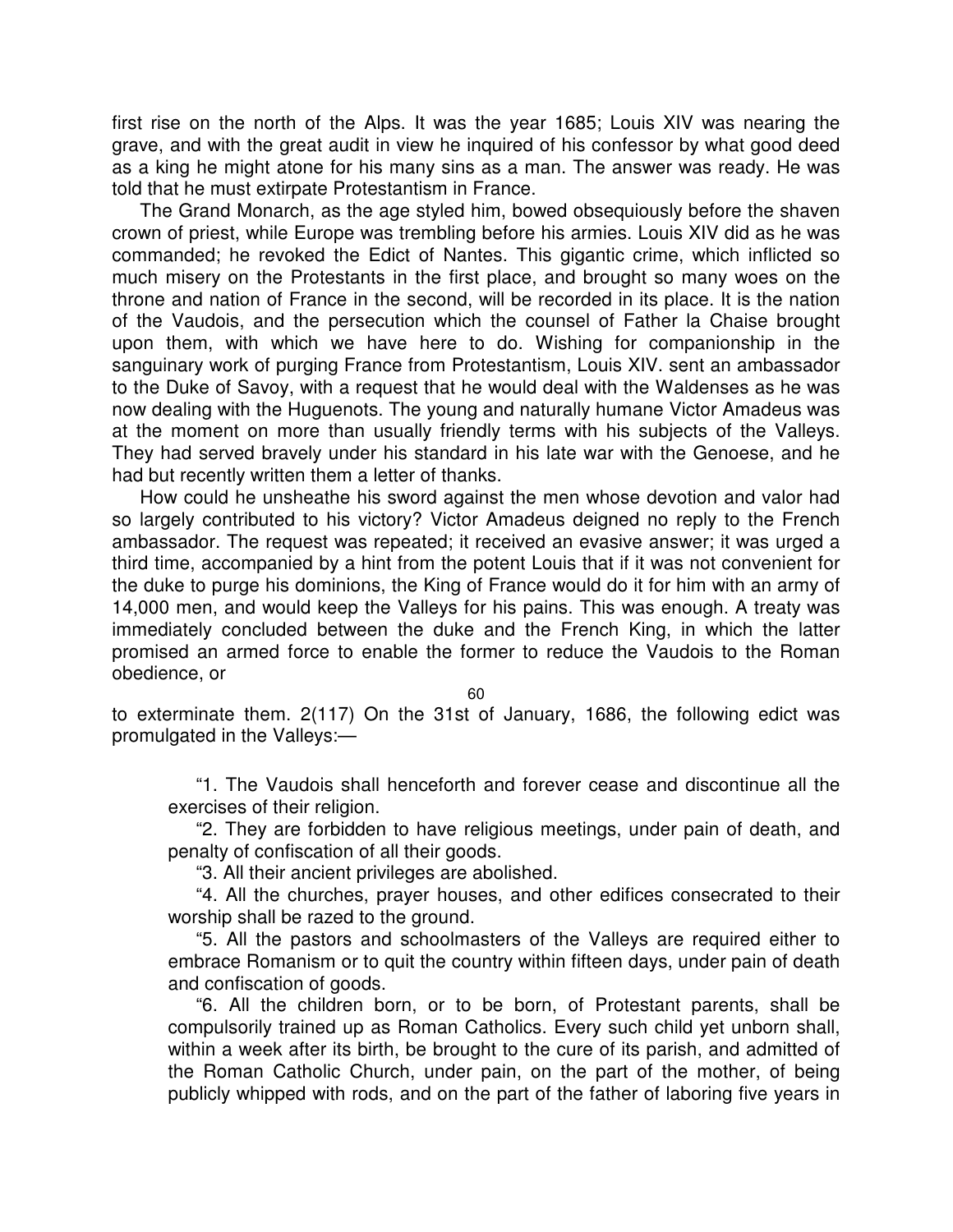the galleys.

"7. The Vaudois pastors shall abjure the doctrine they have hitherto publicly preached; shall receive a salary, greater by one-third than that which they previously enjoyed; and one-half thereof shall go in reversion to their widows.

"8. All Protestant foreigners settled in Piedmont are ordered either to become Roman Catholics, or to quit the country within fifteen days.

"9. By a special act of his great and paternal clemency, the sovereign will permit persons to sell, in this interval, the property they may have acquired in Piedmont, provided the sale be made to Roman Catholic purchasers."

This monstrous edict seemed to sound the knell of the Vaudois as a Protestant people. Their oldest traditions did not contain a decree so cruel and unrighteous, nor one that menaced them with so complete and summary a destruction as that which now seemed to impend over them. What was to be done! Their first step was to send delegates to Turin, respectfully to remind the duke that the Vaudois had inhabited the Valleys from the earliest times; that they had led forth their herds upon their mountains before the House of Savoy had ascended the throne of Piedmont; that treaties and oaths, renewed from reign to reign, had solemnly secured them in the freedom of their worship and other liberties; and that the honor of princes and the stability of States lay in the faithful observance of such covenants; and they prayed him to consider what reproach the throne and kingdom of Piedmont would incur if he should become the executioner of those of whom he was the natural protector.

The Protestant cantons of Switzerland joined their mediation to the intercessions of the Waldenses. And when the almost incredible edict came to be known in Germany and Holland, these countries threw their shield over the Valleys, by interceding with the duke that he would not inflict so great a wrong as to cast out from a land which was theirs by irrevocable charters, a people whose only crime was that they worshipped as their fathers had worshipped, before they passed under the scepter of the duke.

All these powerful parties pleaded in vain. Ancient charters, solemn treaties, and oaths, made in the face of Europe, the long-tried loyalty and the many services of the Vaudois to the House of Savoy, could not stay the uplifted arm of the duke, or prevent the execution of the monstrously criminal decree. In a little while the armies of France and Savoy arrived before the Valleys.

61

At no previous period of their history, perhaps, had the Waldenses been so entirely devoid of human aid as now. Gianavello, whose stout heart and brave arm had stood them in such stead formerly, was in exile. Cromwell, whose potent voice had stayed the fury of the great massacre, was in his grave. An avowed papist filled the throne of Great Britain. It was going in at this hour with Protestantism everywhere. The Covenanters of Scotland were hiding on the moors, or dying in the Grass-market of Edinburgh. France, Piedmont, and Italy were closing in around the Valleys; every path guarded, all their succours cut off, an overwhelming force waited the signal to massacre them. So desperate did their situation appear to the Swiss envoys, that they counselled them to "transport elsewhere the torch of the Gospel, and not keep it here to be extinguished in blood."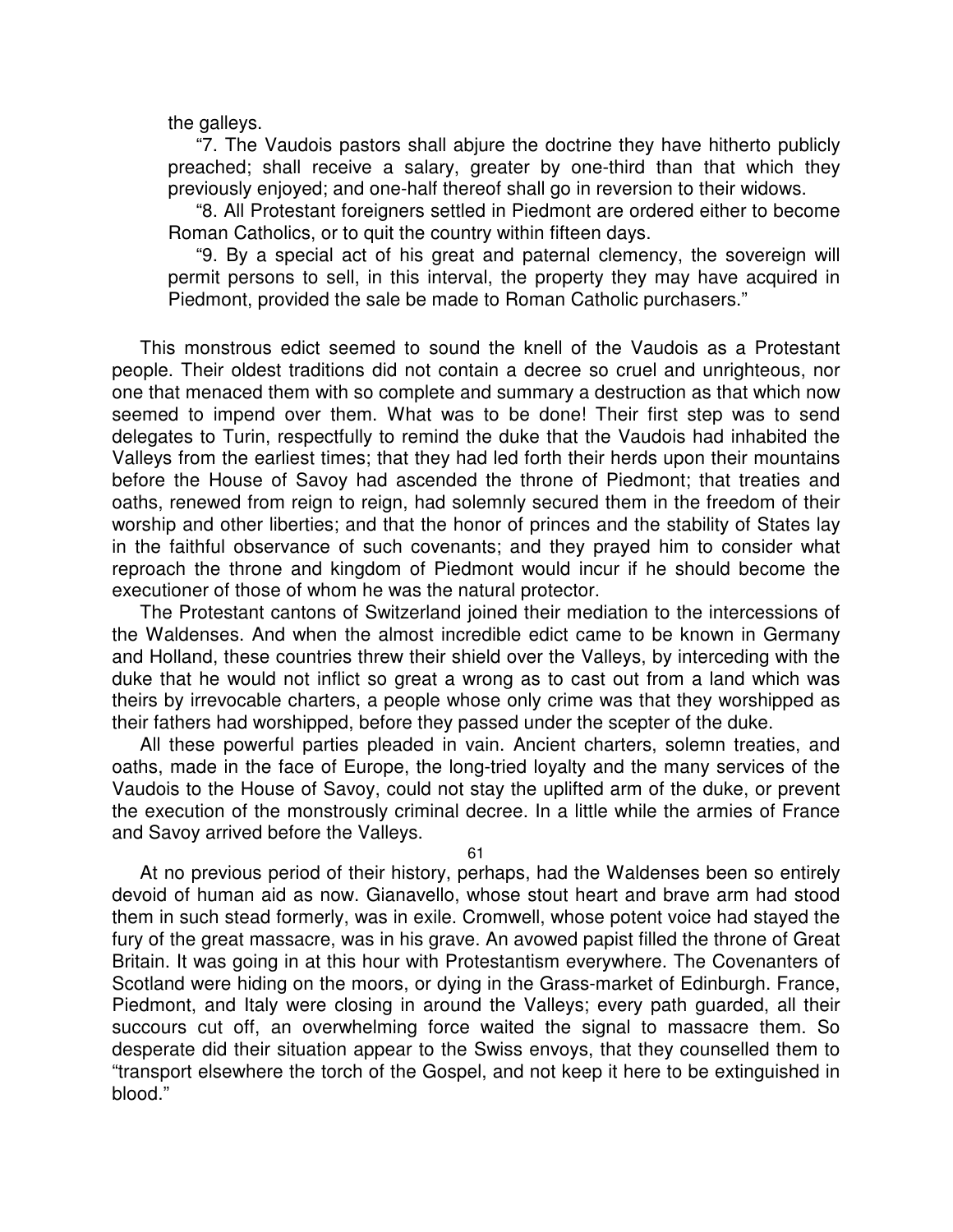The proposal to abandon their ancient inheritance, coming from such a quarter, startled the Waldenses. It produced, at first, a division of opinion in the Valleys; but ultimately they united in rejecting it. They remembered the exploits their fathers had done, and the wonders God had wrought in the mountain passes of Rora, in the defiles of Angrogna, and in the field of the Pra del Tor, and their faith reviving, they resolved, in a reliance on the same Almighty Arm which had been stretched out in their behalf in former days, to defend their hearths and altars. They repaired the old defenses, and made ready for resistance. On the 17th of April, being Good Friday, they renewed their covenant, and on Easter Sunday their pastors dispensed to them the communion. This was the last time the sons of the Valleys partook of the Lord's Supper before their great dispersion.

Victor Amadeus II had pitched his camp on the plain of San Gegonzo before the Vaudois Alps. His army consisted of five regiments of horse and foot. He was here joined by the French auxiliaries who had crossed the Alps, consisting of some dozen battalions, the united force amounting to between 15,000 and 20,000 men. The signal was to be given on Easter Monday, at break of day, by three cannon shots, fired from the hill of Bricherasio. On the appointed morning, the Valleys of Lucerna and San Martino, forming the two extreme opposite points of the territory, were attacked, the first by the Piedmontese host, and the last by the French, under the command of General Catthat, a distinguished soldier. In San Martino the fighting lasted ten hours, and ended in the complete repulse of the French, who retired at night with a loss of more than 500 killed and wounded, while the Vaudois had lost only two. 3(118) On the following day the French, burning with rage at their defeat, poured a more numerous army into San Martino, which swept along the valley, burning, plundering, and massacring, and having crossed the mountains descended into Pramol, continuing the same indiscriminate and exterminating vengeance. To the rage of the sword were added other barbarities and outrages too shocking to be narrated. 4(119)

The issue by arms being deemed uncertain, despite the vast disparity of strength, treachery, on a great scale, was now had recourse to. Wherever, throughout the Valleys, the Vaudois were found strongly posted, and ready for battle, they were told that their brethren in the neighboring communes had submitted, and that it was vain for them, isolated and alone as they now were, to continue their resistance. When they sent deputies to headquarters to inquire—and passes were freely supplied to them for that purpose—they were assured that the submission had been universal, and that none save themselves were now in arms. They were assured, moreover, that should they follow the example of the rest of their nation, all their ancient liberties would be held intact. 5(120) This base artifice was successfully practiced at each of the Vaudois posts in succession, till at length the Valleys had all capitulated. We cannot blame the Waldenses, who were the victims of an act so dishonorable and vile as hardly to be credible; but the mistake, alas! was a fatal one, and had to be expiated afterwards by the endurance of woes a hundred times more dreadful than any they would have encountered in the rudest campaign. The instant consequence of the submission was a massacre which extended to all their Valleys, and which was similar in its horrors to the great butcher of 1655. In that massacre upwards of 3,000 perished. The remainder of the nation, amounting, according to Arnaud, to between 12,000 and 15,000 souls, were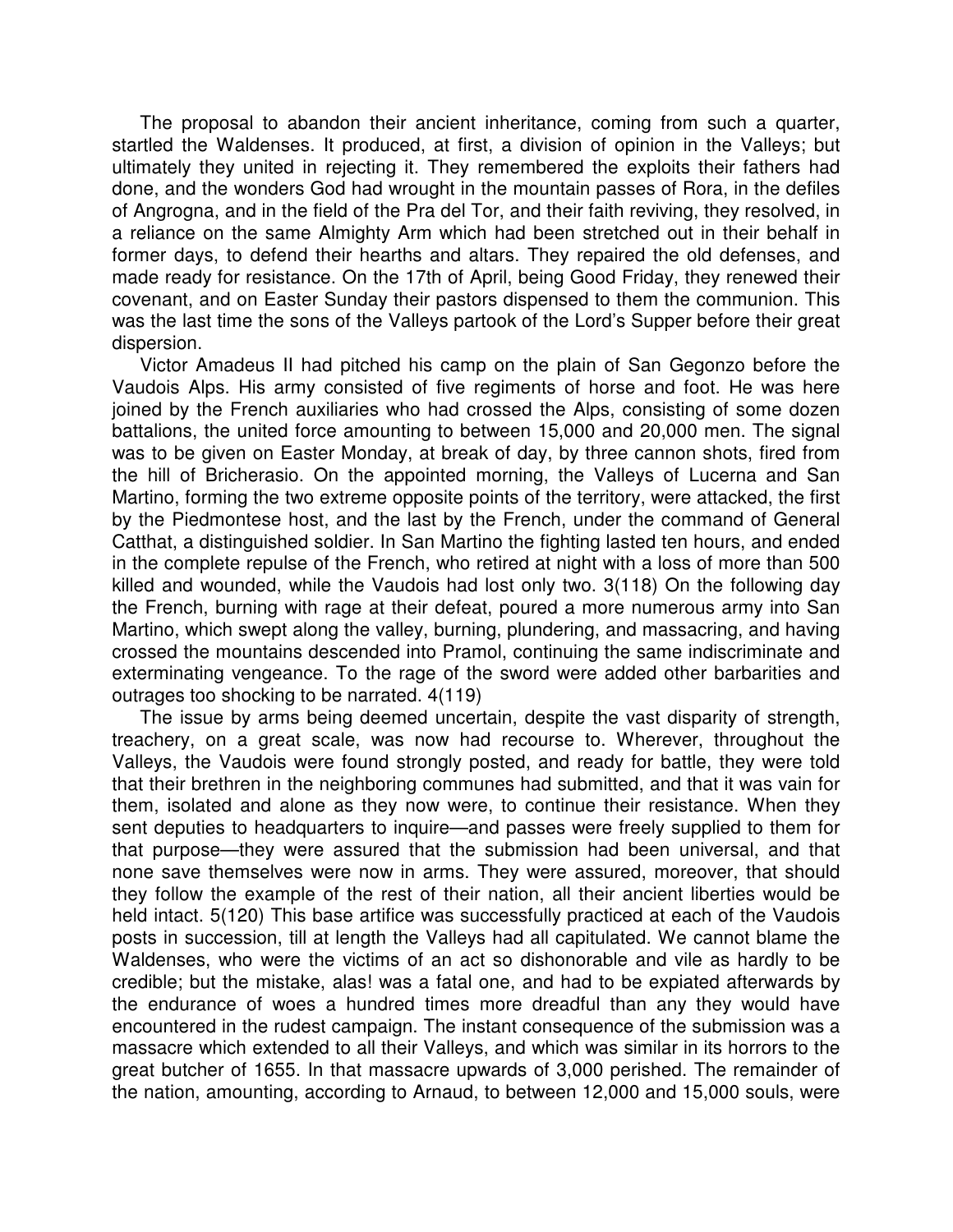consigned to the various gaols and fortresses of Piedmont. 6(121)

62

We now behold these famous Valleys, for the first time in their history, empty. The ancient lamp burns no longer. The school of the prophets in the Pra del Tor is razed. No smoke is seen rising from cottage, and no psalm is heard ascending from dwelling or sanctuary. No herdsman leads forth his kine on the mountains, and no troop of worshippers, obedient to the summons of the Sabbath bell, climbs the mountain paths. The vine flings wide her arms, but no skillful hand is nigh to train her boughs and prune her luxuriance. The chestnut tree rains its fruits, but there is no group of merry children to gather them, and they lie rotting on the ground. The terraces of the hills, that were wont to overflow with flowers and fruitage, and which presented to the eye a series of hanging gardens, now torn and breached, shoot in a mass of ruinous rubbish down the slope. Nothing is seen but dismantled forts, and the blackened ruins of churches and hamlets. A dreary silence overspreads the land, and the beasts of the field strangely multiply. A few herdsmen, hidden here and there in forests and holes of the rocks, are now the only inhabitants. Monte Viso, from out the silent vault, looks down with astonishment at the absence of that ancient race over whom, from immemorial time, he had been wont to dart his kindling glories at dawn, and let fall at eve the friendly mantle of his purple shadows.

We know not if ever before an entire nation were in prison at once. Yet now it was so. All of the Waldensian race that remained from the sword of their executioners were immured in the dungeons of Piedmont! The pastor and his flock, the father and his family, the patriarch and the stripling had passed in, in one great procession, and exchanged their grand rock-walled Valleys, their tree-embowered homes, and their sunlit peaks, for the filth, the choking air, and the Tartarean walls of an Italian gaol. And how were they treated in prison? As the African slave was treated on the "middle passage." They had a sufficiency of neither food nor clothing. The bread dealt out to them was fetid. They had putrid water to drink. They were exposed to the sun by day and to the cold at night. They were compelled to sleep on the bare pavement, or on straw so full of vermin that the stone floor was preferable. Disease broke out in these horrible abodes, and the mortality was fearful. "When they entered these dungeons," says Henri Arnaud, "they counted 14,000 healthy mountaineers, but when, at the intercession of the Swiss deputies, their prisons were opened, 3,000 skeletons only crawled out." These few words portray a tragedy so awful that the imagination recoils from the contemplation of it.

Well, at length the persecutor looses their chains, and opening their prison doors he sends forth these captives—the woe-worn remnant of a gallant people. But to what are they sent forth? To people again their ancient Valleys? To rekindle the fire on their ancestral hearths? To rebuild "the holy and beautiful house" in which their fathers had praised God? Ah, no! They are thrust out of prison only to be sent into exile—to Vaudois a living death.

The barbarity of 1655 was repeated. It was in December (1686) that the decree of liberation was issued in favor of these 3,000 men who had escaped the sword, and now survived the not less deadly epidemic of the prison. At that season, as every one knows, the snow and ice are piled to a fearful depth on the Alps; and daily tempests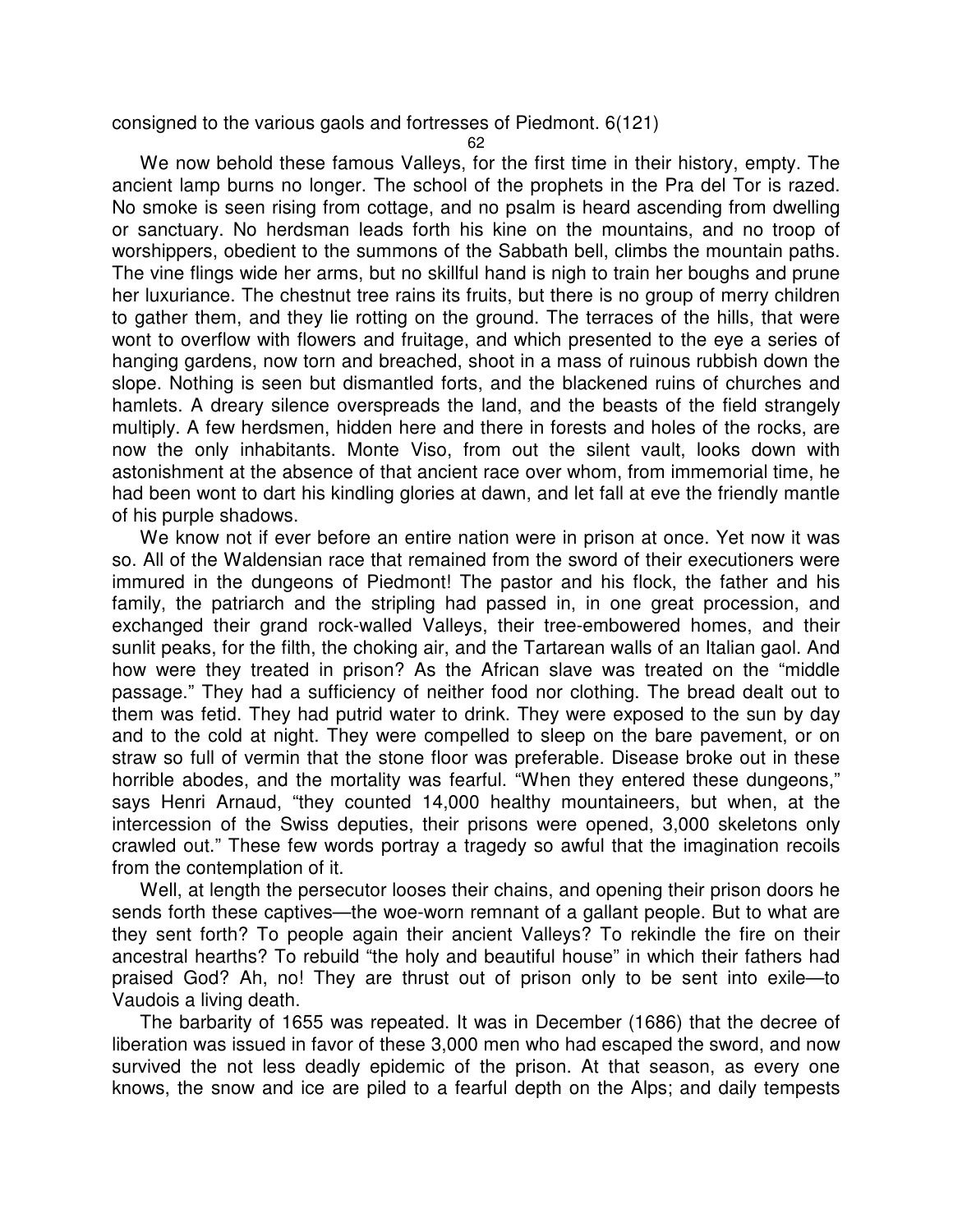threaten with death the too adventurous traveler who would cross their summits. It was at this season that these poor captives, emaciated with sickness, weakened by hunger, and shivering from insufficient clothing, were commanded to rise up and cross the snowy hills. They began their journey on the afternoon of that very day on which the order arrived; for their enemies would permit no delay. One hundred and fifty of them died on their first march. At night they halted at the foot of the Mont Cents. Next morning, when they surveyed the Alps they saw evident signs of a gathering tempest, and they besought the officer in charge to permit them, for the sake of their sick and aged, to remain where they were till the storm had spent its rage. With heart harder than the rocks they were to traverse, the officer ordered them to resume their journey. That troop of emaciated beings began the ascent, and were soon struggling with the blinding drifts and fearful whirlwinds of the mountain. Eighty-six of their number, succumbing to the tempest, dropped by the way. Where they lay down, there they died. No relative or friend was permitted to remain behind to watch their last moments or tender them needed succor. That ever-thinning procession moved on and on over the white hills, leaving it to the falling snow to give burial to their stricken companions. When

63

spring opened the passes of the Alps, alas! what ghastly memorials met the eye of the horror-stricken traveler.

Strewed along the track were the now unshrouded corpses of these poor exiles, the dead child lying fast locked in the arms of the dead mother. But why should we prolong this harrowing tale? The first company of these miserable exiles arrived at Geneva on Christmas Day, 1686, having spent about three weeks on the journey. They were followed by small parties, who crossed the Alps one after the other, being let out of prison at different times. It was not till the end of February, 1687, that the last band of these emigrants reached the hospitable gates of Geneva. But in what a plight! wayworn, sick, emaciated, and faint through hunger. Of some the tongue was swollen in their mouth, and they were unable to speak; of others the arms were bitten with the frost, so that they could not stretch them out to accept the charity offered to them; and some there were who dropped down and expired on the very threshold of the city, "finding," as one has said, "the end of their life at the beginning of their liberty." Most hospitable was the reception even them by the city of Calvin. A deputation of the principal citizens of Geneva, headed by the patriarch Gianavello, who still lived, went out to meet them on the frontier, and taking them to their homes, they vied with each other which should show them the greatest kindness. Generous city! If he who shall give a cup of cold water to a disciple shall in nowise lose his reward, how much more shalt thou be requited for this thy kindness to the suffering and sorrowing exiles of the Savior!

### **Wylie, James A. (1808-1890) / The History of the Waldenses / Chapter 14—Return to the Valleys**

**Chapter 14—Return to the Valleys**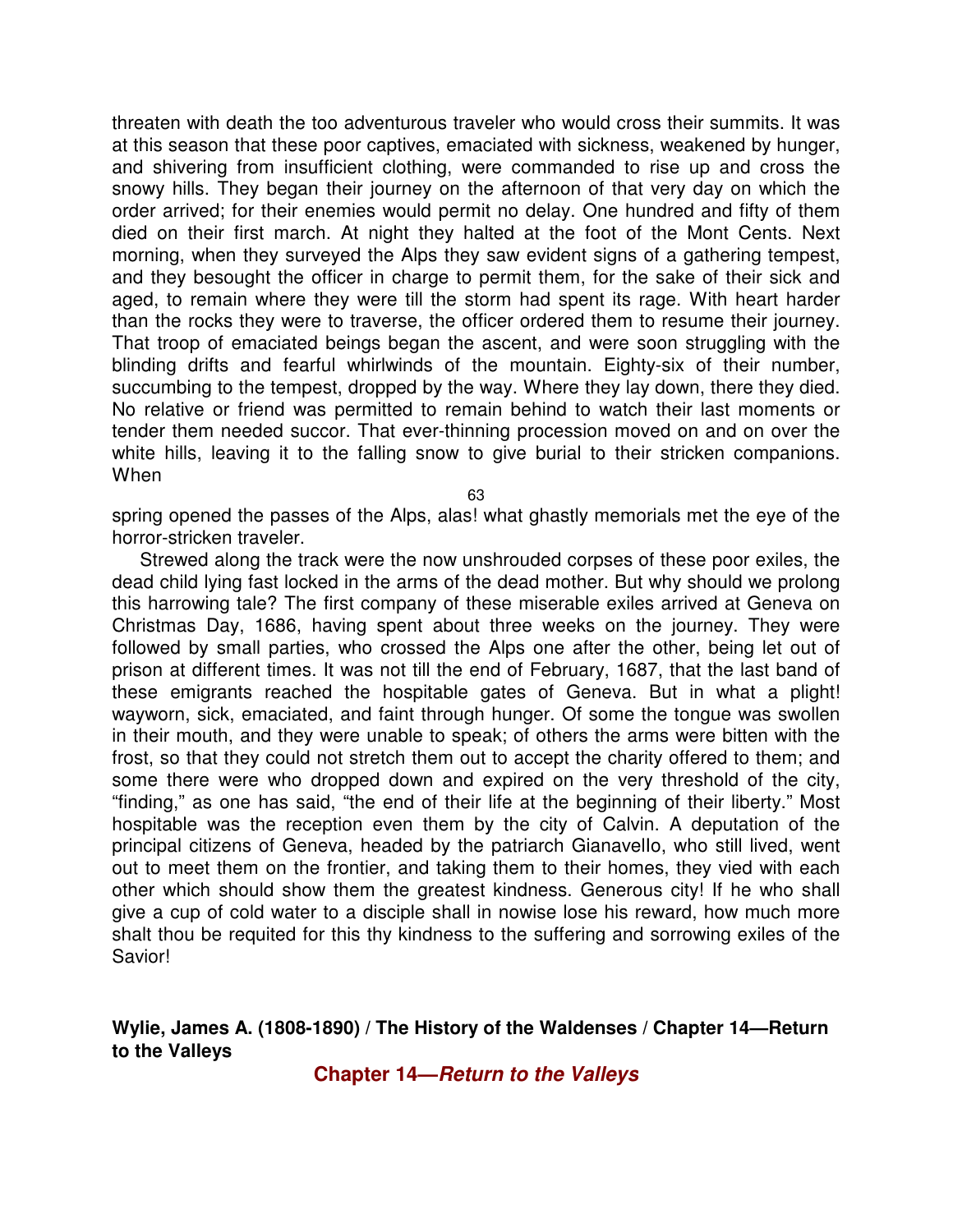Longings after their Valleys—Thoughts of Returning—Their Reassembling—Cross the Leman—Begin their March—The "Eight Hundred"—Cross Mont Cents—Great Victory in the Valley of the Dora—First View of their Mountains—Worship on the Mountain top—Enter their Valleys—Pass their First Sunday at Prali—Worship.

WE now open the bright page of the Vaudois history. We have seen nearly 3,000 Waldensian exiles enter the gates of Geneva, the feeble remnant of a population of from 14,000 to 16,000. One city could not contain them all, and arrangements were made for distributing the expatriated Vaudois among the Reformed cantons. The revocation of the Edict of Nantes had a little before thrown thousands of French Protestants upon the hospitality of the Swiss; and now the arrival of the Waldensian refugees brought with it yet heavier demands on the public and private charity of the cantons; but the response of Protestant Helvetia was equally cordial in the case of the last comers as in that of the first, and perhaps even more so, seeing their destitution was greater. Nor were the Vaudois ungrateful. "Next to God, whose tender mercies have preserved us from being entirely consumed," said they to their kind benefactors, "we are indebted to you alone for life and liberty."

Several of the German princes opened their states to these exiles; but the influence of their great enemy, Louis XIV, was then too powerful in these parts to permit of their residence being altogether an agreeable one. Constantly watched by his emissaries, and their patrons tampered with, they were moved about from place to place. The question of their permanent settlement in the future was beginning to be anxiously discussed. The project of carrying them across the sea in the ships of

64

Holland, and planting them at the Cape, was even talked of. The idea of being separated for ever from their native land, dearer in exile than when they dwelt in it, gave them intolerable anguish. Was it not possible to reassemble their scattered colonies, and marching back to their Valleys, rekindle their ancient lamp in them? This was the question which, after three years of exile, the Vaudois began to put to themselves. As they wandered by the banks of the Rhine, or traversed the German plains, they feasted their imaginations on their far-off homes. The chestnuts shading their former abodes, the vine bending gracefully over their portal, and the meadow in front, which the crystal torrent kept perpetually bright, and whose murmur sweetly blended with the evening psalm, all rose before their eyes. They never knelt to pray but it was with their faces turned toward their grand mountains, where slept their martyred fathers.

Attempts had been made by the Duke of Savoy to people their territory by settling in it a mongrel race, partly Irish and partly Piedmontese; but the land knew not the strangers, and refused to yield its strength to them. The Vaudois had sent spies to examine its condition; 1(122) its fields lay untilled, its vines unpruned, nor had its ruins been raised up; it was almost as desolate as on the day when its sons had been driven out of it. It seemed to them that the land was waiting their return.

At length the yearning of their heart could no longer be repressed. The march back to their Valleys is one of the most wonderful exploits ever performed by any people. It is famous in history by the name of "La Rentree Glorieuse." The parallel event which will recur to the mind of the scholar is, of course, the retreat of "the ten thousand Greeks."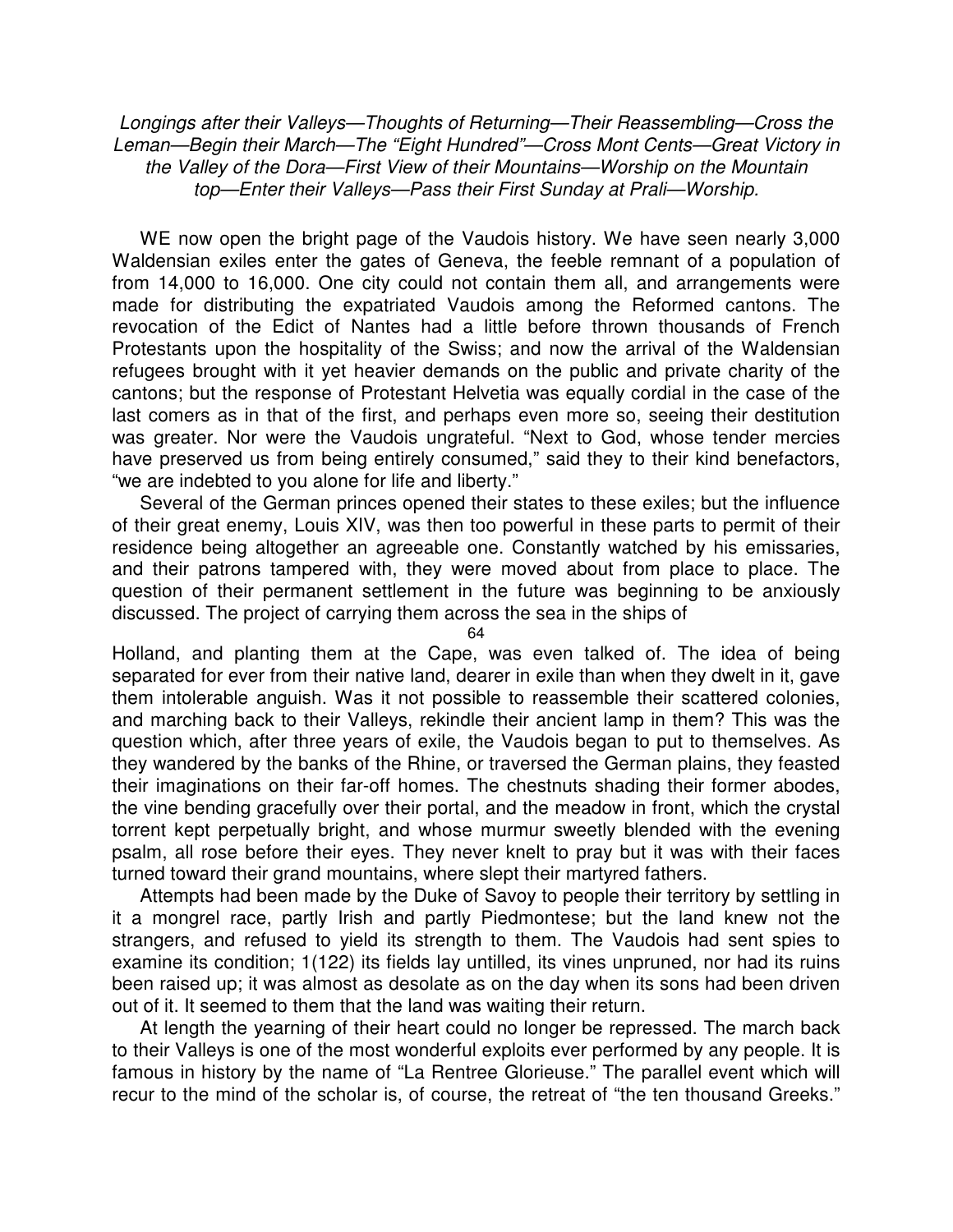The patriotism and bravery of both will be admitted, but a candid comparison will, we think, incline one to assign the palm of heroism to the return of "the eight hundred."

The day fixed on for beginning their expedition was the 10th of June, 1688. Quitting their various cantonments in Switzerland, and travelling by by-roads, they traversed the country by night, and assembled at Bex, a small town in the southern extremity of the territory of Bern. Their secret march was soon known to the senates of Zurich, Bern, and Geneva; and, foreseeing that the departure of the exiles would compromise them with the popish powers, their excellencies took measures to prevent it. A bark laden with arms for their use was seized on the Lake of Geneva. The inhabitants of the Vallais, in concert with the Savoyards, at the first alarm seized the Bridge of St. Maurice, the key of the Rhone Valley, and stopped the expedition. Thus were they, for the time, compelled to abandon their project.

To extinguish all hopes of their return to the Valleys, they were anew distributed over Germany. But scarcely had this second dispersion been effected, when war broke out; the French troops overran the Palatinate, and the Vaudois settled there, dreading, not without reason, the soldiers of Louis XIV, retired before them, and retook the road to Switzerland. The Protestant cantons, pitying these poor exiles, tossed from country to country by political storms, settled them once more in their former allotments. Meanwhile, the scenes were shifting rapidly around the expatriated Vaudois, and with eyes uplifted they waited the issue. They saw their protector, William of Orange, mount the throne of England. They saw their powerful enemy, Louis XIV, attacked at once by the emperor and humiliated by the Dutch. They saw their own Prince Victor Amadeus withdraw his soldiers from Savoy, seeing that he needed them to defend Piedmont. It seemed to them that an invisible Hand was opening their path back to their own land. Encouraged by these tokens, they began to arrange a second time for their departure.

The place of appointed rendezvous was a wood on the northern shore of the Leman, near the town of Noyon. For days before they continued to converge, in scattered bands, and by stealthy marches, on the selected point. On the decisive evening, the 16th of August, 1689, a general muster took place under cover of the friendly wood of Prangins. Having by solemn prayer commended their enterprise to God, they embarked on the lake, and crossed by starlight. Their means of transport would have been deficient but for a circumstance which threatened at first to obstruct their expedition, but which, in the

65

issue, greatly facilitated it. Curiosity had drawn numbers to this part of the lake, and the boats that brought hither the sightseers furnished more amply the means of escape to the Vaudois.

At this crisis, as on so many previous ones, a distinguished man arose to lead them. Henri Arnaud, whom we see at the head of the 800 fighting men who are setting out for their native possessions, had at first discharged the office of pastor, but the troubles of his nation compelling him to leave the Valleys, he had served in the armies of the Prince of Orange. Of decided piety, ardent patriotism, and of great decision and courage, he resented a beautiful instance of the union of the pastoral and the military character. It is hard to say whether his soldiers listened more reverentially to the exhortations he at times delivered to them from the pulpit, or to the orders he gave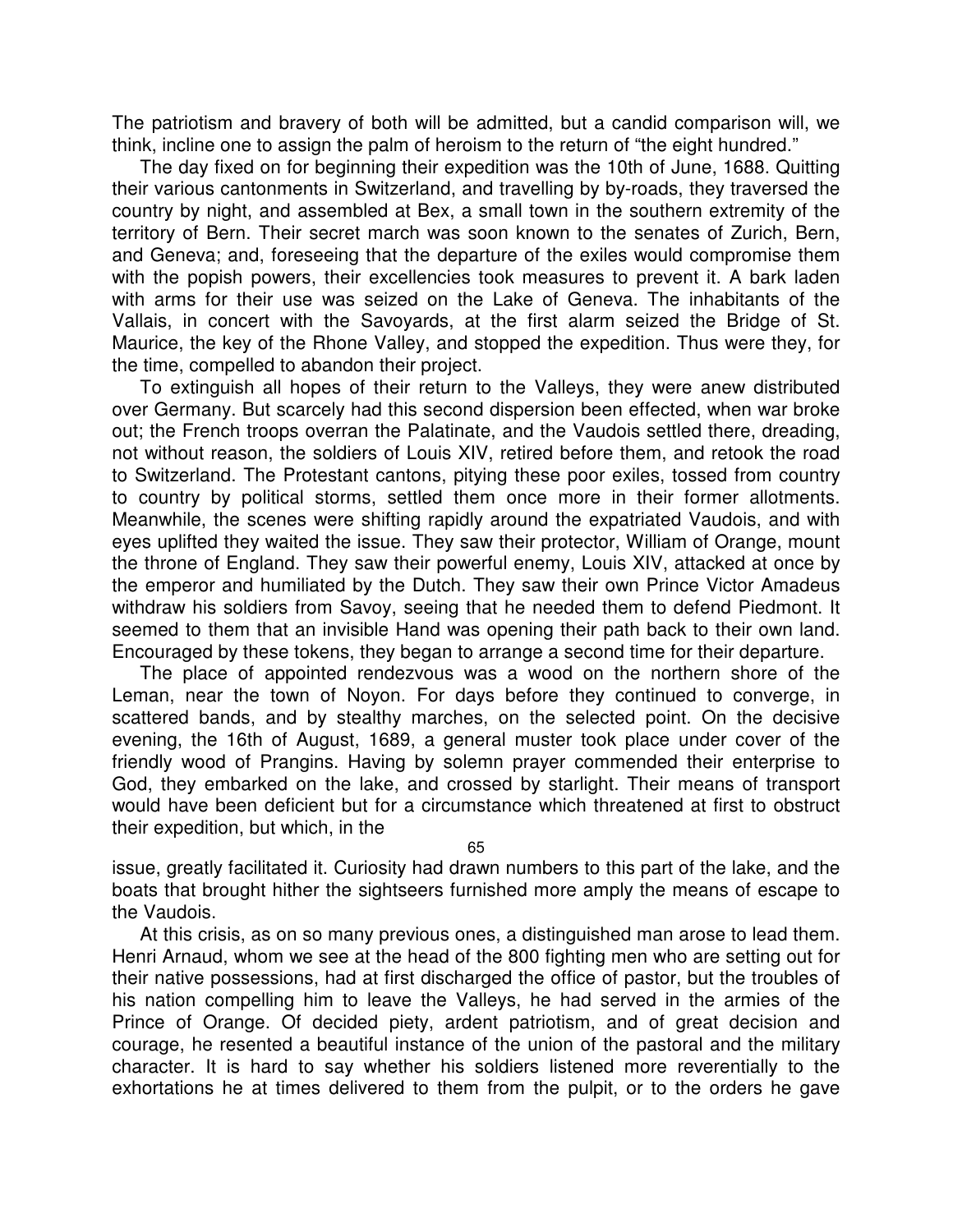them on the field of battle.

Arriving on the southern shore of the lake, these 800 Vaudois bent their knees in prayer, and then began their march through a country covered with foes. Before them rose the great snow-clad mountains over which they were to fight their way. Arnaud arranged his little host into three companies—an advanced guard, a center, and a rear guard. Seizing some of the chief men as hostages, they traversed the Valley of the Arve to Sallenches, and emerged from its dangerous passes just as the men of the latter place had completed their preparations for resisting them.

Occasional skirmishes awaited them, but mostly their march was unopposed, for the terror of God had fallen upon the inhabitants of Savoy. Holding on their way they climbed the Haut Luce Alp, 2(123) and next that of Bon Homme, the neighboring Alp to Mont Blanc; sinking sometimes to their middle in snow. Steep precipices and treacherous glaciers subjected them to both toil and danger. They were wet through with the rain, which at times fell in torrents. Their provisions were growing scanty, but their supply was recruited by the shepherds of the mountains, who brought them bread and cheese, while their huts served them at night. They renewed their hostages at every stage; sometimes they "caged"—to use their own phrase—a Capuchin monk, and at other times an influential landlord, but all were treated with uniform kindness.

Having crossed the Bon Homme, which divides the basin of the Arve from that of the Isere, they descended, on Wednesday, the fifth day of their march, into the valley of the latter stream. They had looked forward to this stage of their journey with great misgivings, for the numerous population of the Val Isere was known to be well armed, and decidedly hostile, and might be expected to oppose their march, but the enemy was "still as a stone" till the people had passed over. They next traversed Mont Iseran, and the yet more formidable Mont Cenis, and finally descended into the Valley of the Dora. It was here, on Saturday, the 24th of August, that they encountered for the first time a considerable body of regular troops.

As they traversed the valley they were met by a peasant, of whom they inquired whether they could have provisions by paying for them. "Come on this way," said the man, in a tone that had slight touch of triumph in it, "you will find all that you want; they are preparing an excellent supper for you." 3(124) They were led into the defile of Salabertrand, where the Col d'Albin closes in upon the stream of the Dora, and before they were aware they found themselves in presence of the French army, whose camp fires—for night had fallen—illumined far and wide the opposite slope. Retreat was impossible. The French were 2,500 strong, flanked by the garrison of Exiles, and supported by a miscellaneous crowd of armed followers.

Under favor of the darkness, they advanced to the bridge which crossed the Dora, on the opposite bank of which the French were encamped. To the challenge, "Who goes there?" the Vandots answered, "Friends." The instant reply shouted out was "Kill, kill!" followed by a tremendous fire, which was kept up for a quarter of an hour. It did no harm, however, for Arnaud had bidden his soldiers lie flat on their faces, and permit the deadly shower to pass over them. But now a division of the French appeared in their rear, thus placing them between two fires. Some one in the Vaudois army, seeing that all must be risked, shouted out, "Courage! the bridge is won!" At these words the Vaudois started to their feet, rushed across the bridge sword in hand, and clearing it,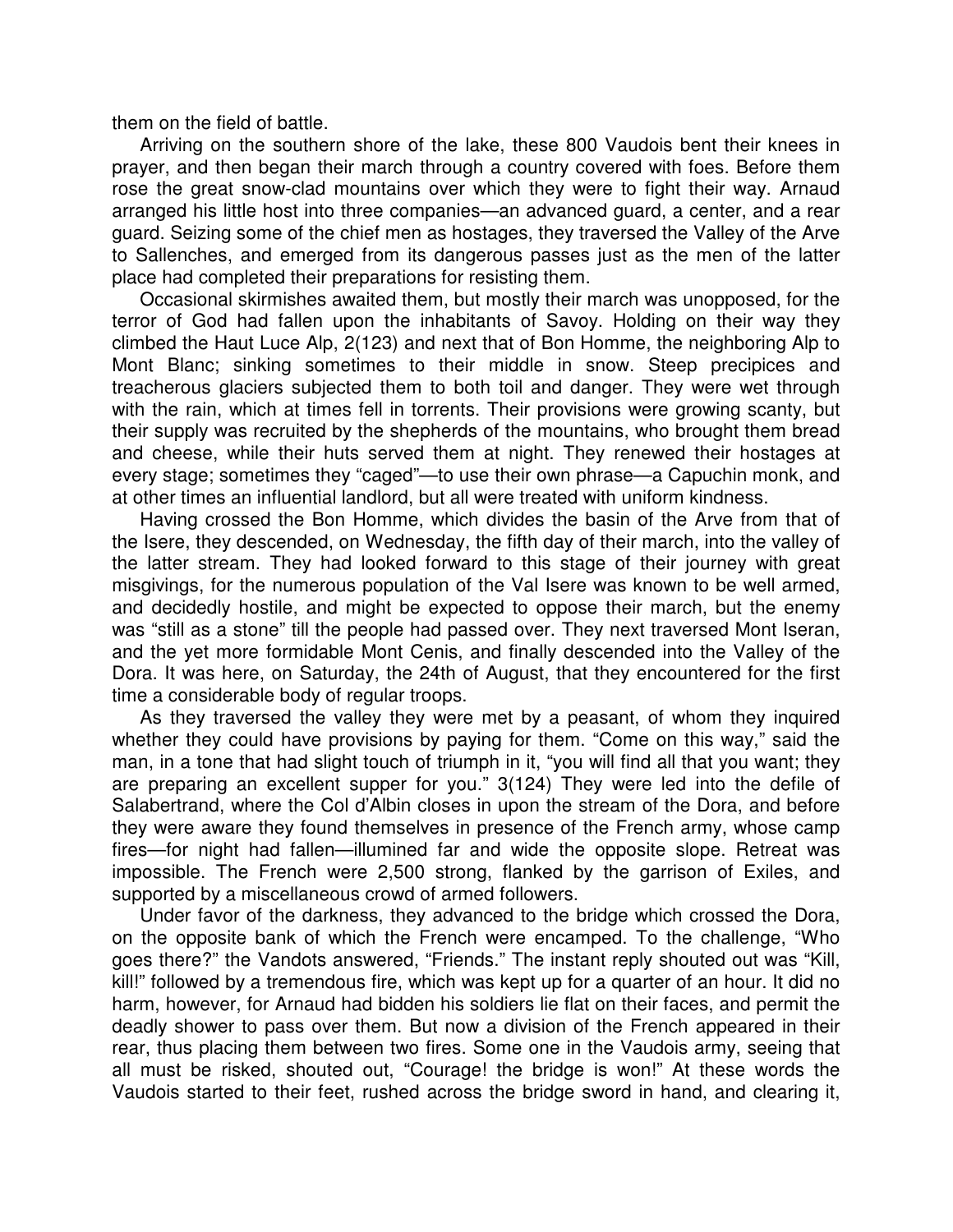they threw themselves with the impetuosity of a whirlwind upon the enemy's entrenchments.

66

Confounded by the suddenness of the attack, the French could only use the butt ends of their muskets to parry the blows. The fighting lasted two hours, and ended in the total rout of the French. Their leader, the Marquis de Larrey, after a fruitless attempt to rally his soldiers, fled wounded to Briancon, exclaiming, "Is it possible that I have lost the battle and my honor?"

Soon thereafter the moon rose and showed the field of battle to the victors. On it, stretched out in death, lay 600 French soldiers, besides officers; and strewn promiscuously with the fallen, all over the field, were arms, military stores, and provisions. Thus had been suddenly opened an armory and magazines to men who stood much in need both of weapons and of food. Having amply replenished themselves, they collected what they could not carry away into a heap, and set fire to it. The loud and multifarious noises formed by the explosions of the gunpowder, the sounding of the trumpets, and the shouting of the captains, who, throwing their caps in the air, exclaimed, "Thanks be to the Lord of hosts who hath given us the victory," echoed like the thunder of heaven, and reverberating from hill to hill, formed a most extraordinary and exciting scene, and one that is seldom witnessed amid these usually quiet mountains. This great victory cost the Waldenses only fifteen killed and twelve wounded.

Their fatigue was great, but they feared to halt on the battle field, and so, rousing those who had already sunk into sleep, they commenced climbing the lofty Mont Sci. The day was breaking as they gained the summit. It was Sunday, and Henri Arnaud, halting till all should assemble, pointed out to them, just as they were becoming visible in the morning light, the mountain tops of their own land. Welcome sight to their longing eyes! Bathed in the radiance of the rising sun, it seemed to them, as one snowy peak began to burn after another, that the mountains were kindling into joy at the return of their long-absent sons. This army of soldiers resolved itself into a congregation of worshippers, and the summit of Mont Sci became their church. Kneeling on the mountaintop, the battle field below them, and the solemn and sacred peaks of the Col du Pis, the Col la Vechera, and the glorious pyramid of Monte Viso looking down upon them in reverent silence, they humbled themselves before the Eternal, confessing their sins, and giving thanks for their many deliverances. Seldom has worship more sincere or more rapt been offered than that which this day ascended from this congregation of warrior-worshippers gathered under the dome-like vault that rose over them.

Refreshed by the devotions of the Sunday, and exhilarated by the victory of the day before, the heroic band now rushed down to take possession of their inheritance, from which the single Valley of Clusone only parted them. It was three years and a half since they had crossed the Alps, a crowd of exiles, worn to skeletons by sickness and confinement, and now they were returning a marshalled host, victorious over the army of France, and ready to encounter that of Piedmont. They traversed the Clusone, a plain of about two miles in width, watered by the broad, clear, blue-tinted Gelmagnasca, and bounded by hills, which offer to the eye a succession of terraces, clothed with the richest vines, mingled with the chestnut and the apple tree. They entered the narrow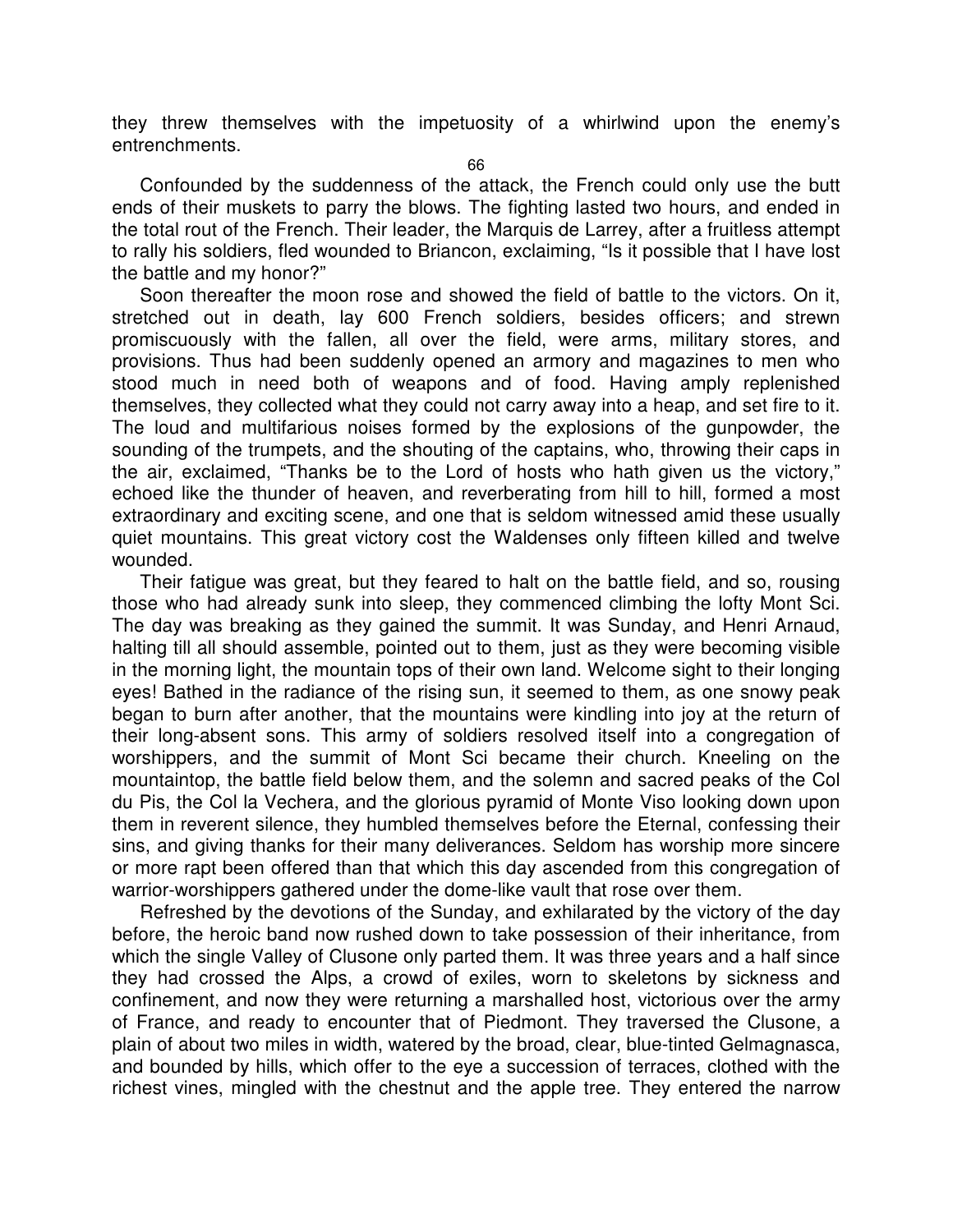defile of Pis, where a detachment of Piedmontese soldiers had been posted to guard the pass, but who took flight at the approach of the Vaudois, thus opening to them the gate of one of the grandest of their Valleys, San Martino. On the twelfth day after setting out from the shores of the Leman they crossed the frontier, and stood once more within the limits of their inheritance. When they mustered at Balsiglia, the first Vaudois village which they entered, in the western extremity of San Martino, they found that fatigue, desertion, and battle had reduced their numbers from 800 to 700.

Their first Sunday after their return was passed at the village of Prali. Of all their sanctuaries the church of Prali alone remained standing; of the others only the ruins were to be seen. They resolved to recommence this day their ancient and scriptural worship. Purging the church of its popish ornaments, one half of the little army, laying down their arms at the door, entered the edifice, while the other half stood without, the church being too small to contain them all. Henri Arnaud, the soldier-pastor, mounting a table which was placed in the porch, preached to them. They began their worship by chanting the 74th Psalm—"O God, why hast thou cast us off for ever? Why doth thine anger smoke

67

against the sheep of thy pasture?" etc. The preacher then took as his text the 129th Psalm—"Many a time have they afflicted me from my youth, may Israel now say." The wonderful history of his people behind him, so to speak, and the reconquest of their land before him, we can imagine how thrilling every word of his discourse must have been, and how it must have called up the glorious achievements of their fathers, provoking the generous emulation of their sons. The worship was closed by these 700 warriors chanting in magnificent chorus the psalm from which their leader had preached. So passed their first Sunday in their land.

To many it seemed significant that here the returned exiles should spend their first Sunday, and resume their sanctuary services. They remembered how this same village of Prali had been the scene of a horrible outrage at the time of their exodus. The Pastor of Prali, M. Leidet, a singularly pious man, had been discovered by the soldiers as he was praying under a rock, and being dragged forth, he was first tortured and mutilated, and then hanged; his last words being, "Lord Jesus, receive my spirit." It was surely appropriate, after the silence of three years and a half, during which the rage of the persecutor had forbidden the preaching of the glorious Gospel, that its reopening should take place in the pulpit of the martyr Leidet.

# **Wylie, James A. (1808-1890) / The History of the Waldenses / Chapter 15—Final Reestablishment in Their Valleys**

**Chapter 15—Final Reestablishment in Their Valleys**

Cross the Col Julten—Seize Bobbio—Oath of Sibaud—March to Villaro—Guerilla War—Retreat to La Balsiglia—Its Strength—Beauty and Grandeur of San Martino—Encampment on the Balsiglia—Surrounded—Repulse of the Enemy—Depart for the Winter—Return of French and Piedmontese Army in Spring—The Balsiglia Stormed—Enemy Driven Back—Final Assault with Cannon—Wonderful Deliverance of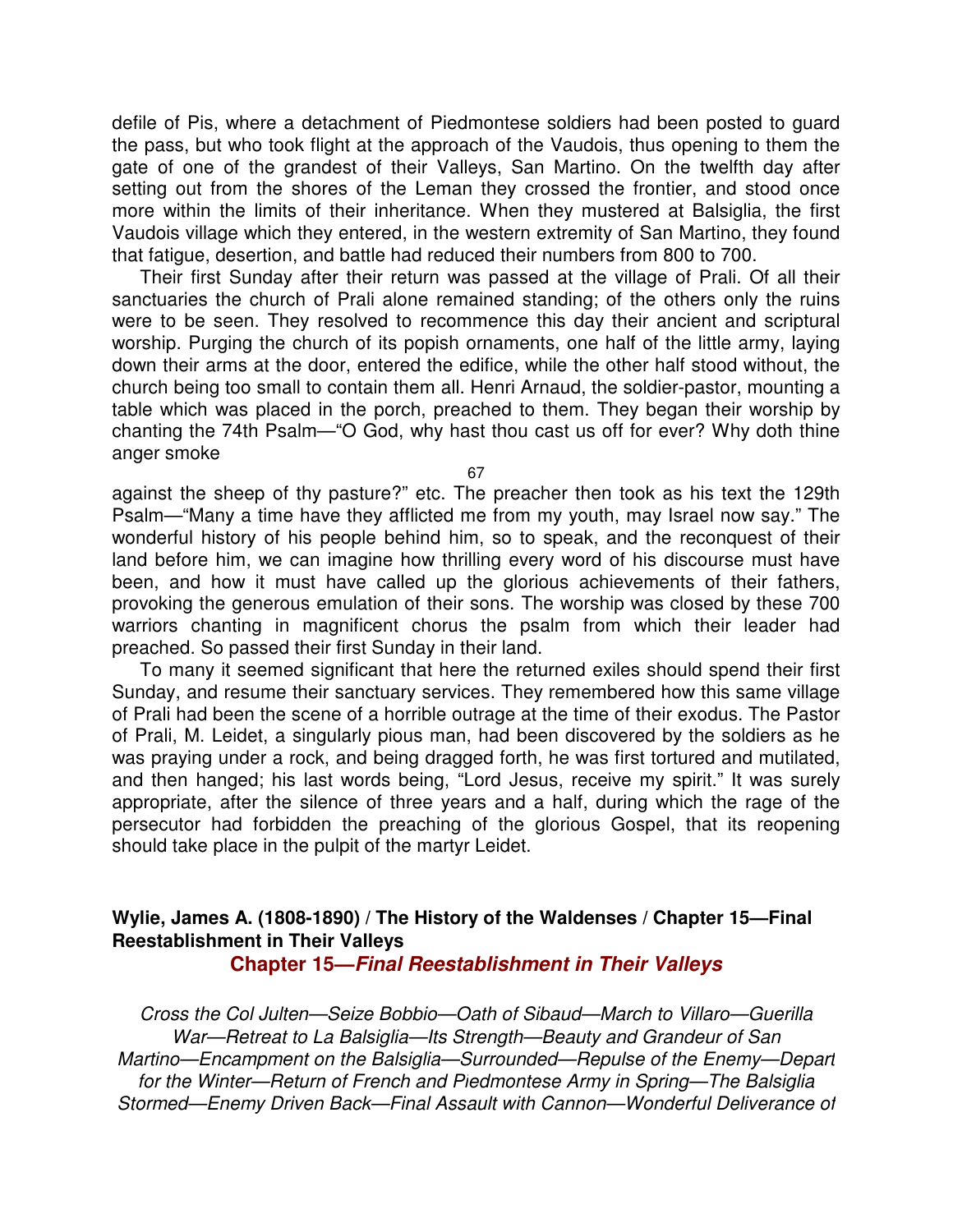#### the Vaudois—Overtures of Peace.

The Vaudois had entered the land, but they had not yet got possession of it. They were a mere handful; they would have to face the large and well-appointed army of Piedmont, aided by the French. But their great leader to his courage added faith. The "cloud" which had guided them over the great mountains, with their snows and abysses, would cover their camp, and lead them forth to battle, and bring them in with victory. It was not surely that they might die in the land, that they had been able to make so marvelous a march back to it. Full of these courageous hopes, the "seven hundred" now addressed themselves to their great task.

They began to climb the Col Julten, which separates Prali from the fertile and central valley of the Waldenses, that of Lucerna. As they toiled up and were now near the summit of the pass, the Piedmontese soldiers, who had been stationed there, shouted out, "Come on, ye Barbers; we guard the pass, and there are 3,000 of us!" They did come on. To force the entrenchments and put to flight the garrison was the work of a moment. In the evacuated camp the Vaudois found a store of ammunition and provisions, which to them was a most seasonable booty. Descending rapidly the slopes and precipices of the great mountain, they surprised and took the town of Bobbio, which nestles at its foot. Driving out the Popish inhabitants to whom it had been made over, they took possession of their ancient dwellings, and paused a little while to rest after the march and conflict of the previous days. Here their second Sunday was passed, and public worship again celebrated, the congregation chanting their psalm to the clash of arms. On the day following, repairing to the "Rock of Sibaud," where their

68

fathers had pledged their faith to God and to one another, they renewed on the same sacred spot their ancient oath, swearing with uplifted hands to abide steadfastly in the profession of the Gospel, to stand by one another, and never to lay down their arms till they had re-established themselves and their brethren in those galleys, which they believed had as really been given to them by the God of heaven, as Palestine had been to the Jews.

Their next march was to Villaro, which is situated half-way between Bobbio at the head and La Torre at the entrance of the valley. This town they stormed and took, driving away the new inhabitants. But here their career of conquest was suddenly checked. The next day a strong reinforcement of regular troops coming up, the Vaudois were under the necessity of abandoning Villaro, and falling back on Bobbio. 1(125) This patriot army now became parted into two bands, and for many weeks had to wage a sort of guerilla war on the mountains. France on the one side, and Piedmont on the other, poured in soldiers, in the hope of exterminating this handful of warriors. The privations and hardships which they endured were as great as the victories which they won in their daily skirmishes were marvelous. But though always conquering, their ranks were rapidly thinning. What though a hundred of the enemy were slain for one Waldensian who fell? The Piedmontese could recruit their numbers, the Vaudois could not add to theirs. They had now neither ammunition nor provisions, save what they took from their enemies; and, to add to their perplexities, winter was near, which would bury their mountains beneath its snows, and leave them without food or shelter. A council of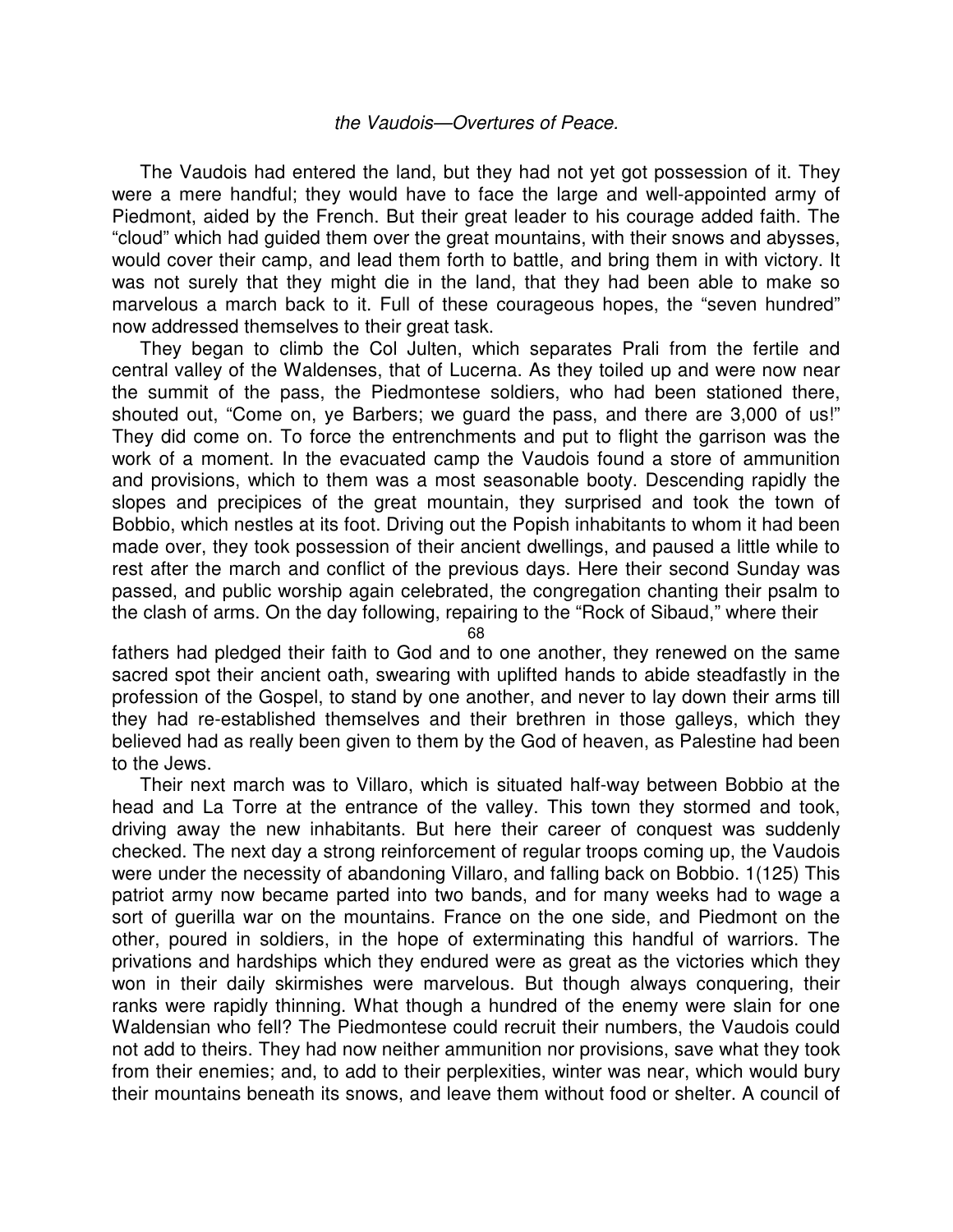war was held, and it was ultimately resolved to repair to the Valley of Martino, and entrench themselves on La Balsiglia.

This brings us to the last heroic stand of the returned exiles. But first let us sketch the natural strength and grandeur of the spot on which that stand was made. The Balsiglia is situated at the western extremity of San Martino, which in point of grandeur yields to few things in the Waldensian Alps. It is some five miles long by about two in width, having as its floor the richest meadow land; and for walls, mountains superbly hung with terraces, overflowing with flower and fruitage, and ramparted above with splintered cliffs and dark peaks. It is closed at the western extremity by the naked face of a perpendicular mountain, down which the Germagnasca is seen to dash in a flood of silver. The meadows and woods that clothe the bosom of the valley are seamed by a broad line of white, formed by the torrent, the bed of which is strewn with so many rocks that it looks a continuous river of foam.

Than the clothing of the mountains that form the bounding walls of this valley nothing could be finer. On the right, as one advances up it, rises a succesion of terraced vineyards, finely diversified with cornfields and massy knolls of rock, which rise crowned with cottages or hamlets, looking out from amid their rich embowerings of chestnut and apple tree. Above this fruit-bearing zone are the grassy uplands, the resort of herdsmen, which in their turn give place to the rocky ridges that rise off to the higher summits, which recede into the clouds.

On the left the mountain-wall is more steep, but equally rich in its clothing. Swathing its foot is a carpeting of delicious sword. Trees, vast of girth, part, with their over-arching branches, the bright sunlight. Higher up are fields of maize and forests of chestnut; and higher still is seen the rock-loving birch, with its silvery stem and graceful tresses. Along the splintered rocks above runs a bristling line of firs, forming a mighty chevaux-de-frise.

Toward the head of the valley, near the vast perpendicular cliff already mentioned, which shuts it in on the west, is seen a glorious assemblage of mountains. One mighty cone uplifts itself above and behind another mighty cone, till the last and highest buries its top in the rolling masses of cloud, which are seen usually hanging like a canopy above this part of the valley. These noble aiguilles, four in number, rise feathery with firs, and remind one of the fretted pinnacles of some colossal cathedral. This is La Balsiglia. It was on the terraces of this mountain that Henri Arnaud, with his patriot-warriors, pitched his camp, amid the dark tempests of winter, and the yet darker tempests of a furious and armed bigotry. The Balsiglia shoots its gigantic pyramids heavenward, as if proudly conscious of

69

having once been the resting place of the Vaudois ark. It is no castle of man's erecting; it had for its builder the Almighty Architect himself.

It only remains, in order to complete this picture of a spot so famous in the wars of conscience and liberty, to say that behind the Balsiglia on the west rises the lofty Col du Pis. It is rare that this mountain permits to the spectator a view of his full stature, for his dark sides run up and bury themselves in the clouds. Face to face with the Col du Pis, stands on the other side of the valley, the yet loftier Mont Guinevert, with, most commonly, a veil of cloud around him, as if he too were unwilling to permit to the eye of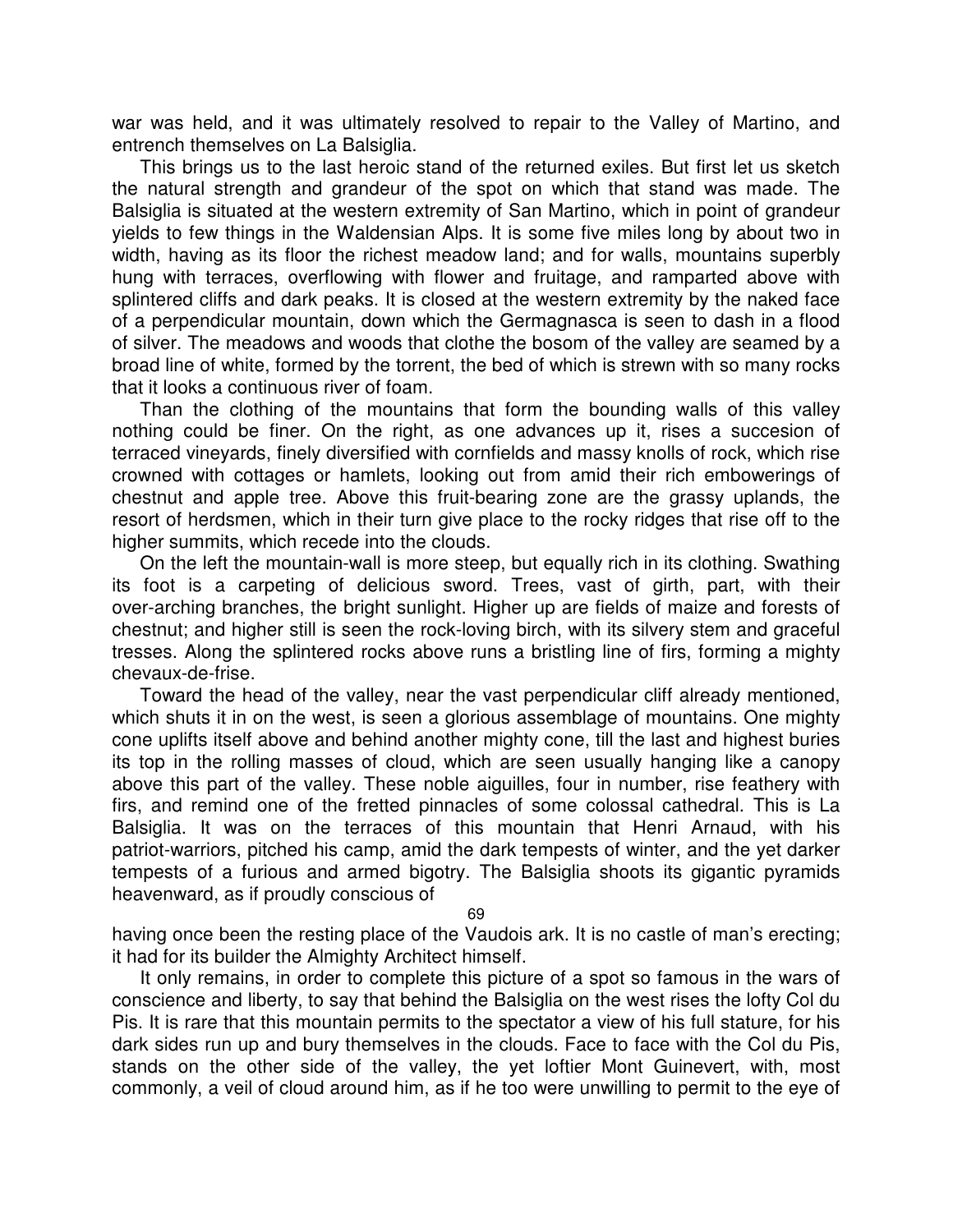visitor a sight of his stately proportions. Thus do these two Alps, like twin giants, guard this famous valley.

It was on the lower terrace of this pyramidal mountain, the Balsiglia, that Henri Arnaud—his army now, alas! reduced to 400—sat down. Viewed from the level of the valley, the peak seems to terminate in a point, but on ascending, the top expands into a level grassy plateau. Steep and smooth as escarped fortress, it is unscalable on every side save that on which a stream rushes past from the mountains. The skill of Arnaud enabled him to add to the natural strength of the Vaudois position, the defenses of art. They enclosed themselves within earthen walls and ditches; they erected covered ways; they dug out some four-score cellars in the rock, to hold provisions, and they built huts as temporary barracks. Three springs that gushed out of the rock supplied them with water. They constructed similar entrenchments on each of the three peaks that rose above them, so that if the first were taken they could ascend to the second, and so on to the fourth. On the loftiest summit of the Balsiglia, which commanded the entire valley, they placed a sentinel, to watch the movements of the enemy.

Only three days elapsed till four battalions of the French army arrived, and enclosed the Balsiglia on every side. On the 29th of October, an assault was made on the Vaudois position, which was repulsed with great slaughter of the enemy, and the loss of not one man to the defenders. The snows of early winter had begun to fall, and the French general thought it best to postpone the task of capturing the Balsiglia till spring. Destroying all the corn which the Vaudois had collected and stored in the villages, he began his retreat from San Martiino, and, taking laconic farewell of the Waldenses, he bade them have patience till Easter, when he would again pay them a visit. 2(126)

All through the winter of 1689-90, the Vaudois remained in their mountain fortress, resting after the marches, battles, and sieges of the previous months, and preparing for the promised return of the French. Where Henri Arnaud had pitched his camp, there had he also raised his altar, and if from that mountain top was pealed forth the shout of battle, from it ascended also, morning and night, the prayer, and the psalm. Besides the daily devotions, Henri Arnaud preached two sermons weekly, one on Sunday and another on Thursday. At stated times he administered the Lord's Supper. Nor was the commissariat overlooked. Foraging parties brought in wine, chestnuts, apples, and other fruits, which the autumn, now far advanced, had fully ripened. A strong detachment made an incursion into the French valleys of Pragelas and Queyras, and returned with salt, butter, some hundred head of sheep, and a few oxen. The enemy, before departing, had destroyed their stock of grain, and as the fields were long since reaped, they despaired of being able to repair their loss. And yet bread to last them all the winter through had been provided, in a way so marvelous as to convince them that He who feeds the fowls of the air was caring for them. Ample magazines of grain lay all around their encampment, although unknown as yet to them. The snow that year began to fall earlier than usual, and it covered up the ripened corn, which the Popish inhabitants had not time to cut when the approach of the Vaudois compelled them to flee. From this unexpected storehouse the garrison drew as they had need. Little did the Popish Peasantry, when they sowed the seed in spring, dream that Vaudois hands would reap the harvest.

Corn had been provided for them, and, to Vaudois eyes, provided almost as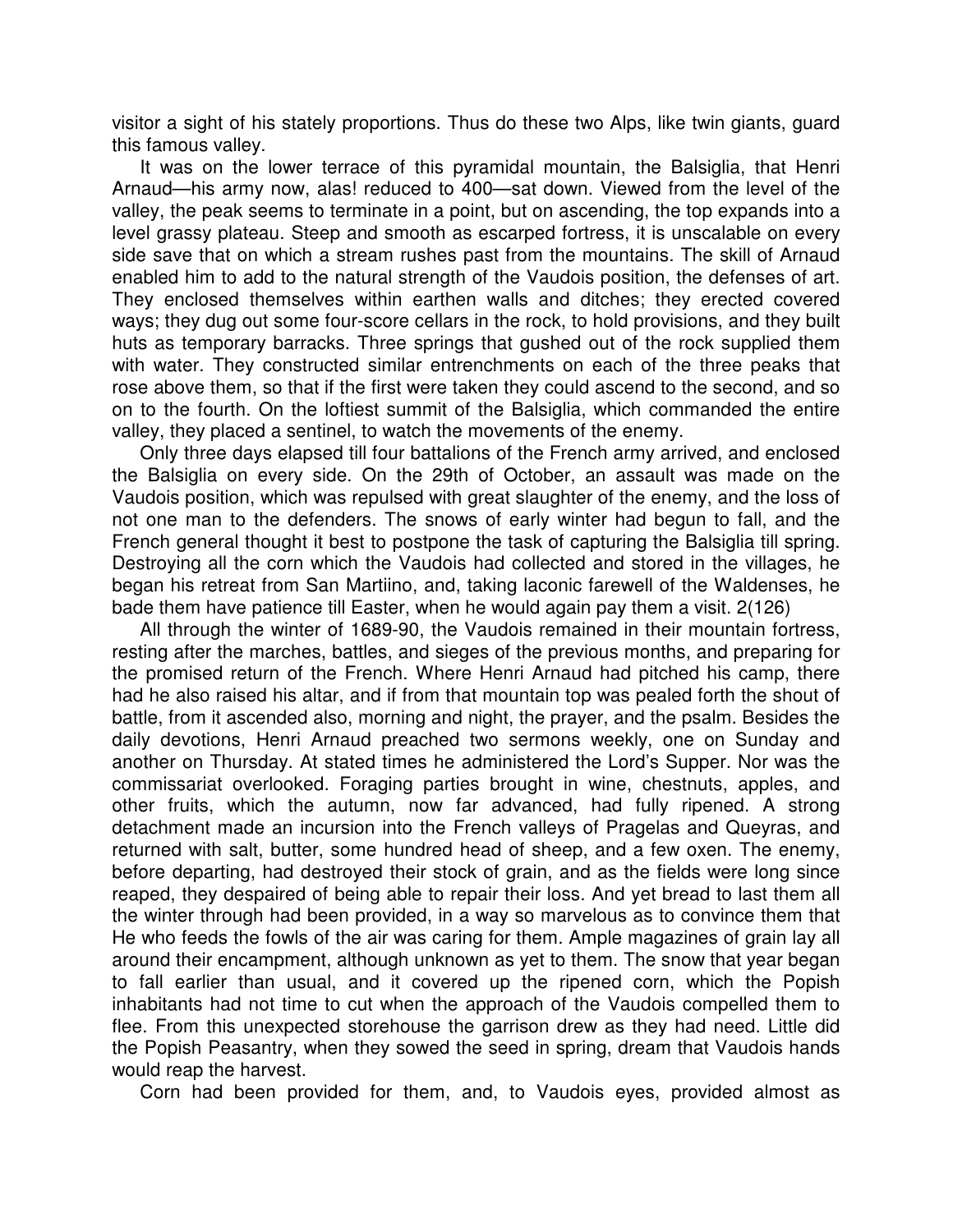miraculously as was the manna for the Israelites, but where were they to find the means of grinding it into meal? At almost the foot of the Balsiglia, on the stream of the Germagnasca, is a little mill. The owner, M. Tron-Poulat, three years before, when going forth into exile with his brethren, threw the millstone into the river;

70

"for," said he, "it may yet be needed." It was needed now, and search being made for it, it was discovered, drawn out of the stream, and the mill set a-working. There was another and more distant mill at the entrance of the valley, to which the garrison had recourse when the immediate precincts of the Balsiglia were occupied by the enemy, and the nearer mill was not available. Both mills exist to this day, their roofs of brown slate may be seen by the visitor, peering up through the luxuriant foliage of the valley, the wheel motionless, it may be, and the torrent which turned it shooting idly past in a volley of spray.

With the return of spring, the army of France and Piedmont reappeared. The Balsiglia was now completely invested, the combined force amounting to 22,000 in all—10,000 French and 12,000 Piedmontese. The troops were commanded by the celebrated De Catinat, lieutenant-general of the armies of France. The "four hundred" Waldenses looked down from their "camp of rock" on the valley beneath them, and saw it glittering with steel by day, and shining with camp fires by night. Catinat never doubted that a single day's fighting would enable him to capture the place. That the victory, which he looked upon as already won, might be duly celebrated, he ordered four hundred ropes to be sent along with the army, in order to hang at once the four hundred Waldenses; and he had commanded the inhabitants of Pinerolo to prepare feux-de-joie to grace his return from the campaign. The headquarters of the French were at Great Passet—so called in contradistinction to Little Passet, situated a mile lower in the valley. Great Passer counts some thirty roofs, and is placed on an immense ledge of rock that juts out from the foot of Mont Guinevert, some 800 feet above the stream, and right opposite the Balsiglia. On the flanks of this rocky ledge are still to be seen the ruts worn by the cannon and baggage-waggons of the French army. There can be no doubt that these marks are the memorials of the siege, for no other wheeled vehicles ever were in these mountains. 3(127)

Having reconnoitred, Catinat ordered the assault (1st May, 1690). Only on that side of Balsiglia, where a stream trickles down from the mountains, and which offers a gradual slope, instead of a wall of rock as everywhere else, could the attack be made with any chance of success. But this point Henri Arnaud had taken care to fortify with strong palisades. Five hundred picked men, supported by seven thousand musketeers, advanced to storm the fortress. 4(128) They rushed forward with ardor; they threw themselves upon the palisades; but they found it impossible to tear them down, formed as they were of great trunks, fastened by mighty boulders. Massed behind the defense were the Vaudois, the younger men loading the muskets, and the veterans taking steady aim, while the besiegers were falling in dozens at every volley. The assailants beginning to waver, the Waldensians made a fierce sally, sword in hand, and cut in pieces those whom the musket had spared. Of the five hundred picked soldiers only some score lived to rejoin the main body, which had been spectators from the valley of their total rout. Incredible as it may appear, we are nevertheless assured of it as a fact,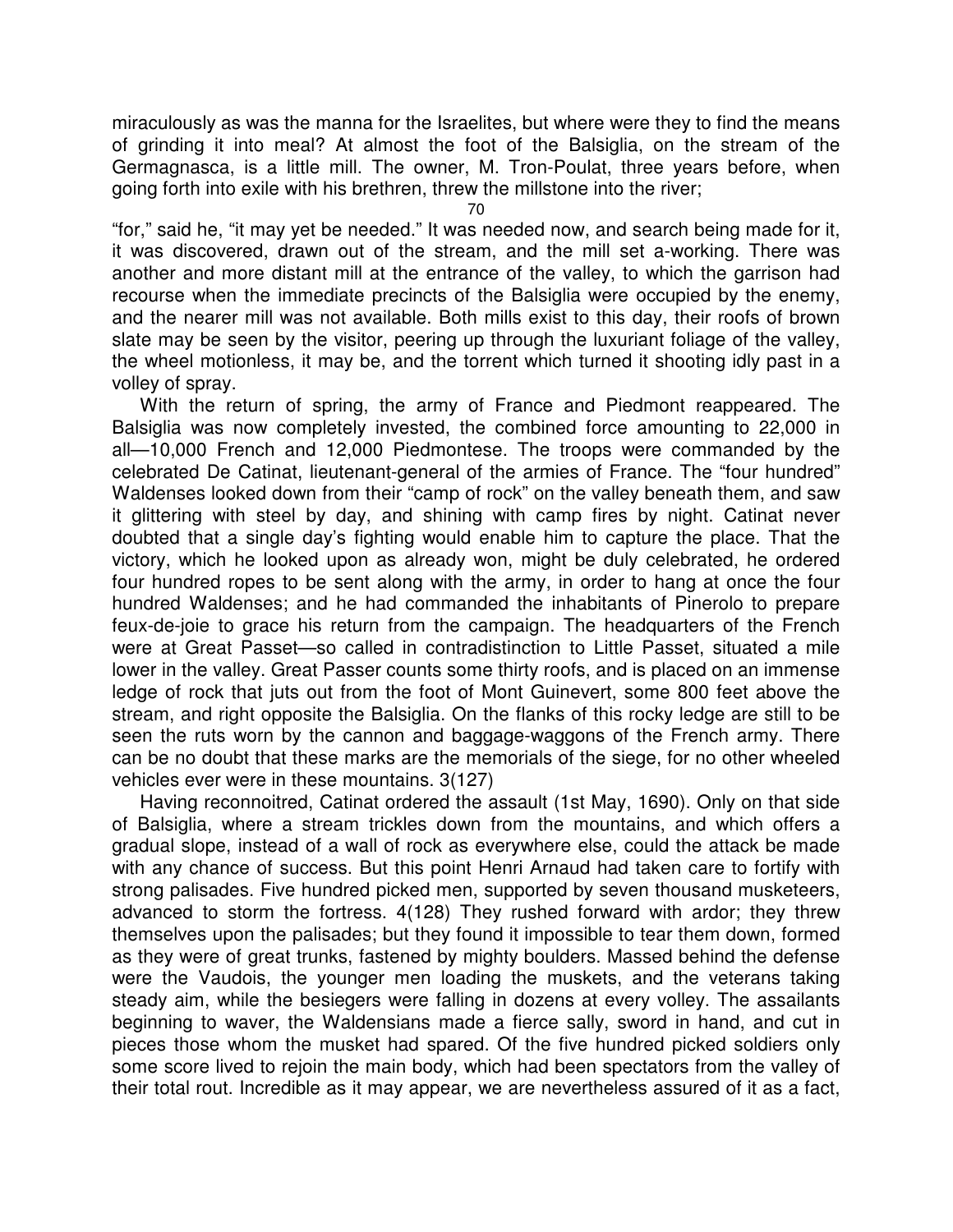that not a Vaudois was killed or wounded; not a bullet had touched one of them. The fireworks which Catinat had been so provident as to bid the men of Pinerolo get ready to celebrate his victory, were not needed that night.

Despairing of reducing the fortress by other means, the French now brought up cannon, and it was not till the 14th of May that all was ready, and that the last and grand assault was made. Across the ravine in which the conflict we have just described took place, an immense knoll juts out, at art equal level with the lower entrenchments of the Waldenses. To this rock the cannons were hoisted up to play upon the fortress. 5(129) Never before had the sound of artillery shaken the rocks of San Martino. It was the morning of Whit-Sunday, and the Waldenses were preparing to celebrate the Lord's Supper, when the first boom from the enemy's battery broke upon their ear. 6(130) All day the cannonading continued, and its dreadful noises, re-echoed from rock to rock, and rolled upwards to the summits of the Col du Pis and the Mont Guinevert, were still further heightened by the thousands of musketeers who were stationed all round the Balsiglia. When night closed in the ramparts of the Waldenses were in ruins, and it was seen that it would not be possible longer to maintain the defense. What was to be done? The cannonading had ceased for the moment, but assuredly the dawn would see the attack renewed.

71

Never before had destruction appeared to impend so inevitably over the Vandots. To remain where they were was certain death, yet whither could they flee? Behind them rose the unscalable precipices of the Col du Pis, and beneath them lay the valley swarming with foes. If they should wait till the morning broke it would be impossible to pass the enemy without being seen; and even now, although it was night, the numerous camp fires that blazed beneath them made it almost as bright as day. But the hour of their extremity was the time of God's opportunity. Often before it had been seen to be so, but perhaps never so strikingly as now. While they looked this way and that way, but could discover no escape from the net that enclosed them, the mist began to gather on the summits of the mountains around them. They knew the old mantle that was wont to be cast around their fathers in the hour of peril. It crept lower and yet lower on the great mountains. Now it touched the supreme peak of the Balsiglia.

Will it mock their hopes? Will it only touch, but not cover their mountain camp? Again it is in motion; downward roll its white fleecy billows, and now it hangs in sheltering folds around the war-battered fortress and its handful of heroic defenders. They dared not as yet attempt escape, for still the watch fires burned brightly in the valley. But it was only for a few minutes longer. The mist kept its downward course, and now all was dark. A Tartarean gloom filled the gorge of San Martino.

At this moment, as the garrison stood mute, pondering whereunto these things would grow, Captain Poulat, a native of these parts, broke silence. He bade them be of good courage, for he knew the paths, and would conduct them past the French and Piedmontese lines, by a track known only to himself. Crawling on their hands and knees, and passing close to the French sentinels, yet hidden from them by the mist, they descended frightful precipices, and made their escape. "He who has not seen such paths," says Arnaud in his Rentree Glorieuse, "cannot conceive the danger of them, and will be inclined to consider my account of the march a mere fiction. But it is strictly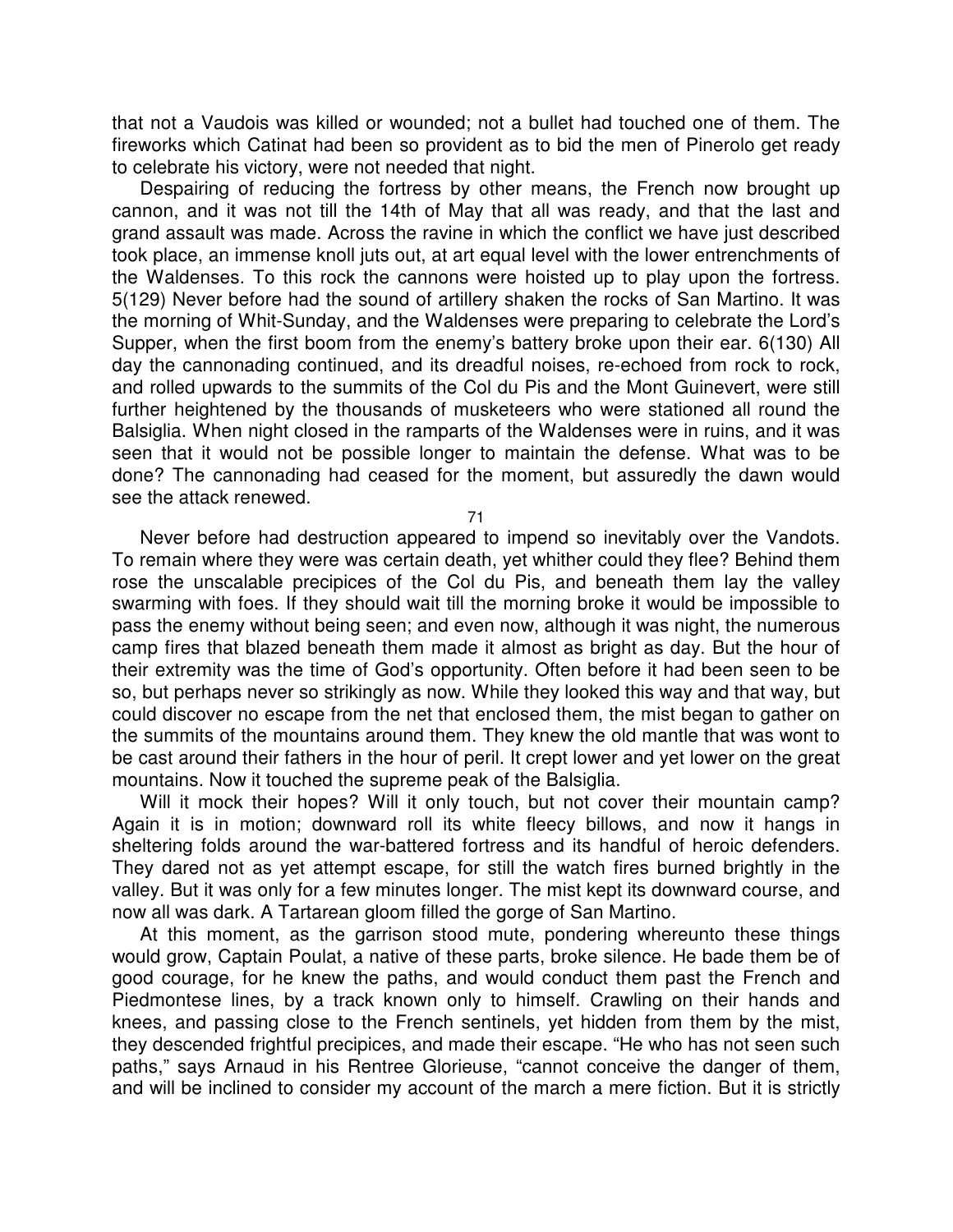true; and I must add, the place is so frightful that even some of the Vaudois themselves were terror-struck when they saw by daylight the nature of the spot they had passed in the dark." When the day broke, every eye in the plain below was turned to the Balsiglia. That day the four hundred ropes which Catinat had brought with him were to be put in requisition, and the feux-de-joie so long prepared were to be lighted at Pinerolo. What was their amazement to find the Balsiglia abandoned! The Vaudois had escaped and were gone, and might be seen upon the distant mountains, climbing the snows, far out of the reach of their would-be captors. Well might they sing—

"Our soul is escaped as a bird out of the snare of the fowlers. The snare is broken, and we are escaped." 7(131) Psalm 124:7

There followed several days, during which they wandered from hill to hill, or lay hid in woods, suffering great privations, and encountering numerous perils. At last they succeeded in reaching the Pra del Tor. To their amazement and joy, on arriving at this celebrated and hallowed spot, they found deputies from their prince, the Duke of Savoy, waiting them with an overture of peace. The Vaudois were as men that dreamed. An overture of peace! How was this? A coalition, including Germany, Great Britain, Holland, and Spain, had been formed to check the ambition of France, and three days had been given Victor Amadeus to say to which side he would join himself the Leaguers or Louis XIV. He resolved to break with Louis and take part with the coalition. In this case, to whom could he so well commit the keys of the Alps as to his trusty Vaudois? Hence the overture that met them in the Pra del Tor. Ever ready to rally round the throne of their prince the moment the hand of persecution was withdrawn, the Vaudois closed with the peace offered them. Their towns and lands were restored; their churches were reopened for Protestant worship; their brethren still in prison at Turin were liberated, and the colonists of their countrymen in Germany had passports to return to their homes; and thus, after a dreary interval of three and a half years, the Valleys were again peopled with their ancient race,

72

and resounded with their ancient songs. So closed that famous period of their history, which, in respect of the wonders, we might say the miracles that attended it, we can compare only to the march of the chosen people through the wilderness to the Land of Promise.

## **Wylie, James A. (1808-1890) / The History of the Waldenses / Chapter 16—Condition of the Waldenses From 1690 Chapter 16—Condition of the Waldenses From 1690**

Annoyances—Burdens—Foreign Contributions—French Revolution—Spiritual Revivals—Felix Neff—Dr. Gilly—General Beckwith—Oppressed Condition previous to 1840—Edict of Carlo Alberto—Freedom of Conscience—The Vaudois Church, the Door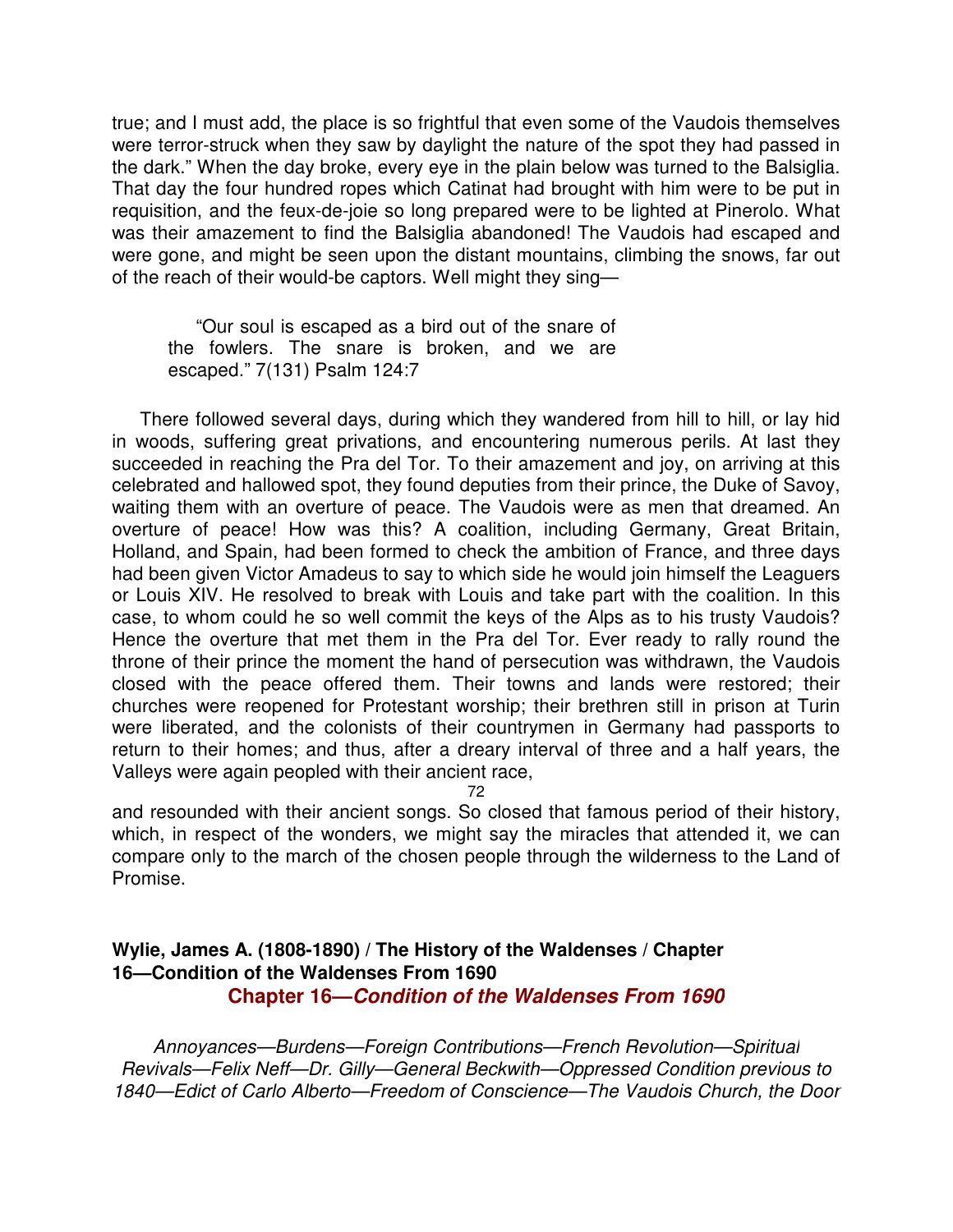#### by which Religious Liberty Entered Italy—Their Lamp Kindled at Rome.

With this second planting of the Vaudois in their Valleys, the period of their great persecutions may be said to have come to an end. Their security was not complete, nor their measure of liberty entire. They were still subject to petty oppressions; enemies were never wanting to whisper things to their prejudice; little parties of Jesuits would from time to time appear in their Valleys, the forerunners, as they commonly found them, of some new and hostile edict; they lived in continual apprehension of having the few privileges which had been conceded to them swept away; and on one occasion they were actually threatened with a second expatriation.

They knew, moreover, that Rome, the real author of all their calamities and woes, still meditated their extermination, and that she had entered a formal protest against their rehabilitation, and given the duke distinctly to understand that to be the friend of the Vaudois was to be the enemy of the Pope. 1(132) Nevertheless, their condition was tolerable compared with the frightful tempests which had darkened their sky in previous eras.

The Waldenses had everything to begin anew. Their numbers were thinned; they were bowed down by poverty; but they had vast recuperative power; and their brethren in England and Germany hastened to aid them in reorganizing their Church, and bringing once more into play that whole civil and ecclesiastical economy which the "exile" had so rudely broken in pieces. William III of England incorporated a Vaudois regiment at his own expense, which he placed at the service of the duke, and to this regiment it was mainly owing that the duke was not utterly overwhelmed in his wars with his former ally, Louis XIV. At one point of the campaign, when hard pressed, Victor Amadeus had to sue for the protection of the Vaudois, on almost the very spot where the deputies of Gianavello had sued to him for peace, but had sued in vain.

In 1692 there were twelve churches in the Valleys; but the people were unable to maintain a pastor to each. They were ground down by military imposts. Moreover, a peremptory demand was made upon them for payment of the arrears of taxes which had accrued in respect of their lands during the three years they had been absent, and when to them there was neither seedtime nor harvest. Anything more

73

extortionate could not be imagined. In their extremity, Mary of England, the consort of William III granted them a "Royal Subsidy," to provide pastors and schoolmasters, and this grant was increased with the increased number of parishes, till it reached the annual sum of £550. A collection which was made in Great Britain at a subsequent period (1770) permitted an augmentation of the salaries of the pastors. This latter fund bore the name of the "National Subsidy," to distinguish it from the former, the "Royal Subsidy." The States-General of Holland followed in the wake of the English sovereign, and made collections for salaries to schoolmasters, gratuities to superannuated pastors, and for the founding of a Latin school. Nor must we omit to state that the Protestant cantons of Switzerland appropriated bursaries to students from the Valleys at their academies—one at Basle, five at Lausanne, and two at Geneva. 2(133)

The policy of the Court of Turin towards the Waldenses changed with the shifting in the great current of European politics. At one unfavorable moment, when the influence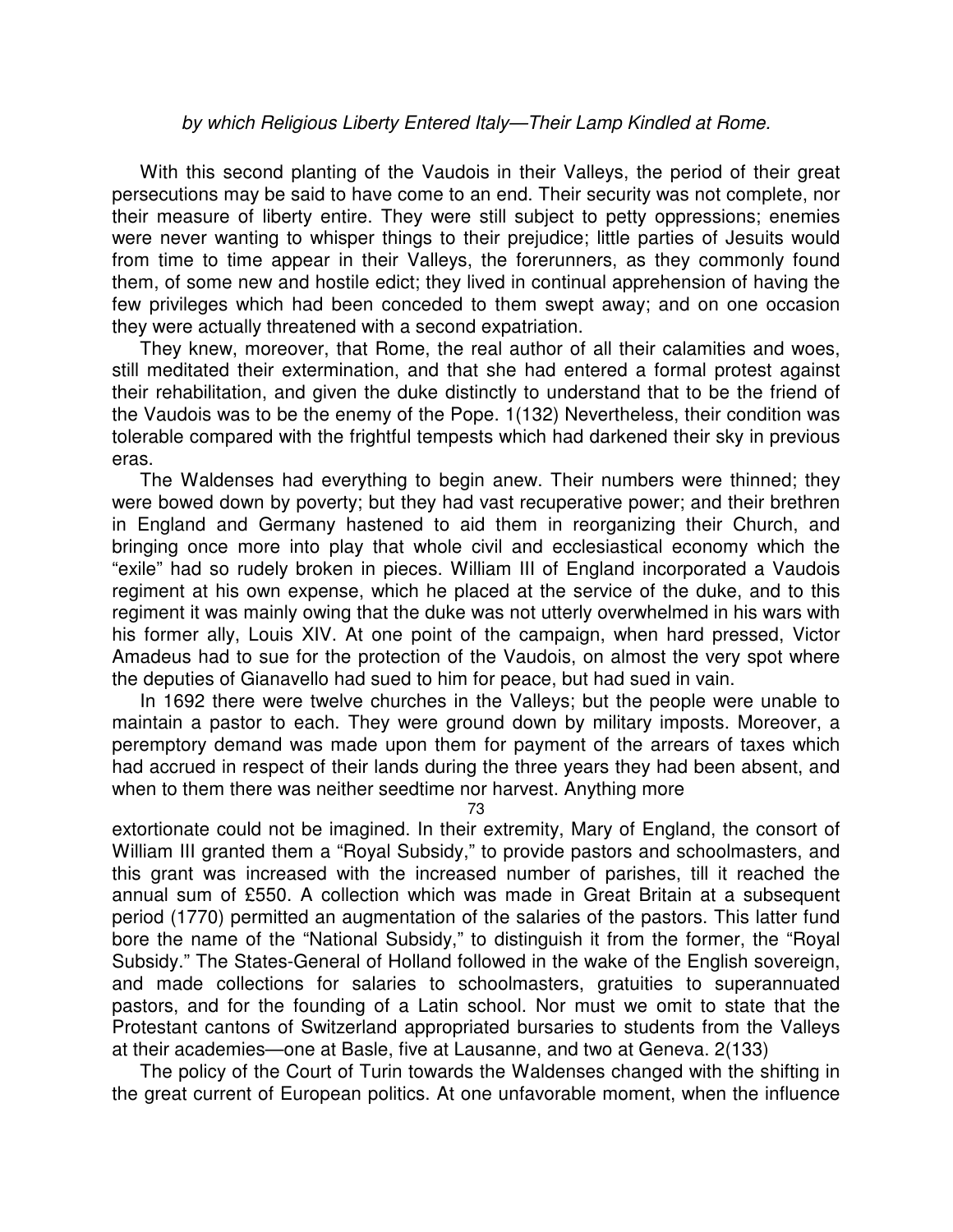of the Vatican was in the ascendant, Henri Arnaud, who had so gloriously led back the Israel of the Alps to their ancient inheritance, was banished from the Valleys, along with others, his companions in patriotism and virtue, as now in exile. England, through William, sought to draw the hero to her own shore, but Arnaud retired to Schoenberg, where he spent his last years in the humble and most affectionate discharge of the duties of a pastor among his expatriated countrymen, whose steps he guided to the heavenly abodes, as he had done those of their brethren to their earthly land. he died in 1721, at the age of fourscore years.

The century passed without any very noticeable event. The spiritual condition of the Vandots languished. The year 1789 brought with it astounding changes. The French Revolution rung out the knell of the old times, and introduced, amidst those earthquake shocks that convulsed nations, and laid thrones and altars prostrate, a new political age. The Vaudois once again passed under the dominion of France. There followed an enlargement of their civil rights, and an amelioration of their social condition; but, unhappily, with the friendship of France came the poison of its literature, and Voltairianism threatened to inflict more deadly injury on the Church of the Alps than all the persecutions of the previous centuries. At the Restoration the Waldenses were given back to their former sovereign, and with their return to the House of Savoy they returned to their ancient restrictions, though the hand of bloody persecution could no more be stretched out.

The time was now drawing near when this venerable people was to obtain a final emancipation. That great deliverance rose on them, as day rises on the earth, by slow stages. The visit paid them by the apostolic Felix Neff, in 1808, was the first dawning of their new day. With him a breath from heaven, it was felt, had passed over the dry bones. The next stage in their resurrection was the visit of Dr. William Stephen Gilly, in 1828. He cherished, he tells us, the conviction that "this is the spot from which it is likely that the great Sower will again cast his seed, when it shall please him to permit the pure Church of Christ to resume her seat in those Italian States from which Pontifical intrigues have dislodged her." 3(134) The result of Dr. Gilly's visit was the erection of a college at La Torre, for the instruction of youth and the training of ministers, and an hospital for the sick; besides awakening great interest on their behalf in England. 4(135)

After Dr. Gilly there stood up another to befriend the Waldenses, and prepare them for their coming day of deliverance. The career of General Beckwith is invested with a romance not unlike that which belongs to the life of Ignatius Loyola. Beckwith was a young soldier, and as brave, and chivalrous, and ambitious of glory as Loyola. He had passed unhurt through battle and siege. He fought at Waterloo till the enemy was in full retreat, and the sun was going down. But a flying soldier discharged his musket at a venture, and the leg of the young officer was hopelessly shattered by the bullet. Beckwith, like Loyola, passed months upon a bed of pain, during which he drew forth from his portmanteau his neglected Bible, and began to read and study it. He had lain down, like Loyola, a knight of the sword, and like him he rose up a knight of the Cross, but in a truer sense. One day in

1827 he paid a visit to Apsley House, and while he waited for the duke, he took up a volume which was lying on the table.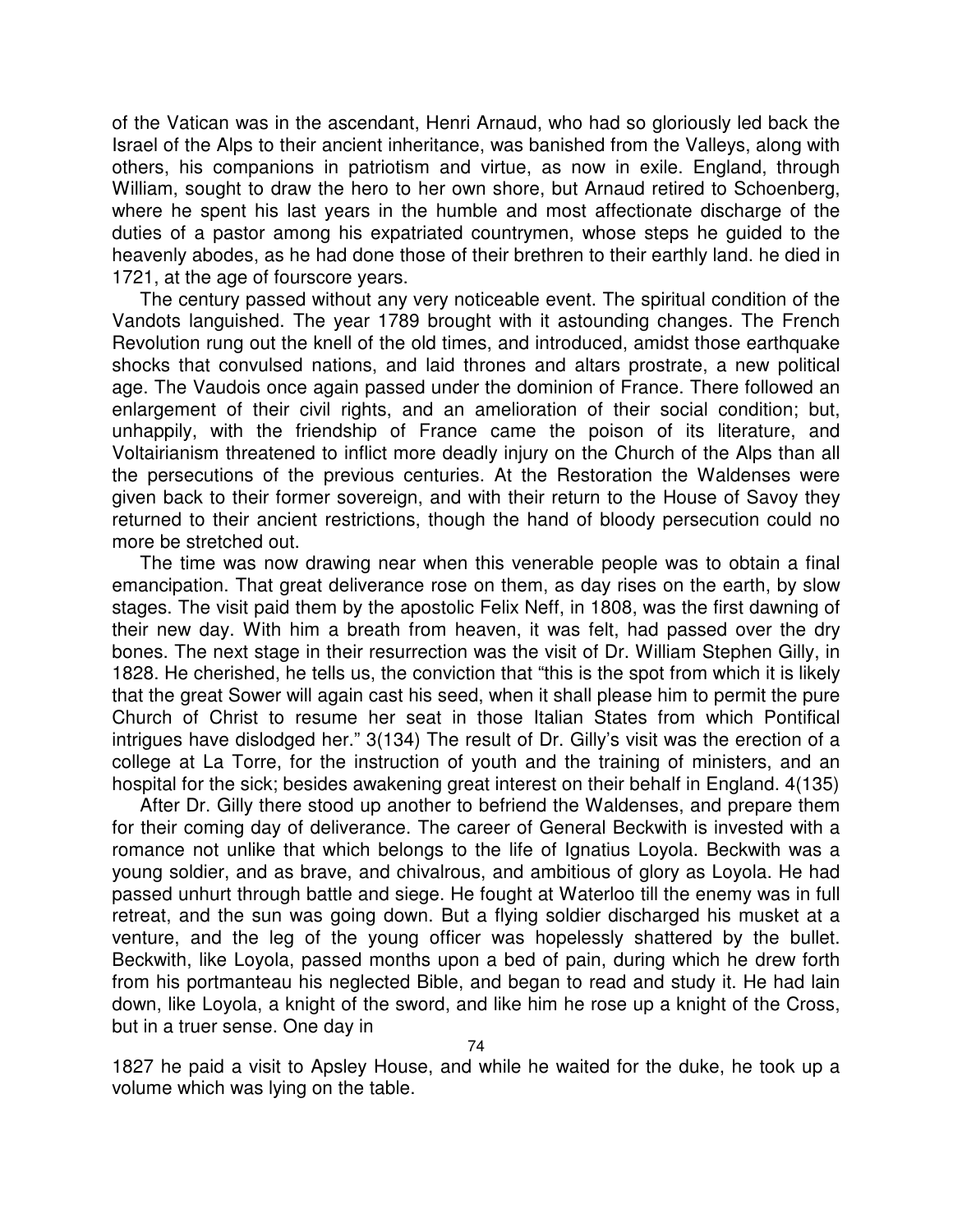It was Dr. Gilly's narrative of his visit to the Waldenses. Beckwith felt himself drawn irresistibly to a people with whose wonderful history this book made him acquainted for the first time. From that hour his life was consecrated to them. He lived among them as a father—as a king. He devoted his fortune to them. He built schools, and churches, and parsonages. He provided improved school-books, and suggested better modes of teaching. He strove above all things to quicken their spiritual life.

He taught them how to respond to the exigencies of modern times. He specially inculcated upon them that the field was wider than their Valleys; and that they would one day be called to arise and to walk through Italy, in the length of it and in the breadth of it. He was their advocate at the Court of Turin; and when he had obtained for them the possession of a burying ground outside their Valleys, he exclaimed, "Now they have got infeftment of Piedmont, as the patriarchs did of Canaan, and soon all the land will be theirs." 5(136)

But despite the efforts of Gilly and Beckwith, and the growing spirit of toleration, the Waldenses continued to groan under a load of political and social disabilities. They were still a proscribed race.

The once goodly limits of their Valleys had, in later times, been greatly contracted, and like the iron cell in the story, their territory was almost yearly tightening its circle round them. They could not own, or even farm, a footbreadth of land, or practice any industry, beyond their own boundary. They could not bury their dead save in their Valleys; and when it chanced that any of their people died at Turin or elsewhere, their corpses had to be carried all the way to their own graveyards They were not permitted to erect a tombstone above their dead, or even to enclose their burial grounds with a wall. They were shut out from all the learned and liberal professions—they could not be bankers, physicians, or lawyers. No avocation was left them but that of tending their herds and pruning their vines. When any of them emigrated to Turin, or other Piedmontese town, they were not permitted to be anything but domestic servants. There was no printing press in their Valleys—they were forbidden to have one; and the few books they possessed, mostly Bibles, catechisms, and hymn books, were printed abroad, chiefly in Great Britain; and when they arrived at La Torre, the Moderater had to sign before the Reviser-in-Chief an engagement that not one of these books should be sold, or even lent, to a Roman Catholic. 6(137)

They were forbidden to evangelize or make converts. But though lettered on the one side they were not equally protected on the other, for the priests had full liberty to enter their Valleys and proselytize; and if a boy of twelve or a girl of ten professed their willingness to enter the Roman Church, they were to be taken from their parents, that they might with the more freedom carry out their intention. They could not marry save among their own people. They could not erect a sanctuary save on the soil of their own territory. They could take no degree at any of the colleges of Piedmont. In short, the duties, lights, and privileges that constitute 1ife they were denied. They were reduced as nearly as was practicable to simple existence, with this one great exception—which was granted them not as a right, but as a favor—namely, the liberty of Protestant worship within their territorial limits.

The Revolution of 1848, with trumpet peal, sounded the overthrow of all these restrictions. They fell in one day. The final end of Providence in preserving that people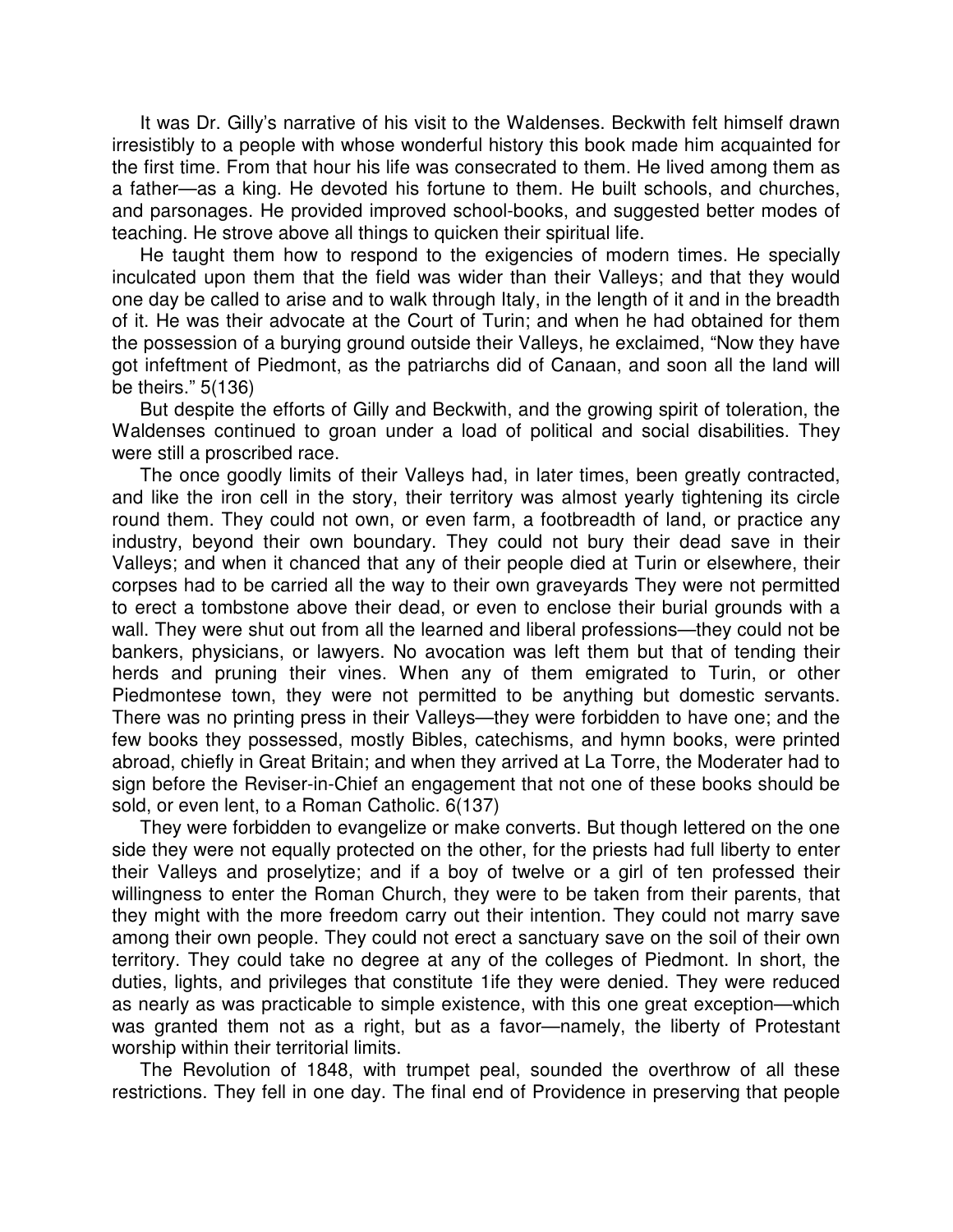during long centuries of fearful persecutions now began to be seen. The Waldensian Church became the door by which freedom of conscience entered Italy. When the hour came for framing a new constitution for Piedmont, it was found desirable to give standing-room in that constitution to the Waldenses, and this necessitated the introduction into the edict of the great principle of freedom of worship as a right. The Waldenses had contended for that principle for ages—they had maintained and vindicated it by their sufferings and martyrdoms; and therefore they were necessitated to demand, and the Piedmontese Government to grant, this great principle. It was the only one of the many new constitutions framed for Italy at that same time in which freedom of conscience was enacted. Nor would it have found a place in the

75

Piedmontese constitution, but for the circumstance that here were the Waldenses, and that their great distinctive principle demanded legal recognition, otherwise they would remain outside the constitution. The Vaudois alone had fought the battle, but all their countrymen shared with them the fruits of the great victory. When the news of the Statute of Carlo Alberto reached La Torre there were greetings on the streets, psalms in the churches, and blazing bonfires at night on the crest of the snowy Alps.

At the door of her Valleys, with lamp in hand, its oil unspent and its light unextinguished, as seen, at the era of 1848, the Church of the Alps, prepared to obey the summons of her heavenly King, who has passed by in earthquake and whirlwind, casting down the thrones that of old oppressed her, and opening the doors of her ancient prison. She is now to go forth and be "The Light of all Italy," 7(138) as Dr. Gilly, twenty years before, had foretold she would at no distant day become. Happily, not all Italy as yet, but only Piedmont, was opened to her. She addressed herself with zeal to the work of erecting churches and forming congregations in Turin and other towns of Piedmont. Long a stranger to evangelistic work, the Vaudois Church had time and opportunity thus given her to acquire the mental courage and practical habits needed in the novel circumstances in which she was now placed. She prepared evangelists, collected funds, organized colleges and congregations, and in various other ways perfected her machinery in anticipation of the wider field that Providence was about to open to her.

It is now the year 1859, and the drama which had stood still since 1849 begins once more to advance. In that year France declared war against the Austrian occupation of the Italian peninsula. The tempest of battle passes from the banks of the Po to those of the Adige, along the plain of Lombardy, rapid, terrible, and decisive as the thunder-cloud of the Alps, and the Tedeschi retreat before the victorious arms of the French. The blood of the three great battles of the campaign was scarcely dry before Austrian Lombardy, Modena, Parma, Tuscany, and part of the Pontifical States had annexed themselves to Piedmont, and their inhabitants had become fellow-citizens of the Waldenses. With scarcely a pause there followed the brilliant campaign of Garibaldi in Sicily and Naples, and these rich and ample territories were also added to the kingdom of the patriotic Victor Emmanuel. We now behold the whole of Italy—one little spot excepted, the greatly diminished "States of the Church"—comprehended in the Kingdom of Piedmont, and brought under the operation of that constitution which contained in its bosom the beneficent principle of freedom of conscience. The whole of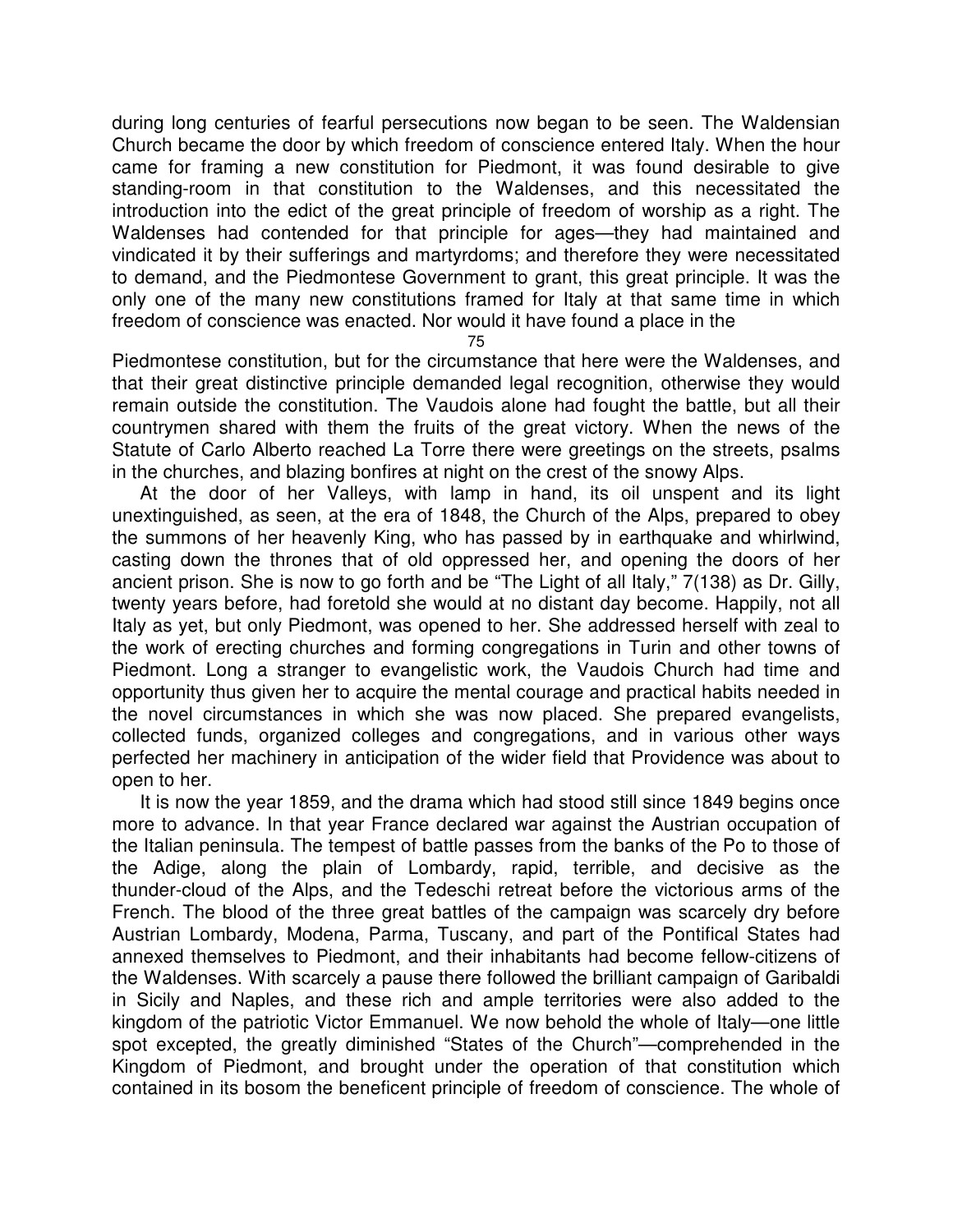Italy, from the Alps to Etna, with the exception already stated, now became the field of the Waldensian Church. Nor was this the end of the drama. Another ten years pass away: France again sends forth her armies to battle, believing that she can command victory as aforetime. The result of the brief but terrible campaign of 1870, in which the French Empire disappeared and the German uprose, was the opening of the gates of Rome. And let us mark for in the little incident we hear the voice of ten centuries—in the first rank of the soldiers whose cannon had burst open the old gates, there enters a Vaudois colporteur with a bundle of Bibles. The Waldenses now kindle their lamp at Rome, and the purpose of the ages stands revealed!

Who can fail to see in this drama, advancing so regularly and majestically, that it is the Divine Mind that arranges, and the Divine Hand that executes? Before this Power it becomes us to bow down, giving thanks that he does his will, nor once turns aside for the errors of those that would aid or the strivings of those that would oppose his plan; and, by steps unfathomably wise and sublimely grand, carries onward to their full accomplishment his infinitely beneficent purposes.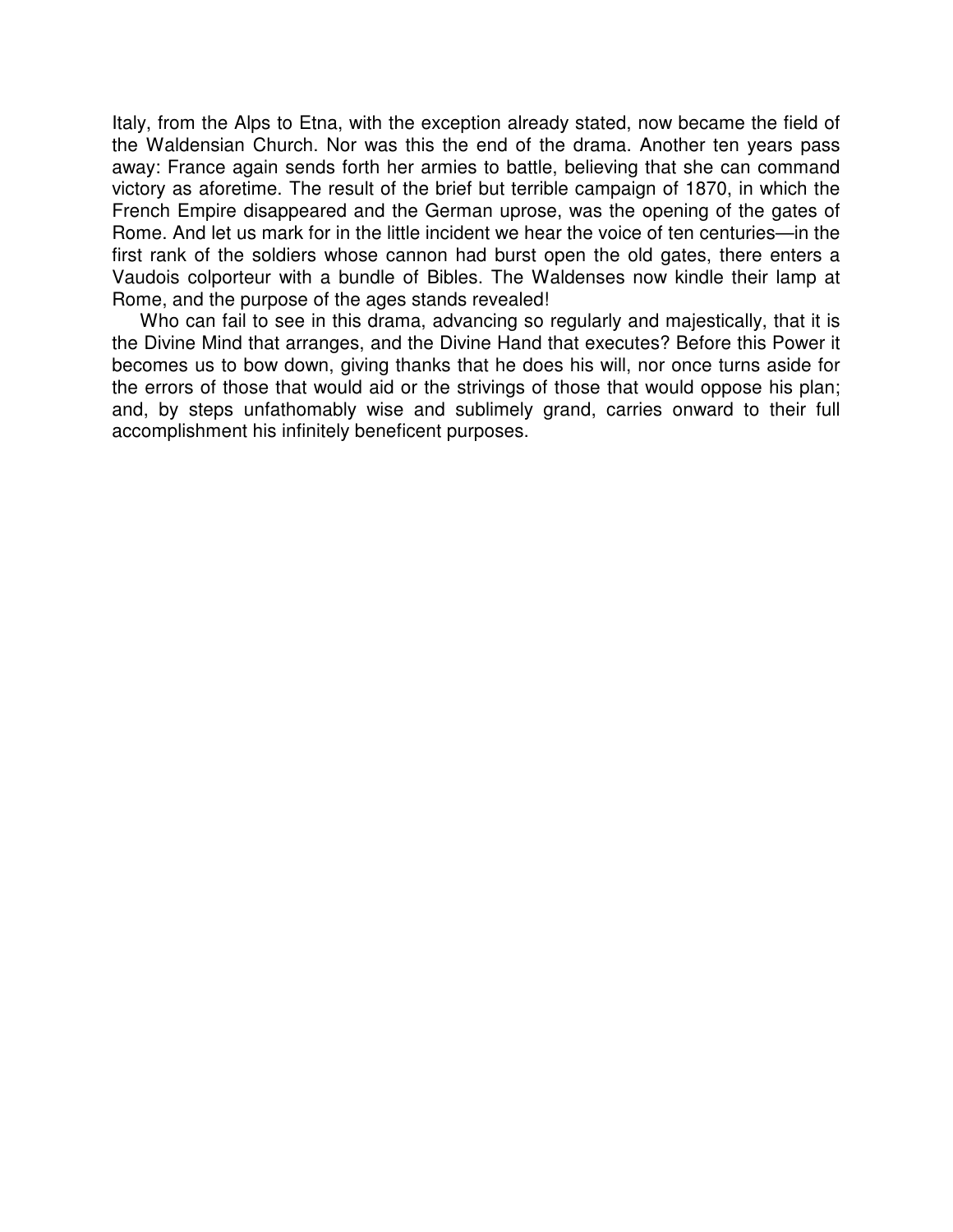### **Endnotes**

### **1 (Popup - Footnote 1)**

Compare Antoine Monastier, History of the Vaudois Church, p. 121 (Lond., 1848), with Alexis Muston, Israel of the Alps p. 8 (Lond., 1852).

### **2 (Popup - Footnote 2)**

Monastier, p. 123

**3 (Popup - Footnote 3)**

Ibid

**4 (Popup - Footnote 4)**

Ibid

**5 (Popup - Footnote 5)**

Histoire Generale des Eglises Evangeliques des Vallees de Piedmont, ou Vaudoises. Par Jean Leger. Part 2, pp. 6,7. Leyden, 1669. Monastier, pp. 123,124.

### **6 (Popup - Footnote 6)**

The bull is given in full in Leger, who also says that he had made a faithful copy of it, and lodged it with other documents in the University Library of Cambridge. [Hist. Gen. des Eglises Vaud., part 2, pp. 7-15.)

**7 (Popup - Footnote 7)**

Muston, Israel of the Alps, p. 10.

**8 (Popup - Footnote 8)** Leger, livr. 2, p. 7. **9 (Popup - Footnote 9)** Ibid., livr. 2., p. 26 **10 (Popup - Footnote 1)** Monastier, p. 128 **11 (Popup - Footnote 2)** Muston, p. 20 **12 (Popup - Footnote 3)** Ibid., part 2, p. 234 **13 (Popup - Footnote 4)** Monastier, p. 129 **14 (Popup - Footnote 1)** Monastier, p. 130 **15 (Popup - Footnote 2)** Monastier, pp. 133,134 **16 (Popup - Footnote 3)**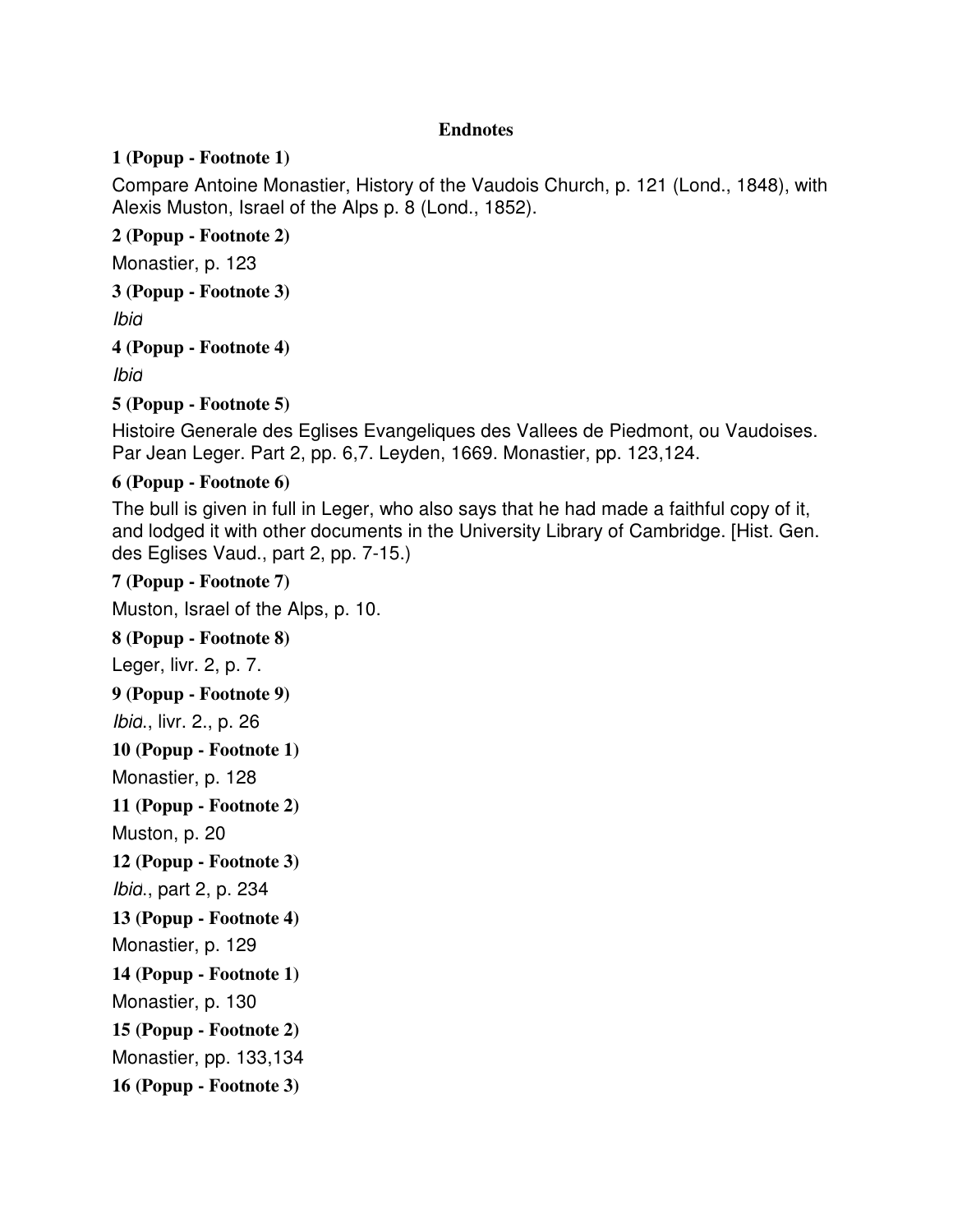Monastier, p. 134

### **17 (Popup - Footnote 4)**

The Author was shown this pool when he visited the chasm. No one of the Valleys of the Waldenses is more illustrated by the sad, yet glorious, scenes of their martyrdom than this Valley of Angrogna. Every rock in it has its story. As you pass through it you are shown the spot where young children were dashed against the stones—the spot where men and women, stripped naked, were rolled up as balls, and precipitated down the mountain, and where caught by the stump of tree, or projecting angle of rock, they hung transfixed, enduring for days the agony of a living death. You are shown the entrance of caves, into which some hundreds of the Vaudois having fled, their enemies, lighting a fire at the mouth of their hiding-place, ruthlessly killed them all. Time would fail to tell even a tithe of what has been done and suffered in this famous pass.

### **18 (Popup - Footnote 5)**

Muston, p. 11

**19 (Popup - Footnote 6)**

Leger livr. 2, p. 26

**20 (Popup - Footnote 7)**

Leger, livr. 2, p. 26

### **21 (Popup - Footnote 8)**

Leger and Gilles say that it was Philip VII who put an end to this war. Monastier says they "are mistaken, for this prince was then in France, and did not begin to reign till 1496." This peace was granted in 1489.

### **22 (Popup - Footnote 1)**

Monastier, Hist. of the Vaudois, p. 138

**23 (Popup - Footnote 2)**

Ibid

**24 (Popup - Footnote 3)** Gilles, p. 80. Monastier, p. 141

### **25 (Popup - Footnote 4)**

Ruchat, tom. 3, pp. 176, 557

### **26 (Popup - Footnote 1)**

George Morel states, in his Memoirs, that at this time there were more than 800,000 persons of the religion of the Vaudois. (Leger, Hist. des Vaudois, livr. 2, p. 27.) He includes, of course, in this estimate the Vaudois in the Valleys, on the plain of Piedmont, in Naples and Calabria, in the south of France, and in the countries of Germany.

**27 (Popup - Footnote 2)**

Gilles, p. 40. Monastier, p. 146

**28 (Popup - Footnote 3)**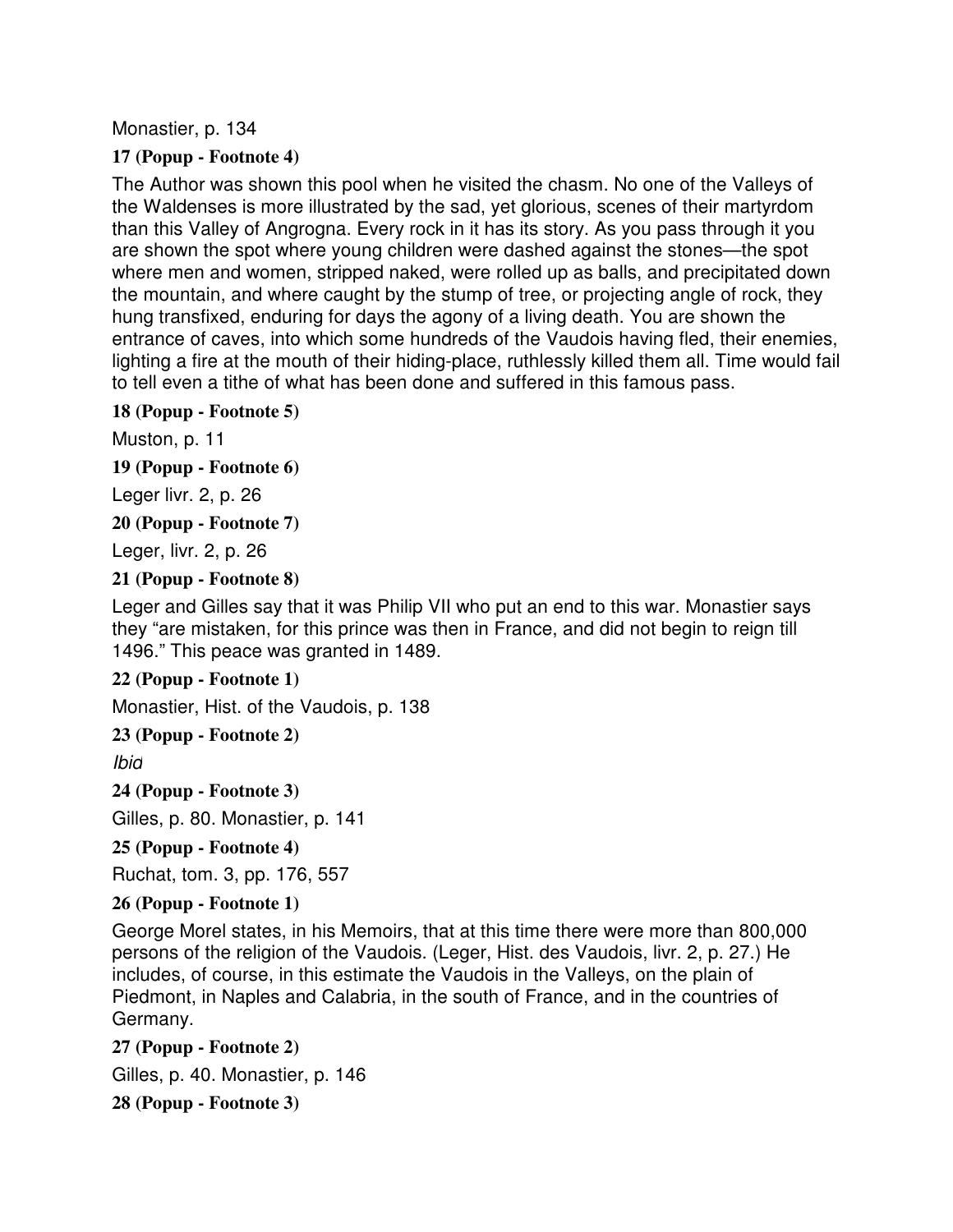Leger, livr. 2, p. 27 **29 (Popup - Footnote 4)** Monastier, p. 153 **30 (Popup - Footnote 5)** Leger, livr. 2, p. 29 **31 (Popup - Footnote 6)** Leger, livr. 2, p. 29. Monsastier, p. 168 **32 (Popup - Footnote 7)** Leger, livr. 2, p. 28 **33 (Popup - Footnote 8)** Muston, Israel of the Alps, chapter 8 **34 (Popup - Footnote 9)** Leger, livr. 2, p. 29 **35 (Popup - Footnote 10)** Monastier, chapter 19, p. 172. Muston, chapter 10, p. 52 **36 (Popup - Footnote 11)** Leger, livr. 2, p. 29

### **37 (Popup - Footnote 12)**

First, we do protest before the Almighty and All-just God, before whose tribunal we must all one day appear, that we intend to live and die in the holy faith, piety, and religion of our Lord Jesus Christ, and that we do abhor all herestes that have been, and are, condemned by the Word of God. We do embrace the most holy doctrine of the prophets and apostles, as likewise of the Nicene and Athanasian Creeds; we do subscribe to the four Councils, and to all the ancient Fathers, in all such things as are not repugnant to the analogy of faith." (Leger, livr. 2, pp. 30,31.)

### **38 (Popup - Footnote 13)**

See in Leger (livr. 2, pp. 30,31) the petition of the Vaudois presented "Au Serenissime et tres-Puissant Prince, Philibert Emanuel, Duc de Saveye, Prince de Piemont, notre tres-Clement Seigneur" (To the Serene and most Mighty Prince, Philibert Emmanuel, Duke of Savoy, Prince of Piedmont, our most Gracious Lord).

### **39 (Popup - Footnote 14)**

See in Leger. (livr. 2, p. 32), "A la tres-Vertueuse et tres-Excellente Dame, Madame Marguerite de France, Duchesse de Savoye et de Berry" — "the petition of her poor and humble subjects, the inhabitants of the Valleys of Lucerna and Angrogna, and Perosa and San Martino, and all those of the plain who call purely upon the name of the Lord Jesus."

### **40 (Popup - Footnote 1)**

Muston p. 68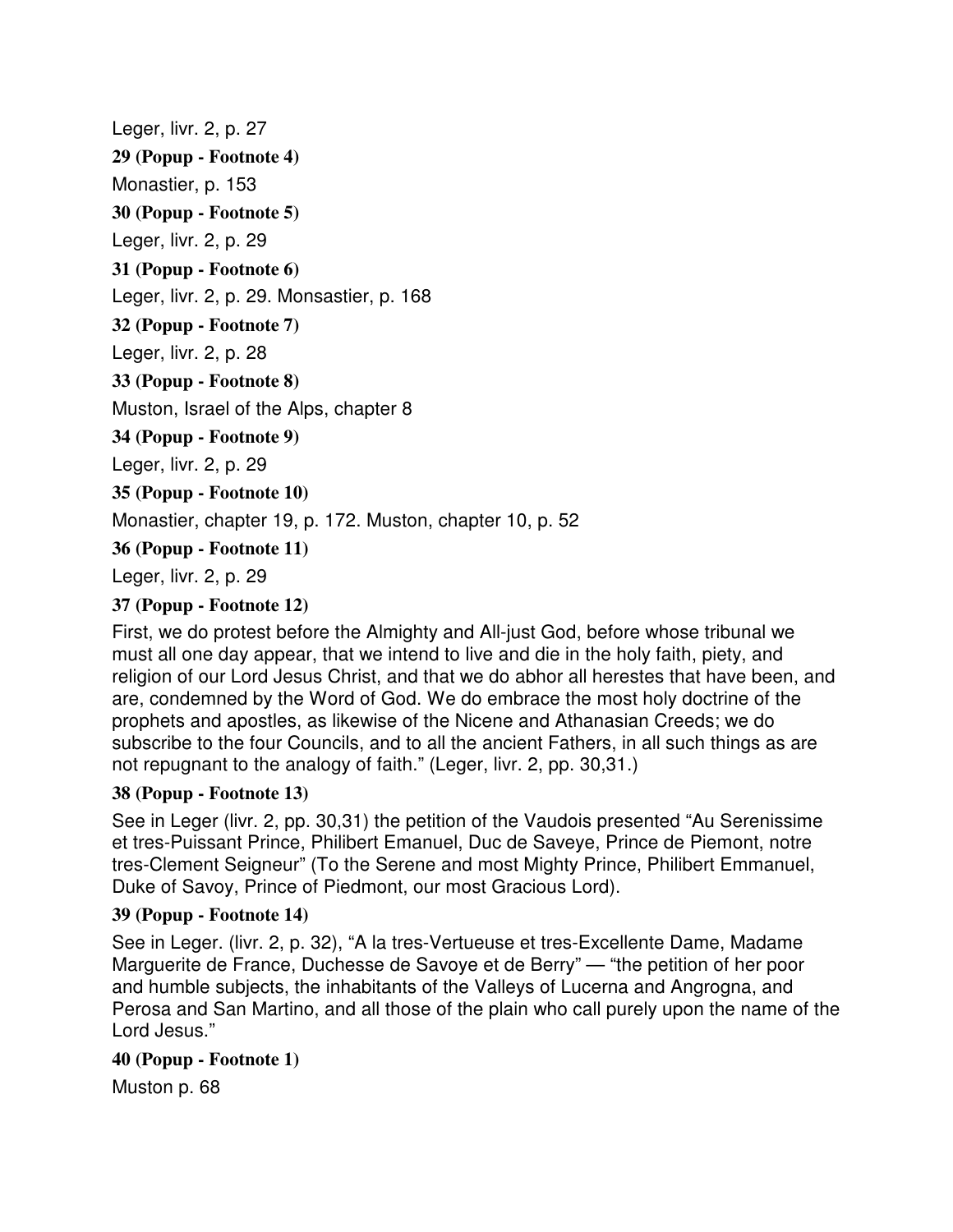**41 (Popup - Footnote 2)** Muston, p. 72 **42 (Popup - Footnote 3)** Muston, p. 69. Monastier, p. 178 **43 (Popup - Footnote 4)** Mustn, p. 70. Monastier, pp. 176,177 **44 (Popup - Footnote 5)** Muston, p. 71. Monastier, pp. 177,178 **45 (Popup - Footnote 6)** Muston, p. 72. Monastier, p. 182 **46 (Popup - Footnote 7)** Letter of Scipio Lentullus, Pastor of San Giovanni, (Leger, Hist. des Eglises Vaud., livr. 2, p. 35). **47 (Popup - Footnote 8)** So says the Pastor of Giovanni, Scipio Lentullus, in the letter already referred to. (Leger livr. 2, p. 35.) **48 (Popup - Footnote 9)** Letter of Scipio Lentullus. (Leger, livr. 2, p. 35.) Muston, pp. 73,74 **49 (Popup - Footnote 10)** Leger livr. 2, p. 35. Monastier, pp. 184,185 **50 (Popup - Footnote 11)** Leger, livr. 2, p. 35 **51 (Popup - Footnote 12)** Muston, p. 77. Monastier, pp. 186,187 **52 (Popup - Footnote 1)** Muston, p. 78 **53 (Popup - Footnote 2)** Monastier, p. 188. Muston, p. 78 **54 (Popup - Footnote 3)** Muston, pp. 78,79 **55 (Popup - Footnote 4)** Monastier, p. 190. Muston, p. 80 **56 (Popup - Footnote 5)** Monastier, p. 191 **57 (Popup - Footnote 6)** Leger, part 2, p. 36. Gilles, chapter 25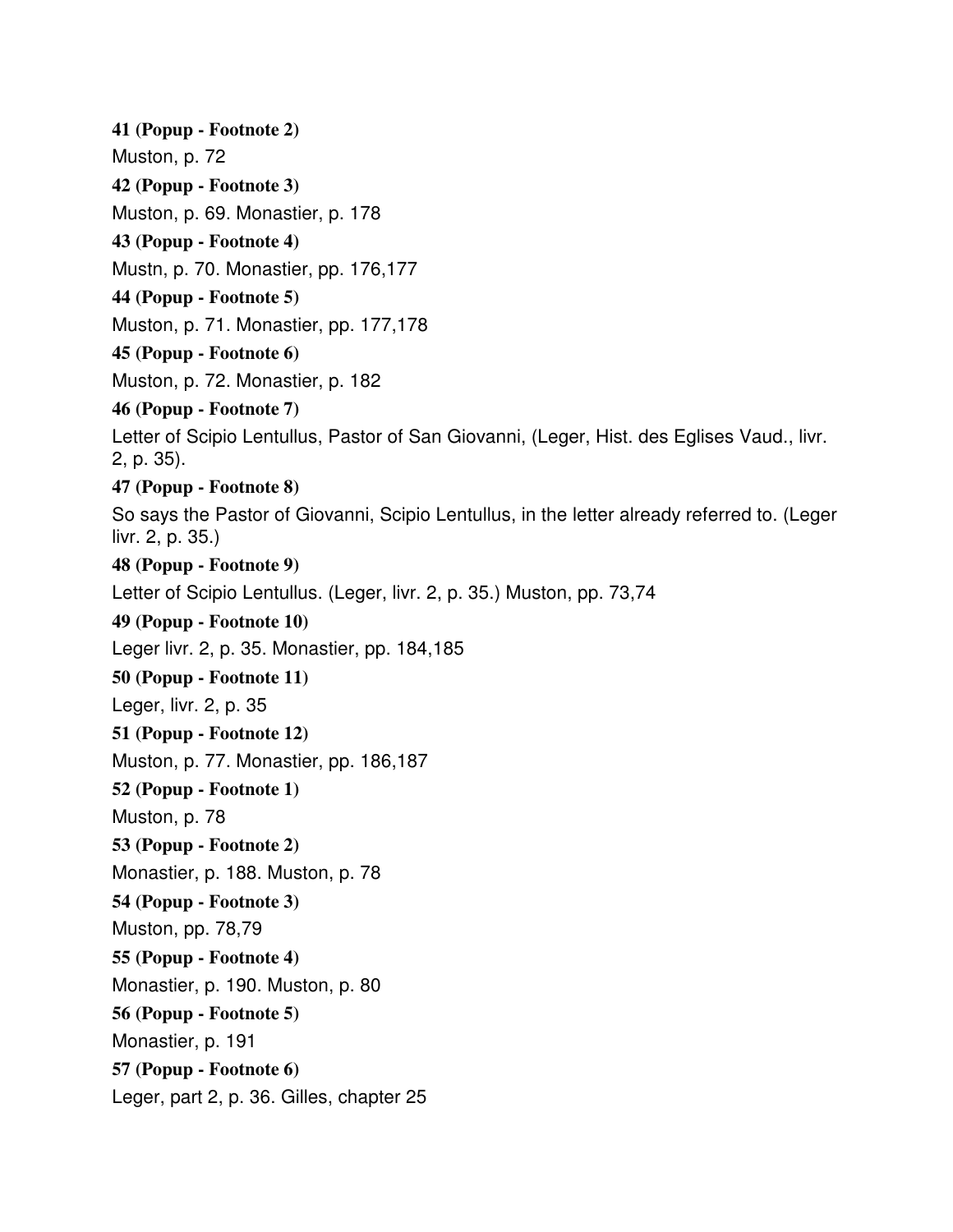**58 (Popup - Footnote 7)**

Ibid., part 2, p. 37

**59 (Popup - Footnote 8)**

Muston, p. 83

**60 (Popup - Footnote 9)**

Ibid. Monastier, p. 194

### **61 (Popup - Footnote 10)**

Leger, part 2, p. 37. Muston, p. 85

### **62 (Popup - Footnote 11)**

The Articles of Capitulation are given in full in Leger, part 2, pp. 38-40

**63 (Popup - Footnote 12)**

Leger, part 2, p. 41

**64 (Popup - Footnote 1)**

Muston, p. 37

**65 (Popup - Footnote 2)**

Leger, part 2, p. 333

### **66 (Popup - Footnote 3)**

McCrie, Italy, pp. 7, 8

**67 (Popup - Footnote 4)**

Muston, lsraet of the Alps, p. 38

**68 (Popup - Footnote 5)**

Perrin, Histoire des Vaudois, p. 197. Monastier, pp. 203,204

### **69 (Popup - Footnote 6)**

Muston, p. 38. Monastier and McCrie say that the application for a pastor was made to Geneva, and that Paschale set out for Calabria, accompanied by another minister and two schoolmasters. It is probable that the application was made to Geneva through the intermediation of the home Church.

# **70 (Popup - Footnote 7)** McCrie, p. 324 **71 (Popup - Footnote 8)** Monastier, p. 205 **72 (Popup - Footnote 9)** McCrie, p. 325 **73 (Popup - Footnote 10)** Ibid., pp. 325-327 **74 (Popup - Footnote 11)**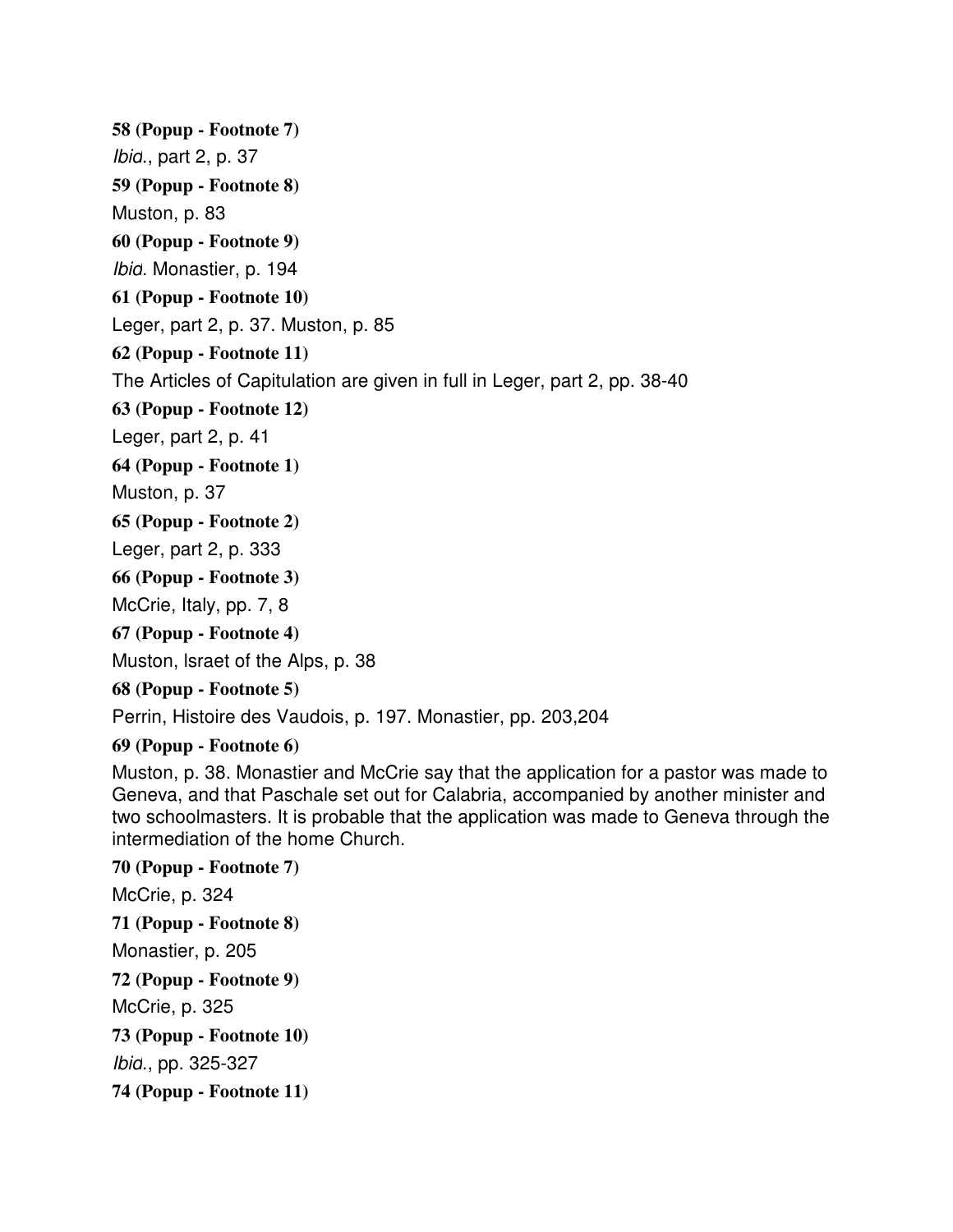Ibid., pp. 326, 327 **75 (Popup - Footnote 1)** Leger, part 2, p. 333. McCrie, p. 303. Muston, p. 41 **76 (Popup - Footnote 2)** Monastier, p. 206 **77 (Popup - Footnote 3)** McCrie, p. 304 **78 (Popup - Footnote 4)** Pantaleon, Rerum in Ecclesiastes Gest. Hist., f. 337,338. De Porta, tom. 2, pp. 309,312-ex McCrie, pp. 305,306. **79 (Popup - Footnote 5)** Crespin, Hist. des Martyrs, fol. 506-516. Leger, part 1, p. 204, and part 2, p. 335 **80 (Popup - Footnote 6)** Sextus Propertius (Cranstoun's translation), p. 119 **81 (Popup - Footnote 1)** Muston, chapter 16. Monastier, chapter 21 **82 (Popup - Footnote 2)** See the letter in full in Leger, part 1, pp. 41-45 **83 (Popup - Footnote 3)** Muston, p. 98 **84 (Popup - Footnote 4)** Monastier, p. 222 **85 (Popup - Footnote 5)** Muston, p. 111. **86 (Popup - Footnote 6)** Monastier, p. 241 **87 (Popup - Footnote 7)** Muston, pp. 112,113. Antoine Leger was uncle of Leger the historian. He had been tutor for many years in the family of the Ambassador of Holland at Constantinople. **88 (Popup - Footnote 8)** Monastier, chapter 18. Muston, pp. 242,243 **89 (Popup - Footnote 1)** Musto, p. 126 **90 (Popup - Footnote 2)** Muston, p. 129 **91 (Popup - Footnote 3)**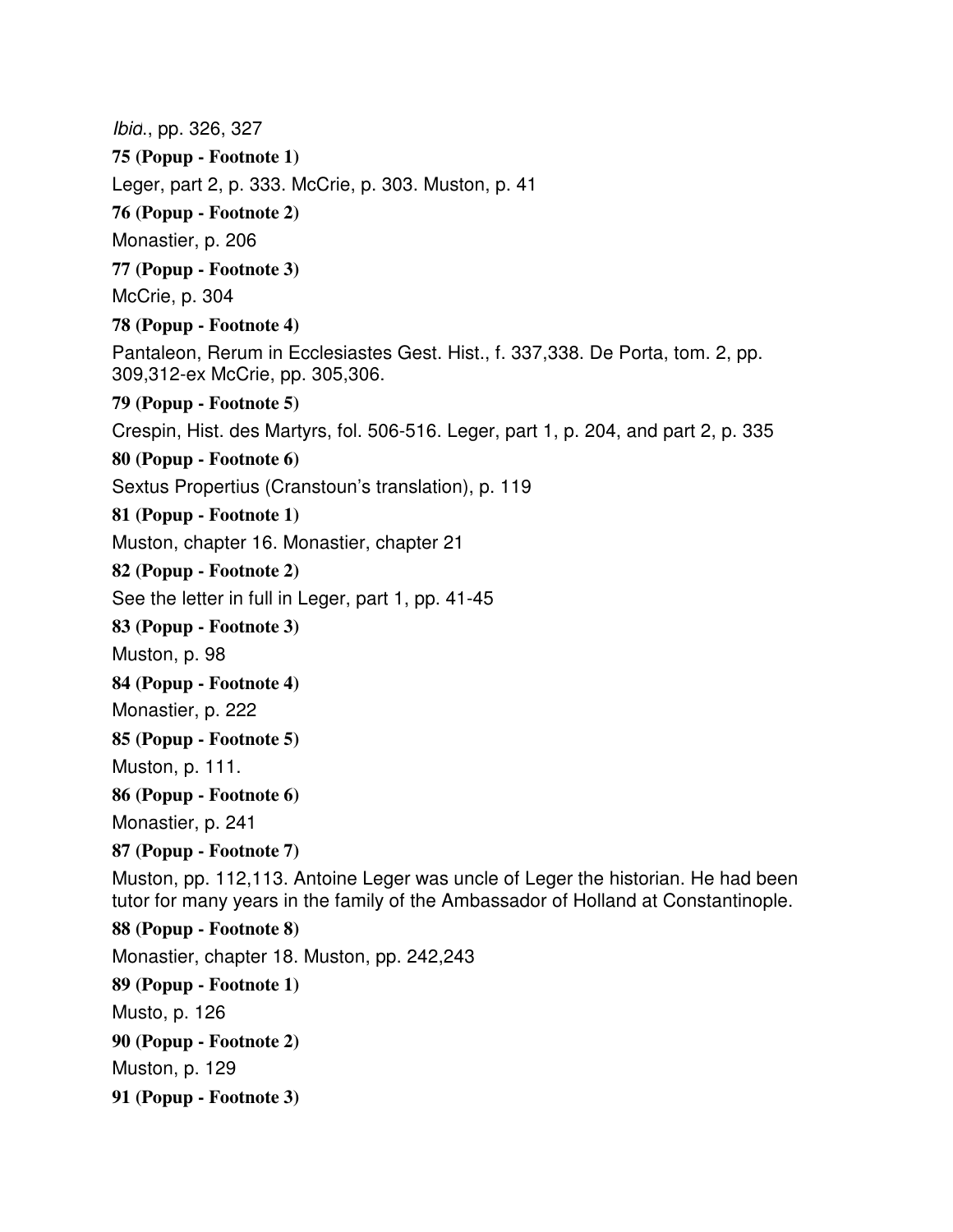Leger, part 2, chapter 6, pp. 72, 73 **92 (Popup - Footnote 4)** Muston, p. 130 **93 (Popup - Footnote 5)** Leger, part 2, chapter 8, p. 94 **94 (Popup - Footnote 6)** Monastier, p. 265 **95 (Popup - Footnote 7)** Leger, part 2, pp. 95, 96. **96 (Popup - Footnote 8)** Ibid., part 4, p. 108 **97 (Popup - Footnote 9)** Monastier, p. 267. **98 (Popup - Footnote 10)** Muston, p. 135 **99 (Popup - Footnote 11)** Leger, part 2, pp. 108, 109 **100 (Popup - Footnote 12)** Leger part 2, p. 110 **101 (Popup - Footnote 13)** So says Leger, Who was an eye-witness of these horrors. **102 (Popup - Footnote 14)** Monastier, p. 270 **103 (Popup - Footnote 15)** Leger, part 2, p. 113 **104 (Popup - Footnote 16)** Leger, part 2, p. 111 **105 (Popup - Footnote 17)** Leger, part 2, p. 112

### **106 (Popup - Footnote 18)**

The book is that from which we have so largely quoted, entitled Histoire Generale des Eglises Evangeliques des Vallees de Piemont ou Vaudoises. Par Jean Leger, Pasteur et Moderateur des Eglises des Val1ees, et depuis la violence de la Persecution, appele a< l'Eglise Wallonne de Leyde. A. Leyde, 1669.

**107 (Popup - Footnote 19)**

Leger, part 2, p. 113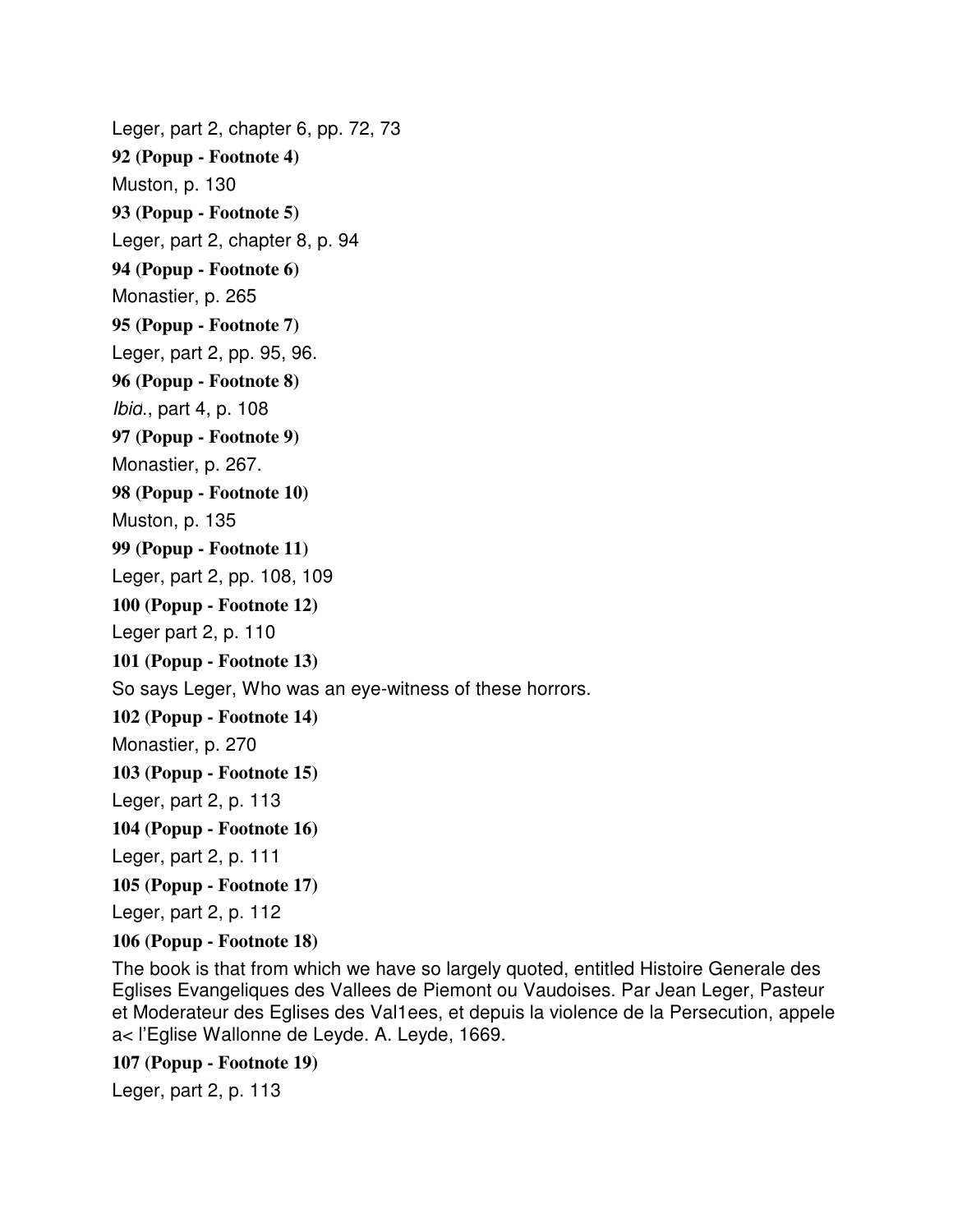### **108 (Popup - Footnote 20)**

The sum collected in England was, in round numbers, £38,000. Of this, £16,000 was invested on the security of the State, to pension pastors, schoolmasters, and students in the Valleys. This latter sum was appropriated by Charles II, on the pretext that he was not bound to implement the engagements of a usurper.

### **109 (Popup - Footnote 21)**

The History of the Evangelical Churches of the Valleys of Piedmont: containing a most exact Geographical Description of the place, and a faithful Account of the Doctrine, Life, and Persecutions of the ancient Inhabitants, together with a most naked and punctual Relation of the late bloody Massacre, 1655. By Samuel Motland, Esq., His Highness' Commissioner Extraordinary for the Affairs of the said Valleys. London, 1658.

**110 (Popup - Footnote 1)** Leger, part 2, chapter 11, p. 186 **111 (Popup - Footnote 2)** Leger, part 2, pp. 186,187 **112 (Popup - Footnote 3)** Ibid, part 2, p. 187. Muston, pp. 146,147 **113 (Popup - Footnote 4)** Leger, part 2, p. 188. Muston, pp. 148,149 **114 (Popup - Footnote 5)** Ibid., part 2, p. 189. Monastier, p. 277 **115 (Popup - Footnote 6)** Leger, part 2, p. 189 **116 (Popup - Footnote 1)** Leger, part 2, p. 275 **117 (Popup - Footnote 2)** Monastier, p. 311 **118 (Popup - Footnote 3)** Monastier, p. 317. Muston, p. 199 **119 (Popup - Footnote 4)** Muston, p. 200 **120 (Popup - Footnote 5)** Muston, p. 202 **121 (Popup - Footnote 6)** Monastier, p. 320 **122 (Popup - Footnote 1)** Monastier, p. 336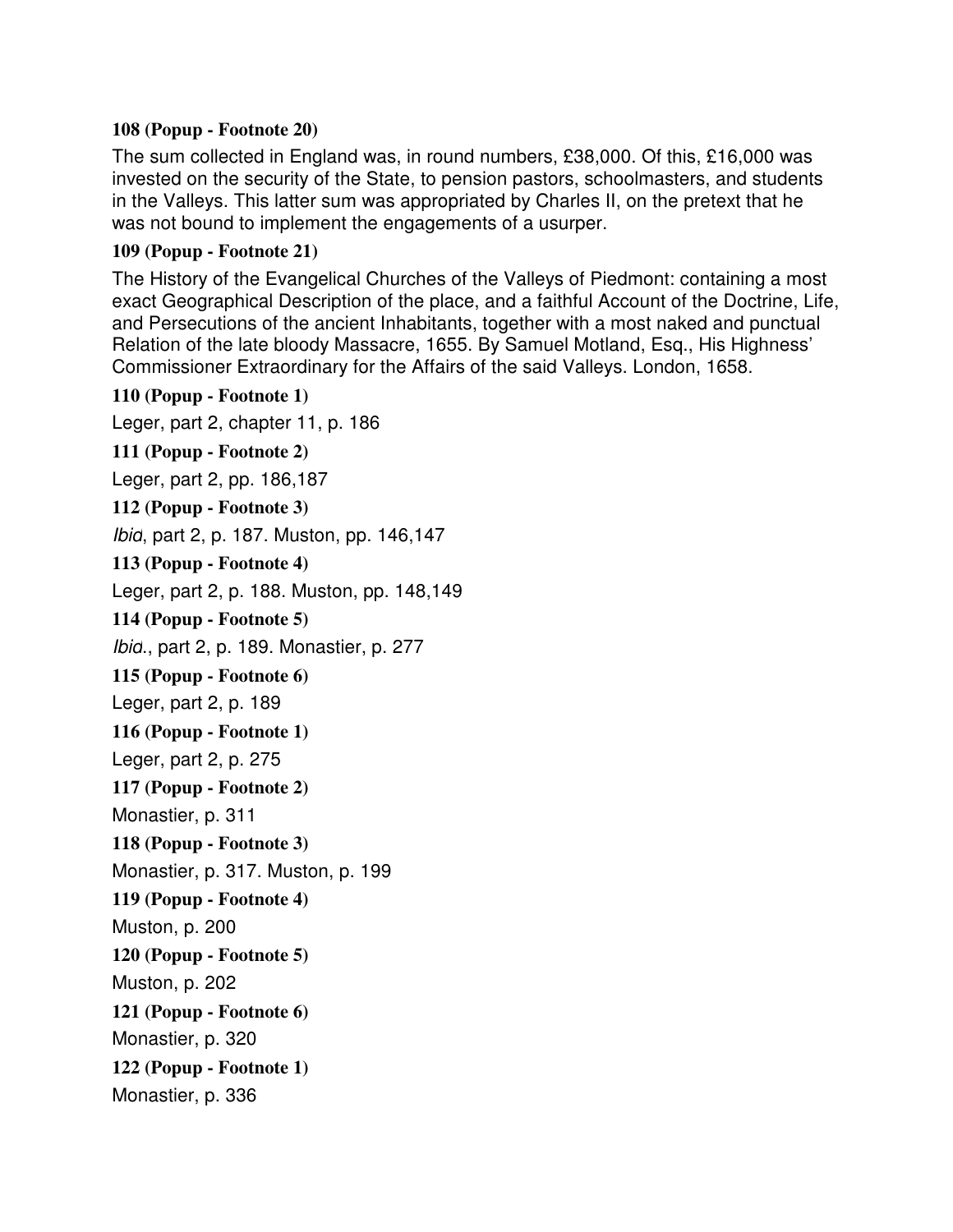### **123 (Popup - Footnote 2)**

So named by the author of the Rentree, from the village at its foot, but which without doubt, says Monastier (p. 349), "is either the Col Joli (7,240 feet high) or the Col de la Fene~tre, or Portetta, as it was named to Mr. Brockedon, who has visited these countries, and followed the same road: as the Vaudois."

#### **124 (Popup - Footnote 3)**

Monastier, p. 352

**125 (Popup - Footnote 1)**

Monastier, p. 356

**126 (Popup - Footnote 2)**

Monastier, pp. 365,365

### **127 (Popup - Footnote 3)**

The Author was conducted over the ground, and had all the memorials of the siege pointed out to him by two most trustworthy and intelligent guides—M. Turin, then Pastor of Macel, whose ancestors had figured in the "Glorious Return;" and the late M. Tron, Syndic of the Commune. The ancestors of M. Tron had returned with Henri Arnaud, and recovered their lands in the Valley of San Martino, and here had the family of M. Troll lived ever since, and the precise spots where the more memorable events of the war had taken place had been handed down from father to son.

### **128 (Popup - Footnote 4)**

Monastier, pp. 369,370

### **129 (Popup - Footnote 5)**

Cannon-balls are occasionally picked up in the neighborhood of the Balsiglia. In 1857 the Author was shown one in the Presbytere of Pomaretto, which had been dug up a little before.

### **130 (Popup - Footnote 6)**

Monastier, p. 371

### **131 (Popup - Footnote 7)**

Psalm 124:7

### **132 (Popup - Footnote 1)**

Monastier, p. 3S9. The Pope, Innocent XII, declared (19th August, 1694) the edict of the duke re-establishing the Vaudois null and void, and enjoined his inquisitors to pay no attention to it in their pursuit of the heretics.

### **133 (Popup - Footnote 2)**

Muston, pp. 220,221. Monastier, pp. 388, 389

### **134 (Popup - Footnote 3)**

Waldensian Researches, by William Stephen Gilly, M.A., Prebendary of Durham; p. 158; Lond., 1831.